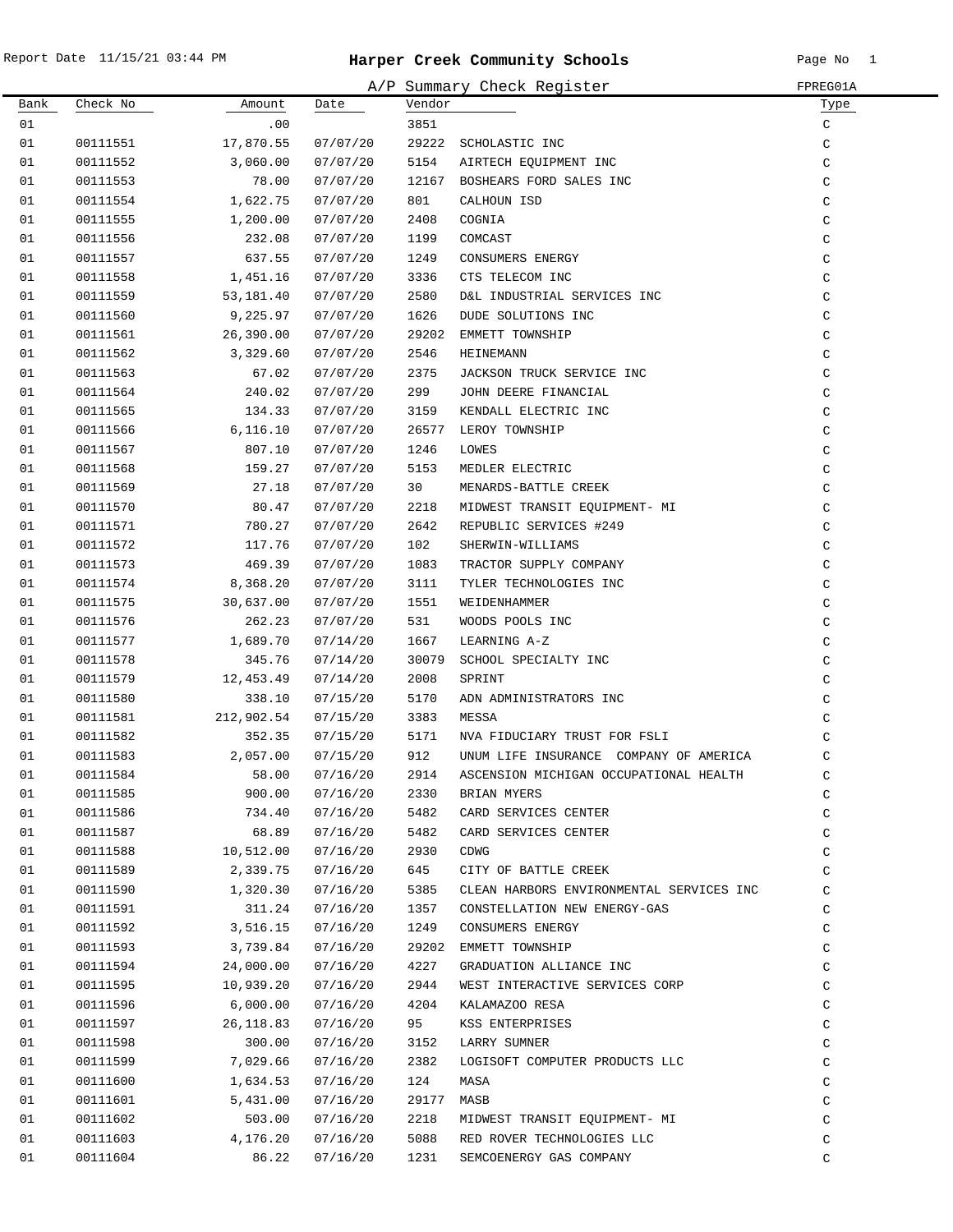|      |          |            |          |        | A/P Summary Check Register             | FPREG01A     |
|------|----------|------------|----------|--------|----------------------------------------|--------------|
| Bank | Check No | Amount     | Date     | Vendor |                                        | Type         |
| 01   | 00111605 | 202.36     | 07/21/20 | 4898   | A PARTS WAREHOUSE                      | C            |
| 01   | 00111606 | 173.24     | 07/21/20 | 5053   | ATHENS AUTO SUPPLY INC                 | C            |
| 01   | 00111607 | 1,070.00   | 07/21/20 | 801    | CALHOUN ISD                            | C            |
| 01   | 00111608 | 4,241.35   | 07/21/20 | 5482   | CARD SERVICES CENTER                   | C            |
| 01   | 00111609 | 28,403.05  | 07/21/20 | 1249   | CONSUMERS ENERGY                       | $\mathtt{C}$ |
| 01   | 00111610 | 59,243.01  | 07/21/20 | 2580   | D&L INDUSTRIAL SERVICES INC            | $\mathtt{C}$ |
| 01   | 00111611 | 298.60     | 07/21/20 | 2516   | FOLLETT SCHOOL SOLUTIONS GROUP         | $\mathsf C$  |
| 01   | 00111612 | 603.99     | 07/21/20 | 1555   | GREENSCAPE SERVICES                    | $\mathsf C$  |
| 01   | 00111613 | 652.68     | 07/21/20 |        | 80007 KELLOGG COMMUNITY COLLEGE        | $\mathtt{C}$ |
| 01   | 00111614 | 5,014.32   | 07/21/20 | 95     | KSS ENTERPRISES                        | $\mathsf C$  |
| 01   | 00111615 | 16.97      | 07/21/20 | 30     | MENARDS-BATTLE CREEK                   | C            |
| 01   | 00111616 | 3.26       | 07/21/20 | 29222  | SCHOLASTIC INC                         | C            |
| 01   | 00111617 | 1,267.89   | 07/21/20 | 1231   | SEMCOENERGY GAS COMPANY                | C            |
| 01   | 00111618 | 2,600.00   | 07/22/20 | 1567   | KINGSCOTT ASSOCIATES INC               | C            |
| 01   | 00111619 | 6,564.39   | 07/22/20 | 4740   | MOSS                                   | C            |
| 01   | 00111620 | 121,573.00 | 07/23/20 | 30091  | MASB-SEG PROPERTY CASUALTY             | C            |
| 01   | 00111621 | 3,235.00   | 07/23/20 | 370    | SEG WORKERS COMPENSATION FUND          | C            |
| 01   | 00111622 | 6,900.00   | 07/24/20 | 2352   | CPI                                    | C            |
| 01   | 00111623 | 318.97     | 07/24/20 | 74     | GRAINGER                               | C            |
| 01   | 00111624 | 410.00     | 07/24/20 | 2605   | DEYO/STONE ASSOCIATES INC              | C            |
| 01   |          |            |          | 5776   |                                        |              |
|      | 00111625 | 2,660.00   | 07/29/20 |        | CHEMICAL BANK                          | C            |
| 01   | 00111626 | 288.59     | 07/30/20 | 1283   | CALHOUN COUNTY TREASURER               | C            |
| 01   | 00111627 | 338.10     | 08/04/20 | 5170   | ADN ADMINISTRATORS INC                 | C            |
| 01   | 00111628 | 352.35     | 08/04/20 | 5171   | NVA FIDUCIARY TRUST FOR FSLI           | C            |
| 01   | 00111629 | 2,057.00   | 08/04/20 | 912    | UNUM LIFE INSURANCE COMPANY OF AMERICA | C            |
| 01   | 00111630 | 100.00     | 08/05/20 | 4898   | A PARTS WAREHOUSE                      | C            |
| 01   | 00111631 | 125.00     | 08/05/20 | 2448   | ABC TRAINING AND TESTING LLC           | C            |
| 01   | 00111632 | 437.65     | 08/05/20 | 20204  | AIRGAS GREAT LAKES                     | $\mathsf C$  |
| 01   | 00111633 | 1,582.36   | 08/05/20 | 30386  | ALLEGRA PRINT & IMAGING                | C            |
| 01   | 00111634 | 55.00      | 08/05/20 | 2914   | ASCENSION MICHIGAN OCCUPATIONAL HEALTH | C            |
| 01   | 00111635 | 749.33     | 08/05/20 | 5053   | ATHENS AUTO SUPPLY INC                 | C            |
| 01   | 00111636 | 600.00     | 08/05/20 | 3573   | Arbiter Sports                         | C            |
| 01   | 00111637 | 72.00      | 08/05/20 | 3300   | BACK MACHINE SHOP LLC                  | C            |
| 01   | 00111638 | 1,218.30   | 08/05/20 | 2966   | BAM HEATING & COOLING                  | $\mathsf C$  |
| 01   | 00111639 | 36.59      | 08/05/20 | 861    | BOSKER BRICK COMPANY                   | С            |
| 01   | 00111640 | 24,763.00  | 08/05/20 | 357    | CMT                                    | C            |
| 01   | 00111641 | 964.20     | 08/05/20 | 3578   | COLUMBIA METAL SERVICE                 | C            |
| 01   | 00111642 | 8,511.64   | 08/05/20 | 1249   | CONSUMERS ENERGY                       | $\mathtt{C}$ |
| 01   | 00111643 | 1,435.35   | 08/05/20 | 3336   | CTS TELECOM INC                        | $\mathtt{C}$ |
| 01   | 00111644 | 59,243.01  | 08/05/20 | 2580   | D&L INDUSTRIAL SERVICES INC            | C            |
| 01   | 00111645 | 348.99     | 08/05/20 | 5768   | D.L. GALLIVAN OFFICE SOLUTIONS         | C            |
| 01   | 00111646 | 5,214.13   | 08/05/20 | 3964   | EDUCATIONAL CONSORTIUM FOR             | C            |
| 01   | 00111647 | 3.00       | 08/05/20 | 3084   | EDWARDS INDUSTRIAL SALES INC           | C            |
| 01   | 00111648 | 2,389.74   | 08/05/20 | 2365   | <b>EMEDCO</b>                          | C            |
| 01   | 00111649 | 752.53     | 08/05/20 | 1325   | ETNA SUPPLY COMPANY                    | C            |
| 01   | 00111650 | 49.86      | 08/05/20 | 2003   | FASTENAL COMPANY                       | $\mathsf C$  |
| 01   | 00111651 | 1,520.00   | 08/05/20 | 74     | GRAINGER                               | C            |
| 01   | 00111652 | 234.49     | 08/05/20 | 1555   | GREENSCAPE SERVICES                    | $\mathtt{C}$ |
| 01   | 00111653 | 1,140.00   | 08/05/20 | 2392   | HULL LIFT TRUCK INC                    | C            |
| 01   | 00111654 | 1,183.20   | 08/05/20 | 2375   | JACKSON TRUCK SERVICE INC              | C            |
| 01   | 00111655 | 182.97     | 08/05/20 | 299    | JOHN DEERE FINANCIAL                   | C            |
| 01   | 00111656 | 902.46     | 08/05/20 | 1724   | JOHNSON CONTROLS INC                   | C            |
| 01   | 00111657 | 136.78     | 08/05/20 | 2807   | <b>JOSTENS</b>                         | C            |
| 01   | 00111658 | 2,234.54   | 08/05/20 |        | 80007 KELLOGG COMMUNITY COLLEGE        | C            |
| 01   | 00111659 | 1,133.67   | 08/05/20 | 95     | KSS ENTERPRISES                        | C            |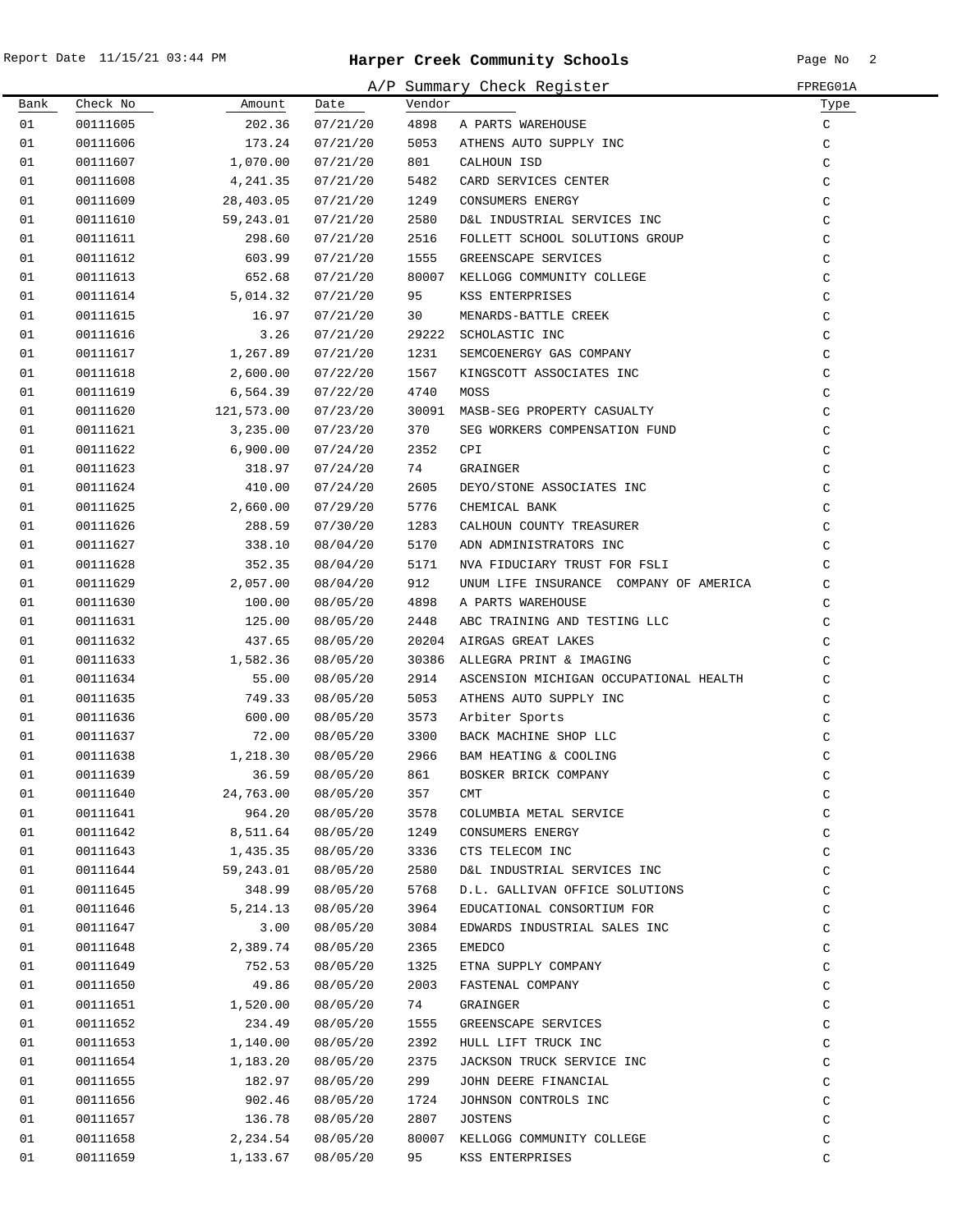| A/P Summary Check Register<br>FPREG01A |          |            |                 |            |                                        |               |  |
|----------------------------------------|----------|------------|-----------------|------------|----------------------------------------|---------------|--|
| Bank                                   | Check No | Amount     | Date            | Vendor     |                                        | Type          |  |
| 01                                     | 00111660 | 762.50     | 08/05/20        | 760        | LAKESIDE FLORIST                       | C             |  |
| 01                                     | 00111661 | 333.39     | 08/05/20        | 30         | MENARDS-BATTLE CREEK                   | C             |  |
| 01                                     | 00111662 | 225.00     | 08/05/20        | 5495       | MICHIGAN NEGOTIATORS ASSOCIATION       | C             |  |
| 01                                     | 00111663 | 3,622.17   | 08/05/20        | 3291       | MIDWEST COMMUNICATIONS INC             | $\mathcal{C}$ |  |
| 01                                     | 00111664 | 689.04     | 08/05/20        | 2098       | MIDWEST ELECTRIC MOTOR - SP            | C             |  |
| 01                                     | 00111665 | 730.71     | 08/05/20        | 2218       | MIDWEST TRANSIT EQUIPMENT- MI          | C             |  |
| 01                                     | 00111666 | 768.25     | 08/05/20        | 4812       | OP AQUATICS                            | C             |  |
| 01                                     | 00111667 | 15,944.16  | 08/05/20        | 6673       | POWERSCHOOL GROUP LLC                  | C             |  |
| 01                                     | 00111668 | 200.00     | 08/05/20        | 17742      | RECOGNITION INC                        | $\mathtt{C}$  |  |
| 01                                     | 00111669 | 357.82     | 08/05/20        | 2642       | REPUBLIC SERVICES #249                 | $\mathtt{C}$  |  |
| 01                                     | 00111670 | 12,220.00  | 08/05/20        | 5487       | SCHOOLMINT, INC.                       | $\mathtt{C}$  |  |
| 01                                     | 00111671 | 1,200.00   | 08/05/20        | 3153       | SERENITY SANDERS GERRILD               | $\mathtt{C}$  |  |
| 01                                     | 00111672 | 2,070.71   | 08/05/20        | 3139       | SHI INTERNATIONAL CORP                 | C             |  |
| 01                                     | 00111673 | 335.00     | 08/05/20        | 5131       | SOLID EDGE TECHNOLOGIES INC            | C             |  |
| 01                                     | 00111674 | 4,890.61   | 08/05/20        | 2008       | SPRINT                                 | $\mathtt{C}$  |  |
| 01                                     | 00111675 | 6,000.00   | 08/05/20        | 5263       | STANDARD FOR SUCCESS LLC               | C             |  |
| 01                                     | 00111676 | 3,179.29   | 08/05/20        | 4944       | STEPS TO LITERACY                      | C             |  |
| 01                                     | 00111677 | 45,000.00  | 08/05/20        | 5096       | STEWART INDUSTRIES                     | C             |  |
| 01                                     | 00111678 | 1,279.74   | 08/05/20        | 5361       | TOOLS4EVER                             | C             |  |
| 01                                     | 00111679 | 4,124.78   | 08/05/20        | 3360       | UNITED LABORATORIES                    | C             |  |
| 01                                     | 00111680 | 208.75     | 08/05/20        | 103        | UNITY SCHOOL BUS PARTS                 | C             |  |
| 01                                     | 00111681 | 383.90     | 08/05/20        | 3088       | YOUNG SUPPLY COMPANY                   | C             |  |
| 01                                     | 00111682 | 2,606.44   | 08/10/20        | 1015       | AMAZON.COM                             | C             |  |
| 01                                     | 00111683 | 126.00     | 08/10/20        | 7835       | BATTLE CREEK SHOPPER NEWS              | C             |  |
| 01                                     | 00111684 | 634.70     | 08/10/20        | 1249       | CONSUMERS ENERGY                       | C             |  |
| 01                                     | 00111685 | 250.32     | 08/10/20        | 527        | CURRICULUM ASSOCIATES INC              | C             |  |
| 01                                     | 00111686 | 404.50     | 08/10/20        | 5768       | D.L. GALLIVAN OFFICE SOLUTIONS         | C             |  |
| 01                                     | 00111687 | 9,500.00   | 08/10/20        | 4227       | GRADUATION ALLIANCE INC                | C             |  |
| 01                                     | 00111688 | 642.60     | 08/10/20        | 3032       | HELPNET                                | $\mathtt{C}$  |  |
| 01                                     | 00111689 | 463.03     | 08/10/20        | 80007      | KELLOGG COMMUNITY COLLEGE              | $\mathtt{C}$  |  |
| 01                                     | 00111690 | 1,525.01   | 08/10/20        | 1246       | LOWES                                  | C             |  |
| 01                                     | 00111691 | 64.83      | 08/10/20        | 30         | MENARDS-BATTLE CREEK                   | C             |  |
| 01                                     | 00111692 | 300.00     | 08/10/20        | 24168 MSBO |                                        | C             |  |
| 01                                     | 00111693 | 650.00     | 08/10/20        |            | 2576 NEOLA INC                         | C             |  |
| 01                                     | 00111694 |            | 232.00 08/10/20 |            | 29420 PENNFIELD TOWNSHIP               | C             |  |
| 01                                     | 00111695 | 472.50     | 08/10/20        | 1652       | ROCHESTER 100 INC NICKYS FOLDERS       | $\rm{C}$      |  |
| 01                                     | 00111696 | 182.20     | 08/10/20        |            | 30079 SCHOOL SPECIALTY INC             | $\mathsf C$   |  |
| 01                                     | 00111697 | 229.50     | 08/10/20        | 748        | THRUN LAW FIRM PC                      | C             |  |
| 01                                     | 00111698 | 333.88     | 08/10/20        | 1083       | TRACTOR SUPPLY COMPANY                 | C             |  |
| 01                                     | 00111699 | 209,572.02 | 08/21/20        | 3383       | MESSA                                  | C             |  |
| 01                                     | 00111700 | 450.91     | 08/18/20        | 20204      | AIRGAS GREAT LAKES                     | C             |  |
| 01                                     | 00111701 | 1,536.00   | 08/18/20        | 1015       | AMAZON.COM                             | C             |  |
| 01                                     | 00111702 | 158.36     | 08/18/20        | 1015       | AMAZON.COM                             | C             |  |
| 01                                     | 00111703 | 138.00     | 08/18/20        | 2914       | ASCENSION MICHIGAN OCCUPATIONAL HEALTH | C             |  |
| 01                                     | 00111704 | 2,400.00   | 08/18/20        | 1721       | BC SOUND                               | C             |  |
| 01                                     | 00111705 | 287.96     | 08/18/20        | 861        | BOSKER BRICK COMPANY                   | C             |  |
| 01                                     | 00111706 | 834.00     | 08/18/20        | 5482       | CARD SERVICES CENTER                   | C             |  |
| 01                                     | 00111707 | 68.89      | 08/18/20        | 5482       | CARD SERVICES CENTER                   | C             |  |
| 01                                     | 00111708 | 777.00     | 08/18/20        | 5482       | CARD SERVICES CENTER                   | C             |  |
| 01                                     | 00111709 | 4,410.00   | 08/18/20        | 2930       | CDWG                                   | C             |  |
| 01                                     | 00111710 | 2,194.07   | 08/18/20        | 645        | CITY OF BATTLE CREEK                   | C             |  |
| 01                                     | 00111711 | 153.60     | 08/18/20        | 1357       | CONSTELLATION NEW ENERGY-GAS           | C             |  |
| 01                                     | 00111712 | 3,620.70   | 08/18/20        | 1249       | CONSUMERS ENERGY                       | C             |  |
| 01                                     | 00111713 | 93.50      | 08/18/20        | 5768       | D.L. GALLIVAN OFFICE SOLUTIONS         | C             |  |
| 01                                     | 00111714 | 8,678.00   | 08/18/20        | 734        | DAKTRONICS INC                         | C             |  |
|                                        |          |            |                 |            |                                        |               |  |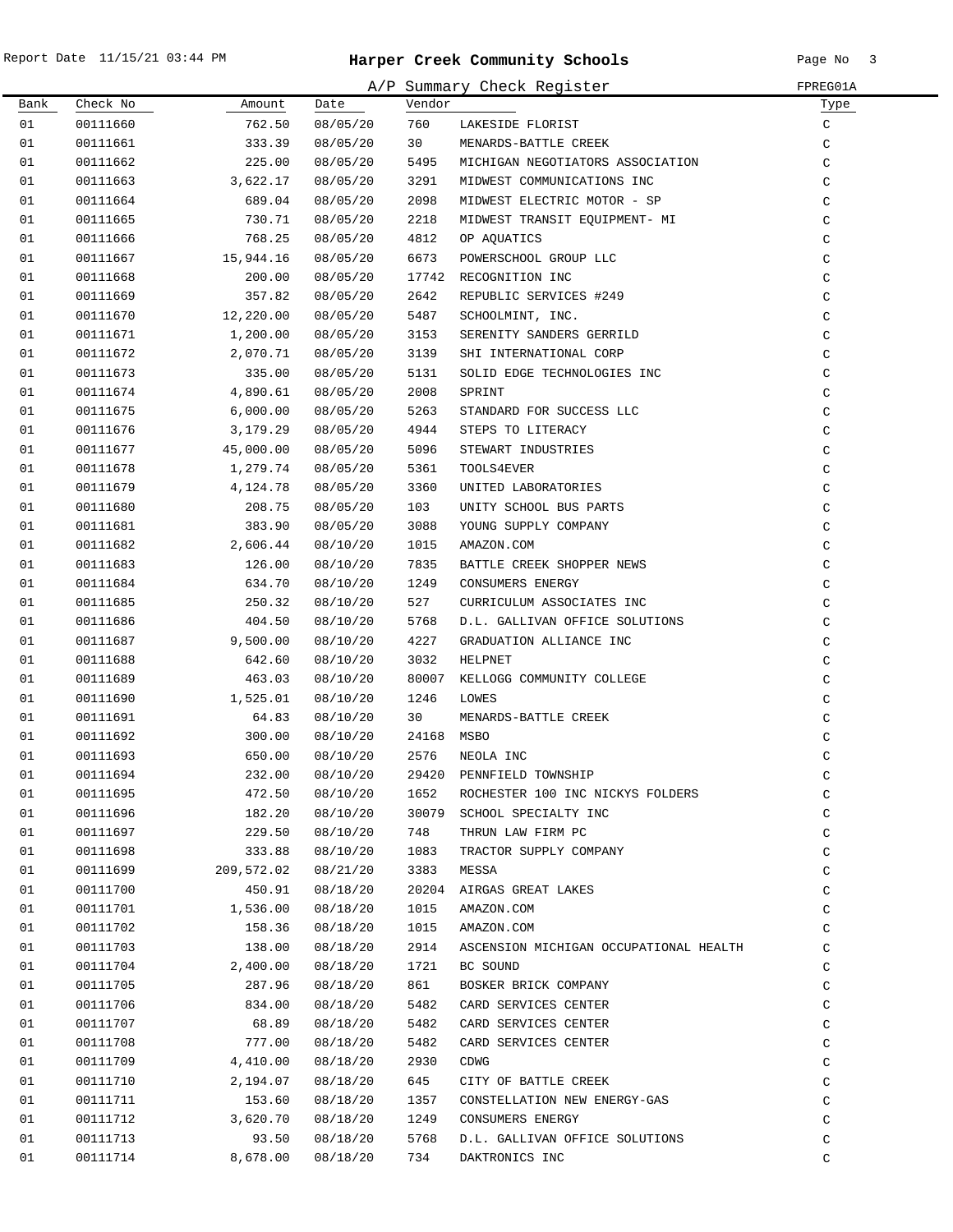|      | A/P Summary Check Register<br>FPREG01A |                         |          |        |                                                                                                                           |              |  |  |  |
|------|----------------------------------------|-------------------------|----------|--------|---------------------------------------------------------------------------------------------------------------------------|--------------|--|--|--|
| Bank | Check No                               | Amount                  | Date     | Vendor |                                                                                                                           | Туре         |  |  |  |
| 01   | 00111715                               | 217.63                  | 08/18/20 | 3084   | EDWARDS INDUSTRIAL SALES INC                                                                                              | $\mathsf{C}$ |  |  |  |
| 01   | 00111716                               | 39,207.14               | 08/18/20 |        | 29202 EMMETT TOWNSHIP                                                                                                     | C            |  |  |  |
| 01   | 00111717                               | 650.77                  | 08/18/20 | 1325   |                                                                                                                           | $\mathsf C$  |  |  |  |
| 01   | 00111718                               | 370.40                  | 08/18/20 | 2003   |                                                                                                                           | $\mathsf C$  |  |  |  |
| 01   | 00111719                               | 1,176.30                | 08/18/20 | 74     |                                                                                                                           | $\mathsf C$  |  |  |  |
| 01   | 00111720                               | 74.18                   | 08/18/20 | 1555   |                                                                                                                           | $\mathsf C$  |  |  |  |
| 01   | 00111721                               | 1,140.00                | 08/18/20 | 2392   |                                                                                                                           | $\mathsf C$  |  |  |  |
| 01   | 00111722                               | 114.42                  | 08/18/20 | 299    | ETNA SUPPLY COMPANY<br>FASTENAL COMPANY<br>GRAINGER<br>GREENSCAPE SERVICES<br>HULL LIFT TRUCK INC<br>JOHN DEERE FINANCIAL | C            |  |  |  |
| 01   | 00111723                               | 89.80                   | 08/18/20 | 95     | KSS ENTERPRISES                                                                                                           | $\mathsf C$  |  |  |  |
| 01   | 00111724                               | 346.68                  | 08/18/20 | 2224   | MATH LEARNING CENTER                                                                                                      | $\mathrm{C}$ |  |  |  |
| 01   | 00111725                               | 437.90                  | 08/18/20 | 30     | MENARDS-BATTLE CREEK                                                                                                      | $\mathsf C$  |  |  |  |
| 01   | 00111726                               | 419.50                  | 08/18/20 | 2098   | MIDWEST ELECTRIC MOTOR - SP                                                                                               | $\mathrm{C}$ |  |  |  |
| 01   | 00111727                               | 80.00                   | 08/18/20 | 502    | MIGCA                                                                                                                     | $\mathsf C$  |  |  |  |
| 01   | 00111728                               | 4,636.44                | 08/18/20 | 4855   | QUALITY WATER & AIR INC                                                                                                   | $\mathsf{C}$ |  |  |  |
| 01   | 00111729                               | 1,321.77                | 08/18/20 | 1431   | SEMCO ENERGY INC                                                                                                          | $\mathsf{C}$ |  |  |  |
| 01   | 00111730                               | 23,448.47               | 08/18/20 | 1153   | SIEMENS INDUSTRY INC.                                                                                                     | $\mathsf C$  |  |  |  |
| 01   | 00111731                               | 345.00                  | 08/18/20 | 5131   | SOLID EDGE TECHNOLOGIES INC                                                                                               | $\mathsf C$  |  |  |  |
| 01   | 00111732                               | 32.00                   | 08/18/20 |        | 29825 STRUBLES HARDWARE                                                                                                   | C            |  |  |  |
| 01   | 00111733                               | 277.00                  | 08/18/20 | 3088   | YOUNG SUPPLY COMPANY                                                                                                      | $\mathsf C$  |  |  |  |
| 01   | 00111734                               | 12,013.50               | 08/20/20 | 1283   | CALHOUN COUNTY TREASURER                                                                                                  | $\mathsf C$  |  |  |  |
| 01   | 00111735                               | 161.31                  | 08/24/20 | 5482   | CARD SERVICES CENTER                                                                                                      | $\mathsf C$  |  |  |  |
| 01   | 00111736                               | 55.00                   | 08/29/20 |        | 90549 STAN GUZY                                                                                                           | $\mathsf C$  |  |  |  |
| 01   | 00111737                               | 125.00                  | 09/03/20 | 2448   | ABC TRAINING AND TESTING LLC                                                                                              | C            |  |  |  |
| 01   | 00111738                               | 359.33                  | 09/03/20 |        | 30386 ALLEGRA PRINT & IMAGING                                                                                             | $\mathsf C$  |  |  |  |
| 01   | 00111739                               | 91.24                   | 09/03/20 | 1015   | AMAZON.COM                                                                                                                | $\mathsf C$  |  |  |  |
| 01   | 00111740                               | 140.45                  | 09/03/20 | 1015   | AMAZON.COM                                                                                                                | $\mathsf C$  |  |  |  |
| 01   | 00111741                               | 282.94                  | 09/03/20 | 1015   | AMAZON.COM                                                                                                                | C            |  |  |  |
| 01   | 00111742                               | 29.37                   | 09/03/20 | 2639   | AUTO VALUE BATTLE CREEK                                                                                                   | C            |  |  |  |
| 01   | 00111743                               | 778.00                  | 09/03/20 | 2966   | BAM HEATING & COOLING                                                                                                     | C            |  |  |  |
| 01   | 00111744                               | 2,865.25                | 09/03/20 | 7835   | BATTLE CREEK SHOPPER NEWS                                                                                                 | $\mathsf C$  |  |  |  |
| 01   | 00111745                               | 39.94                   | 09/03/20 | 3051   | BAUDVILLE                                                                                                                 | $\rm{C}$     |  |  |  |
| 01   | 00111746                               | 616.41                  | 09/03/20 | 2991   | BESCO WATER TREATMENT                                                                                                     | $\rm{C}$     |  |  |  |
| 01   | 00111747                               | 57.97                   | 09/03/20 |        | 12167 BOSHEARS FORD SALES INC                                                                                             | $\rm{C}$     |  |  |  |
| 01   | 00111748                               | 21.00                   | 09/03/20 | 861    | BOSKER BRICK COMPANY                                                                                                      | $\rm{C}$     |  |  |  |
| 01   | 00111749                               | 7,927.50 09/03/20       |          |        | 1486 APPROVED PROTECTION SYSTEMS AFP INC                                                                                  | C            |  |  |  |
| 01   | 00111750                               | 69.75                   | 09/03/20 | 1486   | CERTASITE LLC                                                                                                             | C            |  |  |  |
| 01   | 00111751                               | 375.75                  | 09/03/20 | 1486   | CERTASITE LLC                                                                                                             | C            |  |  |  |
| 01   | 00111752                               | 170.00                  | 09/03/20 | 357    | CMT                                                                                                                       | C            |  |  |  |
| 01   | 00111753                               | 821.60                  | 09/03/20 | 3578   | COLUMBIA METAL SERVICE                                                                                                    | C            |  |  |  |
| 01   | 00111754                               | 38,364.14               | 09/03/20 | 1249   | CONSUMERS ENERGY                                                                                                          | C            |  |  |  |
| 01   |                                        | $00111754$ $-38,364.14$ | 10/08/20 | 1249   | CONSUMERS ENERGY                                                                                                          | CV           |  |  |  |
| 01   | 00111755                               | 660.00                  | 09/03/20 | 2352   | CPI                                                                                                                       | C            |  |  |  |
| 01   | 00111756                               | 59,243.01               | 09/03/20 | 2580   | D&L INDUSTRIAL SERVICES INC                                                                                               | C            |  |  |  |
| 01   | 00111757                               | 71.13                   | 09/03/20 | 3084   | EDWARDS INDUSTRIAL SALES INC                                                                                              | C            |  |  |  |
| 01   | 00111758                               | 137.09                  | 09/03/20 | 1325   | ETNA SUPPLY COMPANY                                                                                                       | C            |  |  |  |
| 01   | 00111759                               | 274.01                  | 09/03/20 | 2003   | FASTENAL COMPANY                                                                                                          | C            |  |  |  |
| 01   | 00111760                               | 12,832.00               | 09/03/20 | 4132   | FIRST AGENCY INSURANCE                                                                                                    | C            |  |  |  |
| 01   | 00111761                               | 61.68                   | 09/03/20 |        | 15875 GALLOUP COMPANY                                                                                                     | C            |  |  |  |
| 01   | 00111762                               | 1,818.85                | 09/03/20 | 74     | GRAINGER                                                                                                                  | C            |  |  |  |
| 01   | 00111763                               | 2,162.06                | 09/03/20 | 2922   | HUNTER-PRELL COMPANY                                                                                                      | $\mathsf C$  |  |  |  |
| 01   | 00111764                               | 710.00                  | 09/03/20 | 2892   | JACK FROST DRAIN SERVICE LLC JACK AND LI                                                                                  | C            |  |  |  |
| 01   | 00111765                               | 6, 270.00               | 09/03/20 | 3851   | JACK PEARLS TEAM SPORTS                                                                                                   | C            |  |  |  |
| 01   | 00111766                               | 2,630.05                | 09/03/20 | 1724   | JOHNSON CONTROLS INC                                                                                                      | C            |  |  |  |
| 01   | 00111767                               | 1,980.00                | 09/03/20 | 95     | 30090 JUSTICE FENCE COMPANY                                                                                               | C            |  |  |  |
| 01   | 00111768                               | 50,807.06               | 09/03/20 |        | KSS ENTERPRISES                                                                                                           | C            |  |  |  |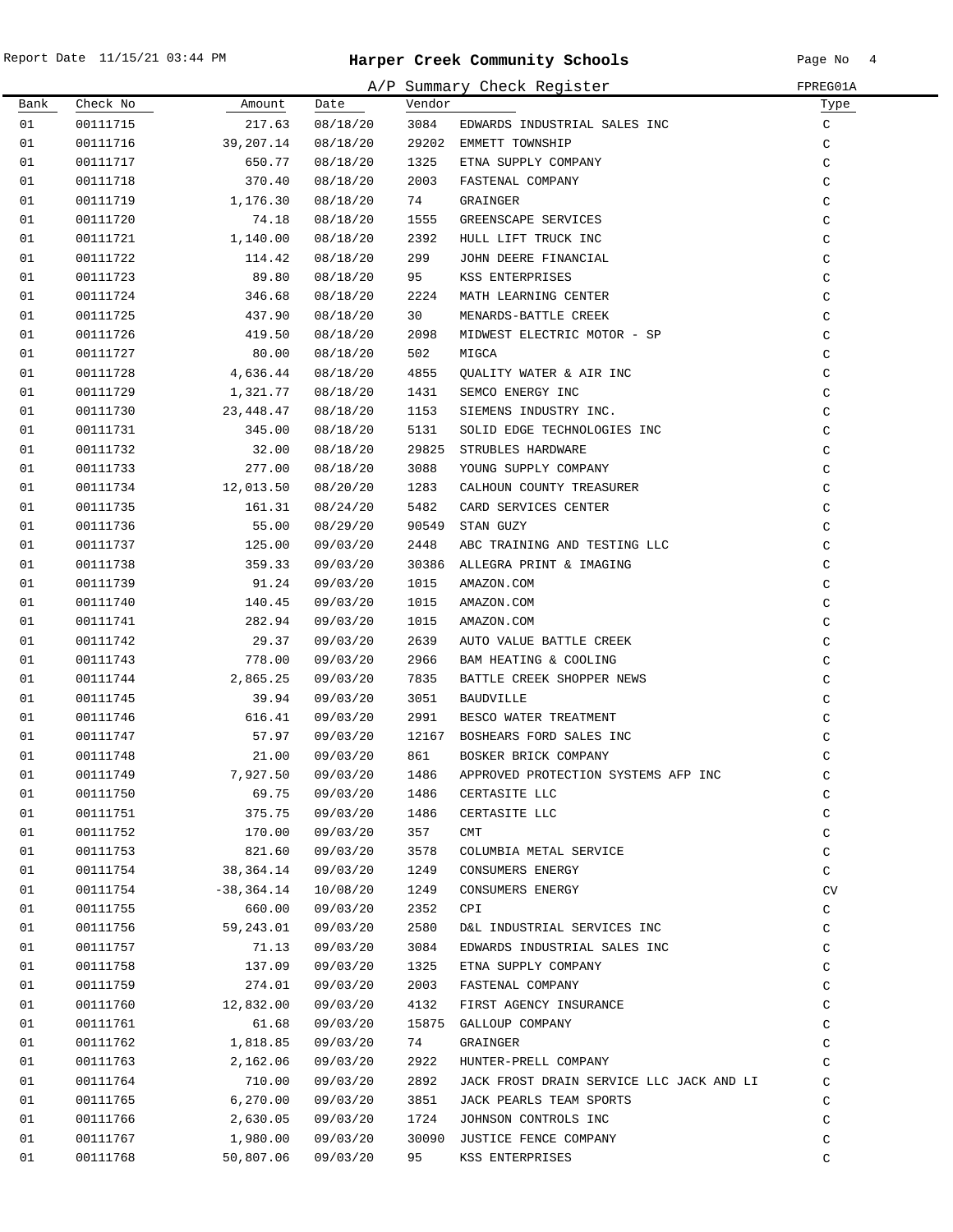|          |                      |                    |                      |               | A/P Summary Check Register                     | FPREG01A     |
|----------|----------------------|--------------------|----------------------|---------------|------------------------------------------------|--------------|
| Bank     | Check No             | Amount             | Date                 | Vendor        |                                                | Туре         |
| 01       | 00111769             | 2,231.80           | 09/03/20             | 1246          | LOWES                                          | C            |
| 01       | 00111770             | 1,989.84           | 09/03/20             | 1453          | MARANA GROUP                                   | C            |
| 01       | 00111771             | 524.96             | 09/03/20             |               | 29800 MARK'S PLUMBING PARTS & COMMERCIAL SUPPL | C            |
| 01       | 00111772             | 506.60             | 09/03/20             | 5153          | MEDLER ELECTRIC                                | C            |
| 01       | 00111773             | 1,670.47           | 09/03/20             | 30            | MENARDS-BATTLE CREEK                           | C            |
| 01       | 00111774             | 202.30             | 09/03/20             | 2098          | MIDWEST ELECTRIC MOTOR - SP                    | C            |
| 01       | 00111775             | 25,467.50          | 09/03/20             | 777           | NWEA NORTHWEST EVALUATION ASSOC                | C            |
| 01       | 00111776             | 5, 113. 73         | 09/03/20             | 1267          | OTIS ELEVATOR COMPANY                          | C            |
| 01       | 00111777             | 1,358.32           | 09/03/20             | 1776          | PRINTLINK                                      | C            |
| 01       | 00111778             | 666.00             | 09/03/20             | 3424          | PROVANTAGE LLC                                 | C            |
| 01       | 00111779             | 2,875.00           | 09/03/20             | 5533          | REBOOT FOR SCHOOLS                             | C            |
| 01       | 00111780             | 4,200.00           | 09/03/20             | 2200          | REHMANN ROBSON                                 | C            |
| 01       | 00111781             | 19,000.00          | 09/03/20             | 2200          | REHMANN ROBSON                                 | C            |
| 01       | 00111782             | 5,391.40           | 09/03/20             | $\mathbf{1}$  | RIDDELL ALL AMERICAN ALL AMERICAN SPORTS       | C            |
| 01       | 00111783             | 283.40             | 09/03/20             | 29222         | SCHOLASTIC INC                                 | C            |
| 01       | 00111784             | 284.00             | 09/03/20             | 1195          | SCHOOL MATE FUNDRAISING                        | C            |
| 01       | 00111785             | 2,545.52           | 09/03/20             | 30079         | SCHOOL SPECIALTY INC                           | C            |
| 01       | 00111786             | 1,694.00           | 09/03/20             | 5246          | SOLARWINDS INC                                 | C            |
| 01       | 00111787             | 5,177.92           | 09/03/20             | 2008          | SPRINT                                         | C            |
| 01       | 00111788             | 597.00             | 09/03/20             | 695           | STARR COMMONWEALTH                             | C            |
| 01       | 00111789             | 2,660.00           | 09/03/20             | 5776          | TCF BANK                                       | C            |
| 01       | 00111790             | 2,812.50           | 09/03/20             | 748           | THRUN LAW FIRM PC                              | C            |
| 01       | 00111791             | 470.47             | 09/03/20             | 20853         | WEST MICHIGAN INTERNATIONAL LLC                | C            |
| 01       | 00111792             | 967.96             | 09/09/20             | 5482          | CARD SERVICES CENTER                           | C            |
| 01       | 00111793             | 68.89              | 09/09/20             | 5482          | CARD SERVICES CENTER                           | C            |
| 01       | 00111794             | 31.04              | 09/09/20             | 5482          | CARD SERVICES CENTER                           | C            |
| 01       | 00111795             | 45.00              | 09/09/20             | 90549         | STAN GUZY                                      | C            |
| 01<br>01 | 00111795<br>00111796 | $-45.00$<br>338.10 | 09/15/20<br>09/11/20 | 90549<br>5170 | STAN GUZY<br>ADN ADMINISTRATORS INC            | CV           |
| 01       | 00111797             | 352.35             | 09/11/20             | 5171          | NVA FIDUCIARY TRUST FOR FSLI                   | C<br>C       |
| 01       | 00111798             | 2,450.00           | 09/11/20             | 2102          | ACADEMIC PLANNERS PLUS                         | C            |
| 01       | 00111799             | 175.92             | 09/11/20             | 1676          | ADAMS REMCO INC                                | C            |
| 01       | 00111800             | 89.00              | 09/11/20             | 5962          | ASCD                                           | C            |
| 01       | 00111801             | 137.49             | 09/11/20             | 1721          | BC SOUND                                       | C            |
| 01       | 00111802             | 9,067.75           | 09/11/20             | 1288          | BRAINPOP LLC                                   | С            |
| 01       | 00111803             | 6,366.73           | 09/11/20             | 1249          | CONSUMERS ENERGY                               | C            |
| 01       | 00111804             | 1,464.44           | 09/11/20             | 3336          | CTS TELECOM INC                                | C            |
| 01       | 00111805             | 1,826.95           | 09/11/20             | 5768          | D.L. GALLIVAN OFFICE SOLUTIONS                 | $\mathtt{C}$ |
| 01       | 00111806             | 747.82             | 09/11/20             | 2003          | FASTENAL COMPANY                               | C            |
| 01       | 00111807             | 357.50             | 09/11/20             | 5767          | HERITAGE-CRYSTAL CLEAN LLC                     | $\mathtt{C}$ |
| 01       | 00111808             | 1,170.08           | 09/11/20             | 2375          | JACKSON TRUCK SERVICE INC                      | C            |
| 01       | 00111809             | 14,245.98          | 09/11/20             | 2224          | MATH LEARNING CENTER                           | C            |
| 01       | 00111810             | 5,717.67           | 09/11/20             | 837           | MCGRAW-HILL EDUCATION INC                      | C            |
| 01       | 00111811             | 20.94              | 09/11/20             | 30            | MENARDS-BATTLE CREEK                           | C            |
| 01       | 00111812             | 112.38             | 09/11/20             | 2455          | NATIONAL SCHOOL FORMS INC                      | $\mathtt{C}$ |
| 01       | 00111813             | 459.81             | 09/11/20             | 2006          | PITNEY BOWES - RENTAL                          | $\mathtt{C}$ |
| 01       | 00111814             | 1,049.68           | 09/11/20             | 2642          | REPUBLIC SERVICES #249                         | C            |
| 01       | 00111815             | 574.20             | 09/11/20             | 2983          | RICES SHOES INC                                | C            |
| 01       | 00111816             | 337.50             | 09/11/20             | 1652          | ROCHESTER 100 INC NICKYS FOLDERS               | C            |
| 01       | 00111817             | 2,371.90           | 09/11/20             | 29222         | SCHOLASTIC INC                                 | C            |
| 01       | 00111818             | 768.39             | 09/11/20             | 30079         | SCHOOL SPECIALTY INC                           | $\mathtt{C}$ |
| 01       | 00111819             | 299.80             | 09/11/20             | 2437          | STAR GLASS LLC                                 | C            |
| 01       | 00111820             | 250.38             | 09/11/20             | 1083          | TRACTOR SUPPLY COMPANY                         | C            |
| 01       | 00111821             | 150.00             | 09/15/20             | 6525          | CALHOUN COUNTY HEALTH DEPT CCPHD               | C            |
| 01       | 00111822             | 75.00              | 09/15/20             | 90549         | STAN GUZY                                      | C            |
|          |                      |                    |                      |               |                                                |              |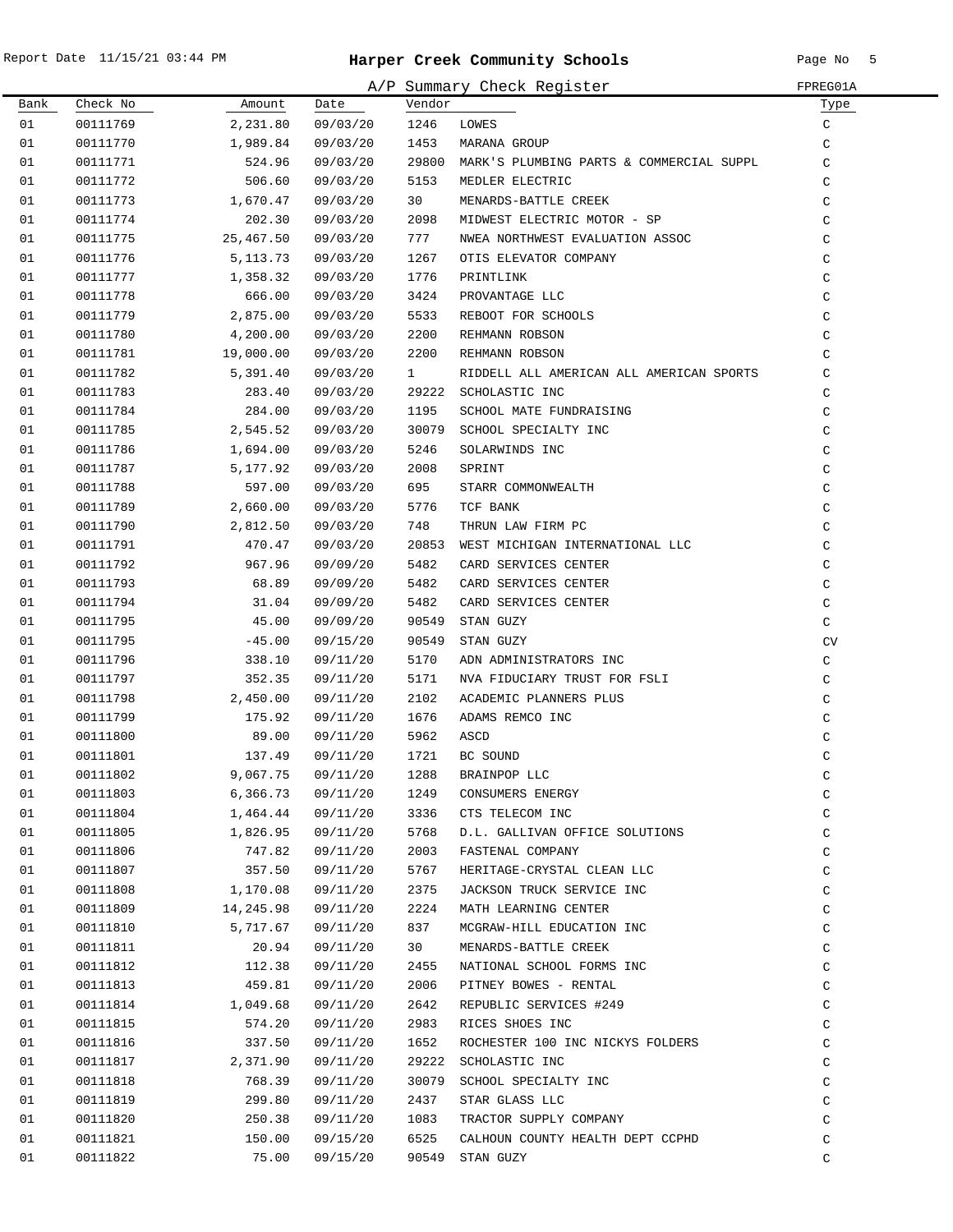|      |          |            |                      |              | A/P Summary Check Register               | FPREG01A     |
|------|----------|------------|----------------------|--------------|------------------------------------------|--------------|
| Bank | Check No | Amount     | Date                 | Vendor       |                                          | Type         |
| 01   | 00111823 | 200.00     | 09/16/20             | 6525         | CALHOUN COUNTY HEALTH DEPT CCPHD         | $\mathtt{C}$ |
| 01   | 00111824 | 45.00      | 09/16/20             |              | 90549 STAN GUZY                          | $\mathsf C$  |
| 01   | 00111825 | 206,605.79 | 09/18/20             | 3383         | MESSA                                    | $\mathsf C$  |
| 01   | 00111826 | 2,511.96   | 09/18/20             | 1015         | AMAZON.COM                               | C            |
| 01   | 00111827 | 171.00     | 09/18/20             | 2914         | ASCENSION MICHIGAN OCCUPATIONAL HEALTH   | C            |
| 01   | 00111828 | 525.00     | 09/18/20             | 1700         | BINDER PARK GOLF COURSE                  | $\mathsf C$  |
| 01   | 00111829 | 1,659.56   | 09/18/20             | 5482         | CARD SERVICES CENTER                     | C            |
| 01   | 00111830 | 201.93     | 09/18/20             | 3171         | CAROLINA SCIENTIFIC                      | $\mathsf C$  |
| 01   | 00111831 | 675.00     | 09/18/20             | 1714         | CEREAL CITY SCIENCE                      | $\mathsf C$  |
| 01   | 00111832 | 3,292.47   | 09/18/20             | 645          | CITY OF BATTLE CREEK                     | $\mathsf C$  |
| 01   | 00111833 | 245.17     | 09/18/20             | 1357         | CONSTELLATION NEW ENERGY-GAS             | $\mathsf C$  |
| 01   | 00111834 | 2,223.60   | 09/18/20             | 2365         | <b>EMEDCO</b>                            | $\mathsf C$  |
| 01   | 00111835 | 75.00      | 09/18/20             | 90239        | LARRY WEGENER                            | $\mathsf C$  |
| 01   | 00111836 | 307.90     | 09/18/20             | 1667         | LEARNING A-Z                             | $\mathsf C$  |
| 01   | 00111837 | 400.00     | 09/18/20             | 5403         | MAC'S SPORTS TIMING LLC BRIAN S. MCDANIE | $\mathsf C$  |
| 01   | 00111838 | 50.00      | 09/18/20             | 27027        | MASA REGION VII                          | $\mathsf C$  |
| 01   | 00111839 | 2,000.00   | 09/18/20             | 29177        | MASB                                     | $\mathsf C$  |
| 01   | 00111840 | 10,700.00  | 09/18/20             | 2224         | MATH LEARNING CENTER                     | $\mathsf C$  |
| 01   | 00111841 | 7,457.24   | 09/18/20             | 2847         | MEEKHOF TIRE OF JACKSON                  | $\mathsf C$  |
| 01   | 00111842 | 223.34     | 09/18/20             | $\mathbf{1}$ | RIDDELL ALL AMERICAN ALL AMERICAN SPORTS | $\mathsf C$  |
| 01   | 00111843 | 303.45     | 09/18/20             | 2204         | RYDIN DECAL                              | $\mathsf C$  |
| 01   | 00111844 | 6,056.39   | 09/18/20             |              | 30079 SCHOOL SPECIALTY INC               | $\mathtt{C}$ |
| 01   | 00111845 | 72.95      | 09/18/20             | 2809         | SCIENCE INTERACTIVE GROUP LLC            | $\mathsf C$  |
| 01   | 00111846 | 1,356.79   | 09/18/20             | 1231         | SEMCOENERGY GAS COMPANY                  | $\mathsf C$  |
| 01   | 00111847 | 150.00     | 09/23/20             | 2338         | BEDFORD VALLEY GOLF COURSE               | $\mathsf C$  |
| 01   | 00111848 | 170.12     | 09/25/20             | 4898         | A PARTS WAREHOUSE                        | $\mathsf C$  |
| 01   | 00111849 | 450.91     | 09/25/20             | 20204        | AIRGAS GREAT LAKES                       | $\mathtt{C}$ |
| 01   | 00111850 | 31.49      | 09/25/20             | 5053         | ATHENS AUTO SUPPLY INC                   | $\mathtt{C}$ |
| 01   | 00111851 | 515.00     | 09/25/20             | 1605         | DELISLE ASSOCIATES LTD                   | $\mathsf C$  |
| 01   | 00111852 | 685.00     | 09/25/20             | 3760         | DPF SOLUTIONS LLC                        | $\mathsf C$  |
| 01   | 00111853 | 718.27     | 09/25/20             | 14517        | FLINN SCIENTIFIC INC                     | $\mathsf C$  |
| 01   |          | 1,140.00   |                      | 2392         | HULL LIFT TRUCK INC                      | $\mathsf C$  |
| 01   | 00111854 |            | 09/25/20<br>09/25/20 | 2922         |                                          | $\mathsf C$  |
| 01   | 00111855 | 4,804.52   |                      | 299          | HUNTER-PRELL COMPANY                     |              |
|      | 00111856 | 246.32     | 09/25/20             |              | JOHN DEERE FINANCIAL                     | $\mathsf C$  |
| 01   | 00111857 | 369.60     | 09/25/20             | 1724         | JOHNSON CONTROLS INC                     | C            |
| 01   | 00111858 | 127.20     | 09/25/20             | 2218         | MIDWEST TRANSIT EQUIPMENT- MI            | $\mathsf C$  |
| 01   | 00111859 | 2,973.00   | 09/25/20             | 1324         | PITNEY BOWES - SUPPLIES PURCHASE POWER   | $\mathsf C$  |
| 01   | 00111860 | 7.30       | 09/25/20             | 29222        | SCHOLASTIC INC                           | $\mathsf C$  |
| 01   | 00111861 | 3,235.00   | 09/25/20             | 370          | SEG WORKERS COMPENSATION FUND            | $\mathtt{C}$ |
| 01   | 00111862 | 309.80     | 09/25/20             | 2437         | STAR GLASS LLC                           | $\mathtt{C}$ |
| 01   | 00111863 | 525.70     | 09/25/20             | 531          | WOODS POOLS INC                          | $\mathtt{C}$ |
| 01   | 00111864 | 1,198.16   | 09/30/20             | 4898         | A PARTS WAREHOUSE                        | $\mathtt{C}$ |
| 01   | 00111865 | 425.39     | 09/30/20             | 1015         | AMAZON.COM                               | $\mathtt{C}$ |
| 01   | 00111866 | 72.51      | 09/30/20             | 5053         | ATHENS AUTO SUPPLY INC                   | $\mathtt{C}$ |
| 01   | 00111867 | 291.00     | 09/30/20             | 2991         | BESCO WATER TREATMENT                    | $\mathtt{C}$ |
| 01   | 00111868 | 14,910.04  | 09/30/20             | 801          | CALHOUN ISD                              | $\mathtt{C}$ |
| 01   | 00111869 | 11.00      | 09/30/20             | 3171         | CAROLINA SCIENTIFIC                      | $\mathtt{C}$ |
| 01   | 00111870 | 31.52      | 09/30/20             | 3084         | EDWARDS INDUSTRIAL SALES INC             | $\mathtt{C}$ |
| 01   | 00111871 | 390.26     | 09/30/20             | 1325         | ETNA SUPPLY COMPANY                      | $\mathtt{C}$ |
| 01   | 00111872 | 1.17       | 09/30/20             | 2003         | FASTENAL COMPANY                         | $\mathsf C$  |
| 01   | 00111873 | 150.00     | 09/30/20             | 5568         | FLUTE AIR SHIELD                         | $\mathtt{C}$ |
| 01   | 00111874 | 1,908.74   | 09/30/20             | 3218         | FRONTLINE TECHNOLOGIES INC               | $\mathsf C$  |
| 01   | 00111875 | 995.00     | 09/30/20             | 5584         | GENERATION GENIUS                        | C            |
| 01   | 00111876 | 2,715.00   | 09/30/20             | 1724         | JOHNSON CONTROLS INC                     | C            |
| 01   | 00111877 | 5,670.41   | 09/30/20             | 95           | KSS ENTERPRISES                          | $\mathsf C$  |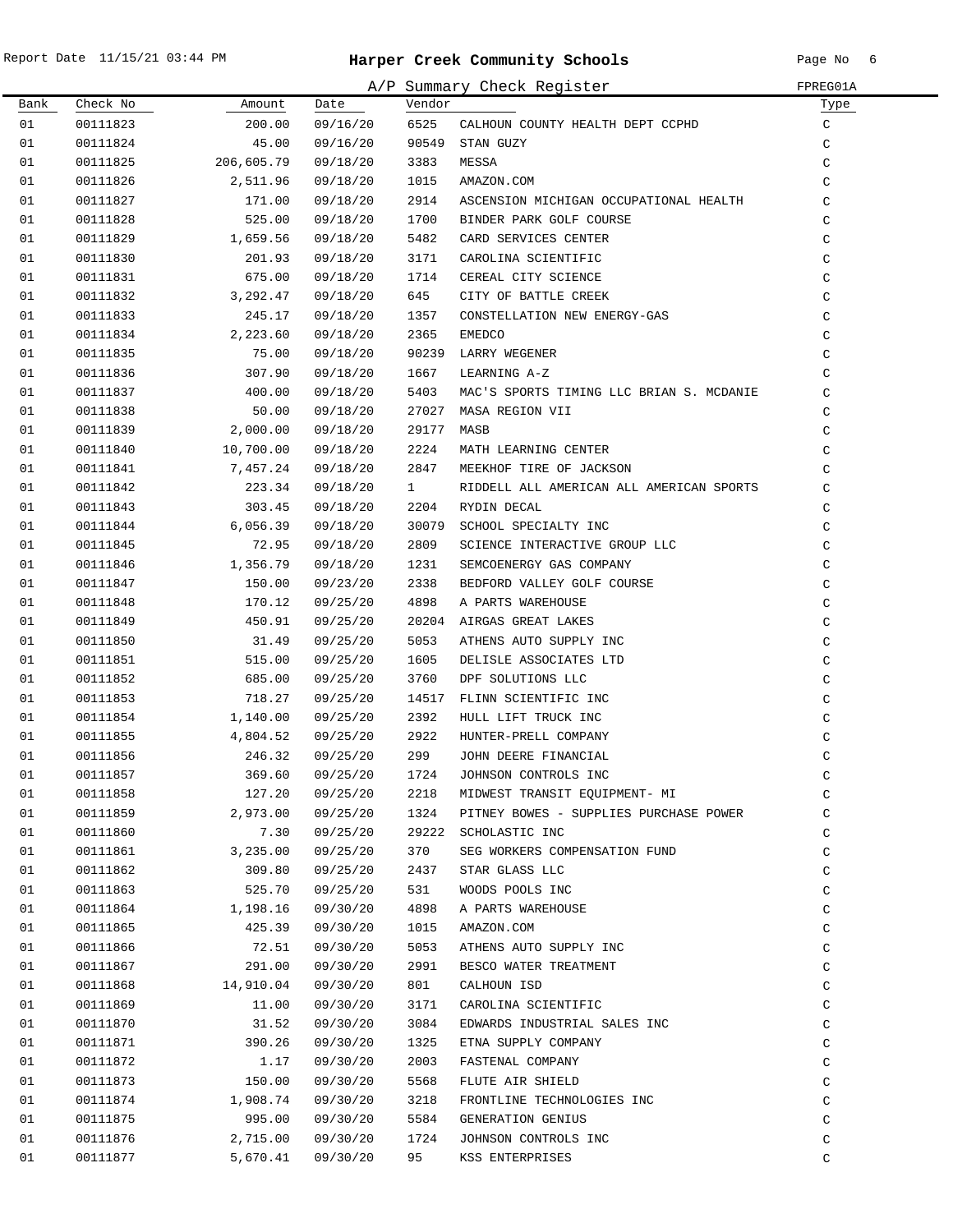|      |          |              |          |        | A/P Summary Check Register             | FPREG01A     |
|------|----------|--------------|----------|--------|----------------------------------------|--------------|
| Bank | Check No | Amount       | Date     | Vendor |                                        | Туре         |
| 01   | 00111878 | 1,047.45     | 09/30/20 | 3406   | LITERACY RESOURCES INC                 | C            |
| 01   | 00111879 | 353.02       | 09/30/20 | 5153   | MEDLER ELECTRIC                        | $\mathtt{C}$ |
| 01   | 00111880 | 689.47       | 09/30/20 | 30     | MENARDS-BATTLE CREEK                   | C            |
| 01   | 00111881 | 448.58       | 09/30/20 | 2098   | MIDWEST ELECTRIC MOTOR - SP            | C            |
| 01   | 00111882 | 677.48       | 09/30/20 | 2218   | MIDWEST TRANSIT EQUIPMENT- MI          | C            |
| 01   | 00111883 | 332.50       | 09/30/20 | 1652   | ROCHESTER 100 INC NICKYS FOLDERS       | C            |
| 01   | 00111884 | 2,153.25     | 09/30/20 | 30079  | SCHOOL SPECIALTY INC                   | C            |
| 01   | 00111885 | 421.00       | 09/30/20 | 5131   | SOLID EDGE TECHNOLOGIES INC            | C            |
| 01   | 00111886 | 112.00       | 09/30/20 | 695    | STARR COMMONWEALTH                     | $\mathsf C$  |
| 01   | 00111887 | 1,606.80     | 09/30/20 | 5096   | STEWART INDUSTRIES                     | $\mathsf C$  |
| 01   | 00111888 | 3,927.00     | 09/30/20 | 3530   | SENTINEL TECHNOLOGIES, INC             | C            |
| 01   | 00111889 | 2,660.00     | 09/30/20 | 5776   | TCF BANK                               | $\mathsf C$  |
| 01   | 00111890 | 135.00       | 09/30/20 | 20853  | WEST MICHIGAN INTERNATIONAL LLC        | $\mathsf C$  |
| 01   | 00111891 | 264.60       | 10/01/20 | 5170   | ADN ADMINISTRATORS INC                 | C            |
| 01   | 00111892 | 274.05       | 10/01/20 | 5171   | NVA FIDUCIARY TRUST FOR FSLI           | C            |
| 01   | 00111893 | 200.00       | 10/01/20 | 80002  | COLDWATER COMMUNITY SCHOOLS            | C            |
| 01   | 00111894 | 250.00       | 10/01/20 | 80004  | GULL LAKE COMMUNITY SCHOOLS            | C            |
| 01   | 00111895 | 150.00       | 10/01/20 | 80147  | LAINGSBURG SCHOOLS                     | C            |
| 01   | 00111896 | 200.00       | 10/01/20 | 717    | MARSHALL COUNTRY CLUB                  | C            |
| 01   | 00111897 | 130.00       | 10/01/20 | 717    | MARSHALL COUNTRY CLUB                  | C            |
| 01   | 00111897 | $-130.00$    | 10/20/20 | 717    | MARSHALL COUNTRY CLUB                  | CV           |
| 01   | 00111898 | 200.00       | 10/01/20 |        | 80053 MARSHALL PUBLIC SCHOOLS          | $\mathtt{C}$ |
| 01   | 00111899 | 160.00       | 10/01/20 |        | 80152 NILES ATHLETICS                  | C            |
| 01   | 00111900 | 100.00       | 10/01/20 |        | 60102 PORTAGE PUBLIC SCHOOLS           | C            |
| 01   | 00111901 | 1,420.00     | 10/02/20 | 1424   | CALHOUN COUNTY SHERIFF DEPT            | C            |
| 01   | 00111902 | 75.00        | 10/05/20 | 90952  | CHARLES PARKER                         | C            |
| 01   | 00111903 | 65.00        | 10/05/20 | 91051  | JOHN HAMLIN                            | C            |
| 01   | 00111904 | 65.00        | 10/05/20 | 90239  | LARRY WEGENER                          | C            |
| 01   | 00111905 | 222.00       | 10/07/20 | 30386  | ALLEGRA PRINT & IMAGING                | $\mathsf C$  |
| 01   | 00111906 | 453.76       | 10/07/20 | 1015   | AMAZON.COM                             | C            |
| 01   | 00111907 | 22.00        | 10/07/20 | 2914   | ASCENSION MICHIGAN OCCUPATIONAL HEALTH | C            |
| 01   | 00111908 | 179.25       | 10/07/20 | 2991   | BESCO WATER TREATMENT                  | C            |
| 01   | 00111909 | 38,062.50    | 10/07/20 | 6525   | CALHOUN COUNTY HEALTH DEPT CCPHD       | $\mathsf C$  |
| 01   | 00111910 | 4,189.50     | 10/07/20 | 801    | CALHOUN ISD                            | C            |
| 01   | 00111910 | $-4, 189.50$ | 01/28/21 | 801    | CALHOUN ISD                            | CV           |
| 01   | 00111911 | 100.00       | 10/07/20 | 2004   | CINDY KERRIDGE                         | C            |
| 01   | 00111912 | 623.53       | 10/07/20 | 1249   | CONSUMERS ENERGY                       | C            |
| 01   | 00111913 | 1,520.48     | 10/07/20 | 3336   | CTS TELECOM INC                        | C            |
| 01   | 00111914 | 2,484.72     | 10/07/20 | 5768   | D.L. GALLIVAN OFFICE SOLUTIONS         | C            |
| 01   | 00111915 | 14,400.00    | 10/07/20 | 5673   | DICKS SNOWPLOWING LLC                  | C            |
| 01   | 00111916 | 250.00       | 10/07/20 | 399    | DIFFERENT STROKES                      | C            |
| 01   | 00111917 | 4,275.00     | 10/07/20 | 5649   | EXPLORELEARNING                        | $\mathtt{C}$ |
| 01   | 00111918 | 60.00        | 10/07/20 | 91283  | JEFF THERRIAN                          | $\mathtt{C}$ |
| 01   | 00111919 | 58,328.23    | 10/07/20 | 80007  | KELLOGG COMMUNITY COLLEGE              | $\mathtt{C}$ |
| 01   | 00111920 | 174.00       | 10/07/20 | 3103   | LAKE DOSTER                            | C            |
| 01   | 00111921 | 691.11       | 10/07/20 | 3406   | LITERACY RESOURCES INC                 | C            |
| 01   | 00111922 | 261.66       | 10/07/20 | 30     | MENARDS-BATTLE CREEK                   | C            |
| 01   | 00111923 | 2,839.56     | 10/07/20 | 2642   | REPUBLIC SERVICES #249                 | C            |
| 01   | 00111924 | 2,074.46     | 10/07/20 | 30079  | SCHOOL SPECIALTY INC                   | C            |
| 01   | 00111925 | 4,903.54     | 10/07/20 | 2008   | SPRINT                                 | C            |
| 01   | 00111926 | 5,746.00     | 10/07/20 | 748    | THRUN LAW FIRM PC                      | $\mathtt{C}$ |
| 01   | 00111927 | 442.51       | 10/08/20 | 30079  | SCHOOL SPECIALTY INC                   | C            |
| 01   | 00111928 | 125.00       | 10/10/20 |        | 90221 JIM ALDAY                        | C            |
| 01   | 00111929 | 75.00        | 10/10/20 | 90406  | JOHN DUBOIS                            | C            |
| 01   | 00111930 | 65.00        | 10/10/20 | 91051  | JOHN HAMLIN                            | C            |
|      |          |              |          |        |                                        |              |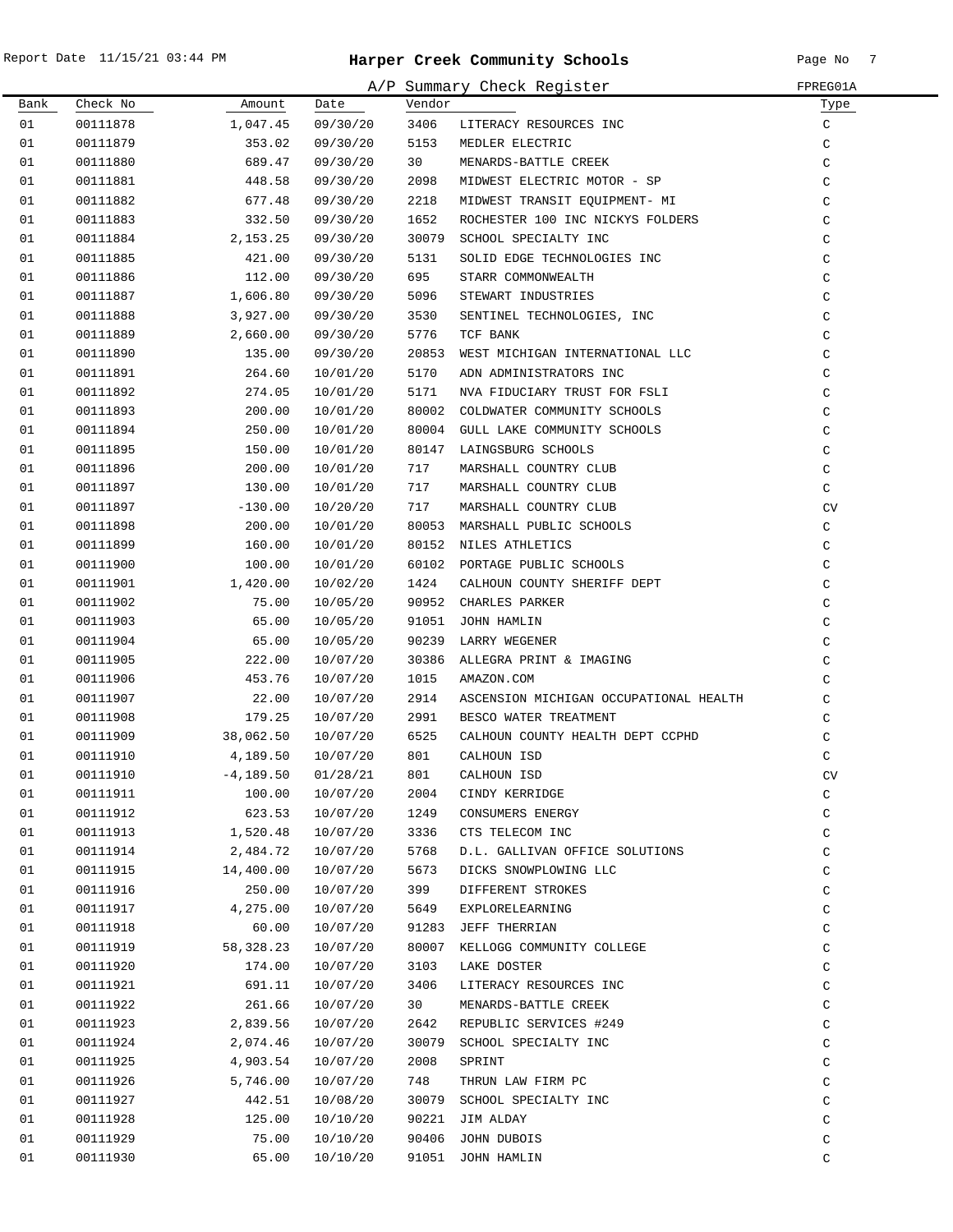|      |          |             |                      |        | A/P Summary Check Register               | FPREG01A      |
|------|----------|-------------|----------------------|--------|------------------------------------------|---------------|
| Bank | Check No | Amount      | Date                 | Vendor |                                          | Туре          |
| 01   | 00111931 | 65.00       | 10/10/20             |        | 90239 LARRY WEGENER                      | C             |
| 01   | 00111932 | 135.00      | 10/10/20             | 5690   | TOM VANWIENAN                            | C             |
| 01   | 00111933 | 2,077.82    | 10/13/20             | 912    | UNUM LIFE INSURANCE COMPANY OF AMERICA   | $\mathsf C$   |
| 01   | 00111934 | 211,071.28  | 10/13/20             | 3383   | MESSA                                    | C             |
| 01   | 00111935 | 8.23        | 10/13/20             | 3383   | MESSA                                    | C             |
| 01   | 00111936 | 284.25      | 10/14/20             | 5482   | CARD SERVICES CENTER                     | C             |
| 01   | 00111937 | 1,125.00    | 10/14/20             | 5482   | CARD SERVICES CENTER                     | $\mathsf C$   |
| 01   | 00111938 | 63.39       | 10/14/20             | 5482   | CARD SERVICES CENTER                     | $\mathsf C$   |
| 01   | 00111939 | 68.89       | 10/14/20             | 5482   | CARD SERVICES CENTER                     | $\mathsf C$   |
| 01   | 00111940 | 2,322.32    | 10/14/20             | 1246   | LOWES                                    | $\mathsf C$   |
| 01   | 00111941 | 140.00      | 10/14/20             | 2339   | MASPA                                    | $\mathsf C$   |
| 01   | 00111942 | 1,110.00    | 10/14/20             | 537    | MEMSPA                                   | $\mathsf C$   |
| 01   | 00111943 | 141.39      | 10/14/20             | 1083   | TRACTOR SUPPLY COMPANY                   | $\mathsf C$   |
| 01   | 00111944 | 3,756.60    | 10/14/20             | 5281   | XELLO                                    | $\mathsf C$   |
| 01   | 00111945 | 13,689.81   | 10/14/20             | 29202  | EMMETT TOWNSHIP                          | $\mathsf C$   |
| 01   | 00111946 | 437.65      | 10/15/20             | 20204  | AIRGAS GREAT LAKES                       | $\mathsf C$   |
| 01   | 00111947 | 1,732.99    | 10/15/20             | 1015   | AMAZON.COM                               | C             |
| 01   | 00111948 | 178.00      | 10/15/20             | 5962   | ASCD                                     | $\mathsf C$   |
| 01   | 00111949 | 80.00       | 10/15/20             | 2914   | ASCENSION MICHIGAN OCCUPATIONAL HEALTH   | $\mathsf C$   |
| 01   | 00111950 | 1,403.14    | 10/15/20             | 1127   | AUTOMATIC EQUIPMENT SALES                | C             |
| 01   | 00111951 | 2,030.50    | 10/15/20             | 2966   | BAM HEATING & COOLING                    | C             |
| 01   | 00111951 | $-2,030.50$ | 01/13/21             | 2966   | BAM HEATING & COOLING                    | CV            |
| 01   | 00111952 | 322.98      | 10/15/20             | 861    | BOSKER BRICK COMPANY                     | C             |
| 01   | 00111953 | 355.00      | 10/15/20             | 3223   | BUDS TOWING & AUTOMOTIVE BUD'S ENTERPRIS | C             |
| 01   | 00111954 | 2,178.47    | 10/15/20             | 5482   | CARD SERVICES CENTER                     | C             |
| 01   | 00111955 | 2,766.14    | 10/15/20             | 645    | CITY OF BATTLE CREEK                     | C             |
| 01   | 00111956 | 602.40      | 10/15/20             | 3578   | COLUMBIA METAL SERVICE                   | C             |
| 01   | 00111957 | 1,935.86    | 10/15/20             | 1357   | CONSTELLATION NEW ENERGY-GAS             | $\mathsf C$   |
| 01   | 00111958 | 3,866.90    | 10/15/20             | 1249   | CONSUMERS ENERGY                         | $\mathsf C$   |
| 01   | 00111959 | 125.16      | 10/15/20             | 527    | CURRICULUM ASSOCIATES INC                | $\mathcal{C}$ |
| 01   | 00111960 | 73,993.21   | 10/15/20             | 2580   | D&L INDUSTRIAL SERVICES INC              | $\mathcal{C}$ |
| 01   | 00111961 | 1,395.00    | 10/15/20             | 2823   | DEAF COMMUNITY ADVOCACY NETWORK INC      | C             |
| 01   | 00111962 | 390.00      | 10/15/20             | 3760   | DPF SOLUTIONS LLC                        | C             |
| 01   | 00111963 | 638.02      | 10/15/20             | 3084   | EDWARDS INDUSTRIAL SALES INC             | $\mathsf C$   |
| 01   | 00111964 | 218.04      | 10/15/20             | 1325   | ETNA SUPPLY COMPANY                      | C             |
| 01   | 00111965 | 95.47       | 10/15/20             | 15875  | GALLOUP COMPANY                          | $\rm{C}$      |
| 01   | 00111966 | 7,500.00    | 10/15/20             | 4227   | GRADUATION ALLIANCE INC                  | $\rm{C}$      |
| 01   | 00111967 | 238.93      | 10/15/20             | 74     | GRAINGER                                 | $\rm{C}$      |
| 01   | 00111968 | 174.99      | 10/15/20             | 1555   | GREENSCAPE SERVICES                      | $\rm{C}$      |
| 01   | 00111969 | 125.00      | 10/15/20             | 91302  | HAROLD VAIVE                             | $\rm{C}$      |
| 01   | 00111970 | 1,140.00    | 10/15/20             | 2392   | HULL LIFT TRUCK INC                      | C             |
| 01   | 00111971 | 679.00      | 10/15/20             | 2892   | JACK FROST DRAIN SERVICE LLC JACK AND LI | C             |
| 01   | 00111972 | 16.36       | 10/15/20             | 2375   | JACKSON TRUCK SERVICE INC                | C             |
| 01   | 00111973 | 75.00       | 10/15/20             | 90406  | JOHN DUBOIS                              | C             |
| 01   | 00111974 | 65.00       | 10/15/20             | 91051  | JOHN HAMLIN                              | C             |
| 01   | 00111975 | 2,653.11    |                      | 1724   | JOHNSON CONTROLS INC                     |               |
| 01   | 00111976 | 250.00      | 10/15/20<br>10/15/20 | 4204   | KALAMAZOO RESA                           | C<br>C        |
| 01   | 00111977 | 660.06      | 10/15/20             | 3159   |                                          | C             |
| 01   |          | 18,105.87   |                      | 95     | KENDALL ELECTRIC INC<br>KSS ENTERPRISES  | C             |
|      | 00111978 |             | 10/15/20             |        |                                          |               |
| 01   | 00111979 | 65.00       | 10/15/20             | 90239  | LARRY WEGENER                            | C             |
| 01   | 00111980 | 1,605.00    | 10/15/20             | 2224   | MATH LEARNING CENTER                     | C             |
| 01   | 00111981 | 263.12      | 10/15/20             | 5153   | MEDLER ELECTRIC                          | C             |
| 01   | 00111982 | 82.84       | 10/15/20             | 30     | MENARDS-BATTLE CREEK                     | C             |
| 01   | 00111983 | 441.31      | 10/15/20             | 2098   | MIDWEST ELECTRIC MOTOR - SP              | C             |
| 01   | 00111984 | 308.04      | 10/15/20             | 2218   | MIDWEST TRANSIT EQUIPMENT- MI            | C             |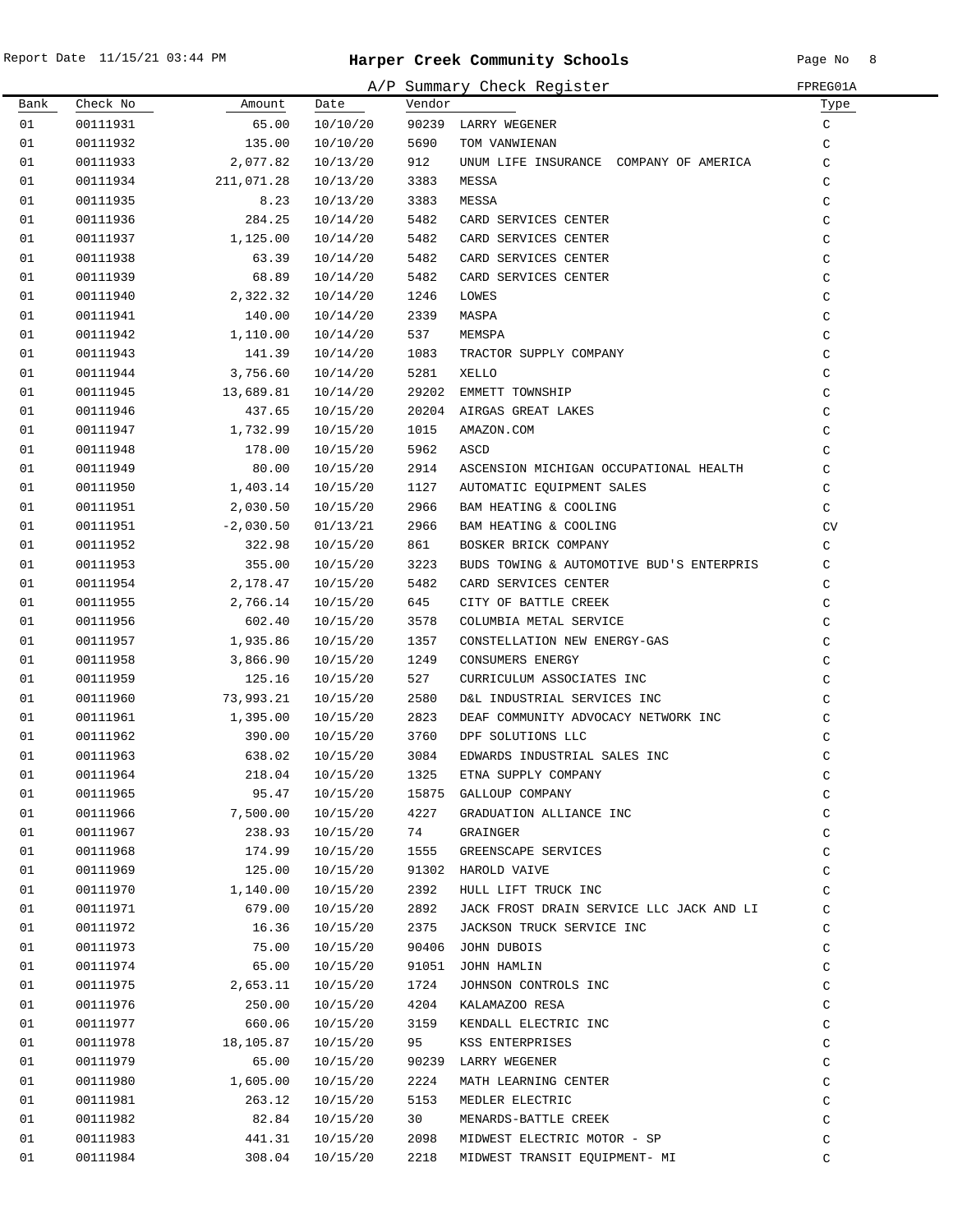.

|      |          |             |          |        | A/P Summary Check Register             | FPREG01A     |
|------|----------|-------------|----------|--------|----------------------------------------|--------------|
| Bank | Check No | Amount      | Date     | Vendor |                                        | Type         |
| 01   | 00111985 | 150.00      | 10/15/20 | 24168  | MSBO                                   | C            |
| 01   | 00111986 | 2,485.00    | 10/15/20 | 479    | PIONEER MANUFACTURING CO               | C            |
| 01   | 00111987 | 3,995.00    | 10/15/20 | 1497   | ROSE PEST SOLUTIONS                    | $\mathsf C$  |
| 01   | 00111988 | 458.50      | 10/15/20 | 2597   | ROTARY CLUB OF BATTLE CREEK            | C            |
| 01   | 00111989 | 275.00      | 10/15/20 | 555    | SAFETY KLEEN CORP                      | C            |
| 01   | 00111990 | 282.68      | 10/15/20 | 1268   | SAMS CLUB MC/SYNCB                     | $\mathsf C$  |
| 01   | 00111991 | 3,848.47    | 10/15/20 | 30079  | SCHOOL SPECIALTY INC                   | $\mathsf C$  |
| 01   | 00111992 | 2,328.92    | 10/15/20 | 1231   | SEMCOENERGY GAS COMPANY                | $\mathtt{C}$ |
| 01   | 00111993 | 345.00      | 10/15/20 | 5131   | SOLID EDGE TECHNOLOGIES INC            | $\mathsf C$  |
| 01   | 00111994 | 1,289.00    | 10/15/20 | 5541   | STANBURY BELL COVERS                   | $\mathsf C$  |
| 01   | 00111995 | 70.00       | 10/15/20 | 4120   | STARFALL                               | $\mathsf C$  |
| 01   | 00111996 | 50.00       | 10/15/20 | 1045   | STEENSMA LAWN & POWER EQUIP            | $\mathsf C$  |
| 01   | 00111996 | $-50.00$    | 10/28/20 | 1045   | STEENSMA LAWN & POWER EQUIP            | CV           |
| 01   | 00111997 | 1,032.00    | 10/15/20 | 3530   | SENTINEL TECHNOLOGIES, INC             | $\mathtt{C}$ |
| 01   | 00111998 | 178.35      | 10/15/20 | 103    | UNITY SCHOOL BUS PARTS                 | $\mathsf C$  |
| 01   | 00111999 | 400.00      | 10/15/20 | 156    | WESTERN MICHIGAN UNIVERSITY            | $\mathsf C$  |
| 01   | 00112000 | 9,000.00    | 10/20/20 |        | 29113 VALIC                            | $\mathsf C$  |
| 01   | 00112001 | 3,500.00    | 10/20/20 | 29113  | VALIC                                  | $\mathsf{C}$ |
| 01   | 00112002 | 462.35      | 10/19/20 | 26577  | LEROY TOWNSHIP                         | $\mathsf C$  |
| 01   | 00112003 | 7,967.00    | 10/30/20 | 5309   | OMNI GROUP                             | $\mathsf C$  |
| 01   | 00112004 | 99.58       | 10/27/20 | 4898   | A PARTS WAREHOUSE                      | $\mathsf{C}$ |
| 01   | 00112005 | 23.61       | 10/27/20 | 1015   | AMAZON.COM                             | $\mathsf C$  |
| 01   | 00112006 | 89.00       | 10/27/20 | 5962   | ASCD                                   | C            |
| 01   | 00112007 | 1,384.22    | 10/27/20 | 5053   | ATHENS AUTO SUPPLY INC                 | $\rm{C}$     |
| 01   | 00112008 | 2,250.00    | 10/27/20 | 1714   | CEREAL CITY SCIENCE                    | $\mathsf C$  |
| 01   | 00112009 | 75.00       | 10/27/20 | 90952  | CHARLES PARKER                         | $\mathtt{C}$ |
| 01   | 00112010 | 195.51      | 10/27/20 | 1249   | CONSUMERS ENERGY                       | $\rm{C}$     |
| 01   | 00112011 | 2,427.83    | 10/27/20 | 4227   | GRADUATION ALLIANCE INC                | $\mathtt{C}$ |
| 01   | 00112012 | 104.56      | 10/27/20 | 2375   | JACKSON TRUCK SERVICE INC              | $\rm{C}$     |
| 01   | 00112013 | 45.00       | 10/27/20 | 1191   | JW PEPPER AND SON INC                  | C            |
| 01   | 00112013 | $-45.00$    | 12/03/20 | 1191   | JW PEPPER AND SON INC                  | CV           |
| 01   | 00112014 | 165.00      | 10/27/20 | 30540  | LAKEVIEW SCHOOL DISTRICT               | $\mathtt{C}$ |
| 01   | 00112015 | 155.00      | 10/27/20 | 30283  | MIAAA c/o Karen S. Leinaar             | $\mathtt{C}$ |
| 01   | 00112016 | 154.01      | 10/27/20 | 2218   | MIDWEST TRANSIT EOUIPMENT- MI          | $\mathsf C$  |
| 01   | 00112016 | $-154.01$   | 11/17/20 | 2218   | MIDWEST TRANSIT EQUIPMENT- MI          | CV           |
| 01   | 00112017 | 4,375.00    | 10/27/20 | 2576   | NEOLA INC                              | C            |
| 01   | 00112017 | $-4,375.00$ | 10/28/20 | 2576   | NEOLA INC                              | ${\rm CV}$   |
| 01   | 00112018 | 4,845.74    | 10/27/20 | 28783  | NEWTON TOWNSHIP                        | $\mathtt{C}$ |
| 01   | 00112019 | 100.00      | 10/27/20 | 5789   | PENN FOSTER                            | $\mathsf C$  |
| 01   | 00112020 | 75.00       | 10/27/20 | 5711   | RANDALL STANDRIDGE MUSIC               | $\mathsf C$  |
| 01   | 00112021 | 612.31      | 10/27/20 | 29222  | SCHOLASTIC INC                         | $\mathsf C$  |
| 01   | 00112022 | 150.00      | 10/27/20 | 2666   | SCHOOL INTERVIEWS.CA                   | C            |
| 01   | 00112023 | 404.36      | 10/27/20 | 30079  | SCHOOL SPECIALTY INC                   | C            |
| 01   | 00112023 | $-404.36$   | 01/20/21 | 30079  | SCHOOL SPECIALTY INC                   | CV           |
| 01   | 00112024 | 540.00      | 10/27/20 | 16     | VARSITY APPAREL & PROMOTIONS           | $\mathtt{C}$ |
| 01   | 00112025 | 72.15       | 10/29/20 | 5797   | AMANDA ZIMA                            | $\rm{C}$     |
| 01   | 00112026 | 72.45       | 10/29/20 | 5800   | CHRISTY BROOKS                         | $\rm{C}$     |
| 01   | 00112027 | 600.00      | 10/29/20 | 5022   | <b>GLENNIE WHITT</b>                   | C            |
| 01   | 00112028 | 351.82      | 10/30/20 | 33     | AD-WISE INC                            | $\rm{C}$     |
| 01   | 00112029 | 83.75       | 10/30/20 |        | 20204 AIRGAS GREAT LAKES               | $\mathtt{C}$ |
| 01   | 00112030 | 505.00      | 10/30/20 | 49     | ALL YOU NEED GRAND RENTAL              | C            |
| 01   | 00112031 | 10,695.34   | 10/30/20 | 1015   | AMAZON.COM                             | C            |
| 01   | 00112032 | 288.49      | 10/30/20 | 2469   | AMERICAN TIME & SIGNAL                 | C            |
| 01   | 00112033 | 341.00      | 10/30/20 | 2914   | ASCENSION MICHIGAN OCCUPATIONAL HEALTH | C            |
| 01   | 00112034 | 216.51      | 10/30/20 | 5053   | ATHENS AUTO SUPPLY INC                 | C            |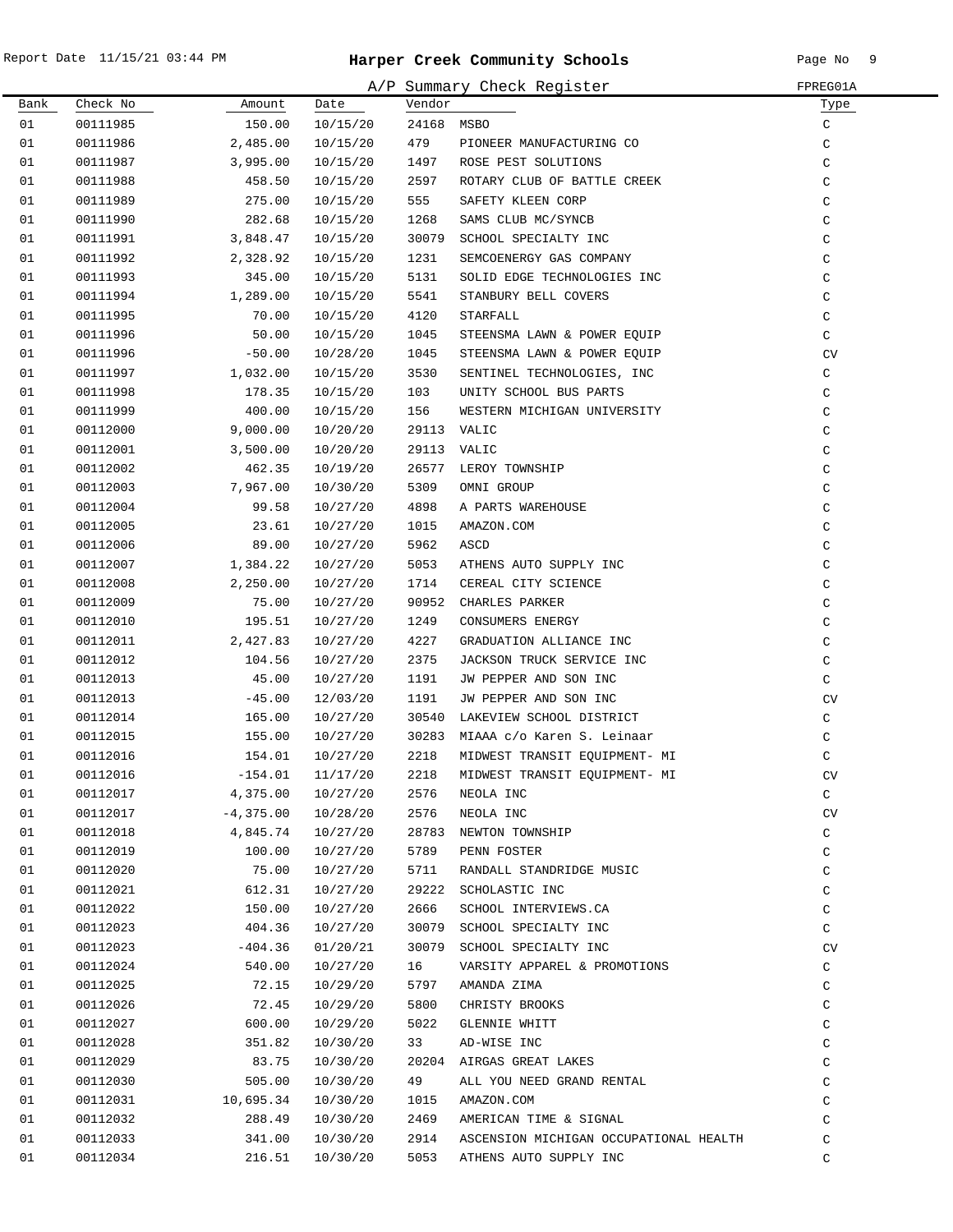|          |                      |                      |                      |              | A/P Summary Check Register             | FPREG01A             |
|----------|----------------------|----------------------|----------------------|--------------|----------------------------------------|----------------------|
| Bank     | Check No             | Amount               | Date                 | Vendor       |                                        | Туре                 |
| 01       | 00112035             | 69.28                | 10/30/20             | 861          | BOSKER BRICK COMPANY                   | $\rm{C}$             |
| 01       | 00112036             | 1,796.00             | 10/30/20             | 2930         | CDWG                                   | $\rm{C}$             |
| 01       | 00112037             | 26.50                | 10/30/20             | 3578         | COLUMBIA METAL SERVICE                 | $\rm{C}$             |
| 01       | 00112038             | 7,450.00             | 10/30/20             | 3366         | CURRENT ELECTRIC INC                   | $\rm{C}$             |
| 01       | 00112039             | 100,627.53           | 10/30/20             | 2580         | D&L INDUSTRIAL SERVICES INC            | $\rm{C}$             |
| 01       | 00112040             | 166.22               | 10/30/20             | 1092         | FLAG FORCE ONE                         | $\rm{C}$             |
| 01       | 00112041             | 139.60               | 10/30/20             | 520          | GE STAMP WORKS                         | $\rm{C}$             |
| 01       | 00112042             | 152.63               | 10/30/20             | 25929        | GORDON FOOD SERVICE                    | $\rm{C}$             |
| 01       | 00112043             | 185.84               | 10/30/20             | 2375         | JACKSON TRUCK SERVICE INC              | $\rm{C}$             |
| 01       | 00112044             | 7,712.57             | 10/30/20             | 95           | KSS ENTERPRISES                        | C                    |
| 01       | 00112045             | 12,412.00            | 10/30/20             | 2224         | MATH LEARNING CENTER                   | $\rm{C}$             |
| 01       | 00112046             | 234.57               | 10/30/20             | 5153         | MEDLER ELECTRIC                        | $\mathsf C$          |
| 01       | 00112047             | 138.44               | 10/30/20             | 30           | MENARDS-BATTLE CREEK                   | C                    |
| 01       | 00112048             | 44.34                | 10/30/20             | 2098         | MIDWEST ELECTRIC MOTOR - SP            | C                    |
| 01       | 00112049             | 939.10               | 10/30/20             | 2218         | MIDWEST TRANSIT EQUIPMENT- MI          | C                    |
| 01       | 00112049             | $-939.10$            | 11/17/20             | 2218         | MIDWEST TRANSIT EQUIPMENT- MI          | CV                   |
| 01       | 00112050             | 2,470.00             | 10/30/20             | 5339         | MIOTECH SPORTS MEDICINE SUPPLI         | C                    |
| 01       | 00112051             | 4,375.00             | 10/30/20             | 3056         | NOVACARE REHABILITATION                | C                    |
| 01       | 00112052             | 194.00               | 10/30/20             | 4812         | OP AQUATICS                            | C                    |
| 01       | 00112053             | 5,421.68             | 10/30/20             | 30079        | SCHOOL SPECIALTY INC                   | C                    |
| 01       | 00112054             | 2,419.00             | 10/30/20             | 3530         | SENTINEL TECHNOLOGIES, INC             | $\mathsf C$          |
| 01       | 00112055             | 6,640.00             | 10/30/20             | 3117         | SOLUTION TREE                          | $\mathsf C$          |
| 01       | 00112056             | 119.95               | 10/30/20             | 2437         | STAR GLASS LLC                         | $\rm{C}$             |
| 01       | 00112057             | 2,009.99             | 10/30/20             | 1045         | STEENSMA LAWN & POWER EQUIP            | $\rm{C}$             |
| 01       | 00112058             | 300.00               | 10/30/20             | 73           | SW & CENTRAL MICH SWIM LEAGUE          | C                    |
| 01       | 00112059             | 875.00               | 10/30/20             | 149          | UNION ELECTRIC INC                     | $\rm{C}$             |
| 01       | 00112060             | 2,522.77             | 10/30/20             | 3440         | US AWARDS                              | C                    |
| 01       | 00112061             | 424.30               | 10/30/20             | 29052        | WALMART                                | C                    |
| 01       | 00112062             | 118.77               | 10/30/20             | 20853        | WEST MICHIGAN INTERNATIONAL LLC        | C                    |
| 01       | 00112063             | 301.35               | 11/03/20             | 5170         | ADN ADMINISTRATORS INC                 | C                    |
| 01       | 00112064             | 313.20               | 11/03/20             | 5171         | NVA FIDUCIARY TRUST FOR FSLI           | $\mathsf C$          |
| 01       | 00112065             | 2,076.15             | 11/03/20             | 912          | UNUM LIFE INSURANCE COMPANY OF AMERICA | $\mathsf C$          |
| 01       | 00112066             | 181.50               | 11/16/20             | 5819         | A.D.D. WAREHOUSE                       | $\mathsf C$          |
| 01       | 00112067             | 67.61                | 11/16/20             | 307          | AD-VISOR & CHRONICLE                   | $\mathsf C$          |
| 01       | 00112068             | 132.03               | 11/16/20             | 30386        | ALLEGRA PRINT & IMAGING                | C                    |
| 01       | 00112069             | 259.88               | 11/16/20             | 1015         | AMAZON.COM                             | $\rm{C}$             |
| 01       | 00112070             | 463.60               | 11/16/20             | 1015         | AMAZON.COM                             | $\rm{C}$             |
| 01       | 00112071             | 119.99               | 11/16/20             | 5916         | ANGELA WINTER                          | $\rm{C}$             |
| 01       | 00112072             | 176.76               | 11/16/20             | 7835         | BATTLE CREEK SHOPPER NEWS              | C                    |
| 01       | 00112073             | 159.00               | 11/16/20             | 2991         | BESCO WATER TREATMENT                  | $\rm{C}$             |
| 01       | 00112074             | 1,073.30             | 11/16/20             | 801          | CALHOUN ISD                            | C                    |
| 01       | 00112075             | 11,769.89            | 11/16/20             | 2930         | CDWG                                   | $\rm{C}$             |
| 01       | 00112076             | 3,310.80             | 11/16/20             | 1714         | CEREAL CITY SCIENCE                    | $\rm{C}$             |
| 01       | 00112077             | 2,562.16             | 11/16/20             | 645          | CITY OF BATTLE CREEK                   | $\rm{C}$             |
| 01       | 00112078             | 7,034.33             | 11/16/20             | 1357         | CONSTELLATION NEW ENERGY-GAS           | $\rm{C}$             |
| 01       |                      |                      |                      |              |                                        |                      |
| 01       | 00112079<br>00112080 | 4,211.61<br>1,581.88 | 11/16/20<br>11/16/20 | 1249<br>3336 | CONSUMERS ENERGY<br>CTS TELECOM INC    | $\rm{C}$<br>$\rm{C}$ |
| 01       | 00112081             | 8,053.03             |                      | 2580         |                                        | $\rm{C}$             |
| 01       | 00112082             | 2,872.83             | 11/16/20             | 5768         | D&L INDUSTRIAL SERVICES INC            | $\rm{C}$             |
|          |                      |                      | 11/16/20             |              | D.L. GALLIVAN OFFICE SOLUTIONS         |                      |
| 01<br>01 | 00112083             | 21,035.29            | 11/16/20             | 4227         | GRADUATION ALLIANCE INC                | C                    |
|          | 00112084             | 1,665.24             | 11/16/20             | 3057         | IPEVO INC                              | $\rm{C}$             |
| 01       | 00112085             | 959.65               | 11/16/20             | 2375         | JACKSON TRUCK SERVICE INC              | C                    |
| 01       | 00112086             | 33.00                | 11/16/20             | 98907        | JANICE NORDINE                         | C                    |
| 01       | 00112087             | 51.89                | 11/16/20             | 1191         | JW PEPPER AND SON INC                  | C                    |
| 01       | 00112088             | 287.44               | 11/16/20             | 128          | LAKESHORE LEARNING                     | C                    |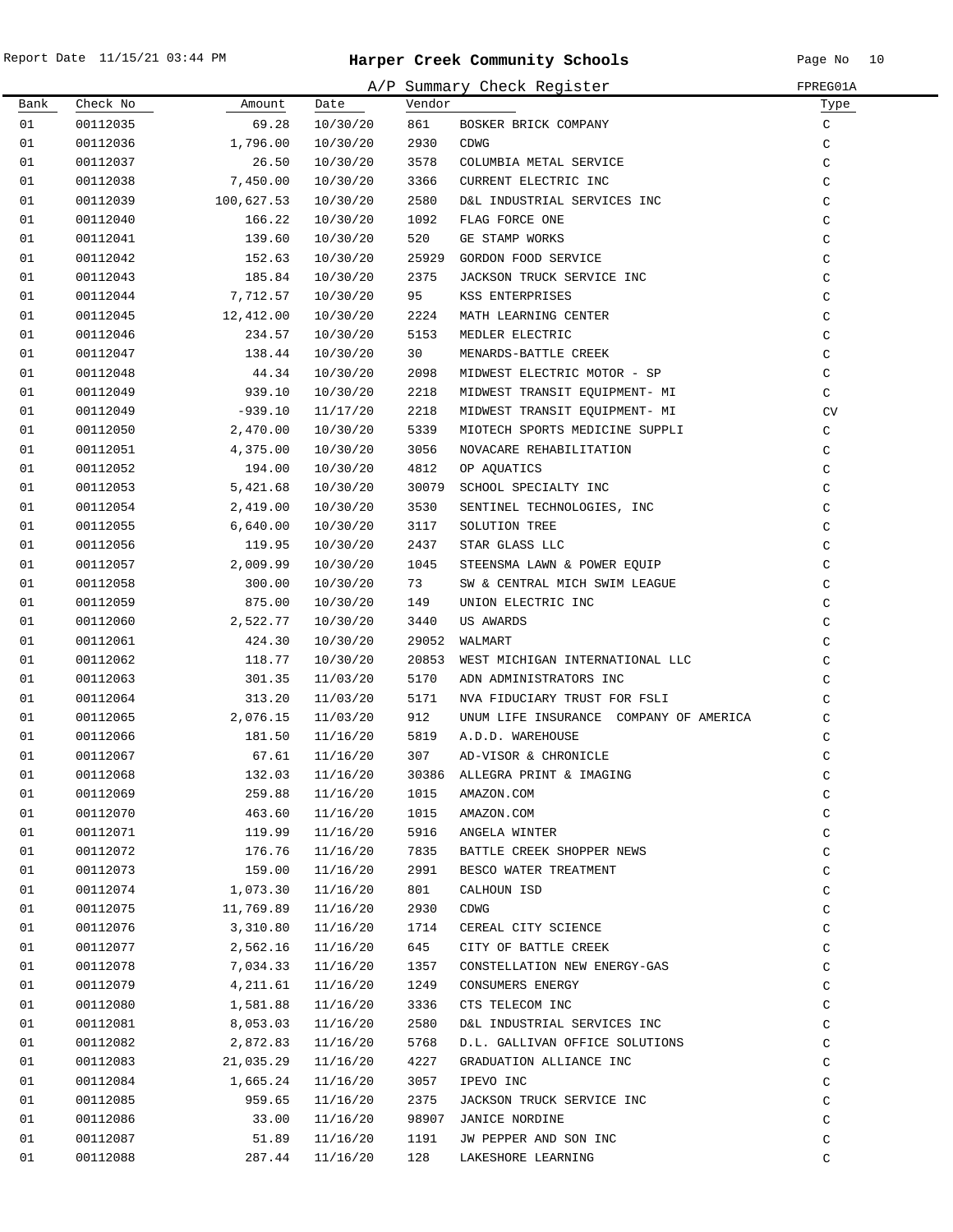| A/P Summary Check Register<br>FPREG01A |          |             |          |        |                                                                                                                                                                                                                                                             |               |
|----------------------------------------|----------|-------------|----------|--------|-------------------------------------------------------------------------------------------------------------------------------------------------------------------------------------------------------------------------------------------------------------|---------------|
| Bank                                   | Check No | Amount      | Date     | Vendor |                                                                                                                                                                                                                                                             | Туре          |
| 01                                     | 00112089 | 115.45      | 11/16/20 | 1667   | LEARNING A-Z                                                                                                                                                                                                                                                | $\mathtt{C}$  |
| 01                                     | 00112090 | 595.50      | 11/16/20 | 5851   | LEARNING SCIENCES INTERNATIONAL                                                                                                                                                                                                                             | C             |
| 01                                     | 00112091 | 161.95      | 11/16/20 | 3406   | LITERACY RESOURCES INC                                                                                                                                                                                                                                      | C             |
| 01                                     | 00112092 | 776.16      | 11/16/20 | 1246   | LOWES                                                                                                                                                                                                                                                       | $\mathsf C$   |
| 01                                     | 00112093 | 1,397.59    | 11/16/20 | 586    | MARSHALL MUSIC COMPANY                                                                                                                                                                                                                                      | $\mathsf C$   |
| 01                                     | 00112094 | 91.08       | 11/16/20 | 30     | MENARDS-BATTLE CREEK                                                                                                                                                                                                                                        | C             |
| 01                                     | 00112095 | 1,722.26    | 11/16/20 | 2218   | MIDWEST TRANSIT EQUIPMENT- MI                                                                                                                                                                                                                               | C             |
| 01                                     | 00112095 | $-1,722.26$ | 11/17/20 | 2218   | MIDWEST TRANSIT EQUIPMENT- MI                                                                                                                                                                                                                               | CV            |
| 01                                     | 00112096 | 220.00      | 11/16/20 | 2781   | MLIVE MEDIA GROUP                                                                                                                                                                                                                                           | C             |
| 01                                     | 00112097 | 10,212.00   | 11/16/20 | 3424   | PROVANTAGE LLC<br>PROVANTAGE LLC<br>REPUBLIC SERVICES #249<br>SAFETY KLEEN CORP<br>SCHOLASTIC INC<br>SCHOLASTIC INC<br>SEMCOENERGY GAS COMPANY<br>SPRINT<br>TCF BANK<br>THRUN LAW FIRM PC<br>TRACTOR SUPPLY COMPANY<br>DAVID VAN GEISON<br>NAVID VAN GEISON | C             |
| 01                                     | 00112098 | 1,713.81    | 11/16/20 | 2642   |                                                                                                                                                                                                                                                             | C             |
| 01                                     | 00112099 | 200.00      | 11/16/20 | 555    |                                                                                                                                                                                                                                                             | $\rm{C}$      |
| 01                                     | 00112100 | 3,929.44    | 11/16/20 |        | 29222 SCHOLASTIC INC                                                                                                                                                                                                                                        | $\rm{C}$      |
| 01                                     | 00112101 | 1,463.73    | 11/16/20 |        | 30079 SCHOOL SPECIALTY INC                                                                                                                                                                                                                                  | $\mathtt{C}$  |
| 01                                     | 00112102 | 4,530.83    | 11/16/20 | 1231   |                                                                                                                                                                                                                                                             | $\mathsf C$   |
| 01                                     | 00112103 | 4,902.10    | 11/16/20 | 2008   |                                                                                                                                                                                                                                                             | $\mathsf C$   |
| 01                                     | 00112104 | 2,660.00    | 11/16/20 | 5776   |                                                                                                                                                                                                                                                             | $\rm{C}$      |
| 01                                     | 00112105 | 1,592.50    | 11/16/20 | 748    |                                                                                                                                                                                                                                                             | $\mathtt{C}$  |
| 01                                     | 00112106 | 586.06      | 11/16/20 | 1083   |                                                                                                                                                                                                                                                             | $\mathsf C$   |
| 01                                     | 00112107 | 171.35      | 11/17/20 | 3453   |                                                                                                                                                                                                                                                             | $\mathsf C$   |
| 01                                     | 00112108 | 64.10       | 11/17/20 | 5924   | ONDI MILLER                                                                                                                                                                                                                                                 | $\mathsf C$   |
| 01                                     | 00112109 | 250.00      | 11/17/20 |        | 80029 PENNFIELD SCHOOLS                                                                                                                                                                                                                                     | $\mathsf C$   |
| 01                                     | 00112110 | 150.00      | 11/18/20 | 6525   | CALHOUN COUNTY HEALTH DEPT CCPHD                                                                                                                                                                                                                            | $\mathcal{C}$ |
| 01                                     | 00112111 | 1,887.34    | 11/18/20 | 2218   | MIDWEST TRANSIT EQUIPMENT- MI                                                                                                                                                                                                                               | C             |
| 01                                     | 00112112 | 1,434.00    | 11/18/20 | 370    | SEG WORKERS COMPENSATION FUND                                                                                                                                                                                                                               | C             |
| 01                                     | 00112113 | 201,221.59  | 11/27/20 | 3383   | MESSA                                                                                                                                                                                                                                                       | C             |
| 01                                     | 00112114 | 442.00      | 11/20/20 | 2641   | RIDGEWEAR SPORTS & IMPRINTING                                                                                                                                                                                                                               | $\mathsf C$   |
| 01                                     | 00112115 | 450.91      | 11/25/20 |        | 20204 AIRGAS GREAT LAKES                                                                                                                                                                                                                                    | C             |
| 01                                     | 00112116 | 53.20       | 11/25/20 |        | 80020 ALLEGAN PUBLIC SCHOOLS                                                                                                                                                                                                                                | C             |
| 01                                     | 00112116 | $-53.20$    | 12/03/20 |        | 80020 ALLEGAN PUBLIC SCHOOLS                                                                                                                                                                                                                                | CV            |
| 01                                     | 00112117 | 927.53      | 11/25/20 | 1015   | AMAZON.COM                                                                                                                                                                                                                                                  | C             |
| 01                                     | 00112118 | 22.00       | 11/25/20 | 2914   | ASCENSION MICHIGAN OCCUPATIONAL HEALTH                                                                                                                                                                                                                      | C             |
| 01                                     | 00112119 | 313.43      | 11/25/20 | 1196   | BATTLE CREEK GLASS WORKS INC                                                                                                                                                                                                                                | $\mathtt{C}$  |
| 01                                     | 00112120 | 125.00      | 11/25/20 | 1686   | BECKE'S EQUIPMENT RENTAL INC                                                                                                                                                                                                                                | $\mathtt{C}$  |
| 01                                     | 00112121 |             |          |        | 2,623.19  11/25/20  5482  CARD SERVICES CENTER                                                                                                                                                                                                              | C             |
| 01                                     | 00112122 | 701.62      | 11/25/20 | 5482   | CARD SERVICES CENTER                                                                                                                                                                                                                                        | С             |
| 01                                     | 00112123 | 50.00       | 11/25/20 | 5482   | CARD SERVICES CENTER                                                                                                                                                                                                                                        | $\rm{C}$      |
| 01                                     | 00112124 | 1,717.64    | 11/25/20 | 5482   | CARD SERVICES CENTER                                                                                                                                                                                                                                        | $\mathtt{C}$  |
| 01                                     | 00112125 | 793.83      | 11/25/20 | 1325   | ETNA SUPPLY COMPANY                                                                                                                                                                                                                                         | $\mathtt{C}$  |
| 01                                     | 00112126 | 69.20       | 11/25/20 | 2003   | FASTENAL COMPANY                                                                                                                                                                                                                                            | $\mathsf C$   |
| 01                                     | 00112127 | 1,777.71    | 11/25/20 | 2516   | FOLLETT SCHOOL SOLUTIONS GROUP                                                                                                                                                                                                                              | $\mathsf C$   |
| 01                                     | 00112128 | 168.82      | 11/25/20 |        | 15875 GALLOUP COMPANY                                                                                                                                                                                                                                       | $\mathsf C$   |
| 01                                     | 00112129 | 852.11      | 11/25/20 | 1236   | GOPHER                                                                                                                                                                                                                                                      | C             |
| 01                                     | 00112130 | 214.02      | 11/25/20 | 74     | GRAINGER                                                                                                                                                                                                                                                    | C             |
| 01                                     | 00112131 | 684.98      | 11/25/20 | 5959   | HAVILAND PRODUCTS CO                                                                                                                                                                                                                                        | C             |
| 01                                     | 00112132 | 1,140.00    | 11/25/20 | 2392   | HULL LIFT TRUCK INC                                                                                                                                                                                                                                         | C             |
| 01                                     | 00112133 | 3,325.00    | 11/25/20 | 2726   | IXL LEARNING                                                                                                                                                                                                                                                | C             |
| 01                                     | 00112134 | 24.00       | 11/25/20 | 3851   | JACK PEARLS TEAM SPORTS                                                                                                                                                                                                                                     | $\mathtt{C}$  |
| 01                                     | 00112135 | 45.00       | 11/25/20 | 1191   | JW PEPPER AND SON INC                                                                                                                                                                                                                                       | $\mathsf C$   |
| 01                                     | 00112136 | 377.41      | 11/25/20 | 95     | KSS ENTERPRISES                                                                                                                                                                                                                                             | C             |
| 01                                     | 00112137 | 1,097.08    | 11/25/20 | 2700   | LINE-X OF BATTLE CREEK MILLER FEASEL LLC                                                                                                                                                                                                                    | C             |
| 01                                     | 00112138 | 18.29       | 11/25/20 | 586    | MARSHALL MUSIC COMPANY                                                                                                                                                                                                                                      | C             |
| 01                                     | 00112139 | 336.49      | 11/25/20 | 5153   | MEDLER ELECTRIC                                                                                                                                                                                                                                             | C             |
| 01                                     | 00112140 | 279.02      | 11/25/20 | 30     | MENARDS-BATTLE CREEK                                                                                                                                                                                                                                        | $\rm{C}$      |
| 01                                     | 00112141 | 8,125.00    | 11/25/20 | 790    | MICHIGAN VIRTUAL HS                                                                                                                                                                                                                                         | C             |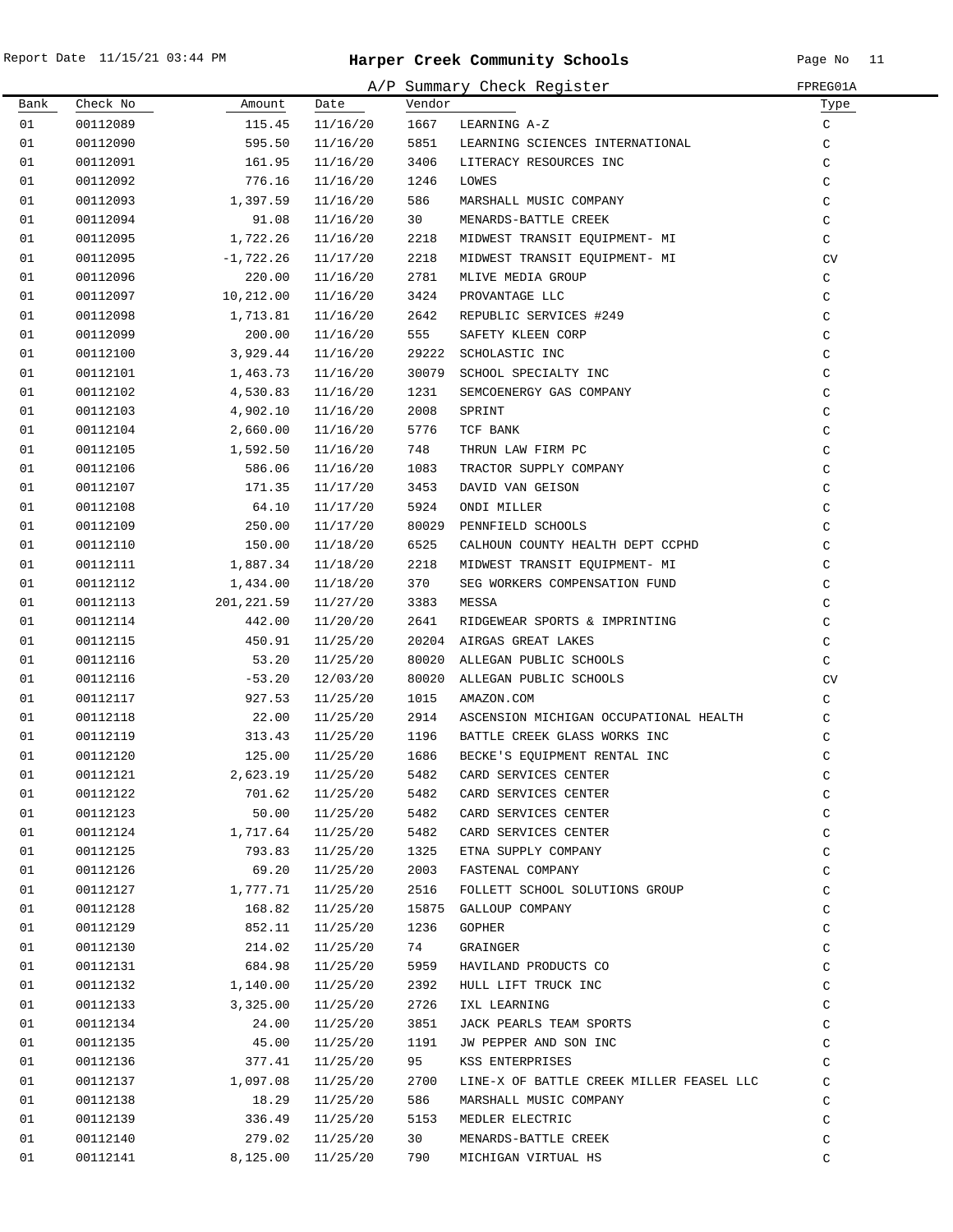|      |          |                       |          |            | A/P Summary Check Register             | FPREG01A      |
|------|----------|-----------------------|----------|------------|----------------------------------------|---------------|
| Bank | Check No | Amount                | Date     | Vendor     |                                        | Туре          |
| 01   | 00112142 | 130.00                | 11/25/20 | 24168 MSBO |                                        | C             |
| 01   | 00112143 | 918.88                | 11/25/20 | 589        | NASCO                                  | C             |
| 01   | 00112144 | 980.00                | 11/25/20 | 1694       | OUTDOOR LANDSCAPE & SUPPLIES           | $\mathsf C$   |
| 01   | 00112145 | 672.00                | 11/25/20 | 1497       | ROSE PEST SOLUTIONS                    | $\mathsf C$   |
| 01   | 00112146 | 3,235.00              | 11/25/20 | 370        | SEG WORKERS COMPENSATION FUND          | $\mathsf C$   |
| 01   | 00112147 | 54.88                 | 11/25/20 | 28861      | SOCIAL STUDIES SCHOOL SERVICES         | C             |
| 01   | 00112148 | 1,249.00              | 11/25/20 | 5131       | SOLID EDGE TECHNOLOGIES INC            | $\mathsf C$   |
| 01   | 00112149 | 2,410.00              | 11/25/20 | 10000      | STATE OF MICHIGAN                      | $\mathsf C$   |
| 01   | 00112150 | 160.00                | 11/25/20 | 80003      | STURGIS PUBLIC SCHOOLS                 | $\mathcal{C}$ |
| 01   | 00112151 | 2,660.00              | 11/25/20 | 5776       | TCF BANK                               | $\mathcal{C}$ |
| 01   | 00112152 | 200.00                | 11/25/20 | 3126       | THE TRUTH & TITUS COLLECTIVE           | $\mathcal{C}$ |
| 01   | 00112153 | 1,815.89              | 11/25/20 | 28193      | TRU GREEN LIMITED PARTNERSHIP          | $\rm{C}$      |
| 01   | 00112154 | 694.75                | 11/25/20 | 16         | VARSITY APPAREL & PROMOTIONS           | $\mathsf C$   |
| 01   | 00112155 | 462.50                | 11/25/20 | 3055       | VARSITY ATHLETIC APPAREL               | $\mathsf C$   |
| 01   | 00112156 | 917.20                | 11/25/20 | 20853      | WEST MICHIGAN INTERNATIONAL LLC        | $\mathsf C$   |
| 01   | 00112157 | 301.35                | 12/01/20 | 5170       | ADN ADMINISTRATORS INC                 | C             |
| 01   | 00112158 | 313.20                | 12/01/20 | 5171       | NVA FIDUCIARY TRUST FOR FSLI           | C             |
| 01   | 00112159 | 1,965.28              | 12/01/20 | 912        | UNUM LIFE INSURANCE COMPANY OF AMERICA | $\mathsf C$   |
| 01   | 00112160 | 199,403.01            | 12/04/20 | 3383       | MESSA                                  | $\mathsf C$   |
| 01   | 00112161 | 72.00                 | 12/07/20 | 655        | ADA BADMINTON & TENNIS COMPANY         | $\mathsf C$   |
| 01   | 00112162 | 53.20                 | 12/07/20 | 30386      | ALLEGRA PRINT & IMAGING                | $\mathsf C$   |
| 01   | 00112163 | 7.96                  | 12/07/20 | 1015       | AMAZON.COM                             | $\mathsf C$   |
| 01   | 00112164 | 2,802.65              | 12/07/20 | 7835       | BATTLE CREEK SHOPPER NEWS              | $\mathsf C$   |
| 01   | 00112165 | 10,785.04             | 12/07/20 | 801        | CALHOUN ISD                            | C             |
| 01   | 00112166 | 90.00                 | 12/07/20 | 1714       | CEREAL CITY SCIENCE                    | $\mathsf C$   |
| 01   | 00112167 | 653.89                | 12/07/20 | 2516       | FOLLETT SCHOOL SOLUTIONS GROUP         | $\mathsf C$   |
| 01   | 00112168 | 3,801.47              | 12/07/20 | 4227       | GRADUATION ALLIANCE INC                | C             |
| 01   | 00112169 | 389.00                | 12/07/20 | 3851       | JACK PEARLS TEAM SPORTS                | $\mathsf C$   |
| 01   | 00112170 | 3,302.25              | 12/07/20 | 1246       | LOWES                                  | $\rm{C}$      |
| 01   | 00112171 | 162.03                | 12/07/20 | 30         | MENARDS-BATTLE CREEK                   | $\rm{C}$      |
| 01   | 00112172 | 459.81                | 12/07/20 | 2006       | PITNEY BOWES - RENTAL                  | $\rm{C}$      |
| 01   | 00112173 | 336.70                | 12/07/20 | 447        | LEARNING A-Z                           | $\rm{C}$      |
| 01   | 00112174 | 1,752.31              | 12/07/20 | 2642       | REPUBLIC SERVICES #249                 | $\rm{C}$      |
| 01   | 00112175 | 611.14                | 12/07/20 |            | 30079 SCHOOL SPECIALTY INC             | $\rm{C}$      |
| 01   | 00112176 | $5,025.07$ $12/07/20$ |          | 2008       | SPRINT                                 | C             |
| 01   | 00112177 | 400.00                | 12/07/20 | 3126       | THE TRUTH & TITUS COLLECTIVE           | $\rm{C}$      |
| 01   | 00112178 | 153.00                | 12/07/20 | 748        | THRUN LAW FIRM PC                      | $\rm{C}$      |
| 01   | 00112179 | 840.00                | 12/07/20 | 5779       | TRINTY3 TECHNOLOGY                     | $\mathsf C$   |
| 01   | 00112180 | 55.24                 | 12/07/20 | 29052      | WALMART                                | $\rm{C}$      |
| 01   | 00112181 | 5,225.00              | 12/10/20 | 3032       | HELPNET                                | $\rm{C}$      |
| 01   | 00112182 | 34,946.81             | 12/10/20 | 2930       | <b>CDWG</b>                            | $\rm{C}$      |
| 01   | 00112183 | 11,442.02             | 12/10/20 | 2580       | D&L INDUSTRIAL SERVICES INC            | $\mathsf C$   |
| 01   | 00112184 | 426.80                | 12/10/20 | 1015       | AMAZON.COM                             | $\mathsf C$   |
| 01   | 00112185 | 530.00                | 12/10/20 | 2930       | CDWG                                   | $\rm{C}$      |
| 01   | 00112186 | 10,914.20             | 12/10/20 | 2612       | CORNUCOPIA BOOKS INC                   | $\rm{C}$      |
| 01   | 00112187 | 1,568.92              | 12/10/20 | 3336       | CTS TELECOM INC                        | $\rm{C}$      |
| 01   | 00112188 | 1,707.19              | 12/10/20 | 5768       | D.L. GALLIVAN OFFICE SOLUTIONS         | $\rm{C}$      |
| 01   | 00112189 | 1,548.33              | 12/10/20 | 29202      | EMMETT TOWNSHIP                        | $\rm{C}$      |
| 01   | 00112190 | 10,500.00             | 12/10/20 | 4227       | GRADUATION ALLIANCE INC                | $\rm{C}$      |
| 01   | 00112191 | 3,588.00              | 12/10/20 | 5908       | KAMI                                   | $\rm{C}$      |
| 01   | 00112192 | 22.77                 | 12/10/20 | 29222      | SCHOLASTIC INC                         | $\rm C$       |
| 01   | 00112193 | 49.41                 | 12/10/20 | 1641       | STAPLES CREDIT PLAN                    | $\mathsf C$   |
| 01   | 00112194 | 229.93                | 12/10/20 | 1083       | TRACTOR SUPPLY COMPANY                 | $\mathsf C$   |
| 01   | 00112195 | 1,500.40              | 12/10/20 | 103        | UNITY SCHOOL BUS PARTS                 | $\mathtt{C}$  |
| 01   | 00112196 | 470.25                | 12/14/20 | 3066       | SPORTS ADDIX LLC                       | C             |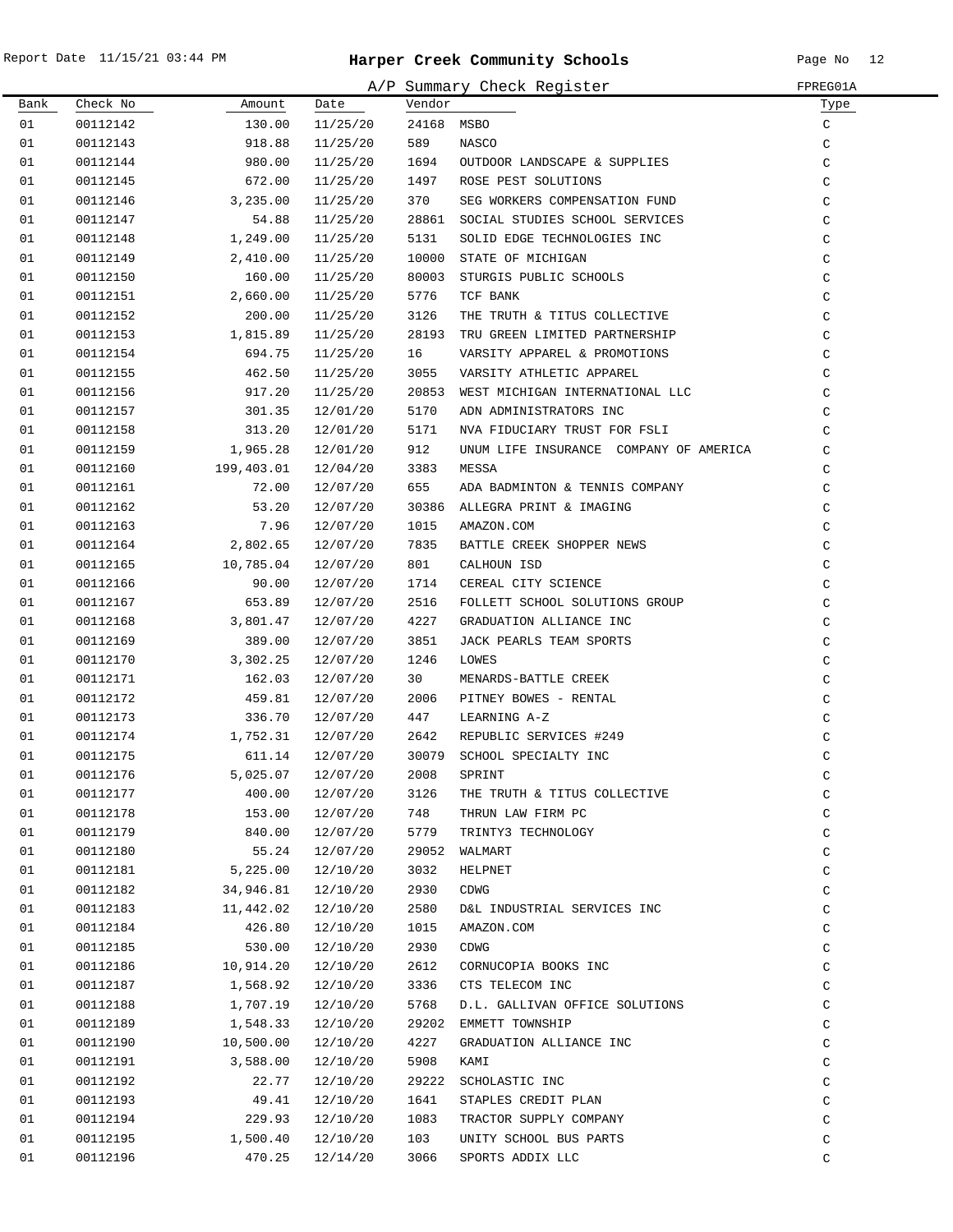.

|      |          |           |          |        | A/P Summary Check Register               | FPREG01A      |
|------|----------|-----------|----------|--------|------------------------------------------|---------------|
| Bank | Check No | Amount    | Date     | Vendor |                                          | Type          |
| 01   | 00112197 | 437.65    | 12/17/20 |        | 20204 AIRGAS GREAT LAKES                 | C             |
| 01   | 00112198 | 136.61    | 12/17/20 |        | 30386 ALLEGRA PRINT & IMAGING            | C             |
| 01   | 00112199 | 1,713.51  | 12/17/20 | 1015   | AMAZON.COM                               | C             |
| 01   | 00112200 | 58.00     | 12/17/20 | 2914   | ASCENSION MICHIGAN OCCUPATIONAL HEALTH   | C             |
| 01   | 00112201 | 12.49     | 12/17/20 | 5053   | ATHENS AUTO SUPPLY INC                   | C             |
| 01   | 00112202 | 800.00    | 12/17/20 | 3137   | BARUZZINI AQUATICS                       | C             |
| 01   | 00112203 | 21.98     | 12/17/20 | 1834   | BATTERIES PLUS #388                      | C             |
| 01   | 00112204 | 100.00    | 12/17/20 | 1686   | BECKE'S EQUIPMENT RENTAL INC             | C             |
| 01   | 00112205 | 454.75    | 12/17/20 | 2991   | BESCO WATER TREATMENT                    | C             |
| 01   | 00112206 | 39.12     | 12/17/20 | 861    | BOSKER BRICK COMPANY                     | C             |
| 01   | 00112207 | 365.00    | 12/17/20 | 3223   | BUDS TOWING & AUTOMOTIVE BUD'S ENTERPRIS | $\mathcal{C}$ |
| 01   | 00112208 | 116.58    | 12/17/20 | 2151   | CEREAL CITY AUTO PARTS                   | C             |
| 01   | 00112209 | 3,047.37  | 12/17/20 | 645    | CITY OF BATTLE CREEK                     | C             |
| 01   | 00112210 | 664.90    | 12/17/20 | 3578   | COLUMBIA METAL SERVICE                   | C             |
| 01   | 00112211 | 9,285.32  | 12/17/20 | 1357   | CONSTELLATION NEW ENERGY-GAS             | C             |
| 01   | 00112212 | 64,806.29 | 12/17/20 | 2580   | D&L INDUSTRIAL SERVICES INC              | C             |
| 01   | 00112213 | 353.33    | 12/17/20 | 3084   | EDWARDS INDUSTRIAL SALES INC             | C             |
| 01   | 00112214 | 253.33    | 12/17/20 | 1325   | ETNA SUPPLY COMPANY                      | C             |
| 01   | 00112215 | 467.21    | 12/17/20 | 2003   | FASTENAL COMPANY                         | C             |
| 01   | 00112216 | 652.99    | 12/17/20 | 4316   | GALLAGHER UNIFORM                        | C             |
| 01   | 00112217 | 93.20     | 12/17/20 | 1555   | GREENSCAPE SERVICES                      | C             |
| 01   | 00112218 | 1,140.00  | 12/17/20 | 2392   | HULL LIFT TRUCK INC                      | C             |
| 01   | 00112219 | 628.41    | 12/17/20 | 299    | JOHN DEERE FINANCIAL                     | C             |
| 01   | 00112220 | 1,546.42  | 12/17/20 | 6025   | JON HOMRICH DIESEL LLC                   | $\rm{C}$      |
| 01   | 00112221 | 161.68    | 12/17/20 | 3159   | KENDALL ELECTRIC INC                     | $\rm{C}$      |
| 01   | 00112222 | 10,457.95 | 12/17/20 | 95     | KSS ENTERPRISES                          | C             |
| 01   | 00112223 | 64.15     | 12/17/20 | 5851   | LEARNING SCIENCES INTERNATIONAL          | C             |
| 01   | 00112224 | 110.20    | 12/17/20 | 1246   | LOWES                                    | C             |
| 01   | 00112225 | 250.00    | 12/17/20 | 80053  | MARSHALL PUBLIC SCHOOLS                  | C             |
| 01   | 00112226 | 1,777.52  | 12/17/20 | 5153   | MEDLER ELECTRIC                          | C             |
| 01   | 00112227 | 217.60    | 12/17/20 | 2847   | MEEKHOF TIRE OF JACKSON                  | C             |
| 01   | 00112228 | 449.94    | 12/17/20 | 30     | MENARDS-BATTLE CREEK                     | C             |
| 01   | 00112229 | 1,146.74  | 12/17/20 | 2098   | MIDWEST ELECTRIC MOTOR - SP              | $\rm{C}$      |
| 01   | 00112230 | 1,365.10  | 12/17/20 | 2218   | MIDWEST TRANSIT EQUIPMENT- MI            | C             |
| 01   | 00112231 | 30.00     | 12/17/20 | 5339   | MIOTECH SPORTS MEDICINE SUPPLI           | С             |
| 01   | 00112232 | 2,754.00  | 12/17/20 | 5479   | NATURE NANNIES LLC                       | C             |
| 01   | 00112233 | 40.00     | 12/17/20 | 148    | NIULPE                                   | C             |
| 01   | 00112234 | 672.00    | 12/17/20 | 1497   | ROSE PEST SOLUTIONS                      | C             |
| 01   | 00112235 | 50.61     | 12/17/20 | 30079  | SCHOOL SPECIALTY LLC                     | C             |
| 01   | 00112236 | 5,722.45  | 12/17/20 | 1231   | SEMCOENERGY GAS COMPANY                  | C             |
| 01   | 00112237 | 44.79     | 12/17/20 | 102    | SHERWIN-WILLIAMS                         | C             |
| 01   | 00112238 | 11,246.00 | 12/17/20 | 5131   | SOLID EDGE TECHNOLOGIES INC              | C             |
| 01   | 00112239 | 804.09    | 12/17/20 | 8109   | STANLEY LAWN & GARDEN INC                | C             |
| 01   | 00112240 | 1,336.12  | 12/17/20 | 103    | UNITY SCHOOL BUS PARTS                   | C             |
| 01   | 00112241 | 3.80      | 12/17/20 | 3257   | WALTERS PLUMBING & HEATING               | C             |
| 01   | 00112242 | 976.46    | 12/21/20 | 5482   | CARD SERVICES CENTER                     | C             |
| 01   | 00112243 | 54.94     | 12/21/20 | 5482   | CARD SERVICES CENTER                     | C             |
| 01   | 00112244 | 156.81    | 12/21/20 | 5482   | CARD SERVICES CENTER                     | C             |
| 01   | 00112245 | 325.00    | 12/21/20 | 4204   | KALAMAZOO RESA                           | C             |
| 01   | 00112246 | 1,500.00  | 12/21/20 | 6041   | MCTIGHE AND ASSOCIATES CONSULTING LLC    | C             |
| 01   | 00112247 | 157.00    | 12/21/20 | 17742  | RECOGNITION INC                          | C             |
| 01   | 00112248 | 125.00    | 12/23/20 | 5584   | GENERATION GENIUS                        | C             |
| 01   | 00112249 | 7,411.08  | 12/23/20 | 95     | KSS ENTERPRISES                          | C             |
| 01   | 00112250 | 122.25    | 12/23/20 | 1736   | PEARSON ASSESSMENTS                      | C             |
| 01   | 00112251 | 2,020.52  | 12/23/20 |        | 29222 SCHOLASTIC INC                     | C             |
|      |          |           |          |        |                                          |               |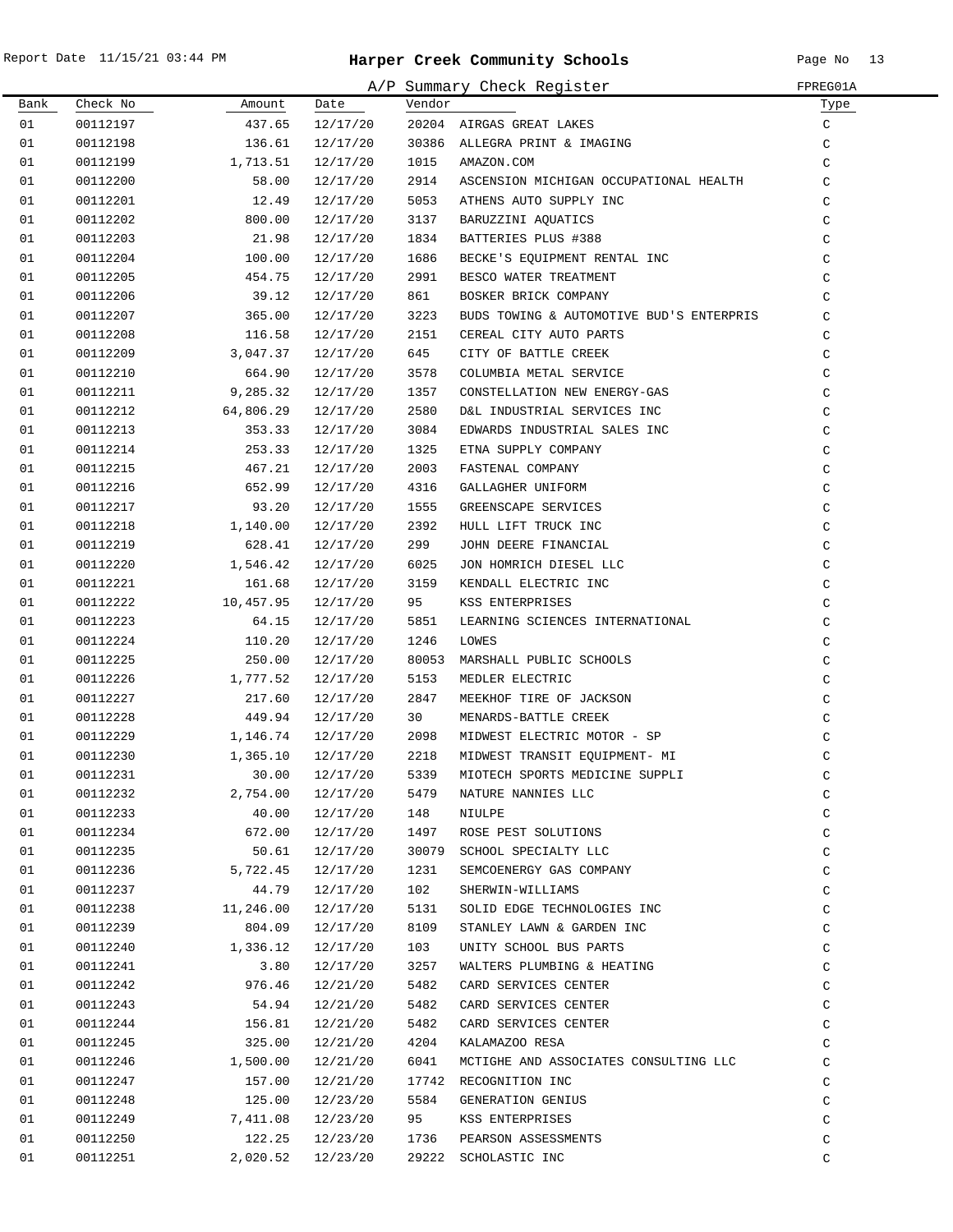| A/P Summary Check Register<br>FPREG01A |          |           |          |        |                                            |               |
|----------------------------------------|----------|-----------|----------|--------|--------------------------------------------|---------------|
| Bank                                   | Check No | Amount    | Date     | Vendor |                                            | Туре          |
| 01                                     | 00112252 | 531.00    | 12/23/20 | 748    | THRUN LAW FIRM PC                          | $\mathsf{C}$  |
| 01                                     | 00112253 | 1,759.18  | 12/31/20 | 912    | UNUM LIFE INSURANCE COMPANY OF AMERICA     | C             |
| 01                                     | 00112254 | 2,793.00  | 12/31/20 | 5776   | TCF BANK                                   | C             |
| 01                                     | 00112255 | 276.00    | 01/04/21 | 2914   | ASCENSION MICHIGAN OCCUPATIONAL HEALTH     | C             |
| 01                                     | 00112256 | 170.53    | 01/04/21 | 7835   | BATTLE CREEK SHOPPER NEWS                  | $\mathcal{C}$ |
| 01                                     | 00112257 | 3,145.00  | 01/04/21 | 1724   | JOHNSON CONTROLS INC                       | $\mathsf C$   |
| 01                                     | 00112258 | 97.50     | 01/04/21 | 4204   | KALAMAZOO RESA                             | $\mathsf C$   |
| 01                                     | 00112259 | 29.71     | 01/04/21 | 30     | MENARDS-BATTLE CREEK                       | $\mathsf C$   |
| 01                                     | 00112260 | 12,814.13 | 01/04/21 | 2218   | MIDWEST TRANSIT EQUIPMENT- MI              | $\mathsf C$   |
| 01                                     | 00112261 | 187.00    | 01/04/21 | 3229   | PIONEER VALLEY EDUC PRESS                  | $\mathsf C$   |
| 01                                     | 00112262 | 3,000.00  | 01/04/21 | 1324   | PITNEY BOWES - SUPPLIES PURCHASE POWER     | $\mathsf C$   |
| 01                                     | 00112263 | 3,450.00  | 01/04/21 | 3151   | RAPTOR TECHNOLOGIES                        | $\mathsf C$   |
| 01                                     | 00112264 | 1,713.81  | 01/04/21 | 2642   | REPUBLIC SERVICES #249                     | $\mathsf C$   |
| 01                                     | 00112265 | 99.00     | 01/04/21 | 3130   | SWEETWATER MUSIC INSTRUMENTS & PRO AUDIO   | $\mathcal{C}$ |
| 01                                     | 00112266 | 615.00    | 01/04/21 | 16     | VARSITY APPAREL & PROMOTIONS               | C             |
| 01                                     | 00112267 | 495.00    | 01/08/21 | 3046   | #SOCIALSCHOOL4EDU                          | C             |
| 01                                     | 00112268 | 109.19    | 01/08/21 | 307    | AD-VISOR & CHRONICLE                       | $\mathsf C$   |
| 01                                     | 00112269 | 1,550.02  | 01/08/21 | 3336   | CTS TELECOM INC                            | $\mathsf C$   |
| 01                                     | 00112270 | 73,644.54 | 01/08/21 | 2580   | D&L INDUSTRIAL SERVICES INC                | $\mathsf C$   |
| 01                                     | 00112271 | 1,004.51  | 01/08/21 | 5768   | D.L. GALLIVAN OFFICE SOLUTIONS             | $\mathsf C$   |
| 01                                     | 00112272 | 61.44     | 01/08/21 | 3084   | EDWARDS INDUSTRIAL SALES INC               | $\mathsf C$   |
| 01                                     | 00112273 | 649.52    | 01/08/21 | 1325   | ETNA SUPPLY COMPANY                        | $\mathsf C$   |
| 01                                     | 00112274 | 10.50     | 01/08/21 | 2003   | FASTENAL COMPANY                           | $\mathsf C$   |
| 01                                     | 00112275 | 7,018.00  | 01/08/21 | 30387  | FLASH SANITATION INC                       | $\mathsf C$   |
| 01                                     | 00112276 | 243.87    | 01/08/21 | 4316   | GALLAGHER UNIFORM                          | $\mathsf C$   |
| 01                                     | 00112277 | 581.40    | 01/08/21 |        | 15875 GALLOUP COMPANY                      | $\mathsf C$   |
| 01                                     | 00112278 | 13,300.06 | 01/08/21 | 4227   | GRADUATION ALLIANCE INC                    | $\mathsf C$   |
| 01                                     | 00112279 | 1,140.00  | 01/08/21 | 2392   | HULL LIFT TRUCK INC                        | $\mathsf C$   |
| 01                                     | 00112280 | 4,294.54  | 01/08/21 | 2922   | HUNTER-PRELL COMPANY                       | $\mathsf C$   |
| 01                                     | 00112281 | 2,089.33  | 01/08/21 | 3057   | IPEVO INC                                  | $\mathsf C$   |
| 01                                     | 00112282 | 648.18    | 01/08/21 | 299    | JOHN DEERE FINANCIAL                       | $\mathsf C$   |
| 01                                     | 00112283 | 3,321.98  | 01/08/21 | 95     | KSS ENTERPRISES                            | $\mathsf C$   |
| 01                                     | 00112284 | 979.28    | 01/08/21 | 1246   | LOWES                                      | $\mathsf C$   |
| 01                                     | 00112285 | 3,656.44  | 01/08/21 | 5153   | MEDLER ELECTRIC                            | $\mathsf C$   |
| 01                                     | 00112286 |           |          |        | 135.36  01/08/21  30  MENARDS-BATTLE CREEK |               |
| 01                                     | 00112287 | 456.80    | 01/08/21 | 2098   | MIDWEST ELECTRIC MOTOR - SP                | C<br>C        |
| 01                                     | 00112288 | 132.05    | 01/08/21 | 5339   | MIOTECH SPORTS MEDICINE SUPPLI             | $\mathsf C$   |
| 01                                     | 00112289 | 479.51    | 01/08/21 | 29222  | SCHOLASTIC INC                             | $\mathsf C$   |
| 01                                     | 00112290 | 451.78    | 01/08/21 | 30079  | SCHOOL SPECIALTY LLC                       | $\mathsf C$   |
| 01                                     | 00112291 | 345.00    | 01/08/21 | 5131   | SOLID EDGE TECHNOLOGIES INC                | C             |
| 01                                     | 00112292 | 4,992.07  | 01/08/21 | 2008   | SPRINT                                     | C             |
| 01                                     | 00112293 | 414.88    | 01/08/21 | 1083   | TRACTOR SUPPLY COMPANY                     | $\mathsf C$   |
| 01                                     | 00112294 | 150.00    | 01/08/21 | 29338  | WOODLANDS LIBRARY COOP                     | $\mathsf C$   |
| 01                                     | 00112295 | 242.55    | 01/12/21 | 5170   | ADN ADMINISTRATORS INC                     | $\mathsf C$   |
| 01                                     | 00112296 | 241.93    | 01/12/21 | 1120   | CITY OF BATTLE CREEK                       | $\mathsf C$   |
| 01                                     | 00112297 | 130.00    | 01/12/21 | 29202  | EMMETT TOWNSHIP                            |               |
|                                        |          |           |          |        |                                            | $\mathsf C$   |
| 01                                     | 00112298 | 195.00    | 01/12/21 |        | 28783 NEWTON TOWNSHIP                      | $\mathsf C$   |
| 01                                     | 00112299 | 266.22    | 01/12/21 | 5171   | NVA FIDUCIARY TRUST FOR FSLI               | $\mathsf C$   |
| 01                                     | 00112300 | 91.05     | 01/18/21 | 1015   | AMAZON.COM                                 | $\mathsf C$   |
| 01                                     | 00112301 | 27.17     | 01/18/21 | 1015   | AMAZON.COM                                 | C             |
| 01                                     | 00112302 | 65.09     | 01/18/21 | 1015   | AMAZON.COM                                 | C             |
| 01                                     | 00112303 | 113.00    | 01/18/21 | 2914   | ASCENSION MICHIGAN OCCUPATIONAL HEALTH     | C             |
| 01                                     | 00112304 | 2,030.50  | 01/18/21 | 2966   | BAM HEATING & COOLING                      | C             |
| 01                                     | 00112305 | 185.25    | 01/18/21 | 2991   | BESCO WATER TREATMENT                      | $\mathsf C$   |
| 01                                     | 00112306 | 31,784.31 | 01/18/21 | 5778   | BUMP ARMOR TECH PROTECTION MOHAWK USA      | C             |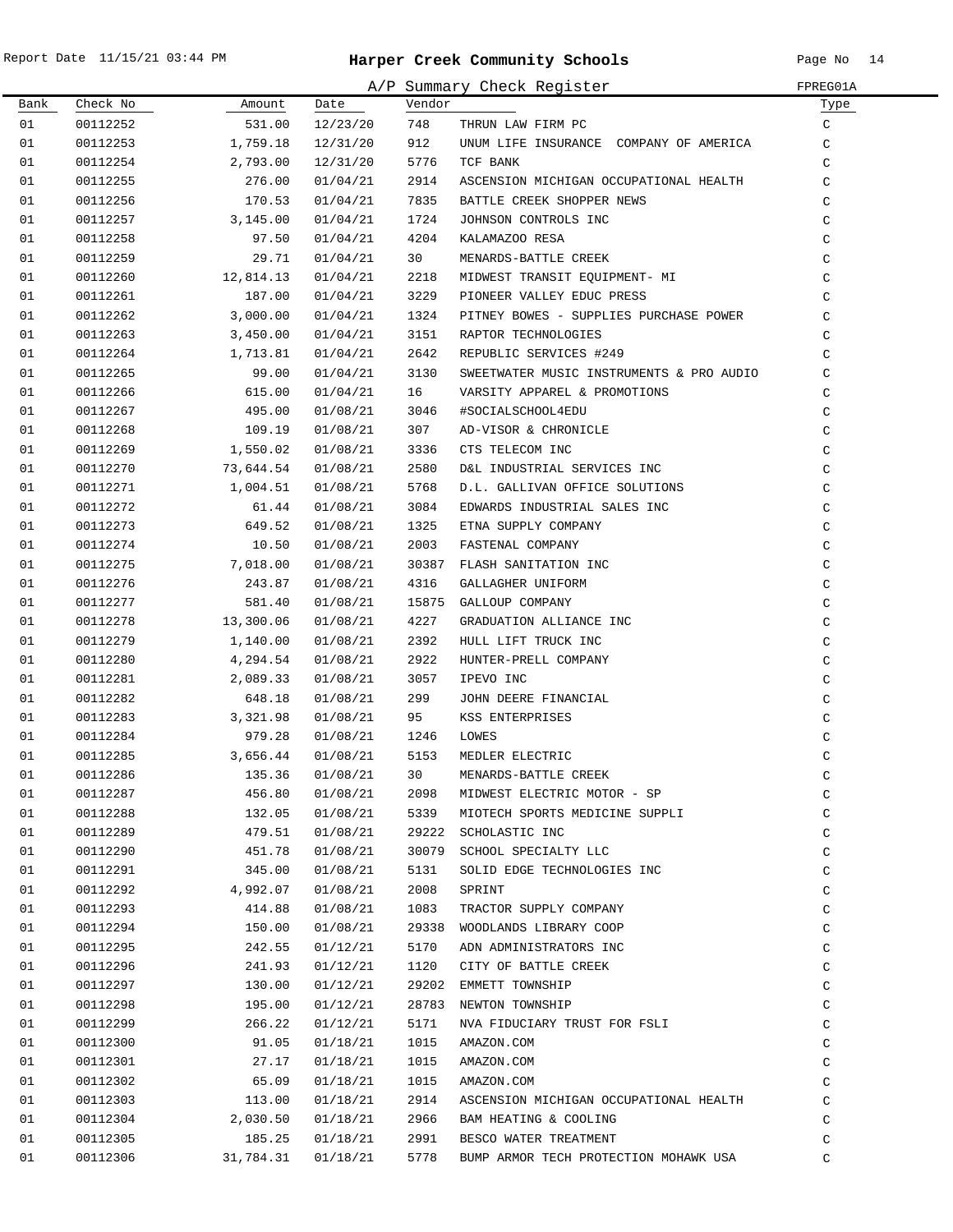.

|      |          |            |          |        | A/P Summary Check Register               | FPREG01A      |
|------|----------|------------|----------|--------|------------------------------------------|---------------|
| Bank | Check No | Amount     | Date     | Vendor |                                          | Туре          |
| 01   | 00112307 | 30,000.00  | 01/18/21 | 2930   | CDWG                                     | C             |
| 01   | 00112308 | 2,073.52   | 01/18/21 | 645    | CITY OF BATTLE CREEK                     | $\mathsf C$   |
| 01   | 00112309 | 12,556.84  | 01/18/21 | 1357   | CONSTELLATION NEW ENERGY-GAS             | C             |
| 01   | 00112310 | 19,555.20  | 01/18/21 | 2936   | CONTRACT PAPER GROUP INC                 | C             |
| 01   | 00112311 | 448.84     | 01/18/21 | 25929  | GORDON FOOD SERVICE                      | $\mathtt{C}$  |
| 01   | 00112312 | 67.99      | 01/18/21 | 3406   | LITERACY RESOURCES INC                   | $\mathtt{C}$  |
| 01   | 00112313 | 28.00      | 01/18/21 | 2224   | MATH LEARNING CENTER                     | $\mathtt{C}$  |
| 01   | 00112314 | 173.34     | 01/18/21 | 29420  | PENNFIELD TOWNSHIP                       | C             |
| 01   | 00112315 | 699.00     | 01/18/21 | 738    | PORTA PHONE                              | C             |
| 01   | 00112316 | 229.25     | 01/18/21 | 2597   | ROTARY CLUB OF BATTLE CREEK              | C             |
| 01   | 00112317 | 16,072.19  | 01/18/21 | 30079  | SCHOOL SPECIALTY LLC                     | C             |
| 01   | 00112318 | 9,038.93   | 01/18/21 | 1231   | SEMCOENERGY GAS COMPANY                  | C             |
| 01   | 00112319 | 2,400.00   | 01/18/21 | 748    | THRUN LAW FIRM PC                        | C             |
| 01   | 00112320 | 208,552.10 | 01/18/21 | 3383   | MESSA                                    | $\mathsf C$   |
| 01   | 00112321 | 1,627.98   | 01/20/21 | 912    | FIRST UNUM LIFE INSURANCE COMPANY        | $\mathsf C$   |
| 01   | 00112322 | 138.00     | 01/20/21 | 2956   | <b>HUDL</b>                              | $\mathsf C$   |
| 01   | 00112323 | 777.49     | 01/21/21 | 1283   | CALHOUN COUNTY TREASURER                 | $\mathsf C$   |
| 01   | 00112324 | 528.50     | 01/21/21 | 5436   | AMERICAN HOIST, AIR & LUBE<br>EOUIPMENT, | C             |
| 01   | 00112325 | 58.00      | 01/21/21 | 2914   | ASCENSION MICHIGAN OCCUPATIONAL HEALTH   | C             |
| 01   | 00112326 | 192.34     | 01/21/21 | 5482   | CARD SERVICES CENTER                     | C             |
| 01   | 00112327 | 106.76     | 01/21/21 | 5482   | CARD SERVICES CENTER                     | C             |
| 01   | 00112328 | 1,371.53   | 01/21/21 | 5482   | CARD SERVICES CENTER                     | C             |
| 01   | 00112329 | 51,182.00  | 01/21/21 | 2930   | <b>CDWG</b>                              | C             |
| 01   | 00112330 | 198.21     | 01/21/21 | 2516   | FOLLETT SCHOOL SOLUTIONS GROUP           | $\mathtt{C}$  |
| 01   | 00112331 | 3,094.99   | 01/21/21 | 3057   | IPEVO INC                                | $\mathtt{C}$  |
| 01   | 00112332 | 30.00      | 01/21/21 | 4204   | KALAMAZOO RESA                           | $\mathsf C$   |
| 01   | 00112333 | 38.81      | 01/21/21 | 2098   | MIDWEST ELECTRIC MOTOR - SP              | C             |
| 01   | 00112334 | 614.00     | 01/21/21 | 2218   | MIDWEST TRANSIT EQUIPMENT- MI            | C             |
| 01   | 00112335 | 577.76     | 01/21/21 | 30079  | SCHOOL SPECIALTY LLC                     | C             |
| 01   | 00112336 | 1,638.00   | 01/22/21 | 6050   | MEL'S ALLSPORT LLC                       | C             |
| 01   | 00112337 | 2,000.00   | 01/25/21 | 6673   | POWERSCHOOL GROUP LLC                    | C             |
| 01   | 00112338 | 638.48     | 01/25/21 | 5482   | CARD SERVICES CENTER                     | C             |
| 01   | 00112339 | 180.00     | 01/28/21 | 1676   | ADAMS REMCO INC                          | $\mathtt{C}$  |
| 01   | 00112340 | 79.00      | 01/28/21 | 1015   | AMAZON.COM                               | $\mathcal{C}$ |
| 01   | 00112341 | 4,514.50   | 01/28/21 | 801    | CALHOUN ISD                              | C             |
| 01   | 00112342 | 1,730.00   | 01/28/21 | 2218   | MIDWEST TRANSIT EQUIPMENT- MI            | C             |
| 01   | 00112343 | 112.97     | 01/28/21 | 30079  | SCHOOL SPECIALTY LLC                     | C             |
| 01   | 00112344 | 2,660.00   | 01/28/21 | 5776   | TCF BANK                                 | C             |
| 01   | 00112345 | 264.60     | 02/02/21 | 5170   | ADN ADMINISTRATORS INC                   | C             |
| 01   | 00112346 | 281.88     | 02/02/21 | 5171   | NVA FIDUCIARY TRUST FOR FSLI             | C             |
| 01   | 00112347 | 1,548.92   | 02/02/21 | 1283   | CALHOUN COUNTY TREASURER                 | C             |
| 01   | 00112348 | 203.25     | 02/02/21 | 6525   | CALHOUN COUNTY HEALTH DEPT CCPHD         | C             |
| 01   | 00112349 | 450.91     | 02/08/21 |        | 20204 AIRGAS GREAT LAKES                 | C             |
| 01   | 00112350 | 482.00     | 02/08/21 | 30386  | ALLEGRA PRINT & IMAGING                  | $\mathtt{C}$  |
| 01   | 00112351 | 218.14     | 02/08/21 | 1015   | AMAZON.COM                               | C             |
| 01   | 00112352 | 1,552.37   | 02/08/21 | 2469   | AMERICAN TIME & SIGNAL                   | $\mathtt{C}$  |
| 01   | 00112353 | 105.00     | 02/08/21 | 7835   | BATTLE CREEK SHOPPER NEWS                | C             |
| 01   | 00112353 | $-105.00$  | 03/30/21 | 7835   | BATTLE CREEK SHOPPER NEWS                | CV            |
| 01   | 00112354 | 454.75     | 02/08/21 | 2991   | BESCO WATER TREATMENT                    | C             |
| 01   | 00112355 | 42.00      | 02/08/21 | 861    | BOSKER BRICK COMPANY                     | C             |
| 01   | 00112356 | 235.00     | 02/08/21 | 3223   | BUDS TOWING & AUTOMOTIVE BUD'S ENTERPRIS | C             |
| 01   | 00112357 | 322.00     | 02/08/21 | 6525   | CALHOUN COUNTY HEALTH DEPT CCPHD         | C             |
| 01   | 00112358 | 52,620.00  | 02/08/21 | 2930   | CDWG                                     | C             |
| 01   | 00112359 | 763.40     | 02/08/21 | 3578   | COLUMBIA METAL SERVICE                   | C             |
| 01   | 00112360 | 1,534.66   | 02/08/21 | 3336   | CTS TELECOM INC                          | C             |
|      |          |            |          |        |                                          |               |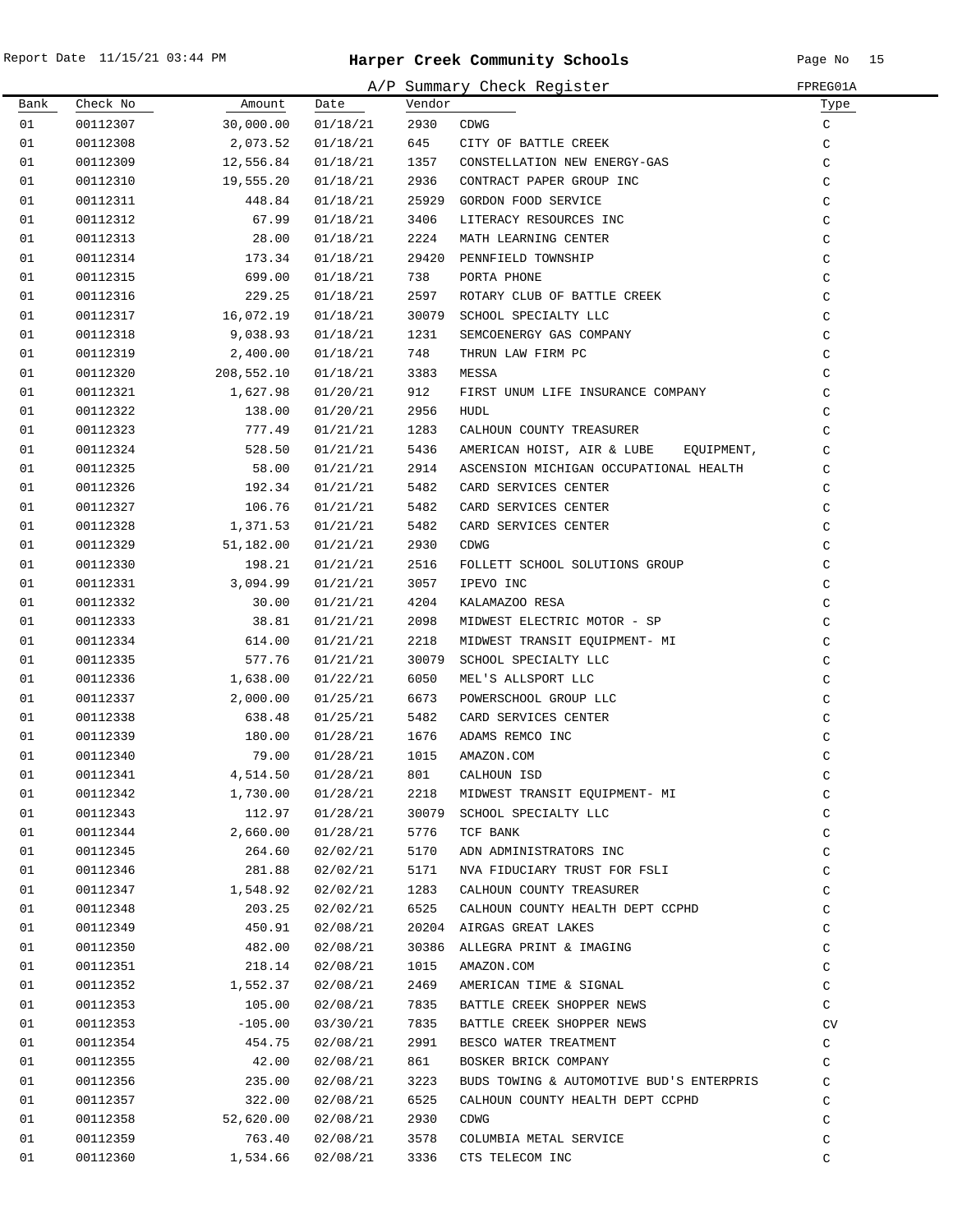|      |          |            |          |        | A/P Summary Check Register                 | FPREG01A     |
|------|----------|------------|----------|--------|--------------------------------------------|--------------|
| Bank | Check No | Amount     | Date     | Vendor |                                            | Туре         |
| 01   | 00112361 | 64,806.29  | 02/08/21 | 2580   | D&L INDUSTRIAL SERVICES INC                | C            |
| 01   | 00112362 | 1,970.00   | 02/08/21 | 1605   | DELISLE ASSOCIATES LTD                     | $\mathsf C$  |
| 01   | 00112363 | 17,687.68  | 02/08/21 |        | 29202 EMMETT TOWNSHIP                      | $\mathtt{C}$ |
| 01   | 00112364 | 996.35     | 02/08/21 | 1325   | ETNA SUPPLY COMPANY                        | $\mathsf C$  |
| 01   | 00112365 | 47.63      | 02/08/21 | 2003   | FASTENAL COMPANY                           | $\mathsf C$  |
| 01   | 00112366 | 487.74     | 02/08/21 | 4316   | GALLAGHER UNIFORM                          | $\mathsf C$  |
| 01   | 00112367 | 688.40     | 02/08/21 |        | 15875 GALLOUP COMPANY                      | $\mathsf C$  |
| 01   | 00112368 | 5,673.87   | 02/08/21 | 4227   | GRADUATION ALLIANCE INC                    | $\mathsf C$  |
| 01   | 00112369 | 642.60     | 02/08/21 | 3032   | HELPNET                                    | $\mathsf C$  |
| 01   | 00112370 | 279.50     | 02/08/21 | 5767   | HERITAGE-CRYSTAL CLEAN LLC                 | $\mathsf C$  |
| 01   | 00112371 | 1,140.00   | 02/08/21 | 2392   | HULL LIFT TRUCK INC                        | C            |
| 01   | 00112372 | 1,952.00   | 02/08/21 | 2892   | JACK FROST DRAIN SERVICE LLC JACK AND LI   | $\mathsf C$  |
| 01   | 00112373 | 698.50     | 02/08/21 | 3851   | JACK PEARLS TEAM SPORTS                    | $\mathtt{C}$ |
| 01   | 00112374 | 1,490.08   | 02/08/21 | 2375   | JACKSON TRUCK SERVICE INC                  | $\mathtt{C}$ |
| 01   | 00112375 | 74.99      | 02/08/21 | 1191   | JW PEPPER AND SON INC                      | $\mathtt{C}$ |
| 01   | 00112376 | 1,380.00   | 02/08/21 | 4204   | KALAMAZOO RESA                             | $\mathtt{C}$ |
| 01   | 00112377 | 8,851.24   | 02/08/21 | 95     | KSS ENTERPRISES                            | $\mathsf C$  |
| 01   | 00112378 | 310.96     | 02/08/21 | 2336   | LIBRARY STORE                              | $\mathsf C$  |
| 01   | 00112379 | 67.99      | 02/08/21 | 3406   | LITERACY RESOURCES INC                     | $\mathsf C$  |
| 01   | 00112380 | 1,067.59   | 02/08/21 | 1246   | LOWES                                      | $\mathsf C$  |
| 01   | 00112381 | 386.87     | 02/08/21 | 29800  | MARK'S PLUMBING PARTS & COMMERCIAL SUPPL   | $\mathsf C$  |
| 01   | 00112382 | 130.00     | 02/08/21 | 80018  | MARSHALL TOWNSHIP                          | $\mathsf C$  |
| 01   | 00112383 | 280.00     | 02/08/21 | 5153   | MEDLER ELECTRIC                            | $\mathtt{C}$ |
| 01   | 00112384 | 688.89     | 02/08/21 | 30     | MENARDS-BATTLE CREEK                       | $\mathsf C$  |
| 01   | 00112385 | 240.00     | 02/08/21 | 122    | MHSSCA                                     | $\mathsf C$  |
| 01   | 00112386 | 4,205.91   | 02/08/21 | 2098   | MIDWEST ELECTRIC MOTOR - SP                | C            |
| 01   | 00112387 | 1,995.42   | 02/08/21 | 2218   | MIDWEST TRANSIT EQUIPMENT- MI              | C            |
| 01   | 00112388 | 2,091.98   | 02/08/21 | 2642   | REPUBLIC SERVICES #249                     | C            |
| 01   | 00112389 | 672.00     | 02/08/21 | 1497   | ROSE PEST SOLUTIONS                        | $\mathsf C$  |
| 01   | 00112390 | 295.00     | 02/08/21 | 2811   | SCHOOL BOOKINGS VIRTUAL INDUSTRIES GROUP   | $\mathsf C$  |
| 01   | 00112391 | 749.44     | 02/08/21 |        | 30079 SCHOOL SPECIALTY LLC                 | $\mathsf C$  |
| 01   | 00112392 | 828.72     | 02/08/21 | 1153   | SIEMENS INDUSTRY INC.                      | $\mathtt{C}$ |
| 01   | 00112393 | 1,104.00   | 02/08/21 | 5131   | SOLID EDGE TECHNOLOGIES INC                | $\mathtt{C}$ |
| 01   | 00112394 | 5,054.33   | 02/08/21 | 2008   | SPRINT                                     | $\rm{C}$     |
| 01   | 00112395 |            |          |        | 139.90  02/08/21  29825  STRUBLES HARDWARE | C            |
| 01   | 00112396 | 209.00     | 02/08/21 | 748    | THRUN LAW FIRM PC                          | C            |
| 01   | 00112397 | 3,984.41   | 02/08/21 | 3360   | UNITED LABORATORIES                        | $\rm{C}$     |
| 01   | 00112398 | 32.80      | 02/08/21 |        | 29052 WALMART                              | $\mathtt{C}$ |
| 01   | 00112399 | 77.48      | 02/08/21 | 1551   | WEIDENHAMMER                               | $\mathtt{C}$ |
| 01   | 00112400 | 111.15     | 02/08/21 | 531    | WOODS POOLS INC                            | $\mathtt{C}$ |
| 01   | 00112401 | 396.31     | 02/08/21 |        | 26577 LEROY TOWNSHIP                       | $\mathtt{C}$ |
| 01   | 00112402 | 75.00      | 02/10/21 | 91051  | JOHN HAMLIN                                | $\mathtt{C}$ |
| 01   | 00112403 | 185.00     | 02/10/21 |        | 90239 LARRY WEGENER                        | $\rm{C}$     |
| 01   | 00112404 | 2,700.00   | 02/10/21 | 6041   | MCTIGHE AND ASSOCIATES CONSULTING LLC      | $\mathsf C$  |
| 01   | 00112405 | 212,262.42 | 02/15/21 | 3383   | MESSA                                      | C            |
| 01   | 00112406 | 5,371.44   | 02/15/21 | 1283   | CALHOUN COUNTY TREASURER                   | C            |
| 01   | 00112407 | 40.00      | 02/19/21 | 2329   | ACADEMIC THERAPY PUBLICATIONS              | C            |
| 01   | 00112408 | 295.30     | 02/19/21 | 1015   | AMAZON.COM                                 | C            |
| 01   | 00112409 | 868.00     | 02/19/21 | 5436   | AMERICAN HOIST, AIR & LUBE<br>EQUIPMENT,   | $\mathsf C$  |
| 01   | 00112410 | 459.00     | 02/19/21 | 2914   | ASCENSION MICHIGAN OCCUPATIONAL HEALTH     | C            |
| 01   | 00112411 | 10,760.04  | 02/19/21 | 801    | CALHOUN ISD                                | $\rm{C}$     |
| 01   | 00112412 | 20,570.00  | 02/19/21 | 2930   | CDWG                                       | $\rm{C}$     |
| 01   | 00112413 | 2,363.24   | 02/19/21 | 645    | CITY OF BATTLE CREEK                       | $\rm{C}$     |
| 01   | 00112414 | 15,477.73  | 02/19/21 | 1357   | CONSTELLATION NEW ENERGY-GAS               | $\mathtt{C}$ |
| 01   | 00112415 | 2,137.31   | 02/19/21 | 5768   | D.L. GALLIVAN OFFICE SOLUTIONS             | C            |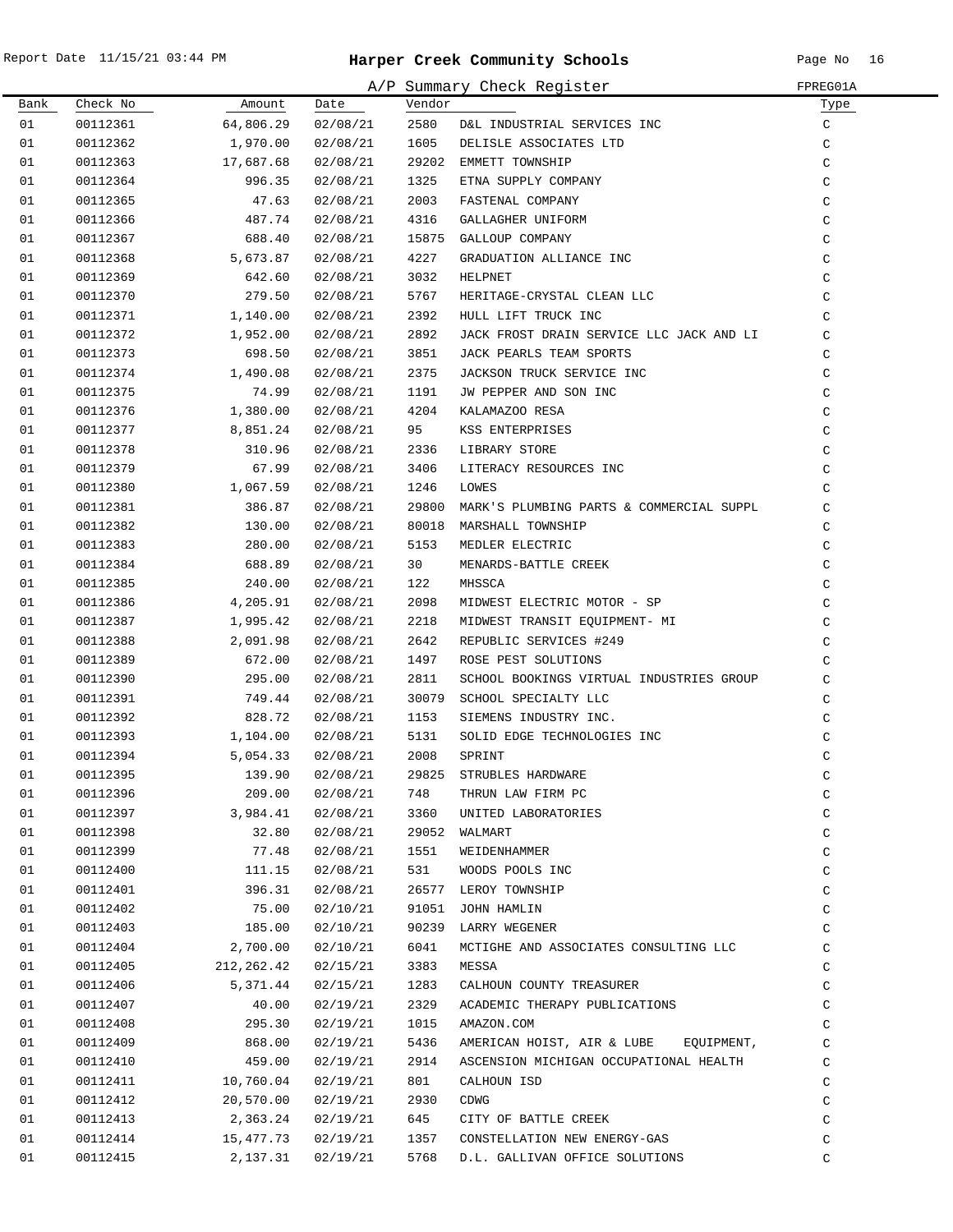|      |          |           |          |        | A/P Summary Check Register               | FPREG01A     |
|------|----------|-----------|----------|--------|------------------------------------------|--------------|
| Bank | Check No | Amount    | Date     | Vendor |                                          | Type         |
| 01   | 00112416 | 31,377.64 | 02/19/21 | 29202  | EMMETT TOWNSHIP                          | C            |
| 01   | 00112417 | 208.00    | 02/19/21 | 1218   | FREDONIA TOWNSHIP                        | C            |
| 01   | 00112418 | 233.21    | 02/19/21 | 25929  | GORDON FOOD SERVICE                      | C            |
| 01   | 00112419 | 9,500.00  | 02/19/21 | 4227   | GRADUATION ALLIANCE INC                  | C            |
| 01   | 00112420 | 189.20    | 02/19/21 | 2546   | HEINEMANN                                | $\mathsf C$  |
| 01   | 00112421 | 9,251.57  | 02/19/21 | 3057   | IPEVO INC                                | $\mathtt{C}$ |
| 01   | 00112422 | 18.30     | 02/19/21 | 2375   | JACKSON TRUCK SERVICE INC                | $\mathtt{C}$ |
| 01   | 00112423 | 1,566.74  | 02/19/21 | 2807   | JOSTENS                                  | C            |
| 01   | 00112424 | 260.00    | 02/19/21 |        | 90239 LARRY WEGENER                      | $\mathsf C$  |
| 01   | 00112425 | 67.99     | 02/19/21 | 3406   | LITERACY RESOURCES INC                   | C            |
| 01   | 00112426 | 355.00    | 02/19/21 | 981    | MAPT                                     | C            |
| 01   | 00112427 | 334.41    | 02/19/21 | 30     | MENARDS-BATTLE CREEK                     | C            |
| 01   | 00112428 | 3,992.09  | 02/19/21 | 2218   | MIDWEST TRANSIT EQUIPMENT- MI            | C            |
| 01   | 00112429 | 125.00    | 02/19/21 | 2340   | MSPRA                                    | C            |
| 01   | 00112430 | 1,000.00  | 02/19/21 | 3430   | PFM FINANCIAL ADVISORS LLC               | C            |
| 01   | 00112431 | 499.50    | 02/19/21 | 2350   | SCHOLASTIC BOOK CLUB                     | $\mathsf C$  |
| 01   | 00112432 | 529.93    | 02/19/21 | 30079  | SCHOOL SPECIALTY LLC                     | $\mathsf C$  |
| 01   | 00112433 | 8,687.99  | 02/19/21 | 1431   | SEMCO ENERGY INC                         | C            |
| 01   | 00112434 | 213.88    | 02/19/21 | 102    | SHERWIN-WILLIAMS                         | C            |
| 01   | 00112435 | 59.92     | 02/19/21 | 1083   | TRACTOR SUPPLY COMPANY                   | C            |
| 01   | 00112436 | 1,000.00  | 02/19/21 | 103    | UNITY SCHOOL BUS PARTS                   | C            |
| 01   | 00112437 | 1,758.54  | 02/22/21 | 912    | FIRST UNUM LIFE INSURANCE COMPANY        | C            |
| 01   | 00112438 | 7,645.00  | 02/22/21 | 357    | <b>CMT</b>                               | C            |
| 01   | 00112439 | 285.30    | 02/23/21 | 1283   | CALHOUN COUNTY TREASURER                 | $\mathtt{C}$ |
| 01   | 00112440 | 10.00     | 02/23/21 | 6130   | BARRY COUNTY CLERK                       | C            |
| 01   | 00112441 | 1,788.38  | 02/23/21 |        | 12167 BOSHEARS FORD SALES INC            | $\mathtt{C}$ |
| 01   | 00112442 | 86.97     | 02/23/21 | 5482   | CARD SERVICES CENTER                     | $\mathtt{C}$ |
| 01   | 00112443 | 1,441.71  | 02/23/21 | 5482   | CARD SERVICES CENTER                     | C            |
| 01   | 00112444 | 607.71    | 02/23/21 | 5482   | CARD SERVICES CENTER                     | C            |
| 01   | 00112445 | 149.00    | 02/23/21 | 5482   | CARD SERVICES CENTER                     | C            |
| 01   | 00112446 | 585.00    | 02/23/21 | 2892   | JACK FROST DRAIN SERVICE LLC JACK AND LI | C            |
| 01   | 00112447 | 425.00    | 02/23/21 | 3851   | JACK PEARLS TEAM SPORTS                  | C            |
| 01   | 00112448 | 65.00     | 02/23/21 | 91051  | JOHN HAMLIN                              | C            |
| 01   | 00112449 | 125.00    | 02/23/21 |        | 90239 LARRY WEGENER                      | C            |
| 01   | 00112450 | 60.00     | 02/23/21 | 195    | MHSAA                                    | C            |
| 01   | 00112451 | 3,000.00  | 02/23/21 | 1324   | PITNEY BOWES - SUPPLIES PURCHASE POWER   | $\mathsf C$  |
| 01   | 00112452 | 10.00     | 02/23/21 |        | 10000 STATE OF MICHIGAN                  | C            |
| 01   | 00112453 | 600.00    | 02/23/21 | 16     | VARSITY APPAREL & PROMOTIONS             | C            |
| 01   | 00112454 | 271.95    | 03/05/21 | 5170   | ADN ADMINISTRATORS INC                   | C            |
| 01   | 00112455 | 289.71    | 03/05/21 | 5171   | NVA FIDUCIARY TRUST FOR FSLI             | C            |
| 01   | 00112456 | 450.91    | 03/05/21 |        | 20204 AIRGAS GREAT LAKES                 | C            |
| 01   | 00112457 | 10,887.08 | 03/05/21 | 1015   | AMAZON.COM                               | C            |
| 01   | 00112458 | 320.00    | 03/05/21 | 2914   | ASCENSION MICHIGAN OCCUPATIONAL HEALTH   | C            |
| 01   | 00112459 | 1,460.65  | 03/05/21 | 2991   | BESCO WATER TREATMENT                    | $\mathtt{C}$ |
| 01   | 00112460 | 580.48    | 03/05/21 | 861    | BOSKER BRICK COMPANY                     | $\mathtt{C}$ |
| 01   | 00112461 | 7,200.00  | 03/05/21 | 2930   | CDWG                                     | $\mathtt{C}$ |
| 01   | 00112462 | 1,574.53  | 03/05/21 | 3336   | CTS TELECOM INC                          | $\mathtt{C}$ |
| 01   | 00112463 | 75,713.72 | 03/05/21 | 2580   | D&L INDUSTRIAL SERVICES INC              | $\mathtt{C}$ |
| 01   | 00112464 | 5,600.00  | 03/05/21 | 2823   | DEAF COMMUNITY ADVOCACY NETWORK INC      | C            |
| 01   | 00112465 | 618.81    | 03/05/21 | 676    | DEMCO                                    | C            |
| 01   | 00112466 | 139.27    | 03/05/21 | 3084   | EDWARDS INDUSTRIAL SALES INC             | C            |
| 01   | 00112467 | 790.10    | 03/05/21 | 1325   | ETNA SUPPLY COMPANY                      | C            |
| 01   | 00112468 | 117.73    | 03/05/21 | 2003   | FASTENAL COMPANY                         | C            |
| 01   | 00112469 | 1,100.00  | 03/05/21 |        | 30387 FLASH SANITATION INC               | C            |
| 01   | 00112470 | 1,500.76  | 03/05/21 | 2516   | FOLLETT SCHOOL SOLUTIONS GROUP           | C            |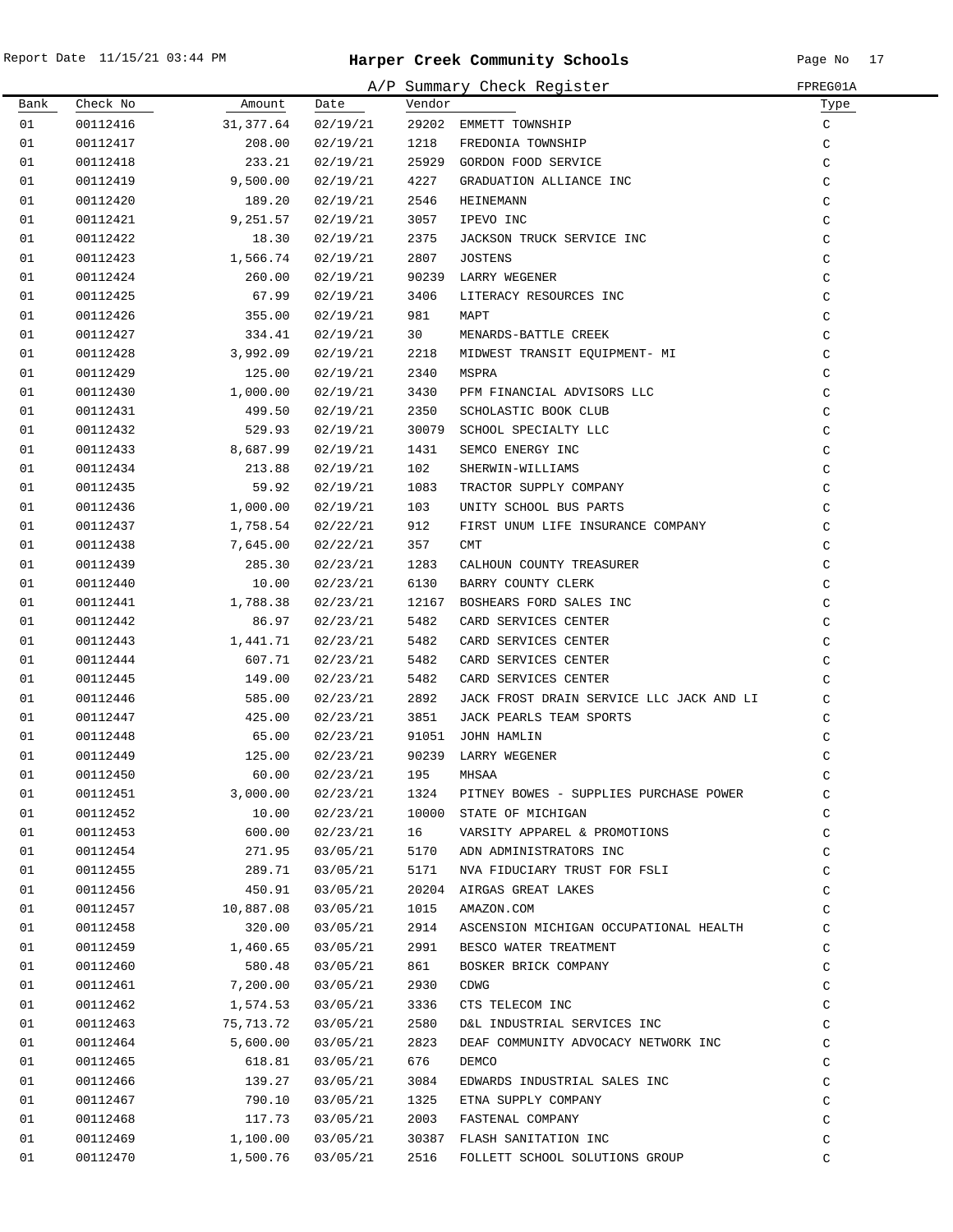|      |          |             |          |        | A/P Summary Check Register               | FPREG01A      |
|------|----------|-------------|----------|--------|------------------------------------------|---------------|
| Bank | Check No | Amount      | Date     | Vendor |                                          | Туре          |
| 01   | 00112471 | 487.74      | 03/05/21 | 4316   | GALLAGHER UNIFORM                        | C             |
| 01   | 00112472 | 154.86      | 03/05/21 |        | 15875 GALLOUP COMPANY                    | C             |
| 01   | 00112473 | 283.36      | 03/05/21 | 74     | GRAINGER                                 | C             |
| 01   | 00112474 | 62.00       | 03/05/21 | 2546   | HEINEMANN                                | C             |
| 01   | 00112475 | 9,278.80    | 03/05/21 | 2922   | HUNTER-PRELL COMPANY                     | C             |
| 01   | 00112476 | 516.96      | 03/05/21 | 3159   | KENDALL ELECTRIC INC                     | C             |
| 01   | 00112477 | 4,000.00    | 03/05/21 | 95     | KSS ENTERPRISES                          | $\mathcal{C}$ |
| 01   | 00112478 | 60.00       | 03/05/21 |        | 90239 LARRY WEGENER                      | C             |
| 01   | 00112479 | 67.99       | 03/05/21 | 3406   | HEGGERTY                                 | C             |
| 01   | 00112480 | 454.63      | 03/05/21 | 29800  | MARK'S PLUMBING PARTS & COMMERCIAL SUPPL | C             |
| 01   | 00112481 | 2,400.00    | 03/05/21 | 6041   | MCTIGHE AND ASSOCIATES CONSULTING LLC    | C             |
| 01   | 00112482 | 126.67      | 03/05/21 | 5153   | MEDLER ELECTRIC                          | C             |
| 01   | 00112483 | 966.54      | 03/05/21 | 30     | MENARDS-BATTLE CREEK                     | C             |
| 01   | 00112484 | 1,104.75    | 03/05/21 | 2098   | MIDWEST ELECTRIC MOTOR - SP              | C             |
| 01   | 00112485 | 17,166.00   | 03/05/21 | 5479   | NATURE NANNIES LLC                       | C             |
| 01   | 00112486 | 459.81      | 03/05/21 | 2006   | PITNEY BOWES - RENTAL                    | $\mathsf C$   |
| 01   | 00112487 | 672.00      | 03/05/21 | 1497   | ROSE PEST SOLUTIONS                      | $\mathsf C$   |
| 01   | 00112488 | 62.00       | 03/05/21 | 1873   | SCANTRON CORPORATION                     | $\mathsf C$   |
| 01   | 00112489 | 415.39      | 03/05/21 |        | 30079 SCHOOL SPECIALTY LLC               | C             |
| 01   | 00112490 | 1,464.00    | 03/05/21 | 5131   | SOLID EDGE TECHNOLOGIES INC              | $\mathsf C$   |
| 01   | 00112491 | 100.00      | 03/05/21 | 10000  | STATE OF MICHIGAN                        | C             |
| 01   | 00112492 | 25.73       | 03/05/21 | 29825  | STRUBLES HARDWARE                        | C             |
| 01   | 00112493 | 2,660.00    | 03/05/21 | 5776   | TCF BANK                                 | C             |
| 01   | 00112494 | 678.00      | 03/05/21 | 12167  | BOSHEARS FORD SALES INC                  | C             |
| 01   | 00112495 | 395.00      | 03/05/21 | 5473   | BUD'S TOWING                             | C             |
| 01   | 00112496 | 950.00      | 03/05/21 | 3760   | DPF SOLUTIONS LLC                        | C             |
| 01   | 00112497 | 51.10       | 03/05/21 | 2375   | JACKSON TRUCK SERVICE INC                | C             |
| 01   | 00112498 | 18,646.40   | 03/05/21 | 2218   | MIDWEST TRANSIT EQUIPMENT- MI            | C             |
| 01   | 00112499 | 344.50      | 03/05/21 | 748    | THRUN LAW FIRM PC                        | C             |
| 01   | 00112500 | 22.00       | 03/12/21 | 3094   | ASCENSION MICHIGAN OCCUPATIONAL HEALTH   | C             |
| 01   | 00112501 | 4,220.32    | 03/12/21 | 1249   | CONSUMERS ENERGY                         | C             |
| 01   | 00112502 | 102.12      | 03/12/21 | 30079  | SCHOOL SPECIALTY LLC                     | C             |
| 01   | 00112503 | 2,959.75    | 03/12/21 | 403    | BARNES & NOBLE                           | C             |
| 01   | 00112504 | 110.55      | 03/12/21 | 676    | DEMCO                                    | C             |
| 01   | 00112505 | 623.38      | 03/12/21 | 2516   | FOLLETT SCHOOL SOLUTIONS GROUP           | C             |
| 01   | 00112506 | 20.00       | 03/12/21 | 3851   | JACK PEARLS TEAM SPORTS                  | $\mathtt{C}$  |
| 01   | 00112507 | 7,619.50    | 03/15/21 | 2930   | <b>CDWG</b>                              | $\mathtt{C}$  |
| 01   | 00112508 | 15.76       | 03/15/21 | 2151   | CEREAL CITY AUTO PARTS                   | $\mathtt{C}$  |
| 01   | 00112509 | 100.00      | 03/15/21 |        | 80038 DEWITT PUBLIC SCHOOLS              | $\mathtt{C}$  |
| 01   | 00112510 | 1,140.00    | 03/15/21 | 2392   | HULL LIFT TRUCK INC                      | $\mathtt{C}$  |
| 01   | 00112511 | 725.35      | 03/15/21 | 3159   | KENDALL ELECTRIC INC                     | $\mathtt{C}$  |
| 01   | 00112512 | 4,223.95    | 03/15/21 | 95     | KSS ENTERPRISES                          | C             |
| 01   | 00112513 | 206.83      | 03/15/21 | 5153   | MEDLER ELECTRIC                          | C             |
| 01   | 00112514 | 12.86       | 03/15/21 | 30     | MENARDS-BATTLE CREEK                     | C             |
| 01   | 00112515 | 802.96      | 03/15/21 | 2098   | MIDWEST ELECTRIC MOTOR - SP              | C             |
| 01   | 00112516 | 195.93      | 03/15/21 | 1083   | TRACTOR SUPPLY COMPANY                   | C             |
| 01   | 00112517 | 208, 314.25 | 03/20/21 | 3383   | MESSA                                    | $\mathcal{C}$ |
| 01   | 00112518 | 1,864.73    | 03/22/21 | 912    | FIRST UNUM LIFE INSURANCE COMPANY        | C             |
| 01   | 00112519 | 97.06       | 03/22/21 | 307    | AD-VISOR & CHRONICLE                     | C             |
| 01   | 00112520 | 353.06      | 03/22/21 | 1015   | AMAZON.COM                               | C             |
| 01   | 00112521 | 2,962.09    | 03/22/21 | 7835   | BATTLE CREEK SHOPPER NEWS                | C             |
| 01   | 00112522 | 259.25      | 03/22/21 | 2991   | BESCO WATER TREATMENT                    | C             |
| 01   | 00112523 | 1,811.63    | 03/22/21 | 5768   | D.L. GALLIVAN OFFICE SOLUTIONS           | C             |
| 01   | 00112524 | 720.21      | 03/22/21 | 2516   | FOLLETT SCHOOL SOLUTIONS GROUP           | C             |
| 01   | 00112525 | 935.00      | 03/22/21 | 2546   | HEINEMANN                                | C             |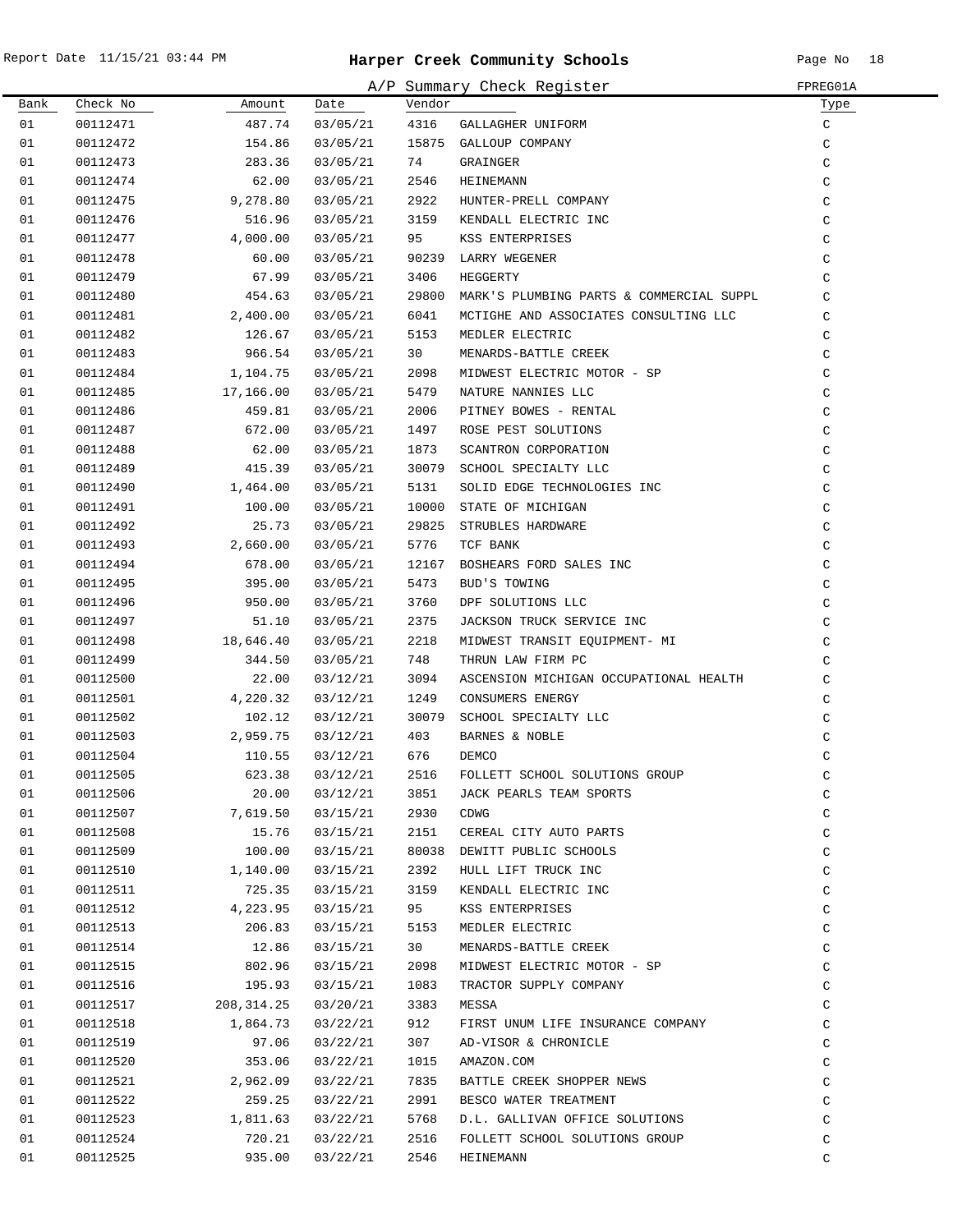|      |          |                   |                   |                 | A/P Summary Check Register                                                                                                                                                                                                                          | FPREG01A      |
|------|----------|-------------------|-------------------|-----------------|-----------------------------------------------------------------------------------------------------------------------------------------------------------------------------------------------------------------------------------------------------|---------------|
| Bank | Check No | Amount            | Date              | Vendor          |                                                                                                                                                                                                                                                     | Туре          |
| 01   | 00112526 | 74,492.00         | 03/22/21          |                 | 80007 KELLOGG COMMUNITY COLLEGE<br>1246 LOWES                                                                                                                                                                                                       | $\mathsf{C}$  |
| 01   | 00112527 | 1,576.58          | 03/22/21          | 1246            |                                                                                                                                                                                                                                                     | C             |
| 01   | 00112528 | 50.92             | 03/22/21          |                 |                                                                                                                                                                                                                                                     | $\mathsf C$   |
| 01   | 00112529 | 1,225.00          | 03/22/21          |                 |                                                                                                                                                                                                                                                     | $\mathsf C$   |
| 01   | 00112530 | 403.83            | 03/22/21          |                 | 1246 LOWES<br>30 MENARDS-BATTLE CREEK<br>2576 NEOLA INC<br>30079 SCHOOL SPECIALTY LLC<br>6149 SOUTHPAW ENTERPRISES<br>2008 SPRINT<br>7885 THE REMINDER<br>3361 UPS                                                                                  | $\mathsf C$   |
| 01   | 00112531 | 278.10            | 03/22/21          |                 |                                                                                                                                                                                                                                                     | $\mathsf C$   |
| 01   | 00112532 | 5,023.34          | 03/22/21          |                 |                                                                                                                                                                                                                                                     | C             |
| 01   | 00112533 | 112.76            | 03/22/21          |                 |                                                                                                                                                                                                                                                     | $\mathcal{C}$ |
| 01   | 00112534 | 26.18             | 03/22/21          |                 |                                                                                                                                                                                                                                                     | $\rm{C}$      |
| 01   | 00112535 | 400.00            | 03/22/21          | 156             | WESTERN MICHIGAN UNIVERSITY<br>CARD SERVICES CRYTING                                                                                                                                                                                                | $\mathsf C$   |
| 01   | 00112536 | 1,379.40          | 03/24/21          | 5482            | CARD SERVICES CENTER                                                                                                                                                                                                                                | $\rm{C}$      |
| 01   | 00112537 | 520.51            | 03/24/21          | 5482            | CARD SERVICES CENTER                                                                                                                                                                                                                                | $\rm{C}$      |
| 01   | 00112538 | 139.94            | 03/24/21          | 5482            | WESTERN MICHIGAN ONTVERSITITY<br>CARD SERVICES CENTER<br>CARD SERVICES CENTER<br>CARD SERVICES CENTER<br>CARD SERVICES CENTER<br>CITY OF BATTLE CREEK<br>GALLAGHER UNIFORM<br>SEMCOENERGY GAS COMPANY<br>ATRGAS GREAT LAKES<br>CARD SERVICES CENTER | $\mathsf C$   |
| 01   | 00112539 | 108.95            | 03/24/21          | 5482            | CARD SERVICES CENTER                                                                                                                                                                                                                                | $\mathsf C$   |
| 01   | 00112540 | 3,461.13          | 03/24/21          | 645             |                                                                                                                                                                                                                                                     | $\mathsf C$   |
| 01   | 00112541 | 86.62             | 03/24/21          | 4316            | GALLAGHER UNIFORM                                                                                                                                                                                                                                   | $\mathsf C$   |
| 01   | 00112542 | 11,199.45         | 03/24/21          | 1231            |                                                                                                                                                                                                                                                     | $\mathsf C$   |
| 01   | 00112543 | 430.60            | 03/26/21          |                 | 20204 AIRGAS GREAT LAKES                                                                                                                                                                                                                            | $\mathsf C$   |
| 01   | 00112544 | 4,597.72          | 03/26/21          | 1015            | AMAZON.COM                                                                                                                                                                                                                                          | $\mathsf C$   |
| 01   | 00112545 | 199.99            | 03/26/21          | 1622            | APPLE INC                                                                                                                                                                                                                                           | C             |
| 01   | 00112546 | 193.00            | 03/26/21          | 2914            | ASCENSION MICHIGAN OCCUPATIONAL HEALTH                                                                                                                                                                                                              | $\mathcal{C}$ |
| 01   | 00112547 | 24.49             | 03/26/21          | 5053            | ATHENS AUTO SUPPLY INC                                                                                                                                                                                                                              | C             |
| 01   | 00112548 | 208.72            | 03/26/21          | 2639            | AUTO VALUE BATTLE CREEK                                                                                                                                                                                                                             | C             |
| 01   | 00112549 | 454.75            | 03/26/21          | 2991            | BESCO WATER TREATMENT                                                                                                                                                                                                                               | C             |
| 01   | 00112550 | 640.68            | 03/26/21          |                 | 12167 BOSHEARS FORD SALES INC                                                                                                                                                                                                                       | C             |
| 01   | 00112551 | 395.00            | 03/26/21          | 3223            | BUDS TOWING & AUTOMOTIVE BUD'S ENTERPRIS                                                                                                                                                                                                            | C             |
| 01   | 00112551 | $-395.00$         | 04/08/21          | 3223            | BUDS TOWING & AUTOMOTIVE BUD'S ENTERPRIS                                                                                                                                                                                                            | CV            |
| 01   | 00112552 | 71.64             | 03/26/21          | 3189            | CARQUEST AUTO PARTS STORE                                                                                                                                                                                                                           | C             |
| 01   | 00112553 | 1,264.02          | 03/26/21          | 2930            | CDWG                                                                                                                                                                                                                                                | $\mathsf C$   |
| 01   | 00112554 | 2,766.75          | 03/26/21          | 1714            | CEREAL CITY SCIENCE                                                                                                                                                                                                                                 | $\mathsf{C}$  |
| 01   | 00112555 | 429.00            | 03/26/21          | 2758            | COMPLETE PRESSURE WASHING                                                                                                                                                                                                                           | $\mathsf{C}$  |
| 01   | 00112556 | 933.77            | 03/26/21          | 2580            | D&L INDUSTRIAL SERVICES INC                                                                                                                                                                                                                         | $\mathsf{C}$  |
| 01   | 00112557 | 2,360.00 03/26/21 |                   | 2823            | DEAF COMMUNITY ADVOCACY NETWORK INC                                                                                                                                                                                                                 | C             |
| 01   | 00112558 | 964.24            | 03/26/21          | 6190            | DECKER EQUIPMENT/SCHOOL FIX                                                                                                                                                                                                                         | $\mathsf C$   |
| 01   | 00112559 |                   | 5,536.00 03/26/21 | 676 DEMCO       |                                                                                                                                                                                                                                                     | C             |
| 01   | 00112560 | 112.50            | 03/26/21          | 3084            | EDWARDS INDUSTRIAL SALES INC                                                                                                                                                                                                                        | $\rm{C}$      |
| 01   | 00112561 | 22,473.86         | 03/26/21          |                 | 29202 EMMETT TOWNSHIP                                                                                                                                                                                                                               | $\mathsf C$   |
| 01   | 00112562 | 128.86            | 03/26/21          | 1325            | ETNA SUPPLY COMPANY                                                                                                                                                                                                                                 | $\rm{C}$      |
| 01   | 00112563 | 456.22            | 03/26/21          | 2003            | FASTENAL COMPANY                                                                                                                                                                                                                                    | $\mathsf C$   |
| 01   | 00112564 | 243.87            | 03/26/21          | 4316            | GALLAGHER UNIFORM                                                                                                                                                                                                                                   | C             |
| 01   | 00112565 | 172.08            | 03/26/21          |                 | 25929 GORDON FOOD SERVICE                                                                                                                                                                                                                           | C             |
| 01   | 00112566 | 10,252.36         | 03/26/21          | 4227            | GRADUATION ALLIANCE INC                                                                                                                                                                                                                             | C             |
| 01   | 00112567 | 635.00            | 03/26/21          | 5959            | HAVILAND PRODUCTS CO                                                                                                                                                                                                                                | C             |
| 01   | 00112568 | 601.00            | 03/26/21          | 2892            | JACK FROST DRAIN SERVICE LLC JACK AND LI                                                                                                                                                                                                            | $\mathsf C$   |
| 01   | 00112569 | 168.00            | 03/26/21          | 3851            | JACK PEARLS TEAM SPORTS                                                                                                                                                                                                                             | C             |
| 01   | 00112570 | 336.96            | 03/26/21          | 2375            | JACKSON TRUCK SERVICE INC                                                                                                                                                                                                                           | C             |
| 01   | 00112571 | 708.53            | 03/26/21          | 2807            | JOSTENS                                                                                                                                                                                                                                             | C             |
| 01   | 00112572 | 1,124.52          | 03/26/21          | 3159            | KENDALL ELECTRIC INC                                                                                                                                                                                                                                | $\rm{C}$      |
| 01   | 00112573 | 12,586.50         | 03/26/21          | 95              | KSS ENTERPRISES                                                                                                                                                                                                                                     | $\rm{C}$      |
| 01   | 00112574 | 37.99             | 03/26/21          | 3406            | HEGGERTY                                                                                                                                                                                                                                            | C             |
| 01   | 00112575 | 890.98            | 03/26/21          | 5153            | MEDLER ELECTRIC                                                                                                                                                                                                                                     | C             |
| 01   | 00112576 | 718.28            | 03/26/21          | 30 <sub>o</sub> | MENARDS-BATTLE CREEK                                                                                                                                                                                                                                | C             |
| 01   | 00112577 | 200.00            | 03/26/21          | 2693            | MICHIGAN STATE UNIVERSITY                                                                                                                                                                                                                           | C             |
| 01   | 00112578 | 1,135.63          | 03/26/21          | 6203            | MIDSTATES RECREATION                                                                                                                                                                                                                                | C             |
| 01   | 00112579 | 1,127.20          | 03/26/21          | 2098            | MIDWEST ELECTRIC MOTOR - SP                                                                                                                                                                                                                         | C             |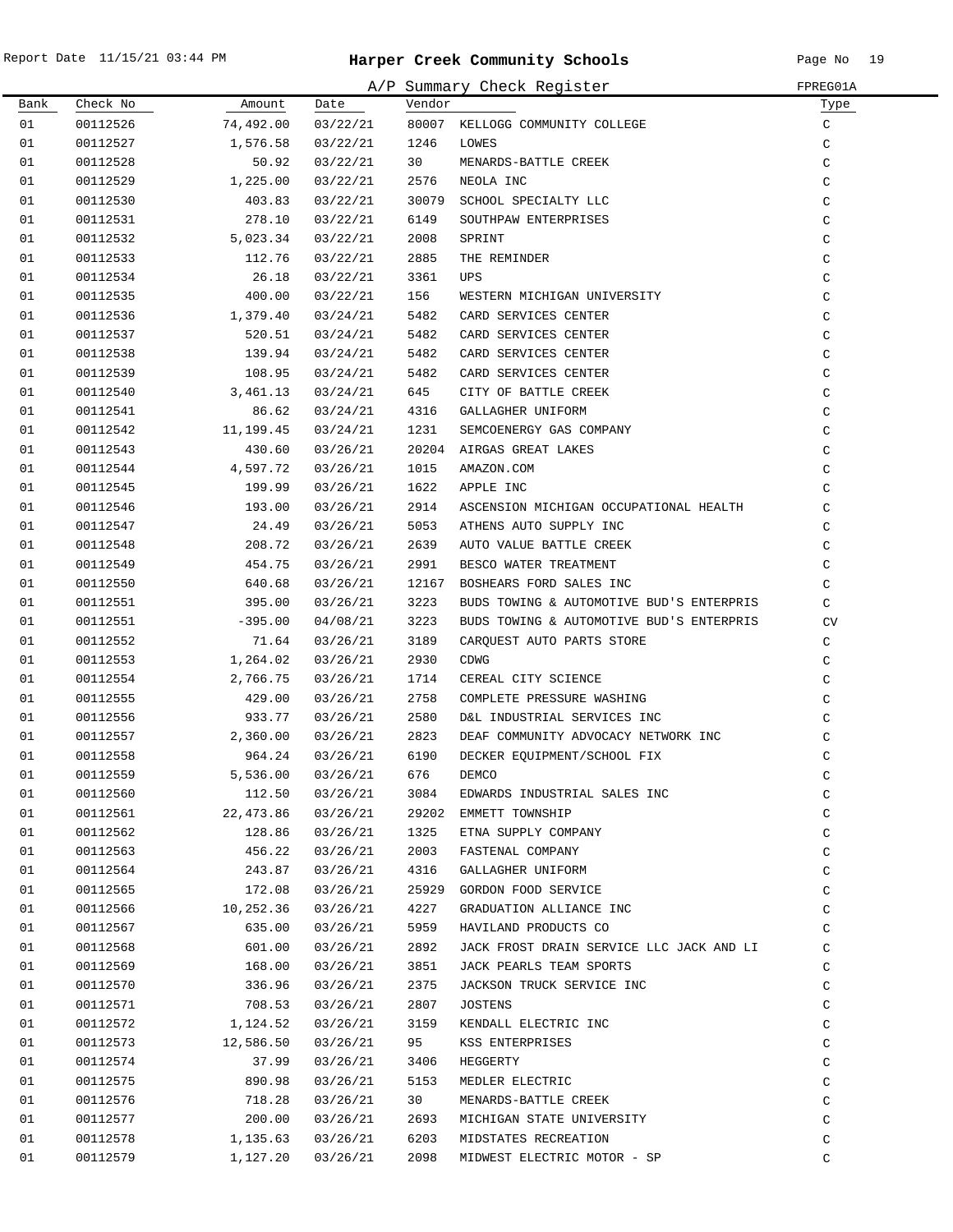$\overline{\phantom{0}}$ 

|      |          |            |          |        | A/P Summary Check Register             | FPREG01A      |
|------|----------|------------|----------|--------|----------------------------------------|---------------|
| Bank | Check No | Amount     | Date     | Vendor |                                        | Туре          |
| 01   | 00112580 | 1,031.59   | 03/26/21 | 2218   | MIDWEST TRANSIT EQUIPMENT- MI          | C             |
| 01   | 00112581 | 1,713.81   | 03/26/21 | 2642   | REPUBLIC SERVICES #249                 | $\mathsf C$   |
| 01   | 00112582 | 672.00     | 03/26/21 | 1497   | ROSE PEST SOLUTIONS                    | $\mathsf C$   |
| 01   | 00112583 | 805.00     | 03/26/21 | 5131   | SOLID EDGE TECHNOLOGIES INC            | $\mathsf C$   |
| 01   | 00112584 | 2,660.00   | 03/26/21 | 5776   | TCF BANK                               | $\mathsf C$   |
| 01   | 00112585 | 1,050.00   | 03/26/21 | 16     | VARSITY APPAREL & PROMOTIONS           | C             |
| 01   | 00112586 | 80.00      | 03/29/21 |        | 29671 MSBOA FESTIVAL REGISTRATION      | C             |
| 01   | 00112587 | 154.00     | 04/01/21 | 30386  | ALLEGRA PRINT & IMAGING                | C             |
| 01   | 00112588 | 1,316.68   | 04/01/21 | 1015   | AMAZON.COM                             | C             |
| 01   | 00112589 | 105.00     | 04/01/21 | 7835   | BATTLE CREEK SHOPPER NEWS              | C             |
| 01   | 00112590 | 42.72      | 04/01/21 | 7835   | BATTLE CREEK SHOPPER NEWS              | C             |
| 01   | 00112591 | 38,062.50  | 04/01/21 | 6525   | CALHOUN COUNTY HEALTH DEPT CCPHD       | C             |
| 01   | 00112592 | 16,602.60  | 04/01/21 | 1357   | CONSTELLATION NEW ENERGY-GAS           | C             |
| 01   | 00112593 | 78,878.01  | 04/01/21 | 2580   | D&L INDUSTRIAL SERVICES INC            | C             |
| 01   | 00112594 | 2,800.00   | 04/01/21 | 2823   | DEAF COMMUNITY ADVOCACY NETWORK INC    | $\mathsf C$   |
| 01   | 00112595 | 3,912.72   | 04/01/21 | 6181   | DIVERSIFIED PROPERTY CORP              | C             |
| 01   | 00112596 | 259.45     | 04/01/21 | 2365   | <b>EMEDCO</b>                          | $\mathsf C$   |
| 01   | 00112597 | 73.00      | 04/01/21 | 2357   | INSTRUMENTALIST AWARDS LLC             | C             |
| 01   | 00112598 | 55.00      | 04/01/21 | 4204   | KALAMAZOO RESA                         | C             |
| 01   | 00112599 | 54.00      | 04/01/21 | 1667   | LEARNING A-Z                           | C             |
| 01   | 00112600 | 1,843.81   | 04/01/21 | 2642   | REPUBLIC SERVICES #249                 | C             |
| 01   | 00112601 | 103.34     | 04/01/21 | 30079  | SCHOOL SPECIALTY LLC                   | $\mathsf C$   |
| 01   | 00112602 | 724.00     | 04/01/21 | 748    | THRUN LAW FIRM PC                      | $\mathsf C$   |
| 01   | 00112603 | 1,812.50   | 04/01/21 | 16     | VARSITY APPAREL & PROMOTIONS           | $\mathsf C$   |
| 01   | 00112604 | 271.95     | 04/05/21 | 5170   | ADN ADMINISTRATORS INC                 | C             |
| 01   | 00112605 | 289.71     | 04/05/21 | 5171   | NVA FIDUCIARY TRUST FOR FSLI           | C             |
| 01   | 00112606 | 60.00      | 04/13/21 | 24168  | MSBO-ATTN DEBBIE KOPKAU                | C             |
| 01   | 00112607 | 207,049.14 | 04/20/21 | 3383   | MESSA                                  | C             |
| 01   | 00112608 | 195.56     | 04/20/21 | 1015   | AMAZON.COM                             | C             |
| 01   | 00112609 | 102.00     | 04/20/21 | 2914   | ASCENSION MICHIGAN OCCUPATIONAL HEALTH | C             |
| 01   | 00112610 | 197.97     | 04/20/21 | 5053   | ATHENS AUTO SUPPLY INC                 | C             |
| 01   | 00112611 | 600.00     | 04/20/21 |        | 91445 BRUCE BAREA                      | $\mathsf C$   |
| 01   | 00112612 | 2,752.92   | 04/20/21 | 645    | CITY OF BATTLE CREEK                   | $\rm{C}$      |
| 01   | 00112613 | 2,129.40   | 04/20/21 | 3578   | COLUMBIA METAL SERVICE                 | $\mathcal{C}$ |
| 01   | 00112614 | 4,252.85   | 04/20/21 | 1357   | CONSTELLATION NEW ENERGY-GAS           | C             |
| 01   | 00112615 | 1,577.49   | 04/20/21 | 3336   | CTS TELECOM INC                        | $\mathsf C$   |
| 01   | 00112616 | 1,128.47   | 04/20/21 | 1197   | CUMMINS BRIDGEWAY LLC                  | C             |
| 01   | 00112617 | 2,065.60   | 04/20/21 | 5768   | D.L. GALLIVAN OFFICE SOLUTIONS         | C             |
| 01   | 00112618 | 167.50     | 04/20/21 | 1605   | DELISLE ASSOCIATES LTD                 | C             |
| 01   | 00112619 | 9.44       | 04/20/21 | 3084   | EDWARDS INDUSTRIAL SALES INC           | C             |
| 01   | 00112620 | 10,860.45  | 04/20/21 | 29202  | EMMETT TOWNSHIP                        | C             |
| 01   | 00112621 | 964.99     | 04/20/21 | 1325   | ETNA SUPPLY COMPANY                    | $\mathtt{C}$  |
| 01   | 00112622 | 85.40      | 04/20/21 | 2003   | FASTENAL COMPANY                       | C             |
| 01   | 00112623 | 4,387.44   | 04/20/21 | 2516   | FOLLETT SCHOOL SOLUTIONS GROUP         | $\mathtt{C}$  |
| 01   | 00112624 | 19,645.13  | 04/20/21 | 4227   | GRADUATION ALLIANCE INC                | C             |
| 01   | 00112625 | 2,308.29   | 04/20/21 | 74     | GRAINGER                               | C             |
| 01   | 00112626 | 1,140.00   | 04/20/21 | 2392   | HULL LIFT TRUCK INC                    | C             |
| 01   | 00112627 | 10,756.61  | 04/20/21 | 2922   | HUNTER-PRELL COMPANY                   | C             |
| 01   | 00112628 | 131.64     | 04/20/21 | 2375   | JACKSON TRUCK SERVICE INC              | C             |
| 01   | 00112629 | 840.00     | 04/20/21 | 4204   | KALAMAZOO RESA                         | C             |
| 01   | 00112630 | 2,816.21   | 04/20/21 | 80007  | KELLOGG COMMUNITY COLLEGE              | C             |
| 01   | 00112631 | 143.43     | 04/20/21 | 3159   | KENDALL ELECTRIC INC                   | C             |
| 01   | 00112632 | 877.32     | 04/20/21 | 95     | KSS ENTERPRISES                        | C             |
| 01   | 00112633 | 1,400.00   | 04/20/21 | 6041   | MCTIGHE AND ASSOCIATES CONSULTING LLC  | C             |
| 01   | 00112634 | 1,321.54   | 04/20/21 | 5153   | MEDLER ELECTRIC                        | C             |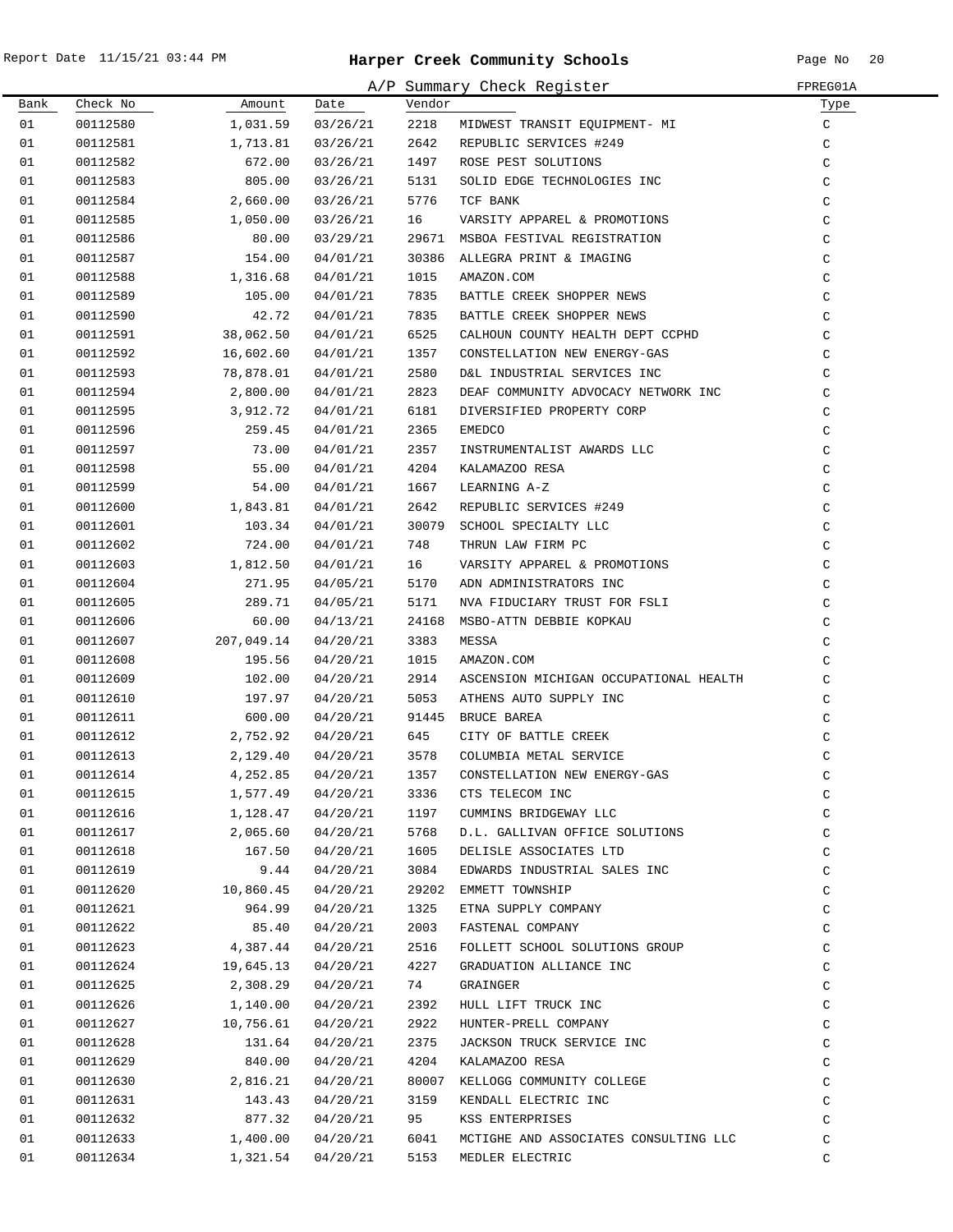|      |          |                  |          |        | A/P Summary Check Register             | FPREG01A    |
|------|----------|------------------|----------|--------|----------------------------------------|-------------|
| Bank | Check No | Amount           | Date     | Vendor |                                        | Туре        |
| 01   | 00112635 | 203.84           | 04/20/21 | 30     | MENARDS-BATTLE CREEK                   | $\rm{C}$    |
| 01   | 00112636 | 645.22           | 04/20/21 | 2098   | MIDWEST ELECTRIC MOTOR - SP            | $\rm{C}$    |
| 01   | 00112637 | 10,905.10        | 04/20/21 | 2218   | MIDWEST TRANSIT EQUIPMENT- MI          | $\rm{C}$    |
| 01   | 00112638 | 3,655.00         | 04/20/21 | 30079  | SCHOOL SPECIALTY LLC                   | $\rm{C}$    |
| 01   | 00112639 | 5,632.67         | 04/20/21 | 1231   | SEMCOENERGY GAS COMPANY                | C           |
| 01   | 00112640 | 345.00           | 04/20/21 | 5131   | SOLID EDGE TECHNOLOGIES INC            | C           |
| 01   | 00112641 | 100.00           | 04/20/21 | 90405  | SOUTH CENTRAL ASSIGNER DAVID N. BENHAM | $\mathsf C$ |
| 01   | 00112642 | 5,020.29         | 04/20/21 | 2008   | SPRINT                                 | $\mathsf C$ |
| 01   | 00112643 | 139.99           | 04/20/21 | 531    | WOODS POOLS INC                        | C           |
| 01   | 00112644 | 2,044.75         | 04/20/21 | 912    | FIRST UNUM LIFE INSURANCE COMPANY      | C           |
| 01   | 00112645 | 1,083.23         | 04/20/21 | 5482   | CARD SERVICES CENTER                   | $\mathsf C$ |
| 01   | 00112646 | 1,596.00         | 04/20/21 | 5482   | CARD SERVICES CENTER                   | $\mathsf C$ |
| 01   | 00112647 | 289.53           | 04/20/21 | 5482   | CARD SERVICES CENTER                   | $\mathsf C$ |
| 01   | 00112648 | 114.90           | 04/20/21 | 5482   | CARD SERVICES CENTER                   | $\mathsf C$ |
| 01   | 00112649 | 17,147.30        | 04/20/21 | 1357   | CONSTELLATION NEW ENERGY-GAS           | $\mathsf C$ |
| 01   | 00112650 | 40,306.84        | 04/20/21 | 1249   | CONSUMERS ENERGY                       | $\mathsf C$ |
| 01   | 00112651 | 5,586.00         | 04/20/21 | 2986   | EIDEX LLC                              | $\mathsf C$ |
| 01   | 00112652 | 99.88            | 04/20/21 | 30079  | SCHOOL SPECIALTY LLC                   | $\mathsf C$ |
| 01   | 00112653 | 3,235.00         | 04/20/21 | 370    | SEG WORKERS COMPENSATION FUND          | $\mathsf C$ |
| 01   | 00112654 | 1,155.84         | 04/20/21 | 1231   | SEMCOENERGY GAS COMPANY                | C           |
| 01   | 00112655 | 55.99            | 04/20/21 |        | 28861 SOCIAL STUDIES SCHOOL SERVICES   | $\rm{C}$    |
| 01   |          | 135.46           |          | 1676   | ADAMS REMCO INC                        |             |
| 01   | 00112656 |                  | 04/26/21 |        |                                        | $\rm{C}$    |
| 01   | 00112657 | 472.21<br>392.28 | 04/26/21 |        | 20204 AIRGAS GREAT LAKES               | $\rm C$     |
|      | 00112658 |                  | 04/26/21 | 1015   | AMAZON.COM                             | $\rm{C}$    |
| 01   | 00112659 | 2,114.70         | 04/26/21 | 2991   | BESCO WATER TREATMENT                  | $\rm{C}$    |
| 01   | 00112660 | 11,085.04        | 04/26/21 | 801    | CALHOUN ISD                            | $\mathsf C$ |
| 01   | 00112661 | 66.31            | 04/26/21 | 3189   | CARQUEST AUTO PARTS STORE              | $\mathsf C$ |
| 01   | 00112662 | 13,320.28        | 04/26/21 | 2580   | D&L INDUSTRIAL SERVICES INC            | $\rm{C}$    |
| 01   | 00112663 | 386.59           | 04/26/21 | 1325   | ETNA SUPPLY COMPANY                    | $\mathsf C$ |
| 01   | 00112664 | 38.95            | 04/26/21 | 2003   | FASTENAL COMPANY                       | $\mathsf C$ |
| 01   | 00112665 | 487.74           | 04/26/21 | 4316   | GALLAGHER UNIFORM                      | $\mathsf C$ |
| 01   | 00112666 | 10,500.00        | 04/26/21 | 4227   | GRADUATION ALLIANCE INC                | $\mathsf C$ |
| 01   | 00112667 | 4,968.50         | 04/26/21 | 2922   | HUNTER-PRELL COMPANY                   | $\mathsf C$ |
| 01   | 00112668 | 902.13           | 04/26/21 | 1724   | JOHNSON CONTROLS INC                   | $\mathsf C$ |
| 01   | 00112669 | 249.05           | 04/26/21 | 3159   | KENDALL ELECTRIC INC                   | C           |
| 01   | 00112670 | 5,497.57         | 04/26/21 | 1246   | LOWES                                  | C           |
| 01   | 00112671 | 47.94            | 04/26/21 | 5153   | MEDLER ELECTRIC                        | C           |
| 01   | 00112672 | 105.32           | 04/26/21 | 30     | MENARDS-BATTLE CREEK                   | $\rm{C}$    |
| 01   | 00112673 | 269.92           | 04/26/21 | 2098   | MIDWEST ELECTRIC MOTOR - SP            | C           |
| 01   | 00112674 | 93.80            | 04/26/21 | 5401   | ROBERT BROOKE AND ASSOCIATES           | $\rm{C}$    |
| 01   | 00112675 | 672.00           | 04/26/21 | 1497   | ROSE PEST SOLUTIONS                    | $\mathsf C$ |
| 01   | 00112676 | 221.07           | 04/26/21 | 30079  | SCHOOL SPECIALTY LLC                   | $\rm{C}$    |
| 01   | 00112677 | 100.00           | 04/26/21 | 90405  | SOUTH CENTRAL ASSIGNER DAVID N. BENHAM | $\rm{C}$    |
| 01   | 00112678 | 75.00            | 04/26/21 | 90549  | STAN GUZY                              | C           |
| 01   | 00112679 | 1,815.89         | 04/26/21 | 28193  | TRU GREEN LIMITED PARTNERSHIP          | $\mathsf C$ |
| 01   | 00112680 | 8.98             | 05/03/21 | 1015   | AMAZON.COM                             | C           |
| 01   | 00112681 | 80.00            | 05/03/21 | 2914   | ASCENSION MICHIGAN OCCUPATIONAL HEALTH | $\mathsf C$ |
| 01   | 00112682 | 1,525.00         | 05/03/21 | 4308   | AUNALYTICS                             | C           |
| 01   | 00112683 | 1,354.77         | 05/03/21 | 12167  | BOSHEARS FORD SALES INC                | C           |
| 01   | 00112684 | 234.50           | 05/03/21 | 5473   | BUD'S TOWING                           | $\mathsf C$ |
| 01   | 00112685 | 10,737.71        | 05/03/21 | 2930   | CDWG                                   | $\mathsf C$ |
| 01   | 00112686 | 259.53           | 05/03/21 | 563    | CINTAS                                 | $\mathsf C$ |
| 01   | 00112687 | 1,179.72         | 05/03/21 | 2612   | CORNUCOPIA BOOKS INC                   | $\mathsf C$ |
| 01   | 00112688 | 180.38           | 05/03/21 | 5768   | D.L. GALLIVAN OFFICE SOLUTIONS         | C           |
| 01   | 00112689 | 3,920.00         | 05/03/21 | 2823   | DEAF COMMUNITY ADVOCACY NETWORK INC    | C           |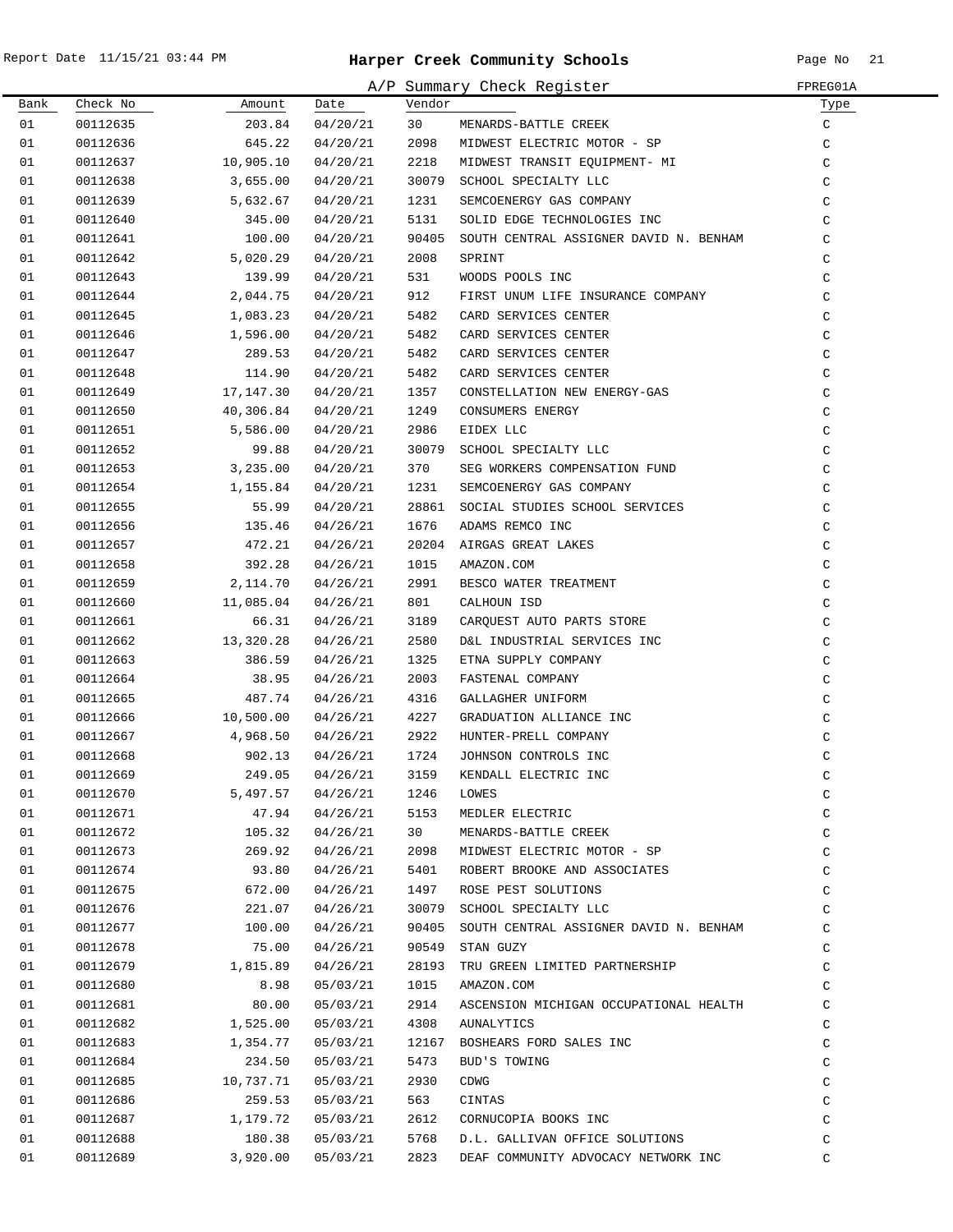|      |          | FPREG01A    |          |            |                                     |              |
|------|----------|-------------|----------|------------|-------------------------------------|--------------|
| Bank | Check No | Amount      | Date     | Vendor     | A/P Summary Check Register          | Туре         |
| 01   | 00112690 | 88.99       | 05/03/21 | 3084       | EDWARDS INDUSTRIAL SALES INC        | C            |
| 01   | 00112691 | 3,961.91    | 05/03/21 | 2516       | FOLLETT SCHOOL SOLUTIONS GROUP      | C            |
| 01   | 00112692 | 315.46      | 05/03/21 | 2375       | JACKSON TRUCK SERVICE INC           | $\mathsf C$  |
| 01   | 00112693 | 640.00      | 05/03/21 | 4204       | KALAMAZOO RESA                      | $\mathsf C$  |
| 01   | 00112694 | 4,064.87    | 05/03/21 | 95         | KSS ENTERPRISES                     | $\mathsf C$  |
| 01   | 00112695 | 188.92      | 05/03/21 | 3406       | HEGGERTY                            | $\mathsf C$  |
| 01   | 00112696 | 5,711.10    | 05/03/21 | 2218       | MIDWEST TRANSIT EQUIPMENT- MI       | C            |
| 01   | 00112697 | 150.00      | 05/03/21 | 24168 MSBO |                                     | $\mathsf C$  |
| 01   | 00112698 | 229.25      | 05/03/21 | 2597       | ROTARY CLUB OF BATTLE CREEK         | $\mathsf C$  |
| 01   | 00112699 | 2,303.31    | 05/03/21 |            | 30079 SCHOOL SPECIALTY LLC          | $\mathsf C$  |
| 01   | 00112700 | 75.00       | 05/03/21 |            | 90549 STAN GUZY                     | $\mathsf C$  |
| 01   | 00112701 | 2,660.00    | 05/03/21 | 5776       | TCF BANK                            | C            |
| 01   | 00112702 | 363.36      | 05/03/21 | 103        | UNITY SCHOOL BUS PARTS              | $\mathsf C$  |
| 01   | 00112703 | 6.45        | 05/03/21 | 3361       | UPS                                 | C            |
| 01   | 00112704 | 310.07      | 05/03/21 |            | 29052 WALMART                       | $\mathsf C$  |
| 01   | 00112705 | 2,241.17    | 05/07/21 | 1246       | LOWES                               | $\mathsf C$  |
| 01   | 00112706 | 42.11       | 05/10/21 |            | 20204 AIRGAS GREAT LAKES            | C            |
| 01   | 00112707 | 159.86      | 05/10/21 |            | 30386 ALLEGRA PRINT & IMAGING       | C            |
| 01   | 00112708 | 91.80       | 05/10/21 | 1834       | BATTERIES PLUS #388                 | $\mathsf C$  |
| 01   | 00112709 | 5,272.15    | 05/10/21 |            | 80033 BATTLE CREEK PUBLIC SCHOOLS   | $\mathsf C$  |
| 01   | 00112710 | 843.96      | 05/10/21 | 7835       | BATTLE CREEK SHOPPER NEWS           | C            |
| 01   |          |             |          | 2991       | BESCO WATER TREATMENT               |              |
|      | 00112711 | 1,127.04    | 05/10/21 |            |                                     | C            |
| 01   | 00112712 | 275.00      | 05/10/21 | 1700       | BINDER PARK GOLF COURSE             | $\mathsf C$  |
| 01   | 00112713 | 459.42      | 05/10/21 | 861        | BOSKER BRICK COMPANY                | $\mathsf C$  |
| 01   | 00112714 | 1,563.13    | 05/10/21 | 3336       | CTS TELECOM INC                     | $\mathsf C$  |
| 01   | 00112715 | 1,233.00    | 05/10/21 | 3366       | CURRENT ELECTRIC INC                | $\mathsf C$  |
| 01   | 00112716 | 64,806.29   | 05/10/21 | 2580       | D&L INDUSTRIAL SERVICES INC         | $\mathsf C$  |
| 01   | 00112717 | 1,937.82    | 05/10/21 | 5768       | D.L. GALLIVAN OFFICE SOLUTIONS      | C            |
| 01   | 00112718 | 1,120.00    | 05/10/21 | 2823       | DEAF COMMUNITY ADVOCACY NETWORK INC | $\mathsf C$  |
| 01   | 00112719 | 25.00       | 05/10/21 | 3045       | DEE HAMMOND                         | C            |
| 01   | 00112720 | 217.44      | 05/10/21 | 3084       | EDWARDS INDUSTRIAL SALES INC        | C            |
| 01   | 00112721 | 184.93      | 05/10/21 | 2365       | <b>EMEDCO</b>                       | C            |
| 01   | 00112722 | 318.88      | 05/10/21 | 2003       | FASTENAL COMPANY                    | C            |
| 01   | 00112723 | 487.74      | 05/10/21 | 4316       | GALLAGHER UNIFORM                   | C            |
| 01   | 00112724 | 10,092.60   | 05/10/21 | 4227       | GRADUATION ALLIANCE INC             | C            |
| 01   | 00112725 | 1,140.00    | 05/10/21 | 2392       | HULL LIFT TRUCK INC                 | $\mathtt{C}$ |
| 01   | 00112726 | 11,615.49   | 05/10/21 | 2922       | HUNTER-PRELL COMPANY                | $\mathtt{C}$ |
| 01   | 00112727 | 157.23      | 05/10/21 | 3091       | IIRP                                | $\mathtt{C}$ |
| 01   | 00112728 | 1,237.25    | 05/10/21 | 3851       | JACK PEARLS TEAM SPORTS             | $\mathtt{C}$ |
| 01   | 00112728 | $-1,237.25$ | 05/11/21 | 3851       | JACK PEARLS TEAM SPORTS             | CV           |
| 01   | 00112729 | 530.00      | 05/10/21 | 5478       | JAMES DEBRABANDER                   | $\mathtt{C}$ |
| 01   | 00112730 | 7,808.70    | 05/10/21 | 95         | KSS ENTERPRISES                     | C            |
| 01   | 00112731 | 100.00      | 05/10/21 |            | 97042 LARRY QUICK                   | $\mathtt{C}$ |
| 01   | 00112732 | 482.62      | 05/10/21 | 5153       | MEDLER ELECTRIC                     | $\mathtt{C}$ |
| 01   | 00112733 | 418.22      | 05/10/21 | 30         | MENARDS-BATTLE CREEK                | $\mathtt{C}$ |
| 01   | 00112734 | 1,501.02    | 05/10/21 | 2098       | MIDWEST ELECTRIC MOTOR - SP         | $\mathtt{C}$ |
| 01   | 00112735 | 820.00      | 05/10/21 | 2095       | PARTY TIME TENTS & MORE INC         | $\mathtt{C}$ |
| 01   | 00112736 | 1,513.20    | 05/10/21 | 6211       | PROMOTIONS NOW                      | $\mathtt{C}$ |
| 01   | 00112737 | 95.00       | 05/10/21 |            | 17742 RECOGNITION INC               | $\mathtt{C}$ |
| 01   | 00112738 | 1,713.81    | 05/10/21 | 2642       | REPUBLIC SERVICES #249              | C            |
| 01   | 00112739 | 135.68      | 05/10/21 | 2350       | SCHOLASTIC BOOK CLUBS INC           | C            |
| 01   | 00112740 | 735.04      | 05/10/21 | 30079      | SCHOOL SPECIALTY LLC                | C            |
| 01   | 00112741 | 17,008.76   | 05/10/21 | 5249       | SERVPRO OF NORTH CALHOUN            | C            |
| 01   | 00112742 | 5,018.00    | 05/10/21 | 2008       | SPRINT                              | C            |
| 01   | 00112743 | 4,513.50    | 05/10/21 | 748        | THRUN LAW FIRM PC                   | C            |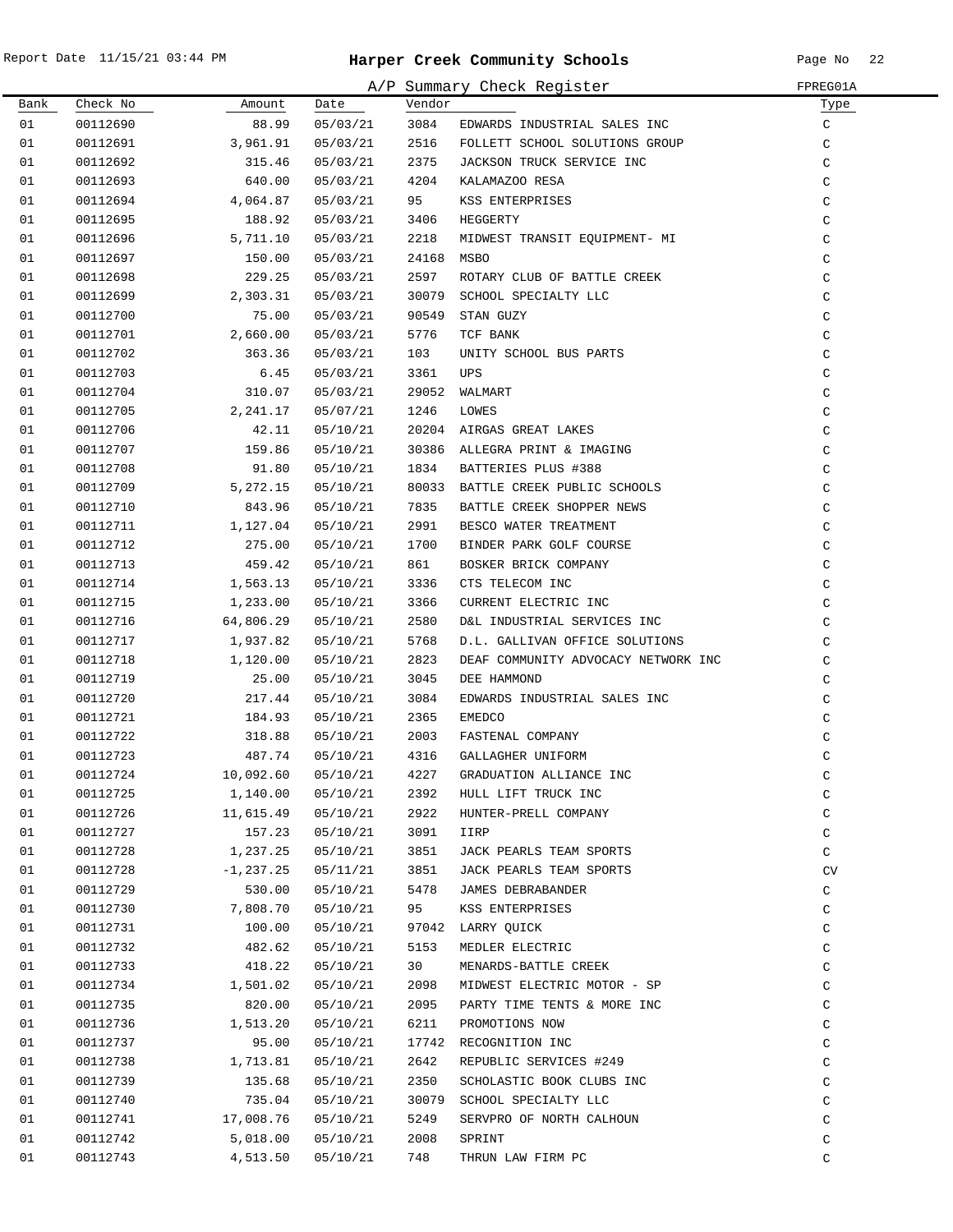$\overline{\phantom{0}}$ 

|      |          |            |          |        | A/P Summary Check Register             | FPREG01A     |
|------|----------|------------|----------|--------|----------------------------------------|--------------|
| Bank | Check No | Amount     | Date     | Vendor |                                        | Туре         |
| 01   | 00112744 | 23.98      | 05/10/21 | 1083   | TRACTOR SUPPLY COMPANY                 | $\mathtt{C}$ |
| 01   | 00112745 | 500.00     | 05/10/21 | 3360   | UNITED LABORATORIES                    | $\rm{C}$     |
| 01   | 00112746 | 625.00     | 05/10/21 | 16     | VARSITY APPAREL & PROMOTIONS           | $\rm{C}$     |
| 01   | 00112747 | 180.00     | 05/13/21 |        | 30386 ALLEGRA PRINT & IMAGING          | $\rm{C}$     |
| 01   | 00112748 | 227.00     | 05/13/21 | 1704   | AVENTRIC TECHNOLOGIES                  | $\rm{C}$     |
| 01   | 00112749 | 192.00     | 05/13/21 | 2338   | BEDFORD VALLEY GOLF COURSE             | $\mathsf C$  |
| 01   | 00112750 | 3,064.35   | 05/13/21 | 1714   | CEREAL CITY SCIENCE                    | $\mathsf C$  |
| 01   | 00112751 | 2,622.96   | 05/13/21 | 645    | CITY OF BATTLE CREEK                   | C            |
| 01   | 00112752 | 200.00     | 05/13/21 | 80002  | COLDWATER COMMUNITY SCHOOLS            | C            |
| 01   | 00112753 | 269.09     | 05/13/21 | 2516   | FOLLETT SCHOOL SOLUTIONS GROUP         | C            |
| 01   | 00112754 | 10,500.00  | 05/13/21 | 4227   | GRADUATION ALLIANCE INC                | C            |
| 01   | 00112755 | 6,900.00   | 05/13/21 | 3091   | IIRP                                   | $\mathsf C$  |
| 01   | 00112756 | 1,025.00   | 05/13/21 | 3851   | JACK PEARLS TEAM SPORTS                | $\mathsf C$  |
| 01   | 00112757 | 430.00     | 05/13/21 | 5478   | JAMES DEBRABANDER                      | $\mathsf C$  |
| 01   | 00112758 | 541.99     | 05/13/21 | 1191   | JW PEPPER AND SON INC                  | $\mathsf C$  |
| 01   | 00112759 | 200.00     | 05/13/21 |        | 30540 LAKEVIEW SCHOOL DISTRICT         | $\mathsf C$  |
| 01   | 00112760 | 111.92     | 05/13/21 | 586    | MARSHALL MUSIC COMPANY                 | $\mathsf C$  |
| 01   | 00112761 | 200.00     | 05/13/21 |        | 80053 MARSHALL PUBLIC SCHOOLS          | C            |
| 01   | 00112762 | 212.25     | 05/13/21 | 711    | MINGES CREEK ATHLETIC CLUB             | C            |
| 01   | 00112763 | 34.75      | 05/13/21 | 1598   | THE MASTER TEACHER                     | C            |
| 01   | 00112764 | 185.00     | 05/13/21 | 80014  | WESTERN SCHOOL DISTRICT                | C            |
| 01   | 00112765 | 271.95     | 05/14/21 | 5170   | ADN ADMINISTRATORS INC                 | C            |
| 01   | 00112766 | 289.71     | 05/14/21 | 5171   | NVA FIDUCIARY TRUST FOR FSLI           | $\rm{C}$     |
| 01   | 00112767 | 2,250.86   | 05/20/21 | 912    | FIRST UNUM LIFE INSURANCE COMPANY      | $\rm{C}$     |
| 01   | 00112768 | 8.89       | 05/20/21 | 1015   | AMAZON.COM                             | C            |
| 01   | 00112769 | 77.00      | 05/20/21 | 2914   | ASCENSION MICHIGAN OCCUPATIONAL HEALTH | $\mathsf C$  |
| 01   | 00112770 | 125.00     | 05/20/21 | 80023  | ATHENS AREA SCHOOLS                    | C            |
| 01   | 00112771 | 164.00     | 05/20/21 | 1704   | AVENTRIC TECHNOLOGIES                  | C            |
| 01   | 00112772 | 200.00     | 05/20/21 | 5350   | COLDWATER GOLF COURSE                  | C            |
| 01   | 00112773 | 8,083.36   | 05/20/21 | 1357   | CONSTELLATION NEW ENERGY-GAS           | C            |
| 01   | 00112774 | 599.85     | 05/20/21 | 2352   | CPI                                    | C            |
| 01   | 00112775 | 56.00      | 05/20/21 | 829    | DINN BROTHERS                          | $\mathsf C$  |
| 01   | 00112776 | 227.76     | 05/20/21 | 120    | HARCOURT OUTLINES INC                  | $\rm{C}$     |
| 01   | 00112777 | 885.46     | 05/20/21 | 3406   | LITERACY RESOURCES LLC                 | C            |
| 01   | 00112778 | 3,905.50   | 05/20/21 | 2224   | MATH LEARNING CENTER                   | C            |
| 01   | 00112779 | 6.88       | 05/20/21 | 30     | MENARDS-BATTLE CREEK                   | $\mathsf C$  |
| 01   | 00112780 | 4,504.15   | 05/20/21 | 1231   | SEMCOENERGY GAS COMPANY                | C            |
| 01   | 00112781 | 20,670.00  | 05/20/21 | 3117   | SOLUTION TREE                          | C            |
| 01   | 00112782 | 155.00     | 05/20/21 | 80124  | THORNAPPLE KELLOGG                     | C            |
| 01   | 00112782 | $-155.00$  | 07/12/21 | 80124  | THORNAPPLE KELLOGG                     | CV           |
| 01   | 00112783 | 120.00     | 05/20/21 | 90271  | TIM BAKER                              | C            |
| 01   | 00112784 | 58.80      | 05/20/21 | 2945   | VOCES                                  | $\rm{C}$     |
| 01   | 00112785 | 313.45     | 05/25/21 | 5482   | CARD SERVICES CENTER                   | $\rm{C}$     |
| 01   | 00112786 | 1,977.67   | 05/25/21 | 5482   | CARD SERVICES CENTER                   | $\rm{C}$     |
| 01   | 00112787 | 1,371.29   | 05/25/21 | 5482   | CARD SERVICES CENTER                   | $\rm{C}$     |
| 01   | 00112788 | 225.00     | 05/25/21 | 80004  | GULL LAKE COMMUNITY SCHOOLS            | C            |
| 01   | 00112789 | 3,000.00   | 05/25/21 | 1324   | PITNEY BOWES - SUPPLIES PURCHASE POWER | C            |
| 01   | 00112790 | 448.80     | 05/25/21 | 3208   | STEPS TO LITERACY                      | C            |
| 01   | 00112791 | 209,582.34 | 05/28/21 | 3383   | MESSA                                  | C            |
| 01   | 00112792 | 210.00     | 05/27/21 | 90549  | STAN GUZY                              | C            |
| 01   | 00112793 | 257.25     | 06/01/21 | 5170   | ADN ADMINISTRATORS INC                 | C            |
| 01   | 00112794 | 274.05     | 06/01/21 | 5171   | NVA FIDUCIARY TRUST FOR FSLI           | C            |
| 01   | 00112795 | 458.34     | 06/01/21 | 20204  | AIRGAS GREAT LAKES                     | $\mathsf C$  |
| 01   | 00112796 | 1,611.05   | 06/01/21 | 49     | ALL YOU NEED GRAND RENTAL              | C            |
| 01   | 00112797 | 467.13     | 06/01/21 | 1015   | AMAZON.COM                             | C            |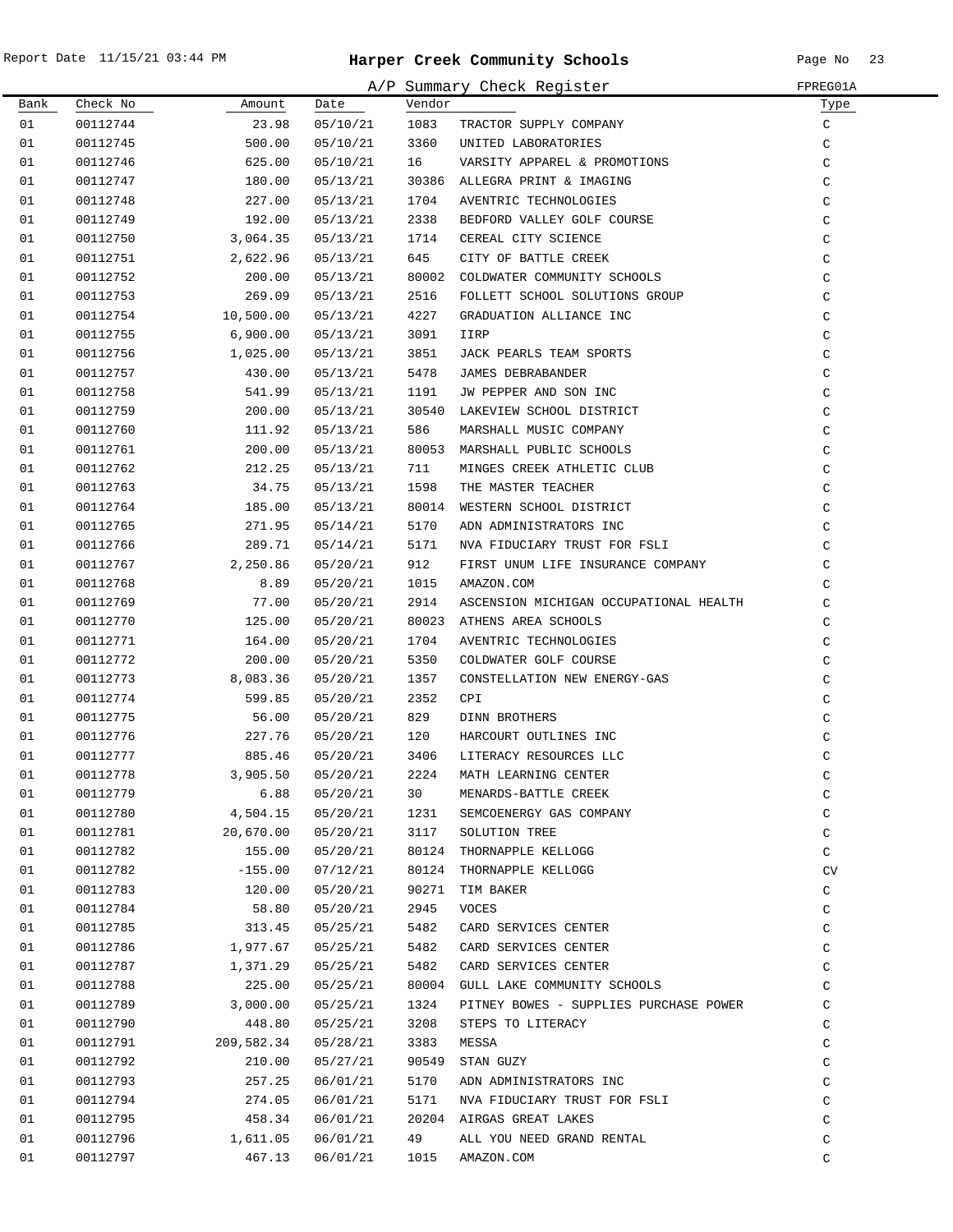$\overline{\phantom{0}}$ 

|      |          |             |          |        | A/P Summary Check Register             | FPREG01A      |
|------|----------|-------------|----------|--------|----------------------------------------|---------------|
| Bank | Check No | Amount      | Date     | Vendor |                                        | Туре          |
| 01   | 00112798 | 204.00      | 06/01/21 | 2914   | ASCENSION MICHIGAN OCCUPATIONAL HEALTH | C             |
| 01   | 00112799 | 79.08       | 06/01/21 | 2639   | AUTO VALUE BATTLE CREEK                | C             |
| 01   | 00112800 | 1,370.15    | 06/01/21 | 2966   | BAM HEATING & COOLING                  | $\mathsf C$   |
| 01   | 00112801 | 1,625.60    | 06/01/21 | 3373   | BEST ONE TIRE & SERVICE OF JACKSON     | C             |
| 01   | 00112802 | 691.19      | 06/01/21 | 12167  | BOSHEARS FORD SALES INC                | $\mathsf C$   |
| 01   | 00112803 | 459.42      | 06/01/21 | 861    | BOSKER BRICK COMPANY                   | $\mathsf C$   |
| 01   | 00112804 | 180.00      | 06/01/21 | 5473   | BUD'S TOWING                           | $\rm{C}$      |
| 01   | 00112805 | 279.00      | 06/01/21 | 60000  | BUREAU OF EDUCATION & RESEARCH         | $\mathsf C$   |
| 01   | 00112806 | 72,052.17   | 06/01/21 | 2930   | CDWG                                   | C             |
| 01   | 00112807 | 765.00      | 06/01/21 | 3578   | COLUMBIA METAL SERVICE                 | C             |
| 01   | 00112808 | 150.00      | 06/01/21 | 2352   | CPI                                    | C             |
| 01   | 00112809 | 79,429.10   | 06/01/21 | 2580   | D&L INDUSTRIAL SERVICES INC            | C             |
| 01   | 00112810 | 2,800.00    | 06/01/21 | 2823   | DEAF COMMUNITY ADVOCACY NETWORK INC    | $\mathsf C$   |
| 01   | 00112811 | 405.55      | 06/01/21 | 676    | DEMCO                                  | $\mathsf C$   |
| 01   | 00112812 | 10,889.80   | 06/01/21 | 29202  | EMMETT TOWNSHIP                        | $\mathsf C$   |
| 01   | 00112813 | 20.24       | 06/01/21 | 1325   | ETNA SUPPLY COMPANY                    | $\mathsf C$   |
| 01   | 00112814 | 383.02      | 06/01/21 | 2003   | FASTENAL COMPANY                       | $\mathsf C$   |
| 01   | 00112815 | 243.87      | 06/01/21 | 4316   | GALLAGHER UNIFORM                      | $\mathsf C$   |
| 01   | 00112816 | 182.76      | 06/01/21 | 25929  | GORDON FOOD SERVICE                    | $\mathsf C$   |
| 01   | 00112817 | 381.76      | 06/01/21 | 1555   | GREENSCAPE SERVICES                    | $\mathsf C$   |
| 01   | 00112818 | 1,140.00    | 06/01/21 | 2392   | HULL LIFT TRUCK INC                    | $\mathsf C$   |
| 01   | 00112819 | 515.00      | 06/01/21 | 3851   | JACK PEARLS TEAM SPORTS                | C             |
| 01   | 00112820 | 5.90        | 06/01/21 | 2375   | JACKSON TRUCK SERVICE INC              | $\rm{C}$      |
| 01   | 00112821 | 50.00       | 06/01/21 | 2807   | <b>JOSTENS</b>                         | $\rm{C}$      |
| 01   | 00112822 | 12,224.94   | 06/01/21 | 95     | KSS ENTERPRISES                        | $\mathsf C$   |
| 01   | 00112823 | 864.99      | 06/01/21 | 760    | LAKESIDE FLORIST                       | $\rm{C}$      |
| 01   | 00112824 | 40.00       | 06/01/21 | 4030   | LANCE LAZAROV                          | $\rm{C}$      |
| 01   | 00112825 | 3,040.00    | 06/01/21 | 1667   | LEARNING A-Z                           | $\rm{C}$      |
| 01   | 00112826 | 702.71      | 06/01/21 | 5153   | MEDLER ELECTRIC                        | C             |
| 01   | 00112827 | 434.66      | 06/01/21 | 30     | MENARDS-BATTLE CREEK                   | C             |
| 01   | 00112828 | 1,289.53    | 06/01/21 | 2098   | MIDWEST ELECTRIC MOTOR - SP            | C             |
| 01   | 00112829 | 2,072.46    | 06/01/21 | 2218   | MIDWEST TRANSIT EQUIPMENT- MI          | C             |
| 01   | 00112830 | 285.00      | 06/01/21 | 216    | OVERHEAD DOOR COMPANY                  | $\rm{C}$      |
| 01   | 00112831 | 459.81      | 06/01/21 | 2006   | PITNEY BOWES - RENTAL                  | $\mathcal{C}$ |
| 01   | 00112832 | 926.00      | 06/01/21 |        | 17742 RECOGNITION INC                  | C             |
| 01   | 00112833 | 1,752.31    | 06/01/21 | 2642   | REPUBLIC SERVICES #249                 | $\mathsf C$   |
| 01   | 00112834 | 672.00      | 06/01/21 | 1497   | ROSE PEST SOLUTIONS                    | C             |
| 01   | 00112835 | 200.00      | 06/01/21 | 555    | SAFETY KLEEN CORP                      | C             |
| 01   | 00112836 | 1,019.31    | 06/01/21 | 29222  | SCHOLASTIC INC                         | C             |
| 01   | 00112837 | 1,095.67    | 06/01/21 | 30079  | SCHOOL SPECIALTY LLC                   | C             |
| 01   | 00112838 | 3,000.00    | 06/01/21 | 6378   | SHREDDER WAREHOUSE                     | C             |
| 01   | 00112838 | $-3,000.00$ | 06/21/21 | 6378   | SHREDDER WAREHOUSE                     | CV            |
| 01   | 00112839 | 8,555.00    | 06/01/21 | 1153   | SIEMENS INDUSTRY INC.                  | $\mathtt{C}$  |
| 01   | 00112840 | 1,477.00    | 06/01/21 | 5131   | SOLID EDGE TECHNOLOGIES INC            | $\mathtt{C}$  |
| 01   | 00112841 | 5,018.00    | 06/01/21 | 2008   | SPRINT                                 | $\mathtt{C}$  |
| 01   | 00112842 | 14.72       | 06/01/21 | 1045   | STEENSMA LAWN & POWER EQUIP            | $\mathtt{C}$  |
| 01   | 00112843 | 2,660.00    | 06/01/21 | 5776   | TCF BANK                               | C             |
| 01   | 00112844 | 1,815.89    | 06/01/21 | 28193  | TRU GREEN LIMITED PARTNERSHIP          | C             |
| 01   | 00112845 | 341.40      | 06/01/21 | 103    | UNITY SCHOOL BUS PARTS                 | C             |
| 01   | 00112846 | 2,947.75    | 06/01/21 | 16     | VARSITY APPAREL & PROMOTIONS           | C             |
| 01   | 00112847 | 4,200.00    | 06/07/21 |        | 14242 BINDER PARK ZOO                  | C             |
| 01   | 00112848 | 144.20      | 06/07/21 | 68     | CAPITAL ONE BANK                       | C             |
| 01   | 00112849 | 5,900.00    | 06/09/21 | 5169   | BATTLE CREEK AQUATIC CLUB              | C             |
| 01   | 00112850 | 213,867.45  | 06/11/21 | 3383   | MESSA                                  | $\rm{C}$      |
| 01   | 00112851 | 1,486.82    | 06/14/21 |        | 30386 ALLEGRA PRINT & IMAGING          | C             |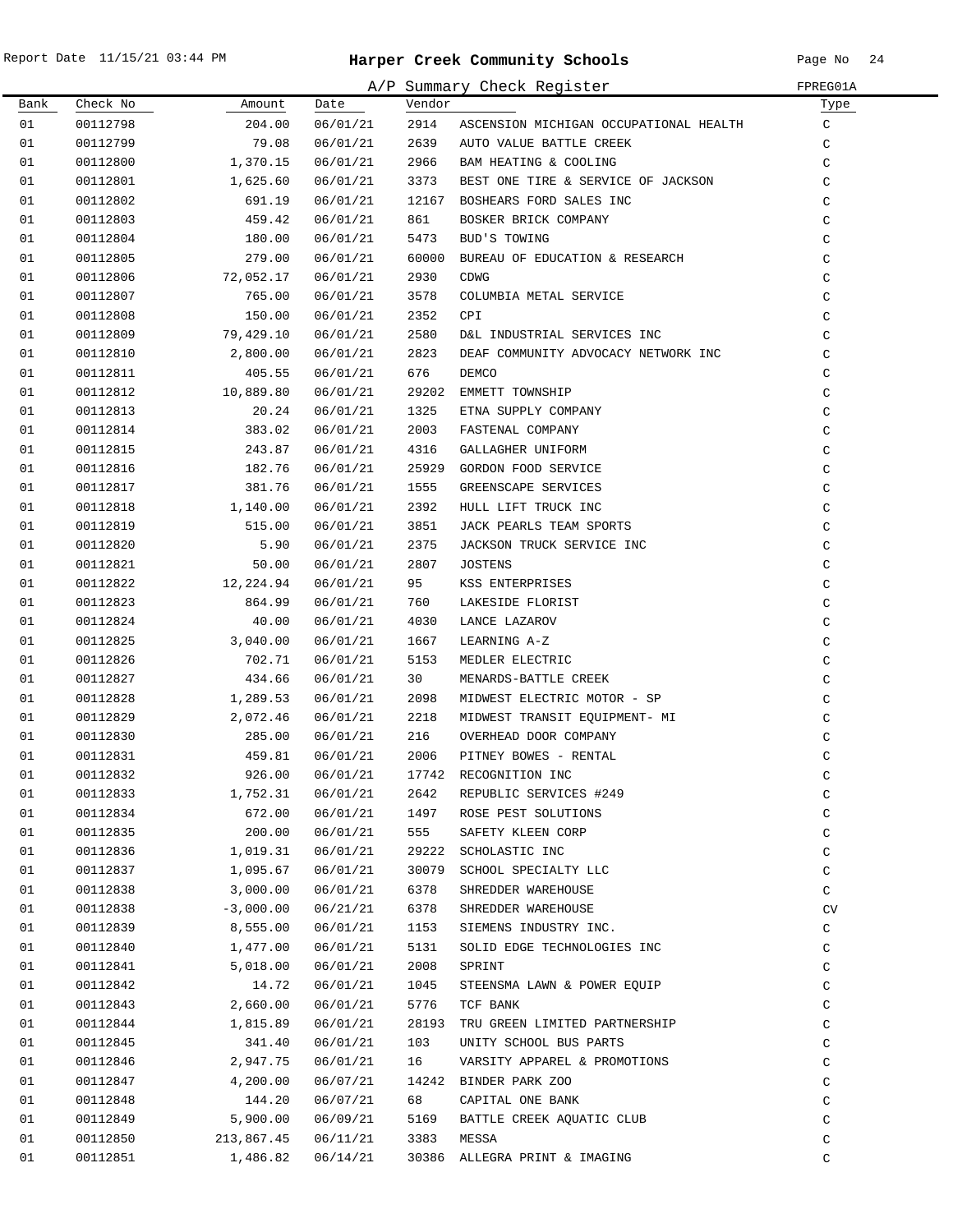|          |                      |                  |                      |               | A/P Summary Check Register               | FPREG01A                     |
|----------|----------------------|------------------|----------------------|---------------|------------------------------------------|------------------------------|
| Bank     | Check No             | Amount           | Date                 | Vendor        |                                          | Туре                         |
| 01       | 00112852             | 957.74           | 06/14/21             | 1015          | AMAZON.COM                               | C                            |
| 01       | 00112853             | 2,109.40         | 06/14/21             | 5962          | ASCD                                     | $\mathsf C$                  |
| 01       | 00112854             | 229.00           | 06/14/21             | 2914          | ASCENSION MICHIGAN OCCUPATIONAL HEALTH   | $\mathsf C$                  |
| 01       | 00112855             | 3,522.00         | 06/14/21             | 7835          | BATTLE CREEK SHOPPER NEWS                | $\mathsf C$                  |
| 01       | 00112856             | 3,984.00         | 06/14/21             | 2930          | <b>CDWG</b>                              | $\mathsf C$                  |
| 01       | 00112857             | 175.00           | 06/14/21             | 80002         | COLDWATER COMMUNITY SCHOOLS              | $\mathsf C$                  |
| 01       | 00112858             | 1,506.34         | 06/14/21             | 3336          | CTS TELECOM INC                          | $\mathsf C$                  |
| 01       | 00112859             | 55.00            | 06/14/21             | 6424          | CYNDIE MIKOLAJCZYK                       | $\mathsf C$                  |
| 01       | 00112860             | 2,053.80         | 06/14/21             | 5768          | D.L. GALLIVAN OFFICE SOLUTIONS           | $\mathsf C$                  |
| 01       | 00112861             | 2,800.00         | 06/14/21             | 2823          | DEAF COMMUNITY ADVOCACY NETWORK INC      | $\mathsf C$                  |
| 01       | 00112862             | 1,225.65         | 06/14/21             | 676           | DEMCO                                    | $\mathsf C$                  |
| 01       | 00112863             | 167.85           | 06/14/21             | 25929         | GORDON FOOD SERVICE                      | $\mathsf C$                  |
| 01       | 00112864             | 7,620.32         | 06/14/21             | 4227          | GRADUATION ALLIANCE INC                  | $\mathsf C$                  |
| 01       | 00112865             | 873.00           | 06/14/21             | 3851          | JACK PEARLS TEAM SPORTS                  | $\mathsf C$                  |
| 01       | 00112866             | 16.83            | 06/14/21             | 2807          | <b>JOSTENS</b>                           | $\mathsf C$                  |
| 01       | 00112867             | 568.99           | 06/14/21             | 1191          | JW PEPPER AND SON INC                    | $\mathsf C$                  |
| 01       | 00112868             | 304.50           | 06/14/21             | 98420         | MICHAEL VINCENT                          | $\mathsf C$                  |
| 01       | 00112869             | 108.00           | 06/14/21             | 2218          | MIDWEST TRANSIT EQUIPMENT- MI            | C                            |
| 01       | 00112870             | 6,000.00         | 06/14/21             | 3056          | NOVACARE REHABILITATION                  | $\mathsf C$                  |
| 01       | 00112871             | 98.22            | 06/14/21             | 6270          | ON TRACK & FIELD                         | $\mathsf C$                  |
| 01       | 00112872             | 355.00           | 06/14/21             | 17742         | RECOGNITION INC                          | $\mathsf C$                  |
| 01       | 00112873             | 10.90            | 06/14/21             | 29222         | SCHOLASTIC INC                           | $\mathtt{C}$                 |
| 01       | 00112874             | 441.95           | 06/14/21             | 30079         | SCHOOL SPECIALTY LLC                     | $\mathtt{C}$                 |
| 01       | 00112875             | 502.25           | 06/14/21             | 1231          | SEMCOENERGY GAS COMPANY                  | $\mathtt{C}$                 |
| 01       | 00112876             | 1,167.72         | 06/14/21             | 3139          | SHI INTERNATIONAL CORP                   | $\mathsf C$                  |
| 01       | 00112877             | 399.00           | 06/14/21             | 3130          | SWEETWATER MUSIC INSTRUMENTS & PRO AUDIO | $\mathsf C$                  |
| 01       | 00112878             | 4,959.00         | 06/14/21             | 748           | THRUN LAW FIRM PC                        | $\mathsf C$                  |
| 01       | 00112879             | 74.95            | 06/14/21             | 1083          | TRACTOR SUPPLY COMPANY                   | $\mathsf C$                  |
| 01       | 00112880             | 299.40           | 06/14/21             | 3440          | US AWARDS                                | $\mathsf C$                  |
| 01       | 00112881             | 2,230.56         | 06/22/21             | 912           | FIRST UNUM LIFE INSURANCE COMPANY        | $\mathsf C$                  |
| 01       | 00112882             | 307.97           | 06/23/21             | 5482          | CARD SERVICES CENTER                     | $\mathsf C$                  |
| 01       | 00112883             | 643.52           | 06/23/21             | 5482          | CARD SERVICES CENTER                     | $\mathsf C$                  |
| 01       | 00112884             | 809.42           | 06/23/21             | 5482          | CARD SERVICES CENTER                     | $\mathtt{C}$                 |
| 01       | 00112885             | 58.96            | 06/23/21             | 5482          | CARD SERVICES CENTER                     | $\mathsf{C}$                 |
| 01       | 00112886             | 3,000.00         | 06/23/21             | 6378          | CLARY BUSINESS MACHINES                  | C                            |
| 01       | 00112887             | 5,214.94         | 06/23/21             | 1357          | CONSTELLATION NEW ENERGY-GAS             | $\mathtt{C}$                 |
| 01       | 00112888             | 750.00           | 06/23/21             | 3453          | DAVID VAN GEISON                         | $\mathsf C$                  |
| 01       | 00112889             | 2,851.24         | 06/23/21             | 1231          | SEMCOENERGY GAS COMPANY                  | $\mathtt{C}$                 |
| 01       | 00112890             | 472.21           | 06/24/21             | 20204         | AIRGAS GREAT LAKES                       | $\mathsf C$                  |
| 01       | 00112891             | 670.00           | 06/24/21             | 49            | ALL YOU NEED GRAND RENTAL                | $\mathtt{C}$                 |
| 01       | 00112892             | 6,839.41         | 06/24/21             | 1015          | AMAZON.COM                               | C                            |
| 01       | 00112893             | 799.24           | 06/24/21             | 1015          | AMAZON.COM                               | $\mathtt{C}$                 |
| 01       | 00112894             | 464.83           | 06/24/21             | 1015          | AMAZON.COM                               | $\mathtt{C}$                 |
| 01       | 00112895             | 312.18           | 06/24/21             | 1015          | AMAZON.COM                               | $\mathtt{C}$                 |
| 01       | 00112896             | 59.50            | 06/24/21             | 1015          | AMAZON.COM                               | $\mathtt{C}$                 |
| 01       |                      |                  |                      | 403           | BARNES & NOBLE                           |                              |
| 01       | 00112897<br>00112898 | 308.17<br>188.00 | 06/24/21<br>06/24/21 | 2991          | BESCO WATER TREATMENT                    | $\mathtt{C}$<br>$\mathtt{C}$ |
| 01       | 00112899             | 92.50            |                      | 1714          |                                          | $\mathtt{C}$                 |
|          |                      |                  | 06/24/21             | 645           | CEREAL CITY SCIENCE                      |                              |
| 01       | 00112900             | 4,107.13         | 06/24/21             |               | CITY OF BATTLE CREEK                     | $\mathtt{C}$                 |
| 01<br>01 | 00112901             | 1,864.15         | 06/24/21             | 10743<br>3140 | COOK-JACKSON INC                         | $\mathtt{C}$                 |
|          | 00112902             | 7,500.00         | 06/24/21             |               | CSE CHICO RESEARCH FOUNDATION            | C<br>$\mathsf C$             |
| 01       | 00112903             | 2,375.00         | 06/24/21             | 3366          | CURRENT ELECTRIC INC                     |                              |
| 01       | 00112904             | 4,452.99         | 06/24/21             | 2580          | D&L INDUSTRIAL SERVICES INC              | $\mathsf C$                  |
| 01       | 00112905             | 3,760.00         | 06/24/21             | 2823          | DEAF COMMUNITY ADVOCACY NETWORK INC      | $\mathsf C$                  |
| 01       | 00112906             | 445.22           | 06/24/21             | 676           | DEMCO                                    | C                            |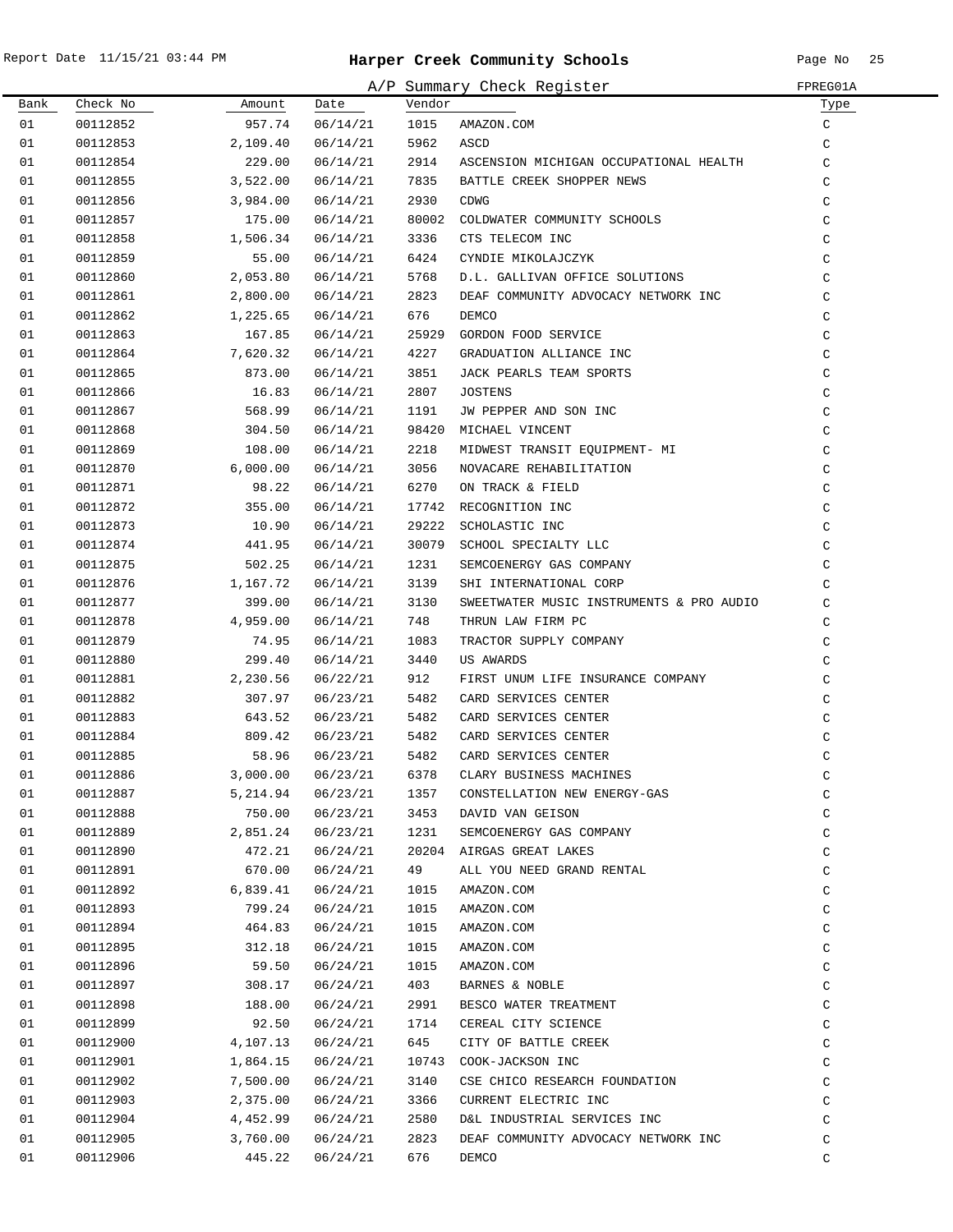|      |                  |              |          |        | A/P Summary Check Register               | FPREG01A     |
|------|------------------|--------------|----------|--------|------------------------------------------|--------------|
| Bank | Check No         | Amount       | Date     | Vendor |                                          | Type         |
| 01   | 00112907         | 74.30        | 06/24/21 | 2003   | FASTENAL COMPANY                         | C            |
| 01   | 00112908         | 200.00       | 06/24/21 |        | 30387 FLASH SANITATION INC               | C            |
| 01   | 00112909         | 1,008.00     | 06/24/21 | 324    | FOXS PIZZA DEN                           | $\mathtt{C}$ |
| 01   | 00112910         | 487.74       | 06/24/21 | 4316   | GALLAGHER UNIFORM                        | $\mathsf C$  |
| 01   | 00112911         | 323.21       | 06/24/21 |        | 25929 GORDON FOOD SERVICE                | $\mathtt{C}$ |
| 01   | 00112912         | 1,456.75     | 06/24/21 | 6335   | HERITAGE CLEANERS                        | $\mathtt{C}$ |
| 01   | 00112913         | 1,140.00     | 06/24/21 | 2392   | HULL LIFT TRUCK INC                      | C            |
| 01   | 00112914         | 166.55       | 06/24/21 | 2375   | JACKSON TRUCK SERVICE INC                | $\mathsf C$  |
| 01   | 00112915         | 1,625.70     | 06/24/21 | 1724   | JOHNSON CONTROLS INC                     | C            |
| 01   | 00112916         | 200.00       | 06/24/21 | 6467   | JULIA HOOKER                             | C            |
| 01   | 00112917         | 1,100.00     | 06/24/21 | 30090  | JUSTICE FENCE COMPANY                    | C            |
| 01   | 00112918         | 250.00       | 06/24/21 | 4204   | KALAMAZOO RESA                           | C            |
| 01   | 00112919         | 1,384.65     | 06/24/21 | 95     | KSS ENTERPRISES                          | C            |
| 01   | 00112920         | 1,176.68     | 06/24/21 | 1246   | LOWES                                    | $\mathsf C$  |
| 01   | 00112921         | 450.00       | 06/24/21 | 6483   | MARY S STEARNS                           | C            |
| 01   | 00112922         | 517.82       | 06/24/21 | 837    | MCGRAW-HILL EDUCATION INC                | C            |
| 01   | 00112923         | 188.96       | 06/24/21 | 5153   | MEDLER ELECTRIC                          | C            |
| 01   | 00112924         | 379.15       | 06/24/21 | 30     | MENARDS-BATTLE CREEK                     | C            |
| 01   | 00112925         | 723.79       | 06/24/21 | 2098   | MIDWEST ELECTRIC MOTOR - SP              | C            |
| 01   | 00112926         | 305.56       | 06/24/21 | 2098   | MIDWEST ELECTRIC MOTOR - SP              | C            |
| 01   | 00112927         | 8,364.72     | 06/24/21 | 2218   | MIDWEST TRANSIT EQUIPMENT- MI            | C            |
| 01   | 00112928         | 3,000.00     | 06/24/21 | 1324   | PITNEY BOWES - SUPPLIES PURCHASE POWER   | C            |
| 01   | 00112929         | 542.00       | 06/24/21 |        | 17742 RECOGNITION INC                    | C            |
| 01   | 00112930         | 9,437.00     | 06/24/21 | 1497   | ROSE PEST SOLUTIONS                      | $\mathtt{C}$ |
| 01   | 00112931         | 1,625.07     | 06/24/21 | 29222  | SCHOLASTIC INC                           | C            |
| 01   | 00112932         | 14.65        | 06/24/21 | 29222  | SCHOLASTIC INC                           | $\mathtt{C}$ |
| 01   | 00112933         | 340.39       | 06/24/21 |        | 30079 SCHOOL SPECIALTY LLC               | C            |
| 01   | 00112934         | 345.00       | 06/24/21 | 5131   | SOLID EDGE TECHNOLOGIES INC              | $\mathsf C$  |
| 01   | 00112935         | 199.00       | 06/24/21 | 695    | STARR COMMONWEALTH                       | C            |
| 01   | 00112936         | 180.00       | 06/24/21 |        | 10000 STATE OF MICHIGAN                  | C            |
| 01   | 00112937         | 600.00       | 06/24/21 | 6475   | STEPHANIE BURT PELCHER                   | C            |
| 01   | 00112938         | 955.50       | 06/24/21 | 3130   | SWEETWATER MUSIC INSTRUMENTS & PRO AUDIO | C            |
| 01   | 00112939         | 1,250.09     | 06/24/21 | 6157   | SYCLONE CORPORATION                      | C            |
| 01   | 00112940         | 2,660.00     | 06/24/21 | 5776   | TCF BANK                                 | C            |
| 01   | 00112941         | 750.00       | 06/24/21 | 16     | VARSITY APPAREL & PROMOTIONS             | C            |
| 01   | 00112942         | 628.50       | 06/24/21 | 3055   | VARSITY ATHLETIC APPAREL                 | $\mathsf C$  |
| 01   | 00112943         | 108.50       | 06/24/21 | 3088   | YOUNG SUPPLY COMPANY                     | C            |
| 01   | 00112944         | 628.00       | 06/25/21 | 3291   | MIDWEST COMMUNICATIONS INC               | C            |
|      | Total Bank No 01 | 6,824,417.16 |          |        |                                          |              |
| 04   | 00072881         | 55.05        | 07/10/20 |        | 29121 MEA FINANCIAL SERVICES             | C            |
| 04   | 00072882         | 17,537.15    | 07/10/20 | 5309   | OMNI GROUP                               | C            |
| 04   | 00072883         | 17,507.15    | 07/24/20 | 5309   | OMNI GROUP                               | C            |
| 04   | 00072884         | 132.62       | 07/24/20 | 3357   | AFLAC                                    | C            |
| 04   | 00072885         | 1,779.87     | 07/24/20 |        | 28214 CITY OF BATTLE CREEK               | C            |
| 04   | 00072886         | 76.57        | 07/24/20 | 20     | CITY TREASURER - P/R TAX SPRINGFIELD TAX | C            |
| 04   | 00072887         | 69,845.02    | 07/24/20 | 3383   | MESSA                                    | C            |
| 04   | 00072888         | 32,526.92    | 07/24/20 |        | 10621 MICHIGAN DEPT OF TREASURY          | C            |
| 04   | 00072889         | 305.00       | 07/24/20 | 18     | UNITED WAY OF BATTLE CREEK               | $\mathtt{C}$ |
| 04   | 00072890         | 55.05        | 08/07/20 |        | 29121 MEA FINANCIAL SERVICES             | C            |
| 04   | 00072891         | 17,515.90    | 08/07/20 | 5309   | OMNI GROUP                               | C            |
| 04   | 00072892         | 15,529.88    | 08/21/20 | 5309   | OMNI GROUP                               | C            |
| 04   | 00072893         | 132.62       | 08/26/20 | 3357   | AFLAC                                    | C            |
| 04   | 00072894         | 1,778.47     | 08/26/20 |        | 28214 CITY OF BATTLE CREEK               | C            |
| 04   | 00072895         | 77.41        | 08/26/20 | 20     | CITY TREASURER - P/R TAX SPRINGFIELD TAX | C            |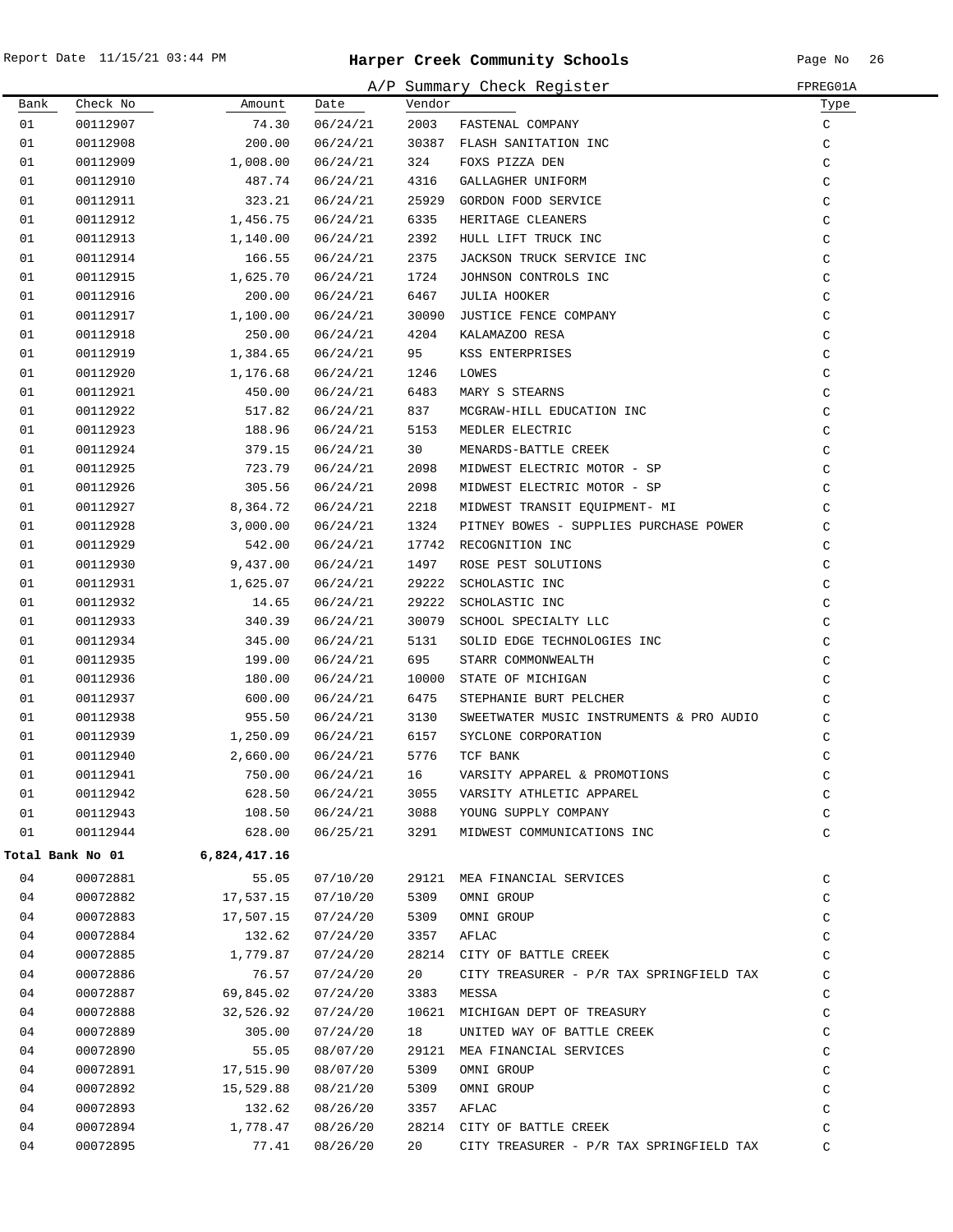|      |          |           |          |        | A/P Summary Check Register               | FPREG01A      |
|------|----------|-----------|----------|--------|------------------------------------------|---------------|
| Bank | Check No | Amount    | Date     | Vendor |                                          | Type          |
| 04   | 00072896 | 70,014.38 | 08/26/20 | 3383   | MESSA                                    | C             |
| 04   | 00072897 | 32,941.08 | 08/26/20 |        | 10621 MICHIGAN DEPT OF TREASURY          | $\mathsf C$   |
| 04   | 00072898 | 300.00    | 08/26/20 | 18     | UNITED WAY OF BATTLE CREEK               | $\mathsf C$   |
| 04   | 00072899 | 55.05     | 09/04/20 |        | 29121 MEA FINANCIAL SERVICES             | $\mathsf C$   |
| 04   | 00072900 | 16,131.72 | 09/04/20 | 5309   | OMNI GROUP                               | $\mathsf C$   |
| 04   | 00072901 | 260.00    | 09/10/20 | 97098  | MICHELLE WITZKI-TOOMAN                   | $\mathsf C$   |
| 04   | 00072902 | 800.00    | 09/11/20 | 11207  | JOHANNA WILSON                           | $\mathsf C$   |
| 04   | 00072903 | 16,225.29 | 09/18/20 | 5309   | OMNI GROUP                               | $\mathsf C$   |
| 04   | 00072904 | 2,000.00  | 09/18/20 | 11194  | DEVIN HURST                              | $\mathsf C$   |
| 04   | 00072905 | 5,000.00  | 09/18/20 | 11320  | SAMANTHA ROSLUND                         | $\mathsf C$   |
| 04   | 00072906 | 300.92    | 09/21/20 | 3357   | AFLAC                                    | $\mathsf C$   |
| 04   | 00072907 | 1,862.79  | 09/21/20 |        | 28214 CITY OF BATTLE CREEK               | $\mathsf{C}$  |
| 04   | 00072908 | 77.38     | 09/21/20 | 20     | CITY TREASURER - P/R TAX SPRINGFIELD TAX | $\mathcal{C}$ |
| 04   | 00072909 | 70,593.94 | 09/21/20 | 3383   | MESSA                                    | $\mathsf C$   |
| 04   | 00072910 | $.00 \,$  | 09/21/20 |        | 10621 MICHIGAN DEPT OF TREASURY          | $\mathsf C$   |
| 04   | 00072911 | 305.00    | 09/21/20 | 18     | UNITED WAY OF BATTLE CREEK               | $\mathsf C$   |
| 04   | 00072912 | 26,350.00 | 09/23/20 | 1000   | INTERNAL REVENUE SERVICE                 | C             |
| 04   | 00072913 | 215.00    | 09/23/20 |        | 97098 MICHELLE WITZKI-TOOMAN             | C             |
| 04   | 00072914 | 5,800.00  | 10/02/20 | 10335  | CARISSA SCHULL                           | $\mathsf C$   |
| 04   | 00072915 | 55.05     | 10/02/20 | 29121  | MEA FINANCIAL SERVICES                   | $\mathsf C$   |
| 04   | 00072916 | 16,302.29 | 10/02/20 | 5309   | OMNI GROUP                               | $\mathsf C$   |
| 04   | 00072917 | 500.00    | 10/02/20 | 97064  | REBECCA GARDNER                          | $\mathsf C$   |
| 04   | 00072918 | 16,252.29 | 10/16/20 | 5309   | OMNI GROUP                               | $\mathsf C$   |
| 04   | 00072919 | 70,277.14 | 10/13/20 | 3383   | MESSA                                    | $\mathsf C$   |
| 04   | 00072920 | 155.75    | 10/30/20 | 4537   | GOODMAN FROST PLLC                       | $\mathsf C$   |
| 04   | 00072921 | 16,337.29 | 10/30/20 | 5309   | OMNI GROUP                               | $\mathsf C$   |
| 04   | 00072922 | 300.92    | 10/30/20 | 3357   | AFLAC                                    | $\mathsf C$   |
| 04   | 00072923 | 3,164.62  | 10/30/20 |        | 28214 CITY OF BATTLE CREEK               | $\mathsf C$   |
| 04   | 00072924 | 118.71    | 10/30/20 | 20     | CITY TREASURER - P/R TAX SPRINGFIELD TAX | $\mathcal{C}$ |
| 04   | 00072925 | 460.00    | 10/30/20 | 18     | UNITED WAY OF BATTLE CREEK               | $\mathsf C$   |
| 04   | 00072926 | 2,104.80  | 10/29/20 |        | 11421 DEBRA ROWE                         | $\mathsf C$   |
| 04   | 00072927 | 128.52    | 11/13/20 | 3357   | AFLAC                                    | $\mathsf C$   |
| 04   | 00072928 | 1,042.11  | 11/13/20 |        | 28214 CITY OF BATTLE CREEK               | $\mathsf{C}$  |
| 04   | 00072929 | 43.02     | 11/13/20 | 20     | CITY TREASURER - P/R TAX SPRINGFIELD TAX | $\mathcal{C}$ |
| 04   | 00072930 | 151.67    | 11/13/20 | 4537   | GOODMAN FROST PLLC                       | C             |
| 04   | 00072931 | 33,683.27 | 11/13/20 | 3383   | MESSA                                    | C             |
| 04   | 00072932 | 16,397.29 | 11/13/20 | 5309   | OMNI GROUP                               | $\mathsf C$   |
| 04   | 00072933 | 150.00    | 11/13/20 | 18     | UNITED WAY OF BATTLE CREEK               | C             |
| 04   | 00072934 | 916.00    | 11/23/20 |        | 90961 MORGAN SMITH                       | $\mathsf C$   |
| 04   | 00072935 | 201.78    | 11/27/20 | 4537   | GOODMAN FROST PLLC                       | $\mathsf C$   |
| 04   | 00072936 | 55.05     | 11/27/20 | 29121  | MEA FINANCIAL SERVICES                   | C             |
| 04   | 00072937 | 17,049.15 | 11/27/20 | 5309   | OMNI GROUP                               | $\mathsf C$   |
| 04   | 00072938 | 128.52    | 11/27/20 | 3357   | AFLAC                                    | $\mathsf C$   |
| 04   | 00072939 | 1,035.63  | 11/27/20 |        | 28214 CITY OF BATTLE CREEK               | $\mathsf C$   |
| 04   | 00072940 | 48.46     | 11/27/20 | 20     | CITY TREASURER - P/R TAX SPRINGFIELD TAX | $\mathsf C$   |
| 04   | 00072941 | 36,036.61 | 11/27/20 | 3383   | MESSA                                    | C             |
| 04   | 00072942 | 150.00    | 11/27/20 | 18     | UNITED WAY OF BATTLE CREEK               | $\mathsf C$   |
| 04   | 00072943 | 152.38    | 12/11/20 | 4537   | GOODMAN FROST PLLC                       | $\mathsf C$   |
| 04   | 00072944 | 55.05     | 12/11/20 | 29121  | MEA FINANCIAL SERVICES                   | $\mathsf C$   |
| 04   | 00072945 | 16,748.26 | 12/11/20 | 5309   | OMNI GROUP                               | $\mathsf C$   |
| 04   | 00072946 | 70,772.97 | 12/14/20 | 3383   | MESSA                                    | $\mathsf C$   |
| 04   | 00072947 | 196.94    | 12/21/20 | 4537   | GOODMAN FROST PLLC                       | $\mathsf C$   |
| 04   | 00072948 | 16,203.00 | 12/21/20 | 5309   | OMNI GROUP                               | $\mathsf C$   |
| 04   | 00072949 | 257.04    | 12/28/20 | 3357   | AFLAC                                    | $\mathsf C$   |
| 04   | 00072950 | 2,037.33  | 12/28/20 |        | 28214 CITY OF BATTLE CREEK               | C             |
|      |          |           |          |        |                                          |               |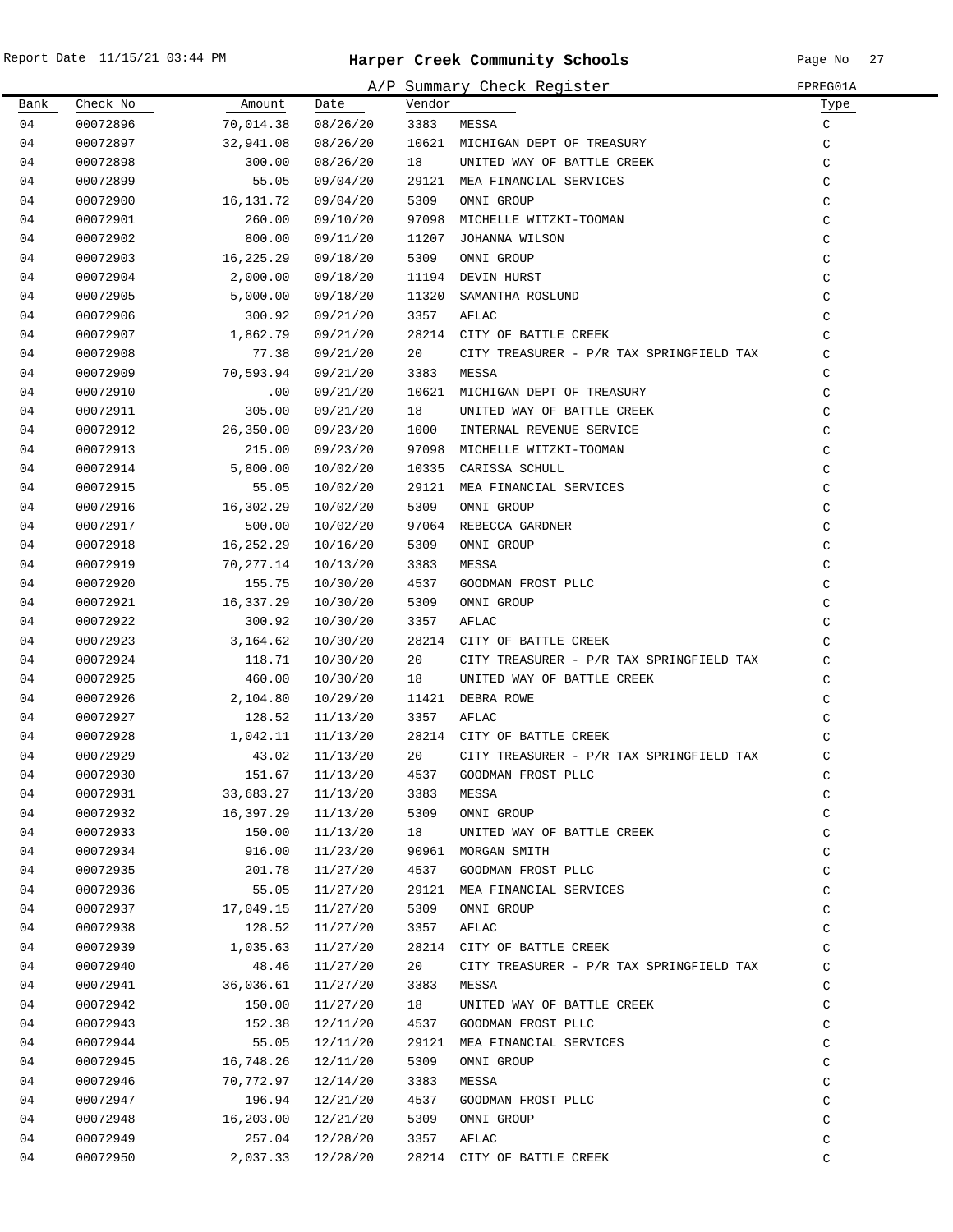|      |          |           |          |        | A/P Summary Check Register               | FPREG01A      |
|------|----------|-----------|----------|--------|------------------------------------------|---------------|
| Bank | Check No | Amount    | Date     | Vendor |                                          | Type          |
| 04   | 00072951 | 97.08     | 12/28/20 | 20     | CITY TREASURER - P/R TAX SPRINGFIELD TAX | C             |
| 04   | 00072952 | 300.00    | 12/28/20 | 18     | UNITED WAY OF BATTLE CREEK               | C             |
| 04   | 00072953 | 280.91    | 01/05/21 | 4537   | GOODMAN FROST PLLC                       | C             |
| 04   | 00072954 | 55.05     | 01/05/21 | 29121  | MEA FINANCIAL SERVICES                   | C             |
| 04   | 00072955 | 16,813.00 | 01/05/21 | 5309   | OMNI GROUP                               | C             |
| 04   | 00072956 | 234.16    | 01/22/21 | 4537   | GOODMAN FROST PLLC                       | C             |
| 04   | 00072957 | 17,113.00 | 01/22/21 | 5309   | OMNI GROUP                               | C             |
| 04   | 00072958 | 75,238.94 | 01/18/21 | 3383   | MESSA                                    | C             |
| 04   | 00072959 | 257.04    | 01/22/21 | 3357   | AFLAC                                    | C             |
| 04   | 00072960 | 1,913.56  | 01/22/21 |        | 28214 CITY OF BATTLE CREEK               | C             |
| 04   | 00072961 | 96.07     | 01/22/21 | 20     | CITY TREASURER - P/R TAX SPRINGFIELD TAX | $\mathcal{C}$ |
| 04   | 00072961 | $-96.07$  | 03/22/21 | 20     | CITY TREASURER - P/R TAX SPRINGFIELD TAX | <b>CV</b>     |
| 04   | 00072962 | 300.00    | 01/22/21 | 18     | UNITED WAY OF BATTLE CREEK               | C             |
| 04   | 00072963 | 359.89    | 01/21/21 | 11421  | DEBRA ROWE                               | C             |
| 04   | 00072964 | 168.19    | 02/02/21 | 4537   | GOODMAN FROST PLLC                       | C             |
| 04   | 00072965 | 55.05     | 02/02/21 | 29121  | MEA FINANCIAL SERVICES                   | C             |
| 04   | 00072966 | 17,063.00 | 02/02/21 | 5309   | OMNI GROUP                               | C             |
| 04   | 00072967 | 162.46    | 02/15/21 | 4537   | GOODMAN FROST PLLC                       | C             |
| 04   | 00072968 | 17,230.11 | 02/15/21 | 5309   | OMNI GROUP                               | C             |
| 04   | 00072969 | 257.04    | 02/19/21 | 3357   | AFLAC                                    | C             |
| 04   | 00072970 | 1,966.47  | 02/19/21 |        | 28214 CITY OF BATTLE CREEK               | C             |
| 04   | 00072971 | 98.01     | 02/19/21 | 20     | CITY TREASURER - P/R TAX SPRINGFIELD TAX | $\mathcal{C}$ |
| 04   | 00072971 | $-98.01$  | 03/22/21 | 20     | CITY TREASURER - P/R TAX SPRINGFIELD TAX | <b>CV</b>     |
| 04   | 00072972 | 75,794.06 | 02/19/21 | 3383   | MESSA                                    | C             |
| 04   | 00072973 | 300.00    | 02/19/21 | 18     | UNITED WAY OF BATTLE CREEK               | C             |
| 04   | 00072974 | 1,259.27  | 02/22/21 | 11445  | ERIN KOWALESKY                           | C             |
| 04   | 00072975 | 195.35    | 03/05/21 | 4537   | GOODMAN FROST PLLC                       | C             |
| 04   | 00072976 | 55.05     | 03/05/21 | 29121  | MEA FINANCIAL SERVICES                   | C             |
| 04   | 00072977 | 17,386.51 | 03/05/21 | 5309   | OMNI GROUP                               | C             |
| 04   | 00072978 | 214.10    | 03/16/21 | 4537   | GOODMAN FROST PLLC                       | C             |
| 04   | 00072979 | 17,249.15 | 03/16/21 | 5309   | OMNI GROUP                               | C             |
| 04   | 00072980 | 257.04    | 03/22/21 | 3357   | AFLAC                                    | C             |
| 04   | 00072981 | 2,111.46  | 03/22/21 |        | 28214 CITY OF BATTLE CREEK               | $\mathcal{C}$ |
| 04   | 00072982 | 97.45     | 03/22/21 | 20     | CITY TREASURER - P/R TAX SPRINGFIELD TAX | $\mathcal{C}$ |
| 04   | 00072982 | $-97.45$  | 03/22/21 | 20     | CITY TREASURER - P/R TAX SPRINGFIELD TAX | CV            |
| 04   | 00072983 | 75,793.76 | 03/22/21 | 3383   | MESSA                                    | C             |
| 04   | 00072984 | 300.00    | 03/22/21 | 18     | UNITED WAY OF BATTLE CREEK               | C             |
| 04   | 00072985 | 214.10    | 04/02/21 | 4537   | GOODMAN FROST PLLC                       | C             |
| 04   | 00072985 | $-214.10$ | 03/30/21 | 4537   | GOODMAN FROST PLLC                       | CV            |
| 04   | 00072986 | 55.05     | 04/02/21 | 29121  | MEA FINANCIAL SERVICES                   | C             |
| 04   | 00072987 | 17,349.15 | 04/02/21 | 5309   | OMNI GROUP                               | C             |
| 04   | 00072988 | 17,399.15 | 04/13/21 | 5309   | OMNI GROUP                               | C             |
| 04   | 00072989 | 75,688.39 | 04/20/21 | 3383   | MESSA                                    | C             |
| 04   | 00072990 | 17,347.24 | 04/30/21 | 5309   | OMNI GROUP                               | C             |
| 04   | 00072991 | 257.04    | 04/30/21 | 3357   | AFLAC                                    | C             |
| 04   | 00072992 | 3,074.71  | 04/30/21 |        | 28214 CITY OF BATTLE CREEK               | C             |
| 04   | 00072993 | 300.00    | 04/30/21 | 18     | UNITED WAY OF BATTLE CREEK               | C             |
| 04   | 00072994 | 55.05     | 05/14/21 | 29121  | MEA FINANCIAL SERVICES                   | C             |
| 04   | 00072995 | 17,424.15 | 05/14/21 | 5309   | OMNI GROUP                               | C             |
| 04   | 00072996 | 17,797.81 | 05/28/21 | 5309   | OMNI GROUP                               | C             |
| 04   | 00072997 | 132.62    | 05/28/21 | 3357   | AFLAC                                    | C             |
| 04   | 00072998 | 2,118.99  | 05/28/21 | 28214  | CITY OF BATTLE CREEK                     | C             |
| 04   | 00072999 | 75,799.38 | 05/28/21 | 3383   | MESSA                                    | C             |
| 04   | 00073000 | 32.35     | 06/07/21 | 29121  | MEA FINANCIAL SERVICES                   | C             |
| 04   | 00073001 | 17,198.35 | 06/07/21 | 5309   | OMNI GROUP                               | C             |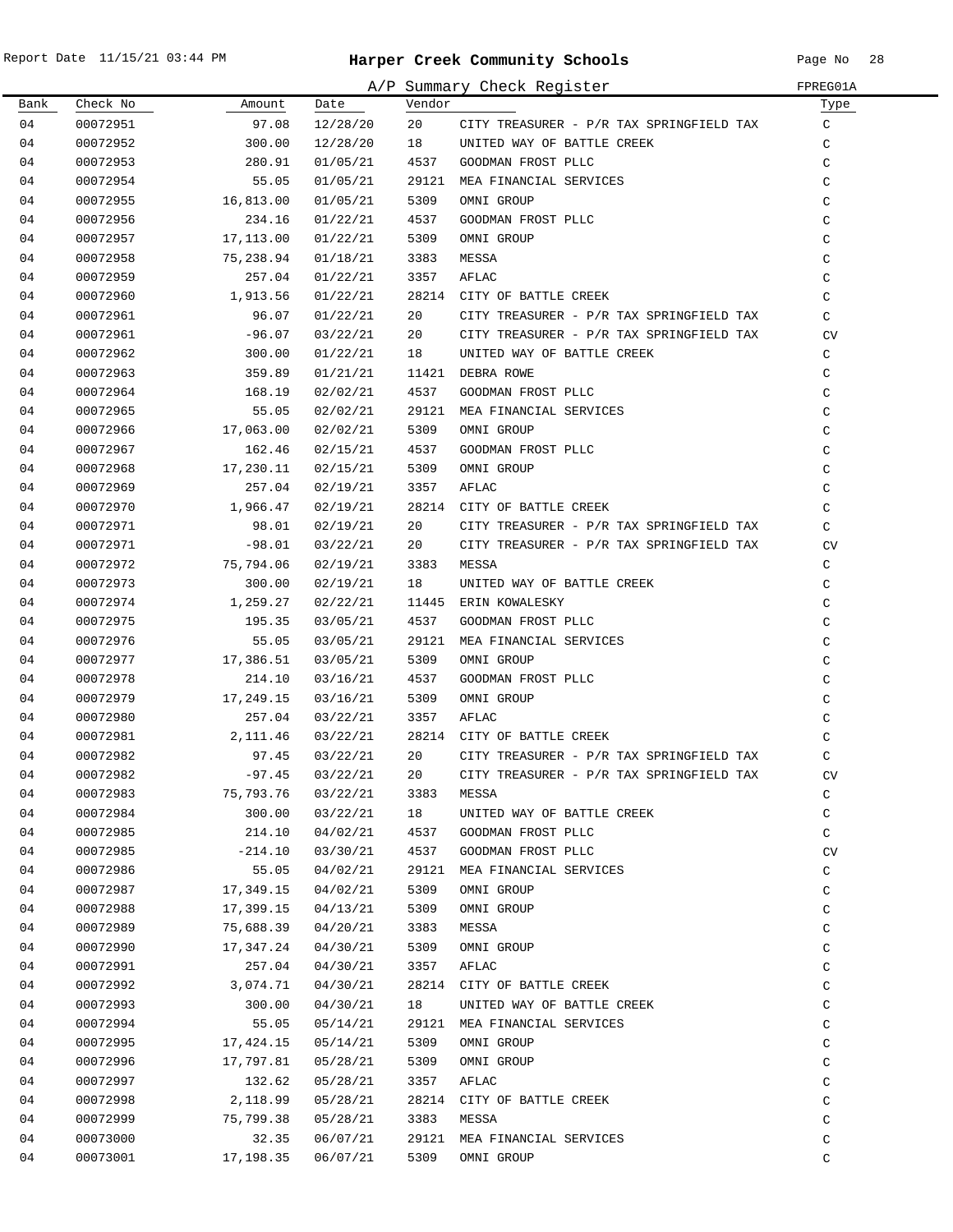|      |                  |                    |          |        | A/P Summary Check Register             | FPREG01A      |
|------|------------------|--------------------|----------|--------|----------------------------------------|---------------|
| Bank | Check No         | Amount             | Date     | Vendor |                                        | Туре          |
| 04   | 00073002         | 73,720.65          | 06/11/21 | 3383   | MESSA                                  | C             |
| 04   | 00073003         | 17,015.03          | 06/22/21 | 5309   | OMNI GROUP                             | $\mathsf C$   |
| 04   | 00073004         | 132.62             | 06/25/21 | 3357   | AFLAC                                  | C             |
| 04   | 00073005         | 2,509.79           | 06/25/21 |        | 28214 CITY OF BATTLE CREEK             | C             |
| 04   | 00073006         | 300.00             | 06/25/21 | 5309   | OMNI GROUP                             | C             |
|      | Total Bank No 04 | 1,460,244.36       |          |        |                                        |               |
| 07   | 00250104         | 1,698.31           | 07/15/20 | 3383   | MESSA                                  | C             |
| 07   | 00250105         | 132.54             | 07/15/20 | 912    | UNUM LIFE INSURANCE COMPANY OF AMERICA | C             |
| 07   | 00250106         | 41.99              | 07/24/20 | 2572   | AUTO GLASS SOLUTIONS INC               | C             |
| 07   | 00250106         | $-41.99$           | 07/24/20 | 2572   | AUTO GLASS SOLUTIONS INC               | CV            |
| 07   | 00250107         | 41.99              | 07/24/20 | 5053   | ATHENS AUTO SUPPLY INC                 | $\mathtt{C}$  |
| 07   | 00250108         | 37.50              | 07/30/20 | 5150   | <b>JANINE SMITH</b>                    | C             |
| 07   | 00250109         | 132.54             | 08/04/20 | 912    | UNUM LIFE INSURANCE COMPANY OF AMERICA | C             |
| 07   | 00250110         | 504.18             | 08/21/20 | 3383   | MESSA                                  | C             |
| 07   | 00250111         | 640.40             | 09/11/20 | 95     | KSS ENTERPRISES                        | $\mathsf C$   |
| 07   | 00250112         | 1,573.61           | 09/18/20 | 3383   | MESSA                                  | C             |
| 07   | 00250113         | 148.85             | 09/18/20 | 5630   | SAM FRY                                | C             |
| 07   | 00250114         | 1,264.90           | 09/25/20 | 95     | KSS ENTERPRISES                        | C             |
| 07   | 00250115         | 99.55              | 09/25/20 | 5657   | RENUKA HAUGEN                          | C             |
|      |                  |                    |          | 25     |                                        | $\mathcal{C}$ |
| 07   | 00250116         | 2,566.40           | 09/25/20 |        | SEHI COMPUTER PRODUCTS                 |               |
| 07   | 00250117         | 1,296.90           | 10/02/20 | 95     | KSS ENTERPRISES                        | C             |
| 07   | 00250118         | 132.54             | 10/13/20 | 912    | UNUM LIFE INSURANCE COMPANY OF AMERICA | C             |
| 07   | 00250119         | 1,478.23           | 10/13/20 | 3383   | MESSA                                  | C             |
| 07   | 00250120         | 1,439.75           | 10/15/20 | 95     | KSS ENTERPRISES                        | C             |
| 07   | 00250121         | 196,217.64         | 10/19/20 | 26201  | CHARTWELLS                             | $\mathsf C$   |
| 07   | 00250122         | 34.06              | 10/30/20 | 5835   | AMANDA BAYS                            | C             |
| 07   | 00250123         | 132.54             | 11/03/20 | 912    | UNUM LIFE INSURANCE COMPANY OF AMERICA | C             |
| 07   | 00250124         | 82,571.41          | 11/12/20 |        | 26201 CHARTWELLS                       | C             |
| 07   | 00250125         | 594.00             | 11/18/20 | 370    | SEG WORKERS COMPENSATION FUND          | C             |
| 07   | 00250126         | 1,478.23           | 11/27/20 | 3383   | MESSA                                  | C             |
| 07   | 00250127         | 33.75              | 11/20/20 | 5932   | RHONDA HAYES                           | $\mathsf C$   |
| 07   | 00250128         | 94.46              | 11/25/20 | 2098   | MIDWEST ELECTRIC MOTOR - SP            | C             |
| 07   | 00250129         | 132.54             | 12/01/20 | 912    | UNUM LIFE INSURANCE COMPANY OF AMERICA | C             |
| 07   | 00250130         | 1,478.23           | 12/04/20 | 3383   | MESSA                                  | C             |
| 07   | 00250131         | 58,520.98          | 12/18/20 |        | 26201 CHARTWELLS                       | C             |
| 07   | 00250132         | 94.65              | 12/18/20 | 2098   | MIDWEST ELECTRIC MOTOR - SP            | $\mathtt{C}$  |
| 07   | 00250133         | 196.35             | 12/18/20 | 5983   | SARAH GRIMM                            | C             |
| 07   | 00250134         | 83.60              | 12/18/20 | 5991   | STEVE VITALE                           | C             |
| 07   | 00250135         | 455.00             | 12/18/20 | 3088   | YOUNG SUPPLY COMPANY                   | $\mathsf C$   |
| 07   | 00250136         | 132.54             | 12/31/20 | 912    | UNUM LIFE INSURANCE COMPANY OF AMERICA | $\mathsf C$   |
| 07   | 00250137         | 1,881.00           | 01/15/21 | 2966   | BAM HEATING & COOLING                  | C             |
| 07   | 00250138         | 2,495.51           | 01/15/21 | 1486   | CERTASITE LLC                          | C             |
| 07   | 00250139         | 1,484.63           | 01/18/21 | 3383   | MESSA                                  | C             |
| 07   | 00250140         | 132.54             | 01/20/21 | 912    | FIRST UNUM LIFE INSURANCE COMPANY      | C             |
| 07   | 00250141         | 6,474.00           | 01/28/21 | 2319   | MOTOR SHOP ELEC CONSTRUCT INC          | C             |
| 07   | 00250142         | 81,663.75          | 01/29/21 |        | 26201 CHARTWELLS                       | C             |
| 07   | 00250143         | 90.00              | 02/12/21 | 6084   | JON DEMOREST                           | C             |
| 07   | 00250144         | 1,484.63           | 02/15/21 | 3383   | MESSA                                  | C             |
| 07   | 00250145         | 132.54             | 02/22/21 | 912    | FIRST UNUM LIFE INSURANCE COMPANY      | $\mathsf C$   |
| 07   | 00250146         | 65,765.22          | 02/22/21 |        | 26201 CHARTWELLS                       | $\mathsf C$   |
| 07   | 00250147         | 2,231.55 03/12/21  |          | 2966   | BAM HEATING & COOLING                  | $\mathtt{C}$  |
| 07   | 00250148         | 76,374.84 03/12/21 |          |        | 26201 CHARTWELLS                       | $\mathtt{C}$  |
| 07   |                  | 1,484.63           |          | 3383   |                                        |               |
|      | 00250149         |                    | 03/20/21 |        | MESSA                                  | C             |
| 07   | 00250150         | 832.00             | 03/19/21 | 2966   | BAM HEATING & COOLING                  | C             |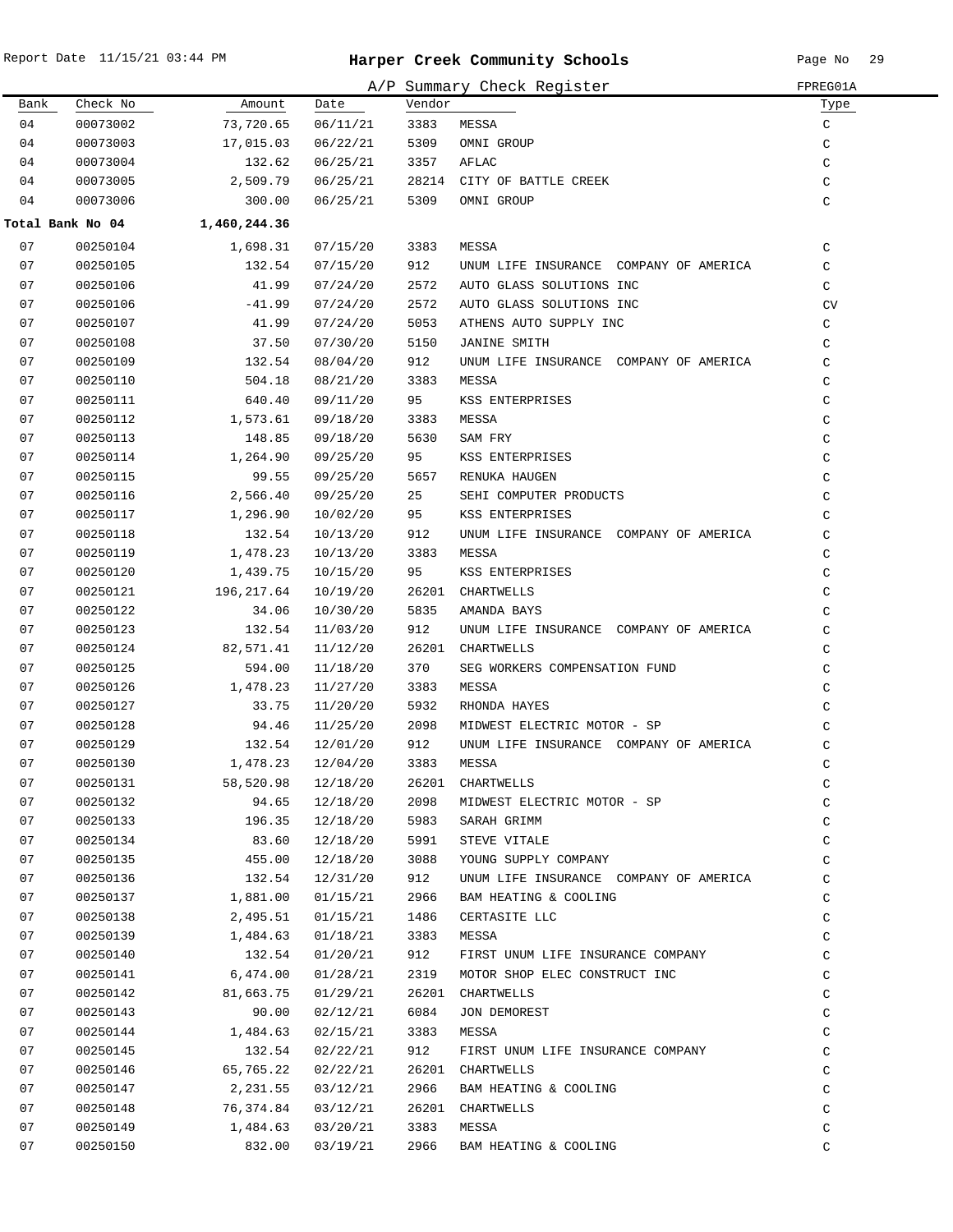|      |                  |              |          |        | A/P Summary Check Register               | FPREG01A      |
|------|------------------|--------------|----------|--------|------------------------------------------|---------------|
| Bank | Check No         | Amount       | Date     | Vendor |                                          | Туре          |
| 07   | 00250151         | 145.00       | 03/19/21 | 3409   | EZ PAY                                   | C             |
| 07   | 00250152         | 132.54       | 03/22/21 | 912    | FIRST UNUM LIFE INSURANCE COMPANY        | $\rm{C}$      |
| 07   | 00250153         | 228.28       | 03/25/21 |        | 12167 BOSHEARS FORD SALES INC            | $\mathsf C$   |
| 07   | 00250154         | 20.86        | 03/26/21 | 1246   | LOWES                                    | $\mathsf C$   |
| 07   | 00250155         | 1,484.63     | 04/20/21 | 3383   | MESSA                                    | $\mathsf C$   |
| 07   | 00250156         | 132.54       | 04/20/21 | 912    | FIRST UNUM LIFE INSURANCE COMPANY        | $\mathsf C$   |
| 07   | 00250157         | 109,879.28   | 04/23/21 |        | 26201 CHARTWELLS                         | C             |
| 07   | 00250158         | 39.90        | 04/30/21 | 1834   | BATTERIES PLUS #388                      | C             |
| 07   | 00250159         | 438.10       | 04/30/21 | 1486   | CERTASITE LLC                            | C             |
| 07   | 00250160         | 255.44       | 04/30/21 | 2098   | MIDWEST ELECTRIC MOTOR - SP              | C             |
| 07   | 00250161         | 105.21       | 05/07/21 | 1246   | LOWES                                    | $\mathcal{C}$ |
| 07   | 00250162         | 47,227.35    | 05/14/21 | 2286   | MERCHANDISE EQUIP/SUPPLY INC             | $\mathsf C$   |
| 07   | 00250163         | 100,440.04   | 05/14/21 |        | 26201 CHARTWELLS                         | C             |
| 07   | 00250164         | 142.85       | 05/20/21 | 912    | FIRST UNUM LIFE INSURANCE COMPANY        | $\mathsf C$   |
| 07   | 00250165         | 1,484.63     | 05/28/21 | 3383   | MESSA                                    | C             |
| 07   | 00250166         | 20,640.00    | 06/04/21 | 6416   | FORK FARMS, LLC                          | $\mathsf C$   |
| 07   | 00250167         | 1,515.63     | 06/11/21 | 3383   | MESSA                                    | C             |
| 07   | 00250168         | 5,415.20     | 06/14/21 | 2966   | BAM HEATING & COOLING                    | C             |
| 07   | 00250169         | 37,781.88    | 06/14/21 | 2286   | MERCHANDISE EQUIP/SUPPLY INC             | $\mathsf C$   |
| 07   | 00250170         | 124.32       | 06/14/21 | 2098   | MIDWEST ELECTRIC MOTOR - SP              | $\mathsf C$   |
| 07   | 00250171         | 5,087.00     | 06/17/21 | 2966   | BAM HEATING & COOLING                    | $\mathsf C$   |
| 07   | 00250172         | 93,300.83    | 06/17/21 |        | 26201 CHARTWELLS                         | $\rm{C}$      |
| 07   | 00250173         | 142.85       | 06/22/21 | 912    | FIRST UNUM LIFE INSURANCE COMPANY        | $\mathsf C$   |
|      | Total Bank No 07 | 1,024,129.37 |          |        |                                          |               |
| 09   | 00610668         | 130.00       | 07/17/20 | 5126   | JORDAN BUTTERWORTH                       | C             |
| 09   | 00610669         | 130.00       | 07/17/20 | 5118   | LORY DENTON                              | $\rm{C}$      |
| 09   | 00610670         | 1,734.24     | 07/30/20 | 511    | ANDERSONS                                | C             |
| 09   | 00610671         | 14.00        | 07/30/20 | 2991   | BESCO WATER TREATMENT                    | $\mathsf C$   |
| 09   | 00610672         | 342.88       | 07/30/20 | 1583   | FIRST BOOK                               | $\mathsf C$   |
| 09   | 00610673         | 59.61        | 07/30/20 | 71     | SCHOLASTIC BOOK FAIR                     | C             |
| 09   | 00610674         | 210.00       | 07/30/20 | 16     | VARSITY APPAREL & PROMOTIONS             | C             |
| 09   | 00610675         | .00          | 08/24/20 | 1015   | AMAZON.COM                               | C             |
| 09   | 00610676         | 259.60       | 08/24/20 | 1015   | AMAZON.COM                               | $\mathcal{C}$ |
| 09   | 00610677         | 8.00         | 08/24/20 | 2991   | BESCO WATER TREATMENT                    | C             |
| 09   | 00610678         | 171.00       | 08/24/20 | 2955   | MATHEMATICALLY MINDED LLC CHRISTINA DIAN | C             |
| 09   | 00610679         | 116.10       | 08/24/20 |        | 30079 SCHOOL SPECIALTY INC               | C             |
| 09   | 00610680         | 800.00       | 08/24/20 | 16     | VARSITY APPAREL & PROMOTIONS             | C             |
| 09   | 00610681         | 380.00       | 09/03/20 | 3446   | ALLISON GRAHAM                           | C             |
| 09   | 00610682         | 25.50        | 09/04/20 | 2991   | BESCO WATER TREATMENT                    | C             |
| 09   | 00610683         | 100.00       | 09/04/20 | 5550   | COMMUNITY FOUNDATION FOR MUSKEGON COUNTY | $\mathsf C$   |
| 09   | 00610684         | 6,528.52     | 09/04/20 | 571    | HERFF JONES YEARBOOKS                    | C             |
| 09   | 00610685         | 429.51       | 09/04/20 |        | 98869 JAMES RICHARD MACKEY               | C             |
| 09   | 00610686         | 5.93         | 09/04/20 | 586    | MARSHALL MUSIC COMPANY                   | $\rm{C}$      |
| 09   | 00610687         | 47.60        | 09/04/20 |        | 29222 SCHOLASTIC INC                     | $\rm{C}$      |
| 09   | 00610688         | 1,110.75     | 09/04/20 | 2453   | SOURCE ONE DIGITAL                       | C             |
| 09   | 00610689         | 2,346.00     | 09/04/20 | 16     | VARSITY APPAREL & PROMOTIONS             | C             |
| 09   | 00610690         | 144.10       | 09/11/20 | 575    | INDUSTRIAL ABRASIVES                     | C             |
| 09   | 00610691         | 640.40       | 09/11/20 | 95     | KSS ENTERPRISES                          | C             |
| 09   | 00610691         | $-640.40$    | 09/11/20 | 95     | KSS ENTERPRISES                          | CV            |
| 09   | 00610692         | 80.00        | 09/11/20 | 98006  | PAUL COTTS                               | C             |
| 09   | 00610693         | 54.60        | 09/11/20 |        | 29839 PAXTON/PATTERSON LLC               | C             |
| 09   | 00610694         | 434.06       | 09/11/20 | 2870   | PITSCO/First Tech Challenge              | C             |
| 09   | 00610695         | 77.31        | 09/11/20 | 2477   | PREMIER PACKAGING CORPORATION            | C             |
| 09   | 00610696         | 239.00       | 09/11/20 | 1187   | RESOURCES FOR EDUCATORS CCH INC          | C             |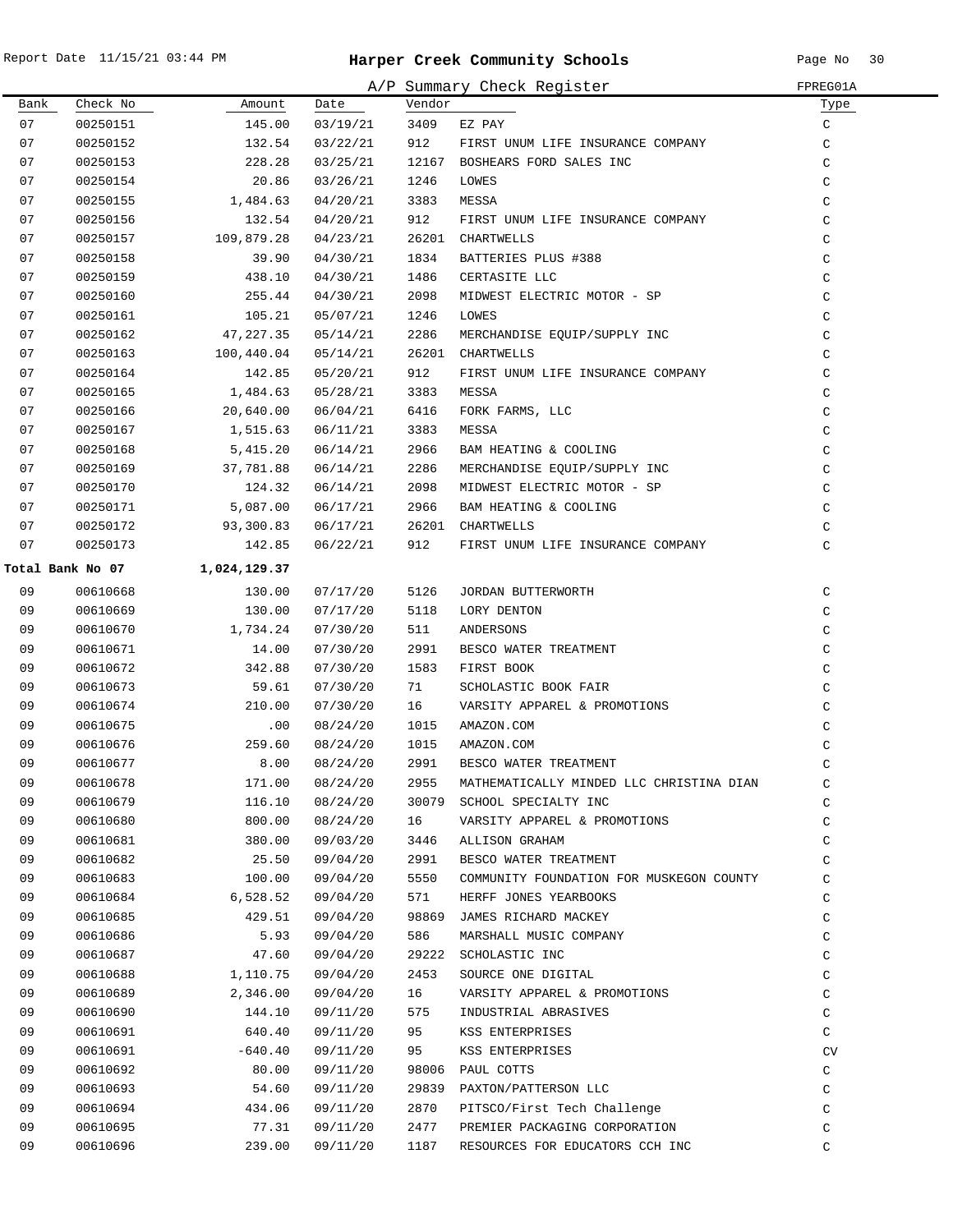|      |          |             |          |        | A/P Summary Check Register                                                                                                                  | FPREG01A     |
|------|----------|-------------|----------|--------|---------------------------------------------------------------------------------------------------------------------------------------------|--------------|
| Bank | Check No | Amount      | Date     | Vendor |                                                                                                                                             | Туре         |
| 09   | 00610697 | 582.00      | 09/11/20 | 2641   | RIDGEWEAR SPORTS & IMPRINTING                                                                                                               | C            |
| 09   | 00610698 | 18.90       | 09/11/20 |        | 30079 SCHOOL SPECIALTY INC                                                                                                                  | C            |
| 09   | 00610699 | 967.00      | 09/11/20 | 16     | VARSITY APPAREL & PROMOTIONS                                                                                                                | C            |
| 09   | 00610700 | 150.00      | 09/16/20 | 5592   | Lorin Granger                                                                                                                               | C            |
| 09   | 00610701 | 120.00      | 09/19/20 |        | 91423 ANDREW KRAMER                                                                                                                         | $\mathsf C$  |
| 09   | 00610702 | 120.00      | 09/19/20 | 5622   | DEREK DIGET                                                                                                                                 | C            |
| 09   | 00610703 | 120.00      | 09/19/20 |        | 91021 JEFFREY ONKKA                                                                                                                         | C            |
| 09   | 00610704 | 100.00      | 09/19/20 |        | 90244 JOHN CUMBERS                                                                                                                          | C            |
| 09   | 00610705 | 120.00      | 09/19/20 | 5606   | MATT BIELAT                                                                                                                                 | C            |
| 09   | 00610706 | 100.00      | 09/19/20 |        | 91011 ROBBIN NICHOLS<br>BBIN NICHUL<br>ESCO WATER TREATMENA<br>CARD SERVICES CENTER<br>ERIN WILLARD<br>GORDON FOOD SERVICE<br>TVI, LEARNING | C            |
| 09   | 00610707 | 54.75       | 09/18/20 | 2991   |                                                                                                                                             | $\mathsf C$  |
| 09   | 00610708 | 382.80      | 09/18/20 | 5482   |                                                                                                                                             | C            |
| 09   | 00610709 | 101.84      | 09/18/20 |        | 97097 ERIN WILLARD                                                                                                                          | $\mathsf C$  |
| 09   | 00610710 | 64.92       | 09/18/20 | 25929  |                                                                                                                                             | $\mathsf C$  |
| 09   | 00610711 | 2,500.00    | 09/18/20 | 2726   |                                                                                                                                             | $\mathsf C$  |
| 09   | 00610712 | 42.72       | 09/18/20 | 3422   |                                                                                                                                             | C            |
| 09   | 00610713 | 95.31       | 09/18/20 | 1268   |                                                                                                                                             | C            |
| 09   | 00610714 | 100.17      | 09/18/20 | 2350   |                                                                                                                                             | C            |
| 09   | 00610715 | 165.93      | 09/18/20 | 1015   | AMAZON CAPTITAL SERVICES                                                                                                                    | $\mathsf C$  |
| 09   | 00610716 | 450.00      | 09/21/20 | 2956   | HUDL                                                                                                                                        | $\mathsf C$  |
| 09   | 00610717 | 39.98       | 09/25/20 | 1015   | AMAZON.COM                                                                                                                                  | C            |
| 09   | 00610718 | 2,501.62    | 09/25/20 | 1396   | JOHNSON WORKBENCH                                                                                                                           | C            |
| 09   | 00610718 | $-2,501.62$ | 09/25/20 | 1396   | JOHNSON WORKBENCH                                                                                                                           | CV           |
| 09   | 00610719 | 77.37       | 09/25/20 | 760    | LAKESIDE FLORIST                                                                                                                            | $\mathtt{C}$ |
| 09   | 00610720 | 800.60      | 09/25/20 | 4600   | LAMPLINE LIGHTING INC                                                                                                                       | C            |
| 09   | 00610721 | 2,625.00    | 09/25/20 | 1634   | WALSWORTH PUBLISHING COMPANY<br>TOUNCON WORKBENCH                                                                                           | C            |
| 09   | 00610722 | 2,061.62    | 09/25/20 | 1396   | JOHNSON WORKBENCH                                                                                                                           | C            |
| 09   | 00610723 | 39.96       | 09/25/20 | 1081   | MICHAELS ARTS & CRAFTS                                                                                                                      | $\mathsf C$  |
| 09   | 00610724 | 75.00       | 09/28/20 | 5665   | CRAIG DRAHEIM                                                                                                                               | $\mathsf C$  |
| 09   | 00610725 | 100.00      | 10/03/20 |        | 91051 JOHN HAMLIN                                                                                                                           | $\mathsf C$  |
| 09   | 00610726 | 120.00      | 10/03/20 |        | 90239 LARRY WEGENER                                                                                                                         | $\mathsf C$  |
| 09   | 00610727 | 221.67      | 10/02/20 | 1015   | AMAZON.COM                                                                                                                                  | $\mathsf C$  |
| 09   | 00610728 | 600.00      | 10/02/20 | 1721   | BC SOUND                                                                                                                                    | C            |
| 09   | 00610729 | 80.00       | 10/02/20 | 723    | BCAM BASKETBALL CLINIC                                                                                                                      | C            |
| 09   | 00610730 |             |          |        | 57.37  10/02/20  586  MARSHALL MUSIC COMPANY                                                                                                | C            |
| 09   | 00610731 | 56.36       | 10/02/20 | 735    | ORIENTAL TRADING CO INC                                                                                                                     | C            |
| 09   | 00610732 | 200.00      | 10/02/20 | 2350   | SCHOLASTIC BOOK CLUBS                                                                                                                       | C            |
| 09   | 00610733 | 37.47       | 10/02/20 |        | 29052 WALMART                                                                                                                               | C            |
| 09   | 00610734 | 311.00      | 10/14/20 | 760    | LAKESIDE FLORIST                                                                                                                            | C            |
| 09   | 00610735 | 90.86       | 10/12/20 | 1015   | AMAZON.COM                                                                                                                                  | C            |
| 09   | 00610736 | 59.50       | 10/12/20 | 2991   | BESCO WATER TREATMENT                                                                                                                       | C            |
| 09   | 00610737 | 3,922.00    | 10/12/20 | 5482   | CARD SERVICES CENTER                                                                                                                        | C            |
| 09   | 00610738 | 35.00       | 10/12/20 | 2004   | CINDY KERRIDGE                                                                                                                              | C            |
| 09   | 00610739 | 98.30       | 10/12/20 |        | 98934 DANA DICKEN                                                                                                                           | $\mathtt{C}$ |
| 09   | 00610740 | 42.00       | 10/12/20 | 399    | DIFFERENT STROKES                                                                                                                           | C            |
| 09   | 00610741 | 2,388.00    | 10/12/20 | 654    | LITTLE CAESARS FUNDRAISING                                                                                                                  | C            |
| 09   | 00610742 | 58.00       | 10/12/20 | 5703   | NICOLE PORADA                                                                                                                               | C            |
| 09   | 00610743 | 605.00      | 10/12/20 | 16     | VARSITY APPAREL & PROMOTIONS                                                                                                                | $\mathtt{C}$ |
| 09   | 00610744 | 189.95      | 10/15/20 | 1015   | AMAZON.COM                                                                                                                                  | $\mathtt{C}$ |
| 09   | 00610745 | 32.19       | 10/15/20 | 2004   | CINDY KERRIDGE                                                                                                                              | $\mathtt{C}$ |
| 09   | 00610746 | 160.00      | 10/15/20 |        | 97079 DAVID L. VAN GEISON                                                                                                                   | $\mathtt{C}$ |
| 09   | 00610747 | 1,025.00    | 10/15/20 | 5738   | DREAMFIELD ACRES - DON WORTHINGTON                                                                                                          | $\mathtt{C}$ |
| 09   | 00610748 | 373.53      | 10/15/20 |        | 97075 EDWIN GREENMAN                                                                                                                        | C            |
| 09   | 00610749 | 39.96       | 10/15/20 | 25929  | GORDON FOOD SERVICE                                                                                                                         | C            |
| 09   | 00610750 | 325.00      | 10/15/20 | 90618  | JAMES E. CUMMINS                                                                                                                            | C            |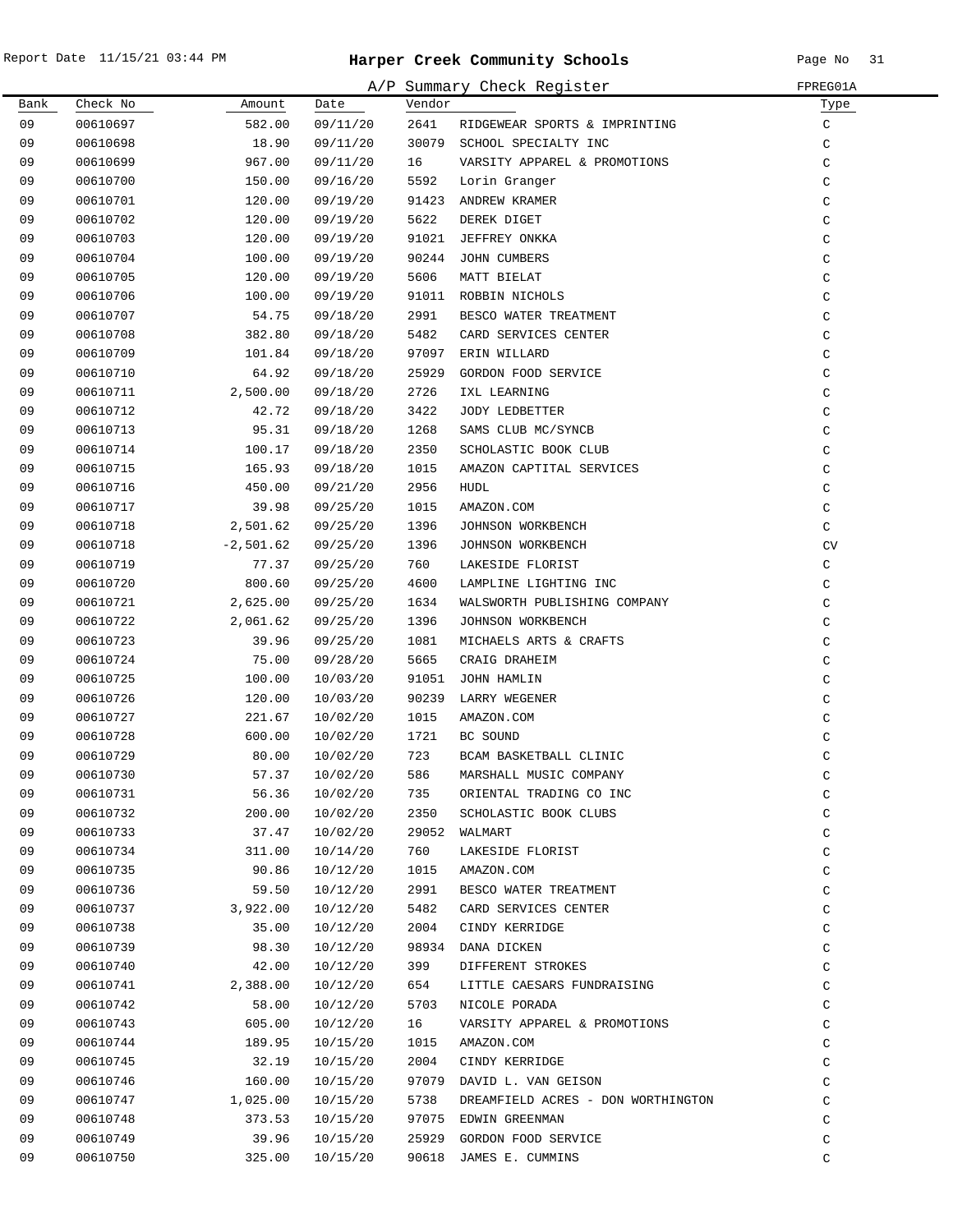$\overline{\phantom{0}}$ 

|      |          |           |          |        | A/P Summary Check Register               | FPREG01A    |
|------|----------|-----------|----------|--------|------------------------------------------|-------------|
| Bank | Check No | Amount    | Date     | Vendor |                                          | Туре        |
| 09   | 00610751 | 449.82    | 10/15/20 | 30     | MENARDS-BATTLE CREEK                     | C           |
| 09   | 00610752 | 161.66    | 10/15/20 | 1268   | SAMS CLUB MC/SYNCB                       | C           |
| 09   | 00610753 | 500.00    | 10/16/20 | 5738   | DREAMFIELD ACRES - DON WORTHINGTON       | $\mathsf C$ |
| 09   | 00610754 | 240.00    | 10/20/20 | 5746   | LUCKY ROOSTER KITCHEN AND COCKTAILS      | $\mathsf C$ |
| 09   | 00610755 | 50.00     | 10/23/20 | 11421  | DEBRA ROWE                               | C           |
| 09   | 00610756 | 179.25    | 10/23/20 | 324    | FOXS PIZZA DEN                           | $\mathsf C$ |
| 09   | 00610757 | 30.99     | 10/23/20 | 4936   | <b>JASON KUSHION</b>                     | $\mathsf C$ |
| 09   | 00610758 | 279.50    | 10/23/20 | 657    | STUMPS                                   | $\mathsf C$ |
| 09   | 00610759 | 1,845.00  | 10/23/20 | 4340   | M-66 BOWL                                | $\mathsf C$ |
| 09   | 00610760 | 499.99    | 10/27/20 | 98100  | DIANA WAGNER                             | $\mathsf C$ |
| 09   | 00610761 | 800.00    | 10/30/20 | 1535   | ALL FOR KIDZ INC                         | $\mathsf C$ |
| 09   | 00610762 | 119.99    | 10/30/20 | 1015   | AMAZON.COM                               | $\mathsf C$ |
| 09   | 00610763 | 42.22     | 10/30/20 | 324    | FOXS PIZZA DEN                           | $\mathsf C$ |
| 09   | 00610764 | 539.75    | 10/30/20 | 3851   | JACK PEARLS TEAM SPORTS                  | C           |
| 09   | 00610765 | 123.99    | 10/30/20 | 760    | LAKESIDE FLORIST                         | C           |
| 09   | 00610766 | 1,536.00  | 10/30/20 | 5403   | MAC'S SPORTS TIMING LLC BRIAN S. MCDANIE | C           |
| 09   | 00610767 | 38.36     | 10/30/20 | 30     | MENARDS-BATTLE CREEK                     | C           |
| 09   | 00610768 | 550.00    | 10/30/20 | 90961  | MORGAN SMITH                             | C           |
| 09   | 00610769 | 1,046.25  | 10/30/20 | 2886   | PICTURE THISJACKSON                      | C           |
| 09   | 00610770 | 16.98     | 10/30/20 | 657    | STUMPS                                   | C           |
| 09   | 00610771 | 1,357.24  | 10/30/20 | 2250   | SWIMOUTLET.COM SPIRALEDGE INC            | C           |
| 09   | 00610772 | 101.02    | 10/30/20 | 2128   | THE PANCAKE HOUSE                        | C           |
| 09   | 00610773 | 1,958.00  | 10/30/20 | 16     | VARSITY APPAREL & PROMOTIONS             | $\rm{C}$    |
| 09   | 00610774 | 36.89     | 10/30/20 | 29052  | WALMART                                  | $\rm{C}$    |
| 09   | 00610775 | 959.73    | 11/06/20 | 1015   | AMAZON.COM                               | C           |
| 09   | 00610776 | 241.00    | 11/06/20 | 5860   | CAVONI'S PIZZA AND GRINDERS KK&P LLC     | C           |
| 09   | 00610777 | 148.16    | 11/06/20 | 40     | GRAPHIX 2 GO                             | C           |
| 09   | 00610778 | 257.06    | 11/06/20 | 2908   | GREAT LAKES COCA-COLA DISTRIBUTION LLC   | C           |
| 09   | 00610779 | 600.00    | 11/06/20 | 2732   | JACKSON AREA REFEREES - SOCCER           | C           |
| 09   | 00610780 | 399.00    | 11/06/20 | 2925   | MATBOSS LLC                              | C           |
| 09   | 00610781 | 480.00    | 11/06/20 | 2641   | RIDGEWEAR SPORTS & IMPRINTING            | C           |
| 09   | 00610782 | 500.00    | 11/06/20 | 30079  | SCHOOL SPECIALTY INC                     | C           |
| 09   | 00610783 | 44.99     | 11/06/20 | 2250   | SWIMOUTLET.COM SPIRALEDGE INC            | C           |
| 09   | 00610784 | 800.00    | 11/06/20 | 90556  | WAYNE WILKINSON                          | C           |
| 09   | 00610785 | 464.00    | 11/12/20 | 1535   | ALL FOR KIDZ INC                         | C           |
| 09   | 00610786 | 284.01    | 11/12/20 | 1015   | AMAZON.COM                               | $\rm{C}$    |
| 09   | 00610787 | 800.00    | 11/12/20 | 90260  | CANDICE J. WHITNEY                       | $\mathsf C$ |
| 09   | 00610788 | 1,300.00  | 11/12/20 | 2956   | HUDL                                     | C           |
| 09   | 00610789 | 800.00    | 11/12/20 | 91126  | KAREN ANDERSON                           | C           |
| 09   | 00610790 | 31.96     | 11/12/20 | 586    | MARSHALL MUSIC COMPANY                   | C           |
| 09   | 00610791 | 2,134.40  | 11/12/20 | 4766   | TROPHY HOUSE                             | C           |
| 09   | 00610792 | 6.00      | 11/27/20 | 2991   | BESCO WATER TREATMENT                    | C           |
| 09   | 00610793 | 67.81     | 11/27/20 | 5720   | CREATIVE LASER SOLUTIONS                 | $\rm{C}$    |
| 09   | 00610794 | 794.00    | 11/27/20 | 399    | DIFFERENT STROKES                        | $\rm{C}$    |
| 09   | 00610795 | 1,620.00  | 11/27/20 | 3851   | JACK PEARLS TEAM SPORTS                  | $\rm{C}$    |
| 09   | 00610796 | 6.99      | 11/27/20 | 30     | MENARDS-BATTLE CREEK                     | $\rm{C}$    |
| 09   | 00610797 | 33.75     | 11/27/20 | 5932   | RHONDA HAYES                             | C           |
| 09   | 00610797 | $-33.75$  | 11/20/20 | 5932   | RHONDA HAYES                             | CV          |
| 09   | 00610798 | 472.00    | 11/27/20 | 2641   | RIDGEWEAR SPORTS & IMPRINTING            | C           |
| 09   | 00610798 | $-472.00$ | 11/20/20 | 2641   | RIDGEWEAR SPORTS & IMPRINTING            | CV          |
| 09   | 00610799 | 1,194.62  | 11/27/20 | 71     | SCHOLASTIC BOOK FAIRS                    | C           |
| 09   | 00610800 | 138.00    | 11/27/20 | 16     | VARSITY APPAREL & PROMOTIONS             | C           |
| 09   | 00610801 | 30.00     | 11/20/20 | 2641   | RIDGEWEAR SPORTS & IMPRINTING            | $\mathsf C$ |
| 09   | 00610802 | 1,447.81  | 11/25/20 | 5482   | CARD SERVICES CENTER                     | C           |
| 09   | 00610803 | 1,119.63  | 11/25/20 | 1015   | AMAZON.COM                               | $\rm{C}$    |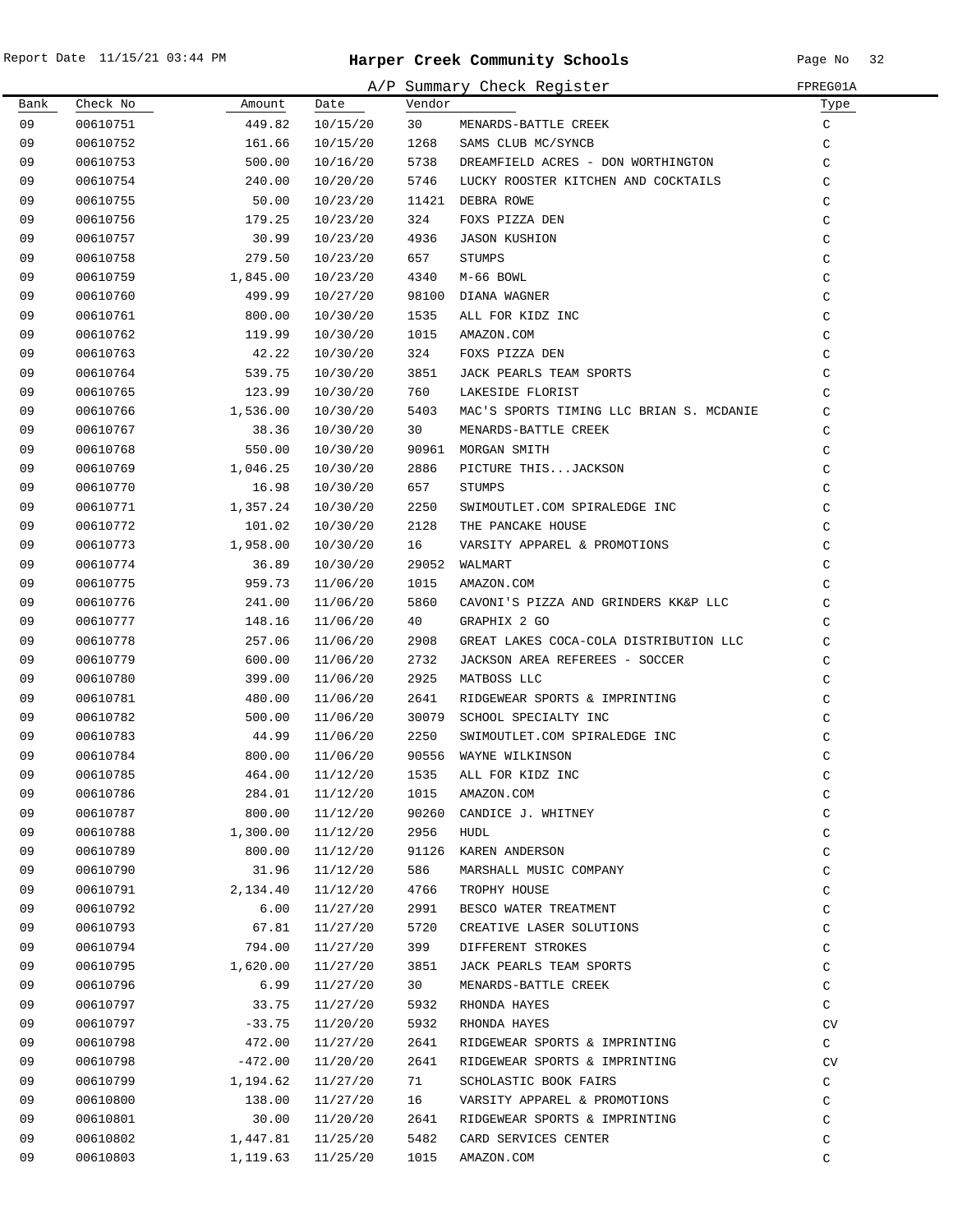|      |          |           |          |        | A/P Summary Check Register    | FPREG01A     |
|------|----------|-----------|----------|--------|-------------------------------|--------------|
| Bank | Check No | Amount    | Date     | Vendor |                               | Туре         |
| 09   | 00610804 | 166.25    | 11/25/20 | 2991   | BESCO WATER TREATMENT         | C            |
| 09   | 00610805 | 65.00     | 11/25/20 |        | 90239 LARRY WEGENER           | C            |
| 09   | 00610805 | $-65.00$  | 01/21/21 | 90239  | LARRY WEGENER                 | CV           |
| 09   | 00610806 | 72.63     | 12/04/20 | 1015   | AMAZON.COM                    | C            |
| 09   | 00610807 | 3,425.50  | 12/04/20 | 2956   | HUDL                          | C            |
| 09   | 00610808 | 99.00     | 12/04/20 | 5843   | MARANEM, INC                  | C            |
| 09   | 00610809 | 148.81    | 12/04/20 | 224    | REALLY GOOD STUFF INC         | C            |
| 09   | 00610810 | 94.39     | 12/04/20 |        | 29052 WALMART                 | C            |
| 09   | 00610811 | 983.63    | 12/11/20 | 1015   | AMAZON.COM                    | C            |
| 09   | 00610812 | 82.25     | 12/11/20 | 2991   | BESCO WATER TREATMENT         | C            |
| 09   | 00610813 | 153.98    | 12/11/20 | 5482   | CARD SERVICES CENTER          | $\mathsf C$  |
| 09   | 00610814 | 3,735.00  | 12/11/20 | 5886   | CENTRAL CROSS COUNTRY SKIING  | C            |
| 09   | 00610815 | 28.26     | 12/11/20 | 676    | DEMCO                         | C            |
| 09   | 00610816 | 103.13    | 12/11/20 | 324    | FOXS PIZZA DEN                | C            |
| 09   | 00610817 | 45.00     | 12/11/20 | 1191   | JW PEPPER AND SON INC         | C            |
| 09   | 00610818 | 1,500.00  | 12/11/20 | 98799  | OLIVIA LESON                  | C            |
| 09   | 00610819 | 2,763.60  | 12/11/20 | 2405   | PEACEFUL FUNDRAISING LLC      | C            |
| 09   | 00610820 | 155.47    | 12/11/20 | 1600   | STAPLES BUSINESS ADVANTAGE    | C            |
| 09   | 00610821 | 2,200.00  | 12/11/20 | 90403  | TODD GOODING                  | C            |
| 09   | 00610822 | 320.00    | 12/14/20 | 4235   | BIGGBY COFFEE                 | C            |
| 09   | 00610823 | 160.00    | 12/15/20 | 5782   | NEW STORY COMMUNITY BOOKS     | $\mathsf C$  |
| 09   | 00610824 | 774.24    | 12/18/20 | 1015   | AMAZON.COM                    | C            |
| 09   | 00610825 | 440.00    | 12/18/20 | 5975   | ZYLA & CO                     | C            |
| 09   | 00610825 | $-440.00$ | 01/18/21 | 5975   | ZYLA & CO                     | CV           |
| 09   | 00610826 | 50.77     | 12/18/20 | 26201  | CHARTWELLS                    | C            |
| 09   | 00610827 | 107.43    | 12/18/20 | 25929  | GORDON FOOD SERVICE           | C            |
| 09   | 00610828 | 99.00     | 12/18/20 | 5908   | KAMI                          | $\mathsf C$  |
| 09   | 00610829 | 319.90    | 12/18/20 | 5940   | SPARKFUN                      | C            |
| 09   | 00610830 | 198.00    | 12/21/20 | 6033   | JAN LAWSON DBA BEETREE FARMS  | C            |
| 09   | 00610831 | 104.00    | 12/21/20 | 760    | LAKESIDE FLORIST              | C            |
| 09   | 00610832 | 203.00    | 12/21/20 | 940    | PRECISION DATA PRODUCTS INC   | C            |
| 09   | 00610833 | 989.12    | 12/22/20 |        | 29052 WALMART                 | C            |
| 09   | 00610834 | 705.60    | 12/22/20 | 5517   | TRUAX OUTDOOR LIVING          | C            |
| 09   | 00610835 | 668.09    | 01/15/21 |        | 30386 ALLEGRA PRINT & IMAGING | C            |
| 09   | 00610836 | 94.00     | 01/15/21 | 6068   | FAITH MOLDOVAN                | С            |
| 09   | 00610837 | 1,550.00  | 01/15/21 | 2252   | FIRST                         | C            |
| 09   | 00610838 | 182.64    | 01/15/21 | 25929  | GORDON FOOD SERVICE           | C            |
| 09   | 00610839 | 440.00    | 01/15/21 | 2939   | PLUMERIA BOTANICAL BOUTIQUE   | $\mathtt{C}$ |
| 09   | 00610840 | 277.68    | 01/15/21 | 1268   | SAMS CLUB MC/SYNCB            | $\mathtt{C}$ |
| 09   | 00610841 | 727.12    | 01/15/21 | 71     | SCHOLASTIC BOOK FAIRS         | $\mathtt{C}$ |
| 09   | 00610842 | 1,153.00  | 01/15/21 | 16     | VARSITY APPAREL & PROMOTIONS  | $\mathtt{C}$ |
| 09   | 00610843 | 1,853.94  | 01/15/21 | 1634   | WALSWORTH PUBLISHING COMPANY  | C            |
| 09   | 00610844 | 440.00    | 01/18/21 | 5975   | ALISA HOLMES                  | C            |
| 09   | 00610845 | 65.00     | 01/21/21 |        | 90239 LARRY WEGENER           | $\mathtt{C}$ |
| 09   | 00610846 | 125.16    | 01/21/21 | 5482   | CARD SERVICES CENTER          | $\mathtt{C}$ |
| 09   | 00610847 | 610.00    | 01/21/21 | 5482   | CARD SERVICES CENTER          | $\mathtt{C}$ |
| 09   | 00610848 | 1,884.00  | 01/22/21 | 2611   | IMAGECRAFT                    | $\mathtt{C}$ |
| 09   | 00610849 | 250.00    | 01/22/21 | 91438  | STEVEN J. KIPP                | $\mathtt{C}$ |
| 09   | 00610850 | 500.00    | 01/22/21 |        | 91364 THOMAS MCNEIL           | $\mathtt{C}$ |
| 09   | 00610851 | 60.00     | 01/28/21 | 4626   | MARSHALL LANES INC            | $\mathtt{C}$ |
| 09   | 00610852 | 69.35     | 01/28/21 | 4235   | BIGGBY COFFEE                 | $\mathtt{C}$ |
| 09   | 00610853 | 125.00    | 01/28/21 | 2495   | MASSP                         | C            |
| 09   | 00610854 | 1,893.00  | 01/29/21 | 2014   | SHOOTS-A-WAY                  | C            |
| 09   | 00610855 | 190.97    | 02/02/21 | 1015   | AMAZON.COM                    | C            |
| 09   | 00610856 | 57.50     | 02/02/21 | 2991   | BESCO WATER TREATMENT         | C            |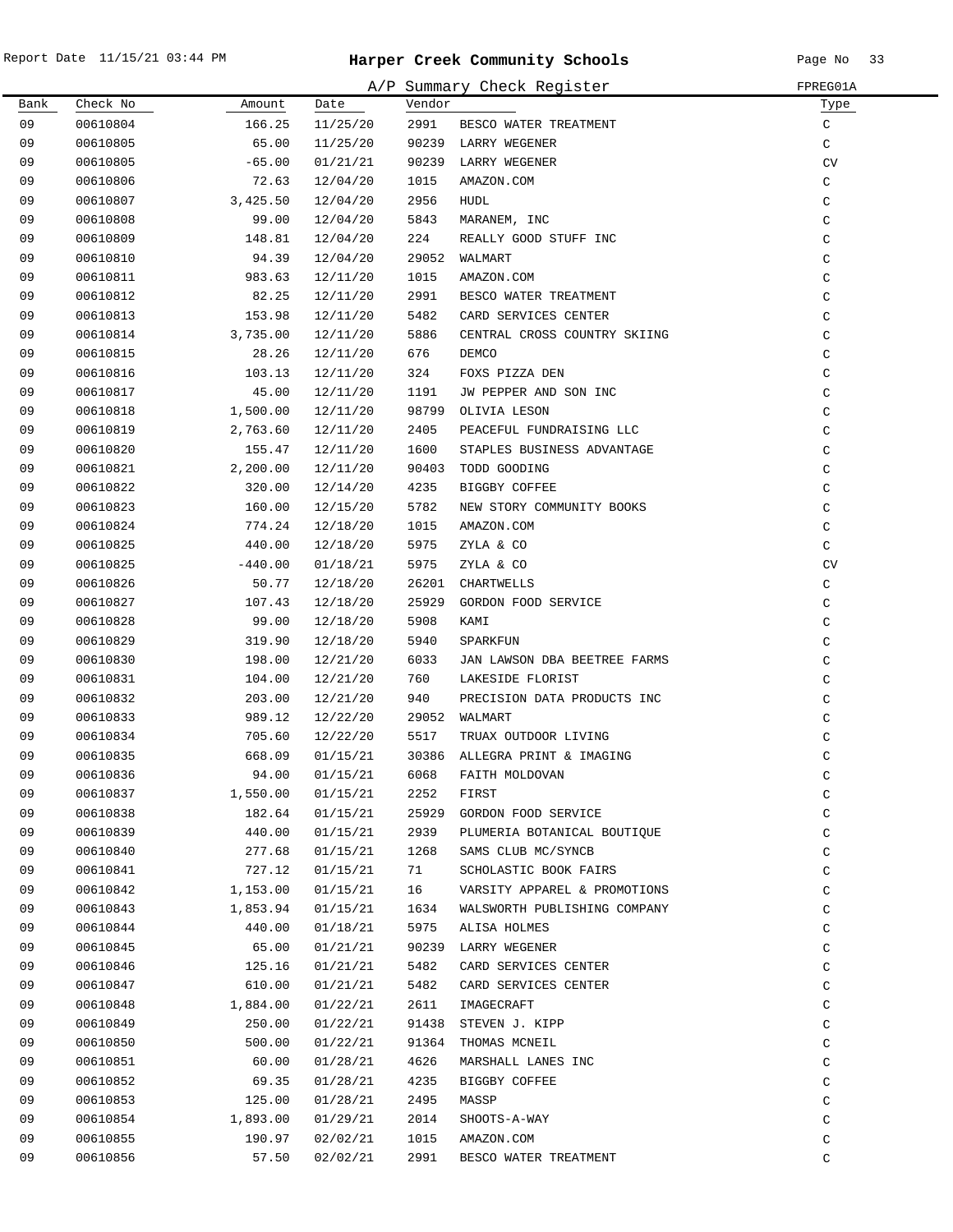|      |          |             |          |        | A/P Summary Check Register             | FPREG01A     |
|------|----------|-------------|----------|--------|----------------------------------------|--------------|
| Bank | Check No | Amount      | Date     | Vendor |                                        | Туре         |
| 09   | 00610857 | 80.32       | 02/02/21 |        | 97075 EDWIN GREENMAN                   | C            |
| 09   | 00610858 | 510.97      | 02/02/21 | 25929  | GORDON FOOD SERVICE                    | C            |
| 09   | 00610859 | 45.41       | 02/02/21 |        | 97138 JENNIFER DUVAL                   | C            |
| 09   | 00610860 | 119.98      | 02/02/21 | 735    | ORIENTAL TRADING CO INC                | C            |
| 09   | 00610861 | 67.20       | 02/02/21 |        | 97038 PHIL HICKS                       | C            |
| 09   | 00610862 | 29.00       | 02/08/21 | 3851   | JACK PEARLS TEAM SPORTS                | C            |
| 09   | 00610863 | 1,858.39    | 02/12/21 | 1015   | AMAZON.COM                             | C            |
| 09   | 00610864 | 56.75       | 02/12/21 | 2991   | BESCO WATER TREATMENT                  | C            |
| 09   | 00610865 | 35.97       | 02/12/21 | 25929  | GORDON FOOD SERVICE                    | C            |
| 09   | 00610866 | 452.76      | 02/12/21 | 2908   | GREAT LAKES COCA-COLA DISTRIBUTION LLC | C            |
| 09   | 00610867 | 30.00       | 02/12/21 | 6076   | JAX 60                                 | C            |
| 09   | 00610868 | 315.00      | 02/12/21 | 1257   | MISCA                                  | C            |
| 09   | 00610869 | 36.00       | 02/19/21 | 2991   | BESCO WATER TREATMENT                  | C            |
| 09   | 00610870 | 383.24      | 02/19/21 | 324    | FOXS PIZZA DEN                         | C            |
| 09   | 00610871 | 66.66       | 02/19/21 | 586    | MARSHALL MUSIC COMPANY                 | C            |
| 09   | 00610872 | 14.99       | 02/19/21 | 30     | MENARDS-BATTLE CREEK                   | C            |
| 09   | 00610873 | 18.78       | 02/19/21 | 1268   | SAMS CLUB MC/SYNCB                     | C            |
| 09   | 00610874 | 1,161.50    | 02/19/21 | 16     | VARSITY APPAREL & PROMOTIONS           | C            |
| 09   | 00610875 | 100.00      | 02/19/21 | 91353  | CORK BAKER                             | C            |
| 09   | 00610876 | 80.00       | 02/19/21 | 91302  | HAROLD VAIVE                           | C            |
| 09   | 00610877 | 110.00      | 02/19/21 | 90420  | PETE ZAPATA                            | C            |
| 09   | 00610878 | 623.00      | 02/22/21 | 5482   | CARD SERVICES CENTER                   | C            |
| 09   | 00610879 | 80.00       | 02/22/21 | 6114   | JON E SMITLEY                          | C            |
| 09   | 00610880 | 110.00      | 02/22/21 | 6122   | PATRICK CONROY                         | $\mathsf C$  |
| 09   | 00610881 | 25.50       | 02/26/21 | 2991   | BESCO WATER TREATMENT                  | $\mathsf C$  |
| 09   | 00610882 | 42.00       | 02/26/21 | 399    | DIFFERENT STROKES                      | C            |
| 09   | 00610883 | 24.00       | 02/26/21 | 3851   | JACK PEARLS TEAM SPORTS                | C            |
| 09   | 00610884 | 60.00       | 02/26/21 | 6076   | JAX 60                                 | C            |
| 09   | 00610885 | 130.00      | 02/26/21 | 760    | LAKESIDE FLORIST                       | C            |
| 09   | 00610886 | 140.00      | 02/26/21 | 16     | VARSITY APPAREL & PROMOTIONS           | C            |
| 09   | 00610887 | 720.00      | 02/26/21 | 2026   | WORLDS FINEST CHOCOLATE INC            | C            |
| 09   | 00610888 | 48.95       | 03/05/21 | 1015   | AMAZON.COM                             | C            |
| 09   | 00610889 | 60.00       | 03/05/21 | 1718   | JC CINEMA                              | C            |
| 09   | 00610890 | 2,959.75    | 03/12/21 | 403    | BARNES & NOBLE                         | C            |
| 09   | 00610890 | $-2,959.75$ | 03/12/21 | 403    | BARNES & NOBLE                         | CV           |
| 09   | 00610891 | 153.50      | 03/12/21 | 2991   | BESCO WATER TREATMENT                  | C            |
| 09   | 00610892 | 110.55      | 03/12/21 | 676    | DEMCO                                  | C            |
| 09   | 00610892 | $-110.55$   | 03/12/21 | 676    | DEMCO                                  | CV           |
| 09   | 00610893 | 96.58       | 03/12/21 | 97075  | EDWIN GREENMAN                         | C            |
| 09   | 00610894 | 623.38      | 03/12/21 | 2516   | FOLLETT SCHOOL SOLUTIONS GROUP         | C            |
| 09   | 00610894 | $-623.38$   | 03/12/21 | 2516   | FOLLETT SCHOOL SOLUTIONS GROUP         | CV           |
| 09   | 00610895 | 182.29      | 03/12/21 | 25929  | GORDON FOOD SERVICE                    | $\mathtt{C}$ |
| 09   | 00610896 | 655.00      | 03/12/21 | 3851   | JACK PEARLS TEAM SPORTS                | C            |
| 09   | 00610896 | $-655.00$   | 03/12/21 | 3851   | JACK PEARLS TEAM SPORTS                | CV           |
| 09   | 00610897 | 30.00       | 03/12/21 | 4204   | KALAMAZOO RESA                         | $\mathtt{C}$ |
| 09   | 00610898 | 770.00      | 03/12/21 | 16     | VARSITY APPAREL & PROMOTIONS           | $\mathtt{C}$ |
| 09   | 00610899 | 635.00      | 03/12/21 | 3851   | JACK PEARLS TEAM SPORTS                | $\mathtt{C}$ |
| 09   | 00610900 | 585.00      | 03/19/21 | 1808   | ADAMS SHIRT SHACK INC                  | $\mathtt{C}$ |
| 09   | 00610901 | 320.75      | 03/19/21 | 1015   | AMAZON.COM                             | C            |
| 09   | 00610902 | 300.00      | 03/19/21 | 91344  | BRITTANY BARBER                        | C            |
| 09   | 00610903 | 100.00      | 03/19/21 | 90934  | CHAD WAGER                             | C            |
| 09   | 00610904 | 250.00      | 03/19/21 | 91353  | CORK BAKER                             | C            |
| 09   | 00610905 | 800.00      | 03/19/21 | 6173   | Cameron J. Rodgers                     | C            |
| 09   | 00610906 | 250.00      | 03/19/21 | 90406  | JOHN DUBOIS                            | C            |
| 09   | 00610907 | 375.00      | 03/19/21 |        | 90239 LARRY WEGENER                    | C            |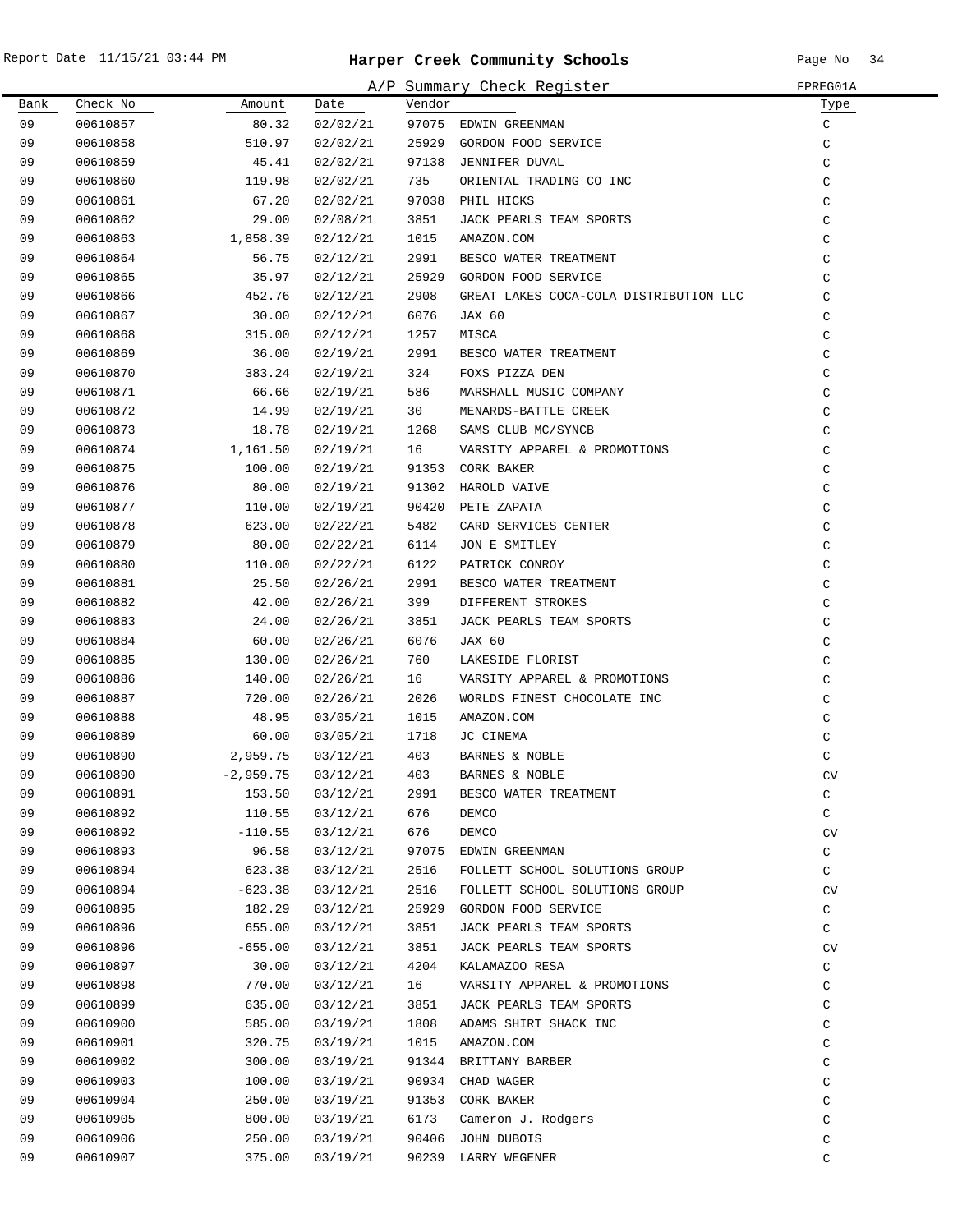|      |          |          |          |        | A/P Summary Check Register               | FPREG01A  |
|------|----------|----------|----------|--------|------------------------------------------|-----------|
| Bank | Check No | Amount   | Date     | Vendor |                                          | Type      |
| 09   | 00610908 | 60.00    | 03/19/21 | 4715   | MIDWAY LANES                             | C         |
| 09   | 00610909 | 400.00   | 03/19/21 | 98075  | RYAN RENNER                              | C         |
| 09   | 00610910 | 150.00   | 03/19/21 | 6165   | SARAH A. THOMPSON                        | C         |
| 09   | 00610911 | 100.00   | 03/19/21 | 80016  | VICKSBURG COMMUNITY SCHOOLS              | $\rm{C}$  |
| 09   | 00610912 | 630.28   | 03/24/21 | 5482   | CARD SERVICES CENTER                     | C         |
| 09   | 00610913 | 120.89   | 03/24/21 | 30     | MENARDS-BATTLE CREEK                     | $\rm{C}$  |
| 09   | 00610914 | 1,359.50 | 03/25/21 | 571    | HERFF JONES YEARBOOKS                    | C         |
| 09   | 00610915 | 240.00   | 03/25/21 | 3851   | JACK PEARLS TEAM SPORTS                  | C         |
| 09   | 00610916 | 3,240.00 | 03/25/21 | 4430   | JAWS LAUNDRY DETERGENT                   | C         |
| 09   | 00610917 | 20.86    | 03/25/21 | 1246   | LOWES                                    | C         |
| 09   | 00610917 | $-20.86$ | 03/26/21 | 1246   | LOWES                                    | <b>CV</b> |
| 09   | 00610918 | 73.20    | 03/25/21 | 11437  | NNEKA DANIELS                            | C         |
| 09   | 00610919 | 284.00   | 03/25/21 | 4766   | TROPHY HOUSE                             | C         |
| 09   | 00610920 | 825.04   | 04/16/21 | 1015   | AMAZON.COM                               | C         |
| 09   | 00610921 | 56.04    | 04/16/21 | 97075  | EDWIN GREENMAN                           | C         |
| 09   | 00610922 | 280.05   | 04/16/21 | 25929  | GORDON FOOD SERVICE                      | C         |
| 09   | 00610923 | 277.50   | 04/16/21 | 2908   | GREAT LAKES COCA-COLA DISTRIBUTION LLC   | C         |
| 09   | 00610924 | 162.00   | 04/16/21 | 2611   | IMAGECRAFT                               | C         |
| 09   | 00610925 | 144.51   | 04/16/21 | 30     | MENARDS-BATTLE CREEK                     | C         |
| 09   | 00610926 | 2,000.00 | 04/16/21 |        | 91124 ROBERT KING                        | C         |
| 09   | 00610927 | 70.00    | 04/16/21 | 2350   | SCHOLASTIC BOOK CLUB                     | C         |
| 09   | 00610928 | 800.00   | 04/16/21 | 90405  | SOUTH CENTRAL ASSIGNER DAVID N. BENHAM   | C         |
| 09   | 00610929 | 1,422.00 | 04/16/21 | 16     | VARSITY APPAREL & PROMOTIONS             | C         |
| 09   | 00610930 | 218.00   | 04/23/21 | 2991   | BESCO WATER TREATMENT                    | C         |
| 09   | 00610931 | 500.00   | 04/23/21 | 2596   | BOWLERO LANES                            | C         |
| 09   | 00610932 | 136.11   | 04/23/21 | 5482   | CARD SERVICES CENTER                     | C         |
| 09   | 00610933 | 190.24   | 04/23/21 | 25929  | GORDON FOOD SERVICE                      | C         |
| 09   | 00610934 | 2,000.00 | 04/23/21 | 3851   | JACK PEARLS TEAM SPORTS                  | C         |
| 09   | 00610935 | 495.99   | 04/23/21 | 1191   | JW PEPPER AND SON INC                    | C         |
| 09   | 00610936 | 174.99   | 04/23/21 | 760    | LAKESIDE FLORIST                         | C         |
| 09   | 00610937 | 209.99   | 04/23/21 | 30     | MENARDS-BATTLE CREEK                     | C         |
| 09   | 00610938 | 325.00   | 04/23/21 | 73     | SW & CENTRAL MICH SWIM LEAGUE            | C         |
| 09   | 00610939 | 235.20   | 04/23/21 | 4766   | TROPHY HOUSE                             | C         |
| 09   | 00610940 | 540.00   | 04/23/21 | 2026   | WORLDS FINEST CHOCOLATE INC              | C         |
| 09   | 00610941 | 700.00   | 04/23/21 | 90405  | SOUTH CENTRAL ASSIGNER DAVID N. BENHAM   | C         |
| 09   | 00610942 | 476.98   | 04/30/21 | 1015   | AMAZON.COM                               | C         |
| 09   | 00610943 | 6.00     | 04/30/21 | 2991   | BESCO WATER TREATMENT                    | C         |
| 09   | 00610944 | 1,574.93 | 04/30/21 | 2763   | BJ SPORTS                                | C         |
| 09   | 00610945 | 156.00   | 04/30/21 | 14681  | CONTINENTAL PASTRIES & DELI              | C         |
| 09   | 00610946 | 141.77   | 04/30/21 | 324    | FOXS PIZZA DEN                           | C         |
| 09   | 00610947 | 90.91    | 04/30/21 | 25929  | GORDON FOOD SERVICE                      | $\rm{C}$  |
| 09   | 00610948 | 26.04    | 04/30/21 | 586    | MARSHALL MUSIC COMPANY                   | C         |
| 09   | 00610949 | 1,000.00 | 04/30/21 | 6220   | MEGAN HICKS                              | $\rm{C}$  |
| 09   | 00610950 | 77.16    | 04/30/21 | 97038  | PHIL HICKS                               | C         |
| 09   | 00610951 | 110.00   | 04/30/21 | 90549  | STAN GUZY                                | $\rm{C}$  |
| 09   | 00610952 | 124.67   | 04/30/21 | 2128   | THE PANCAKE HOUSE                        | $\rm{C}$  |
| 09   | 00610953 | 550.00   | 04/30/21 | 4405   | TORTI TACO                               | C         |
| 09   | 00610954 | 758.00   | 04/30/21 | 16     | VARSITY APPAREL & PROMOTIONS             | C         |
| 09   | 00610955 | 93.82    | 04/30/21 | 29052  | WALMART                                  | C         |
| 09   | 00610956 | 898.81   | 04/30/21 | 3443   | YEARBOOK SOLUTIONS SPM MARKETING INC COM | C         |
| 09   | 00610957 | 365.00   | 05/06/21 | 2542   | BC SUBS                                  | C         |
| 09   | 00610958 | 176.00   | 05/06/21 | 29054  | SCHLOTZSKYS DELI                         | C         |
| 09   | 00610959 | 75.00    | 05/07/21 | 6246   | DAVID G. WIXSON                          | C         |
| 09   | 00610960 | 970.00   | 05/07/21 | 3851   | JACK PEARLS TEAM SPORTS                  | C         |
| 09   | 00610961 | 600.00   | 05/07/21 | 2732   | JACKSON AREA REFEREES - SOCCER           | C         |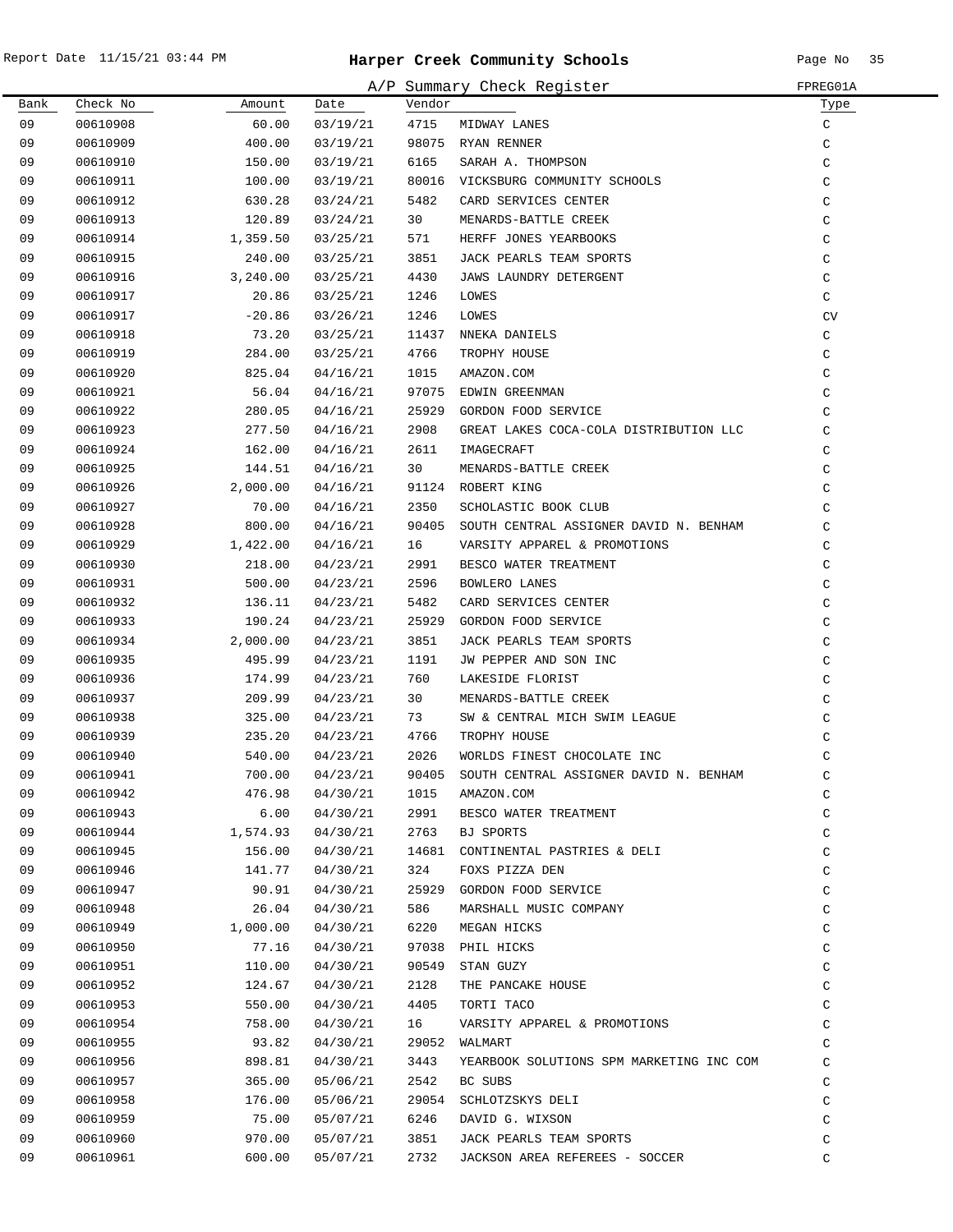$\overline{\phantom{0}}$ 

|      |          |             |          |        | A/P Summary Check Register               | FPREG01A      |
|------|----------|-------------|----------|--------|------------------------------------------|---------------|
| Bank | Check No | Amount      | Date     | Vendor |                                          | Туре          |
| 09   | 00610962 | 110.00      | 05/07/21 | 6262   | JOHN EDWARD VISSER                       | $\mathsf C$   |
| 09   | 00610963 | 510.00      | 05/07/21 | 16     | VARSITY APPAREL & PROMOTIONS             | C             |
| 09   | 00610964 | 905.00      | 05/07/21 | 3443   | YEARBOOK SOLUTIONS SPM MARKETING INC COM | C             |
| 09   | 00610965 | 110.00      | 05/07/21 | 6254   | WILLIAM C. HUGHES                        | C             |
| 09   | 00610966 | 485.00      | 05/14/21 | 6343   | ADAM MORELAND                            | $\rm{C}$      |
| 09   | 00610967 | 40.63       | 05/14/21 | 1015   | AMAZON.COM                               | $\rm{C}$      |
| 09   | 00610968 | 110.00      | 05/14/21 | 6351   | DANIEL G HIGGASON                        | $\mathtt{C}$  |
| 09   | 00610969 | 73.73       | 05/14/21 | 829    | DINN BROTHERS                            | $\mathtt{C}$  |
| 09   | 00610970 | 121.34      | 05/14/21 | 25929  | GORDON FOOD SERVICE                      | $\mathsf C$   |
| 09   | 00610971 | 165.00      | 05/14/21 | 6360   | JAMES B LEWIS                            | $\mathsf C$   |
| 09   | 00610972 | 264.23      | 05/14/21 | 97038  | PHIL HICKS                               | $\mathsf C$   |
| 09   | 00610973 | 85.00       | 05/14/21 | 2939   | PLUMERIA BOTANICAL BOUTIQUE              | C             |
| 09   | 00610974 | 172.00      | 05/21/21 | 2991   | BESCO WATER TREATMENT                    | $\mathsf C$   |
| 09   | 00610975 | 166.51      | 05/21/21 | 25929  | GORDON FOOD SERVICE                      | $\mathsf C$   |
| 09   | 00610976 | 200.00      | 05/21/21 | 6386   | ZACCARI FRAILEY                          | $\mathcal{C}$ |
| 09   | 00610977 | 200.00      | 05/21/21 | 90483  | RON OSBORNE                              | $\mathcal{C}$ |
| 09   | 00610978 | 165.00      | 05/21/21 | 6394   | STEVEN J NUYEN                           | $\mathsf C$   |
| 09   | 00610979 | 25.00       | 05/21/21 | 98644  | TERI WELKE                               | $\mathsf C$   |
| 09   | 00610980 | 491.94      | 05/24/21 | 5482   | CARD SERVICES CENTER                     | C             |
| 09   | 00610981 | 45.75       | 05/27/21 | 2991   | BESCO WATER TREATMENT                    | C             |
| 09   | 00610982 | 304.88      | 05/27/21 | 324    | FOXS PIZZA DEN                           | $\mathsf C$   |
| 09   | 00610983 | 50.96       | 05/27/21 | 25929  | GORDON FOOD SERVICE                      | $\mathsf C$   |
| 09   | 00610984 | 179.98      | 05/27/21 | 760    | LAKESIDE FLORIST                         | $\rm{C}$      |
| 09   | 00610985 | 101.53      | 05/27/21 | 30     | MENARDS-BATTLE CREEK                     | $\rm{C}$      |
| 09   | 00610986 | 105.00      | 05/27/21 | 16     | VARSITY APPAREL & PROMOTIONS             | $\mathsf C$   |
| 09   | 00610987 | 500.00      | 06/04/21 | 403    | BARNES & NOBLE                           | $\rm{C}$      |
| 09   | 00610988 | 103.14      | 06/04/21 | 5280   | BILL BURRITT                             | $\rm{C}$      |
| 09   | 00610989 | 43.44       | 06/04/21 | 324    | FOXS PIZZA DEN                           | $\rm{C}$      |
| 09   | 00610990 | 59.88       | 06/04/21 | 25929  | GORDON FOOD SERVICE                      | $\mathsf C$   |
| 09   | 00610991 | 1,492.00    | 06/04/21 | 2611   | IMAGECRAFT                               | $\mathsf C$   |
| 09   | 00610992 | 3,500.00    | 06/04/21 | 90184  | LINDA HOOVER                             | C             |
| 09   | 00610993 | 3,070.49    | 06/04/21 | 71     | SCHOLASTIC BOOK FAIRS                    | $\mathsf C$   |
| 09   | 00610994 | 695.00      | 06/04/21 | 3146   | SQUIRREL HOLLOW GOLF COURSE              | $\mathtt{C}$  |
| 09   | 00610995 | 178.50      | 06/11/21 | 2991   | BESCO WATER TREATMENT                    | $\mathcal{C}$ |
| 09   | 00610996 | 663.00      | 06/11/21 | 1700   | BINDER PARK GOLF COURSE                  | $\mathsf C$   |
| 09   | 00610997 | 340.00      | 06/11/21 | 2763   | BJ SPORTS                                | $\mathsf C$   |
| 09   | 00610998 | 784.00      | 06/11/21 | 5482   | CARD SERVICES CENTER                     | $\mathsf C$   |
| 09   | 00610999 | 1,200.00    | 06/11/21 | 3053   | FRESH COAST TOURNAMENTS                  | $\mathsf C$   |
| 09   | 00611000 | 358.63      | 06/11/21 | 25929  | GORDON FOOD SERVICE                      | C             |
| 09   | 00611001 | 1,494.00    | 06/11/21 | 571    | HERFF JONES YEARBOOKS                    | $\mathsf C$   |
| 09   | 00611002 | 350.00      | 06/11/21 | 6432   | HILLSDALE COLLEGE MEN'S BASKETBALL       | $\mathsf C$   |
| 09   | 00611003 | 316.00      | 06/11/21 | 3851   | JACK PEARLS TEAM SPORTS                  | C             |
| 09   | 00611004 | 3,375.00    | 06/11/21 | 91210  | KEN SUDALL                               | $\mathtt{C}$  |
| 09   | 00611005 | 175.97      | 06/11/21 | 760    | LAKESIDE FLORIST                         | $\mathtt{C}$  |
| 09   | 00611006 | 14.31       | 06/11/21 | 30     | MENARDS-BATTLE CREEK                     | $\rm{C}$      |
| 09   | 00611007 | 594.00      | 06/11/21 | 195    | MHSAA/CAP                                | $\mathtt{C}$  |
| 09   | 00611008 | 179.99      | 06/11/21 | 98006  | PAUL COTTS                               | $\mathtt{C}$  |
| 09   | 00611009 | 30.00       | 06/11/21 | 17742  | RECOGNITION INC                          | $\mathtt{C}$  |
| 09   | 00611010 | 500.00      | 06/11/21 | 91438  | STEVEN J. KIPP                           | $\mathtt{C}$  |
| 09   | 00611011 | 500.00      | 06/11/21 | 91364  | THOMAS MCNEIL                            | C             |
| 09   | 00611012 | 101.00      | 06/11/21 | 16     | VARSITY APPAREL & PROMOTIONS             | C             |
| 09   | 00611013 | 1,400.00    | 06/11/21 | 90556  | WAYNE WILKINSON                          | C             |
| 09   | 00611013 | $-1,400.00$ | 06/24/21 | 90556  | WAYNE WILKINSON                          | CV            |
| 09   | 00611014 | 1,579.89    | 06/11/21 | 3443   | YEARBOOK SOLUTIONS SPM MARKETING INC COM | C             |
| 09   | 00611015 | 110.14      | 06/17/21 |        | 30386 ALLEGRA PRINT & IMAGING            | C             |
|      |          |             |          |        |                                          |               |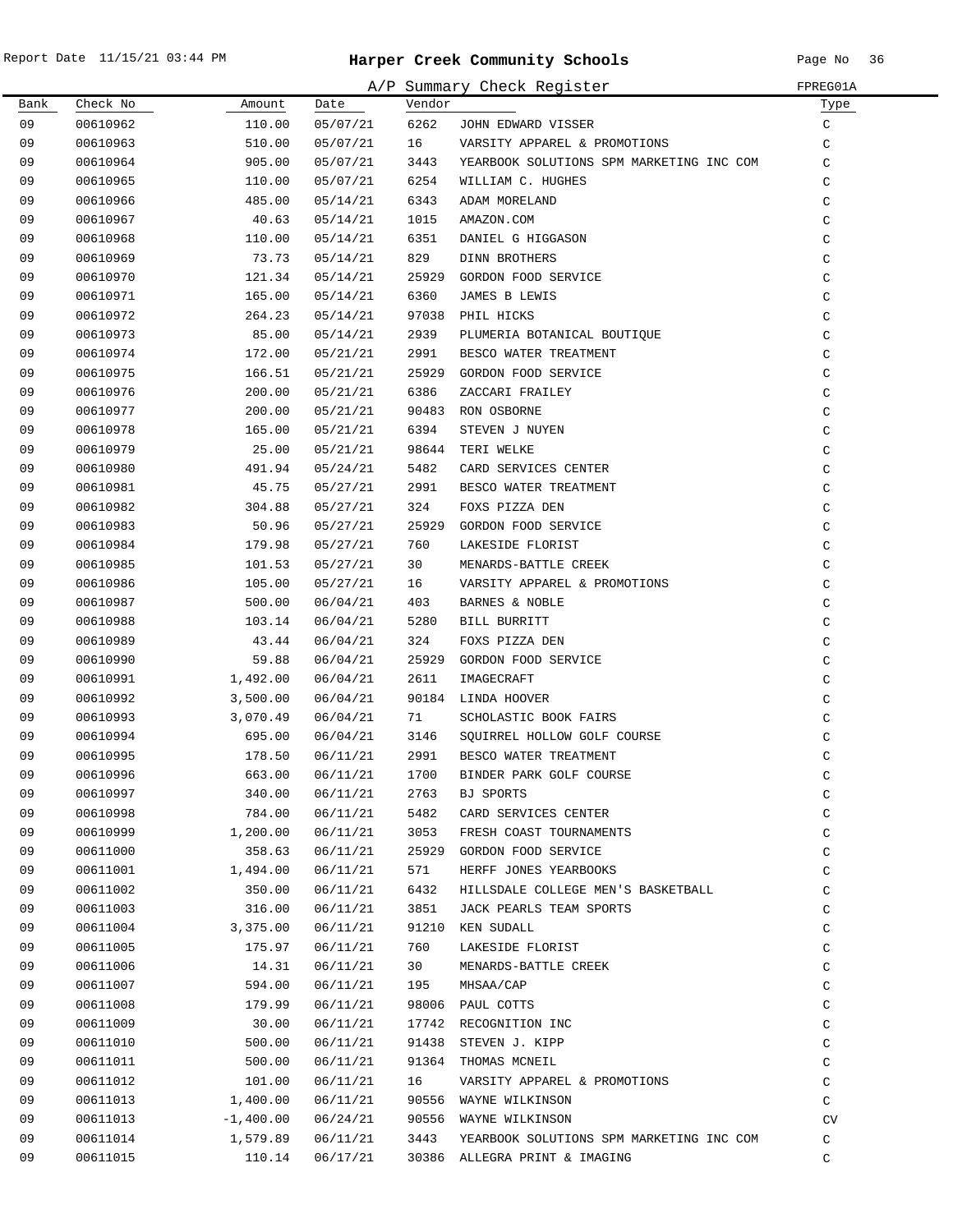|      |                  |              |          |        | A/P Summary Check Register               | FPREG01A      |
|------|------------------|--------------|----------|--------|------------------------------------------|---------------|
| Bank | Check No         | Amount       | Date     | Vendor |                                          | Type          |
| 09   | 00611016         | 328.98       | 06/17/21 | 511    | ANDERSONS                                | C             |
| 09   | 00611017         | 1,851.00     | 06/17/21 | 2178   | COLLEGE BOARD                            | $\mathcal{C}$ |
| 09   | 00611018         | 1,056.00     | 06/17/21 | 3851   | JACK PEARLS TEAM SPORTS                  | $\mathsf C$   |
| 09   | 00611019         | 156.00       | 06/17/21 | 195    | MHSAA/CAP                                | $\rm C$       |
| 09   | 00611020         | 1,500.00     | 06/17/21 | 5475   | MICHAEL BARNES                           | $\mathcal{C}$ |
| 09   | 00611021         | 3,185.00     | 06/17/21 | 16     | VARSITY APPAREL & PROMOTIONS             | $\mathcal{C}$ |
| 09   | 00611022         | 74.18        | 06/25/21 | 1015   | AMAZON.COM                               | $\mathcal{C}$ |
| 09   | 00611023         | 80.00        | 06/25/21 |        | 90994 DECKER B HAINS                     | $\mathsf C$   |
| 09   | 00611024         | 300.00       | 06/25/21 | 3851   | JACK PEARLS TEAM SPORTS                  | $\mathcal{C}$ |
| 09   | 00611025         | 52.26        | 06/25/21 | 586    | MARSHALL MUSIC COMPANY                   | $\mathcal{C}$ |
| 09   | 00611026         | 107.50       | 06/25/21 | 17742  | RECOGNITION INC                          | $\mathcal{C}$ |
| 09   | 00611027         | 47.27        | 06/25/21 | 2128   | THE PANCAKE HOUSE                        | $\mathcal{C}$ |
| 09   | 00611028         | 704.68       | 06/25/21 | 16     | VARSITY APPAREL & PROMOTIONS             | $\mathcal{C}$ |
| 09   | 00611029         | 800.00       | 06/25/21 | 90556  | WAYNE WILKINSON                          | $\mathsf C$   |
| 09   | 00611030         | 6,726.10     | 06/28/21 | 1807   | BSN SPORTS LLC                           | $\mathcal{C}$ |
|      | Total Bank No 09 | 185,100.76   |          |        |                                          |               |
| 11   | 00410030         | 74,608.25    | 08/26/20 | 4464   | ELITE COMPANIES LLC                      | $\mathcal{C}$ |
| 11   | 00410031         | 3,144.11     | 10/30/20 | 2700   | LINE-X OF BATTLE CREEK MILLER FEASEL LLC | $\mathsf{C}$  |
|      | Total Bank No 11 | 77,752.36    |          |        |                                          |               |
| 12   | 00310020         | 114.15       | 07/30/20 | 1283   | CALHOUN COUNTY TREASURER                 | $\mathsf C$   |
| 12   | 00310021         | 564.53       | 09/25/20 | 1283   | CALHOUN COUNTY TREASURER                 | $\mathsf{C}$  |
| 12   | 00310022         | 167,500.00   | 10/16/20 | 5430   | HUNTINGTON NATIONAL BANK                 | $\mathcal{C}$ |
| 12   | 00310023         | 61,100.33    | 10/16/20 | 5430   | HUNTINGTON NATIONAL BANK                 | $\mathcal{C}$ |
| 12   | 00310024         | 174,300.00   | 10/16/20 | 5430   | HUNTINGTON NATIONAL BANK                 | $\mathcal{C}$ |
| 12   | 00310025         | 337,225.00   | 10/16/20 | 5430   | HUNTINGTON NATIONAL BANK                 | $\mathsf{C}$  |
| 12   | 00310026         | 193,150.56   | 10/16/20 | 5430   | HUNTINGTON NATIONAL BANK                 | $\mathsf C$   |
| 12   | 00310027         | 1,000.00     | 10/08/20 | 5430   | HUNTINGTON NATIONAL BANK                 | $\mathsf{C}$  |
| 12   | 00310028         | 5,415.08     | 10/14/20 | 29202  | EMMETT TOWNSHIP                          | $\mathsf C$   |
| 12   | 00310029         | 166.96       | 10/19/20 | 1283   | CALHOUN COUNTY TREASURER                 | $\mathcal{C}$ |
| 12   | 00310030         | 500.00       | 11/10/20 | 5430   | HUNTINGTON NATIONAL BANK                 | $\mathcal{C}$ |
| 12   | 00310031         | 500.00       | 01/13/21 | 5430   | HUNTINGTON NATIONAL BANK                 | $\mathcal{C}$ |
| 12   | 00310032         | 196.46       | 02/08/21 | 26577  | LEROY TOWNSHIP                           | $\mathsf C$   |
| 12   | 00310033         | 500.00       | 03/09/21 | 5430   | HUNTINGTON NATIONAL BANK                 | $\mathcal{C}$ |
| 12   | 00310034         | 2,292,500.00 | 04/15/21 | 5430   | HUNTINGTON NATIONAL BANK                 | $\mathsf C$   |
| 12   | 00310035         | 4,516,100.33 | 04/15/21 | 5430   | HUNTINGTON NATIONAL BANK                 | $\mathcal{C}$ |
| 12   | 00310036         | 174,300.00   | 04/15/21 | 5430   | HUNTINGTON NATIONAL BANK                 | $\mathcal{C}$ |
| 12   | 00310037         | 802,225.00   | 04/15/21 | 5430   | HUNTINGTON NATIONAL BANK                 | $\mathsf C$   |
| 12   | 00310038         | 193,150.56   | 04/15/21 | 5430   | HUNTINGTON NATIONAL BANK                 | $\mathcal{C}$ |
| 12   | 00310039         | 497.77       | 04/14/21 | 29420  | PENNFIELD TOWNSHIP                       | $\mathcal{C}$ |
|      |                  |              |          |        |                                          |               |

**12 Total Bank No 8,921,006.73**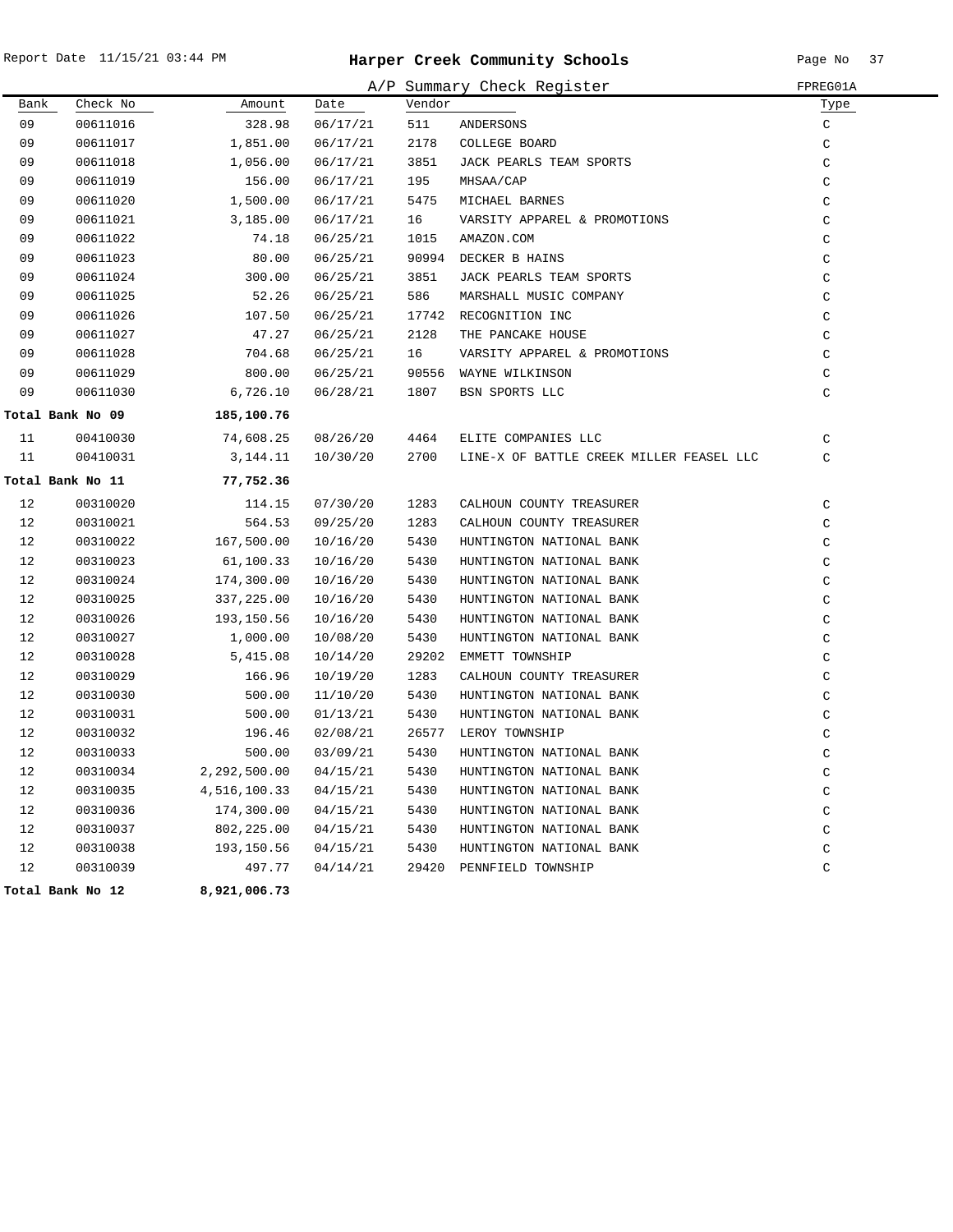|      |          |        |                  |        | A/P Summary Check Register | FPREG01A      |
|------|----------|--------|------------------|--------|----------------------------|---------------|
| Bank | Check No | Amount | Date             | Vendor |                            | Type          |
|      |          |        |                  |        | Total Manual Checks        | .00           |
|      |          |        |                  |        | Total Computer Checks      | 18,560,514.99 |
|      |          |        |                  |        | Total ACH Checks           | .00           |
|      |          |        |                  |        | Total Other Checks         | .00           |
|      |          |        |                  |        | Total Electronic Checks    | .00           |
|      |          |        |                  |        | Total Computer Voids       | $-67,864.25$  |
|      |          |        |                  |        | Total Manual Voids         | .00           |
|      |          |        |                  |        | Total ACH Voids            | .00           |
|      |          |        |                  |        | Total Other Voids          | .00           |
|      |          |        |                  |        | Total Electronic Voids     | .00           |
|      |          |        | Grand Total      |        |                            | 18,492,650.74 |
|      |          |        | Number of Checks |        |                            | 2,011         |

| Batch Yr | Batch No | Amount     |
|----------|----------|------------|
| 21       | 000001   | 148,674.85 |
| 21       | 000003   | 17,592.20  |
| 21       | 000009   | 14,488.95  |
| 21       | 000010   | 109,719.21 |
| 21       | 000011   | 217,142.74 |
| 21       | 000012   | 338.10     |
| 21       | 000015   | 260.00     |
| 21       | 000017   | 17,507.15  |
| 21       | 000019   | 101,190.72 |
| 21       | 000021   | 104,666.00 |
| 21       | 000022   | 9,164.39   |
| 21       | 000024   | 124,808.00 |
| 21       | 000025   | 221,845.61 |
| 21       | 000029   | .00        |
| 21       | 000031   | 41.99      |
| 21       | 000032   | 7,218.97   |
| 21       | 000033   | 410.00     |
| 21       | 000041   | 2,660.00   |
| 21       | 000044   | 402.74     |
| 21       | 000046   | 17,570.95  |
| 21       | 000051   | 2,879.99   |
| 21       | 000054   | 18,617.51  |
| 21       | 000060   | 100,186.39 |
| 21       | 000066   | 210,076.20 |
| 21       | 000068   | 15,529.88  |
| 21       | 000069   | 105,243.96 |
| 21       | 000070   | 74,608.25  |
| 21       | 000073   | 12,013.50  |
| 21       | 000074   | 1,354.70   |
| 21       | 000076   | 242,151.17 |
| 21       | 000077   | 161.31     |
| 21       | 000078   | 55.00      |
| 21       | 000082   | 16,186.77  |
| 21       | 000089   | 380.00     |
| 21       | 000092   | 10,593.81  |
| 21       | 000099   | 1,067.89   |
| 21       | 000103   | 50,062.31  |
| 21       | 000106   | 690.45     |
| 21       | 000108   | 260.00     |
| 21       | 000109   | 2,596.97   |
| 21       | 000110   | 800.00     |
| 21       | 000114   | 640.40     |
| 21       | 000118   | 225.00     |
| 21       | 000120   | 16,225.29  |
| 21       | 000122   | 245.00     |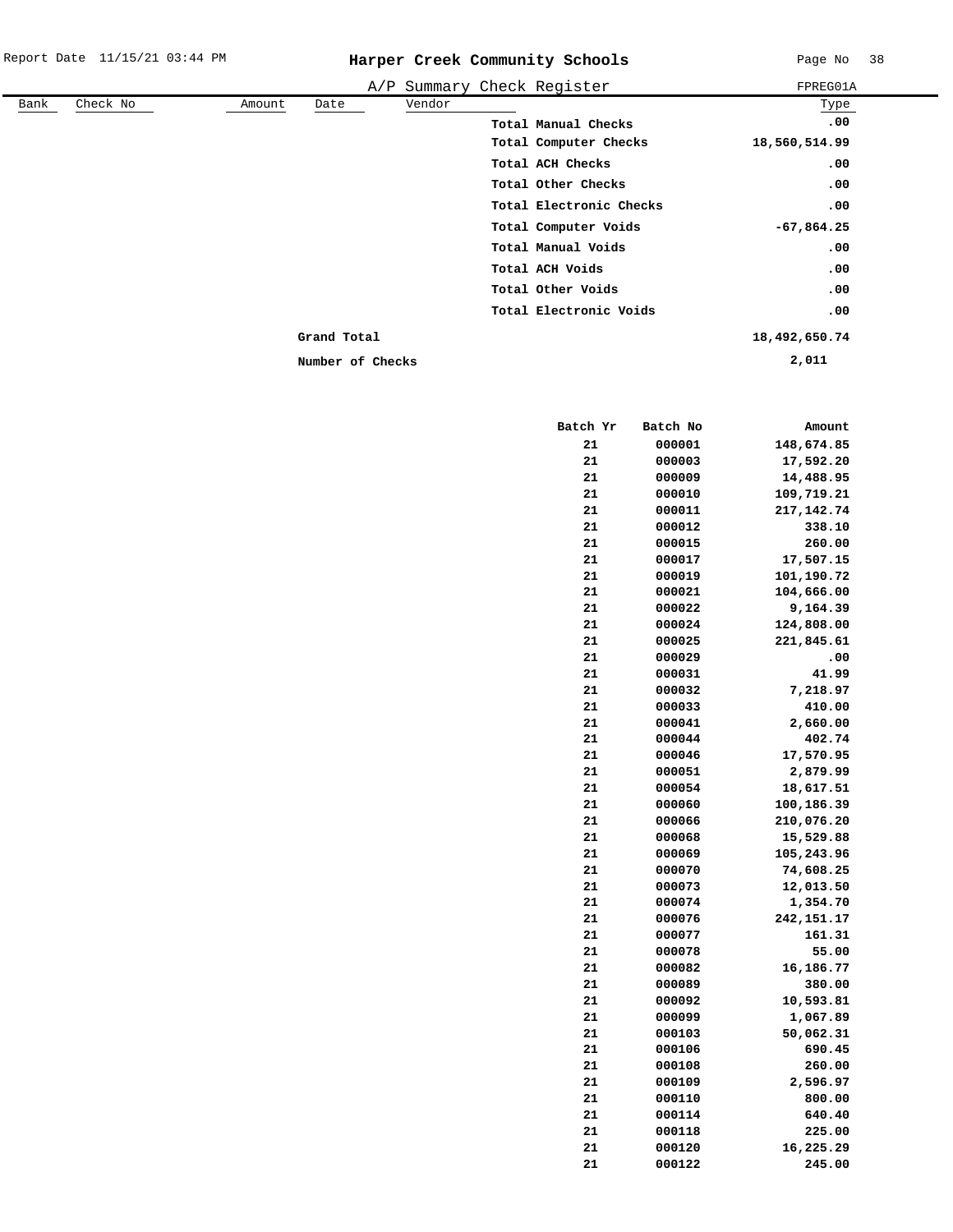|      |          |        |      |        | A/P Summary Check Register |                  | FPREG01A             |
|------|----------|--------|------|--------|----------------------------|------------------|----------------------|
| Bank | Check No | Amount | Date | Vendor |                            |                  | Туре                 |
|      |          |        |      |        | Batch Yr                   | Batch No         | Amount               |
|      |          |        |      |        | 21                         | 000123           | 208,179.40           |
|      |          |        |      |        | 21                         | 000128           | 40,508.75            |
|      |          |        |      |        | ${\bf 21}$                 | 000131           | 2,000.00             |
|      |          |        |      |        | ${\bf 21}$                 | 000132           | 5,000.00             |
|      |          |        |      |        | ${\bf 21}$                 | 000133           | 3,657.29             |
|      |          |        |      |        | 21                         | 000135           | 450.00               |
|      |          |        |      |        | ${\bf 21}$                 | 000137           | 73,140.03            |
|      |          |        |      |        | ${\bf 21}$                 | 000138           | 26,565.00            |
|      |          |        |      |        | ${\bf 21}$                 | 000139           | 150.00               |
|      |          |        |      |        | 21                         | 000142           | 16,309.23            |
|      |          |        |      |        | ${\bf 21}$                 | 000143           | 7,473.80             |
|      |          |        |      |        | ${\bf 21}$                 | 000145           | 2,061.62             |
|      |          |        |      |        | ${\bf 21}$                 | 000146           | 39.96                |
|      |          |        |      |        | 21                         | 000147           | 564.53               |
|      |          |        |      |        | ${\bf 21}$                 | 000148           | 75.00                |
|      |          |        |      |        | ${\bf 21}$                 | 000150           | 22,657.34            |
|      |          |        |      |        | ${\bf 21}$                 | 000153           | 43, 333. 75          |
|      |          |        |      |        | 21                         | 000156           | 538.65               |
|      |          |        |      |        | ${\bf 21}$                 | 000157           | 1,260.00             |
|      |          |        |      |        | ${\bf 21}$                 | 000158           | 933,275.89           |
|      |          |        |      |        | ${\bf 21}$                 | 000164           | 220.00               |
|      |          |        |      |        | ${\bf 21}$                 | 000166           | 2,549.77             |
|      |          |        |      |        | ${\bf 21}$                 | 000169           | 1,420.00             |
|      |          |        |      |        | ${\bf 21}$                 | 000176           | 137,671.80           |
|      |          |        |      |        | ${\bf 21}$                 | 000182           | 75.00                |
|      |          |        |      |        | ${\bf 21}$                 | 000184           | 130.00               |
|      |          |        |      |        | ${\bf 21}$                 | 000190           | 1,442.51             |
|      |          |        |      |        | ${\bf 21}$                 | 000197           | 465.00               |
|      |          |        |      |        | ${\bf 21}$                 | 000198           | 311.00               |
|      |          |        |      |        | ${\bf 21}$                 | 000199           | 7,298.66             |
|      |          |        |      |        | ${\bf 21}$                 | 000201           | 16,252.29            |
|      |          |        |      |        | ${\bf 21}$                 | 000203           | 2,210.36             |
|      |          |        |      |        | ${\bf 21}$                 | 000204           | 282,834.88           |
|      |          |        |      |        | 21                         | 000205           | 9,011.84             |
|      |          |        |      |        | 21                         | 000208           | 144,300.98           |
|      |          |        |      |        | ${\bf 21}$                 | 000209           | 19,104.89            |
|      |          |        |      |        | ${\bf 21}$                 | 000215           | 4,196.86             |
|      |          |        |      |        | 21                         | 000219           | 500.00               |
|      |          |        |      |        | 21                         | 000220           | 12,500.00            |
|      |          |        |      |        | ${\bf 21}$                 | 000221           | 166.96               |
|      |          |        |      |        | ${\bf 21}$                 | 000222           | 13,292.36            |
|      |          |        |      |        | ${\bf 21}$                 | 000223           | 462.35               |
|      |          |        |      |        | ${\bf 21}$<br>${\bf 21}$   | 000225           | 196,217.64<br>240.00 |
|      |          |        |      |        | ${\bf 21}$                 | 000227<br>000229 | 7,967.00             |
|      |          |        |      |        | ${\bf 21}$                 | 000233           | 539.74               |
|      |          |        |      |        | ${\bf 21}$                 | 000238           | 1,845.00             |
|      |          |        |      |        | ${\bf 21}$                 | 000239           | 499.99               |
|      |          |        |      |        | ${\bf 21}$                 | 000241           | 16,493.04            |
|      |          |        |      |        | ${\bf 21}$                 | 000245           | 171,527.89           |
|      |          |        |      |        | ${\bf 21}$                 | 000247           | 4,044.25             |
|      |          |        |      |        | ${\bf 21}$                 | 000249           | 2,849.40             |
|      |          |        |      |        | ${\bf 21}$                 | 000252           | 3,144.11             |
|      |          |        |      |        | ${\bf 21}$                 | 000253           | 8,300.75             |
|      |          |        |      |        | ${\bf 21}$                 | 000262           | 2,823.24             |
|      |          |        |      |        | ${\bf 21}$                 | 000272           | 4,429.94             |
|      |          |        |      |        | ${\bf 21}$                 | 000274           | 51,595.88            |
|      |          |        |      |        | ${\bf 21}$                 | 000275           | 500.00               |
|      |          |        |      |        | ${\bf 21}$                 | 000276           | 103,210.91           |
|      |          |        |      |        | ${\bf 21}$                 | 000282           | 88,385.78            |
|      |          |        |      |        | ${\bf 21}$                 | 000290           | 202,699.82           |
|      |          |        |      |        | ${\bf 21}$                 | 000293           | 485.45               |
|      |          |        |      |        | ${\bf 21}$                 | 000294           | 2,037.34             |
|      |          |        |      |        |                            |                  |                      |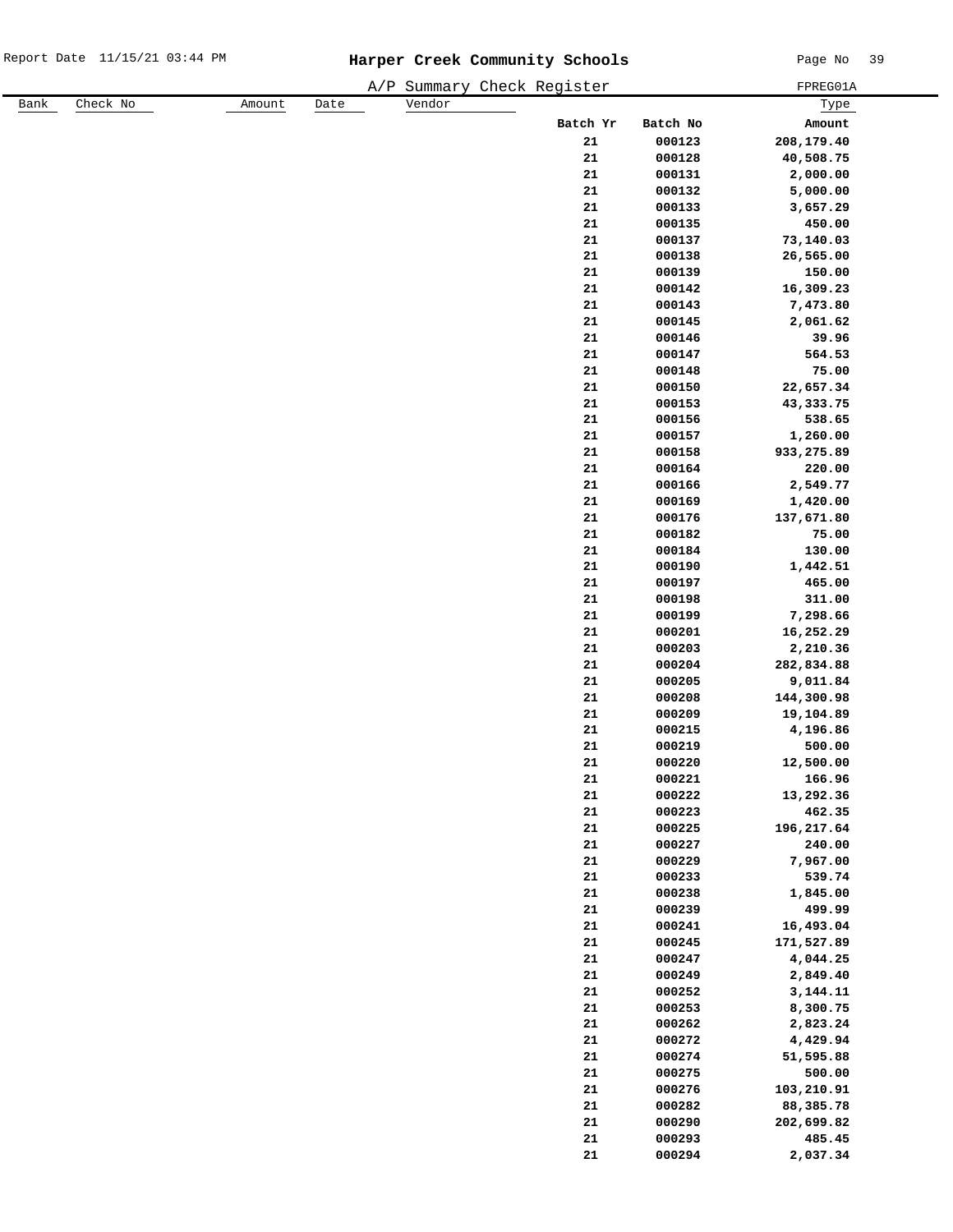|      |          |        |      |        | A/P Summary Check Register |            |          | FPREG01A    |
|------|----------|--------|------|--------|----------------------------|------------|----------|-------------|
| Bank | Check No | Amount | Date | Vendor |                            |            |          | Туре        |
|      |          |        |      |        |                            | Batch Yr   | Batch No | Amount      |
|      |          |        |      |        |                            | 21         | 000295   | 2,028.00    |
|      |          |        |      |        |                            | 21         | 000298   | 2,712.37    |
|      |          |        |      |        |                            | 21         | 000299   | 3,827.42    |
|      |          |        |      |        |                            | 21         | 000301   | 42,819.38   |
|      |          |        |      |        |                            | 21         | 000302   | 505.75      |
|      |          |        |      |        |                            | 21         | 000306   | 916.00      |
|      |          |        |      |        |                            | 21         | 000308   | 17,305.98   |
|      |          |        |      |        |                            | ${\bf 21}$ | 000309   | 37,399.22   |
|      |          |        |      |        |                            | ${\bf 21}$ | 000310   | 1,447.81    |
|      |          |        |      |        |                            | 21         | 000311   | 1,380.34    |
|      |          |        |      |        |                            | 21         | 000328   | 31,752.76   |
|      |          |        |      |        |                            | 21         | 000329   | 3,840.33    |
|      |          |        |      |        |                            | ${\bf 21}$ | 000332   | 200,881.24  |
|      |          |        |      |        |                            | 21         | 000336   | 16,955.69   |
|      |          |        |      |        |                            | 21         | 000337   | 32,585.95   |
|      |          |        |      |        |                            | ${\bf 21}$ | 000344   | 5,225.00    |
|      |          |        |      |        |                            | 21         | 000347   | 46,388.83   |
|      |          |        |      |        |                            | 21         | 000352   | 11,750.32   |
|      |          |        |      |        |                            | 21         | 000355   | 320.00      |
|      |          |        |      |        |                            | ${\bf 21}$ | 000358   | 70,772.97   |
|      |          |        |      |        |                            | 21         | 000359   | 470.25      |
|      |          |        |      |        |                            | ${\bf 21}$ | 000362   | 125,899.20  |
|      |          |        |      |        |                            | 21         | 000363   | 160.00      |
|      |          |        |      |        |                            | 21         | 000365   | 60,701.92   |
|      |          |        |      |        |                            | 21         | 000371   | 3,170.21    |
|      |          |        |      |        |                            | 21         | 000372   | 505.00      |
|      |          |        |      |        |                            | 21         | 000374   | 16,399.94   |
|      |          |        |      |        |                            | 21         | 000375   | 989.12      |
|      |          |        |      |        |                            | ${\bf 21}$ | 000376   | 10,209.85   |
|      |          |        |      |        |                            | 21         | 000377   | 705.60      |
|      |          |        |      |        |                            | 21         | 000379   | 2,691.45    |
|      |          |        |      |        |                            | 21         | 000380   | 1,891.72    |
|      |          |        |      |        |                            | 21         | 000381   | 2,793.00    |
|      |          |        |      |        |                            | 21         | 000382   | 25,597.68   |
|      |          |        |      |        |                            | 21         | 000385   | 17,148.96   |
|      |          |        |      |        |                            | 21         | 000387   | 122,355.25  |
|      |          |        |      |        |                            | 21         | 000390   | 1,075.70    |
|      |          |        |      |        |                            | 21         | 000392   | 127,639.47  |
|      |          |        |      |        |                            | 21         | 000396   | 500.00      |
|      |          |        |      |        |                            | 21         | 000398   | 11,322.98   |
|      |          |        |      |        |                            | 21         | 000400   | 17,347.16   |
|      |          |        |      |        |                            | ${\bf 21}$ | 000401   | 440.00      |
|      |          |        |      |        |                            | ${\bf 21}$ | 000402   | 285, 275.67 |
|      |          |        |      |        |                            | ${\bf 21}$ | 000404   | 58,728.06   |
|      |          |        |      |        |                            | ${\bf 21}$ | 000405   | 1,760.52    |
|      |          |        |      |        |                            | ${\bf 21}$ | 000407   | 2,470.60    |
|      |          |        |      |        |                            | ${\bf 21}$ | 000410   | 138.00      |
|      |          |        |      |        |                            | ${\bf 21}$ | 000413   | 359.89      |
|      |          |        |      |        |                            | ${\bf 21}$ | 000414   | 65.00       |
|      |          |        |      |        |                            | 21         | 000416   | 777.49      |
|      |          |        |      |        |                            | ${\bf 21}$ | 000417   | 6,741.47    |
|      |          |        |      |        |                            | ${\bf 21}$ | 000418   | 2,634.00    |
|      |          |        |      |        |                            | ${\bf 21}$ | 000422   | 1,638.00    |
|      |          |        |      |        |                            | ${\bf 21}$ | 000424   | 2,000.00    |
|      |          |        |      |        |                            | ${\bf 21}$ | 000425   | 638.48      |
|      |          |        |      |        |                            | ${\bf 21}$ | 000438   | 60.00       |
|      |          |        |      |        |                            | ${\bf 21}$ | 000439   | 6,474.00    |
|      |          |        |      |        |                            | ${\bf 21}$ | 000440   | 69.35       |
|      |          |        |      |        |                            | ${\bf 21}$ | 000444   | 2,660.00    |
|      |          |        |      |        |                            | ${\bf 21}$ | 000447   | 83,556.75   |
|      |          |        |      |        |                            | ${\bf 21}$ | 000448   | 546.48      |
|      |          |        |      |        |                            | ${\bf 21}$ | 000451   | 17,286.24   |
|      |          |        |      |        |                            | 21         | 000452   | 1,275.60    |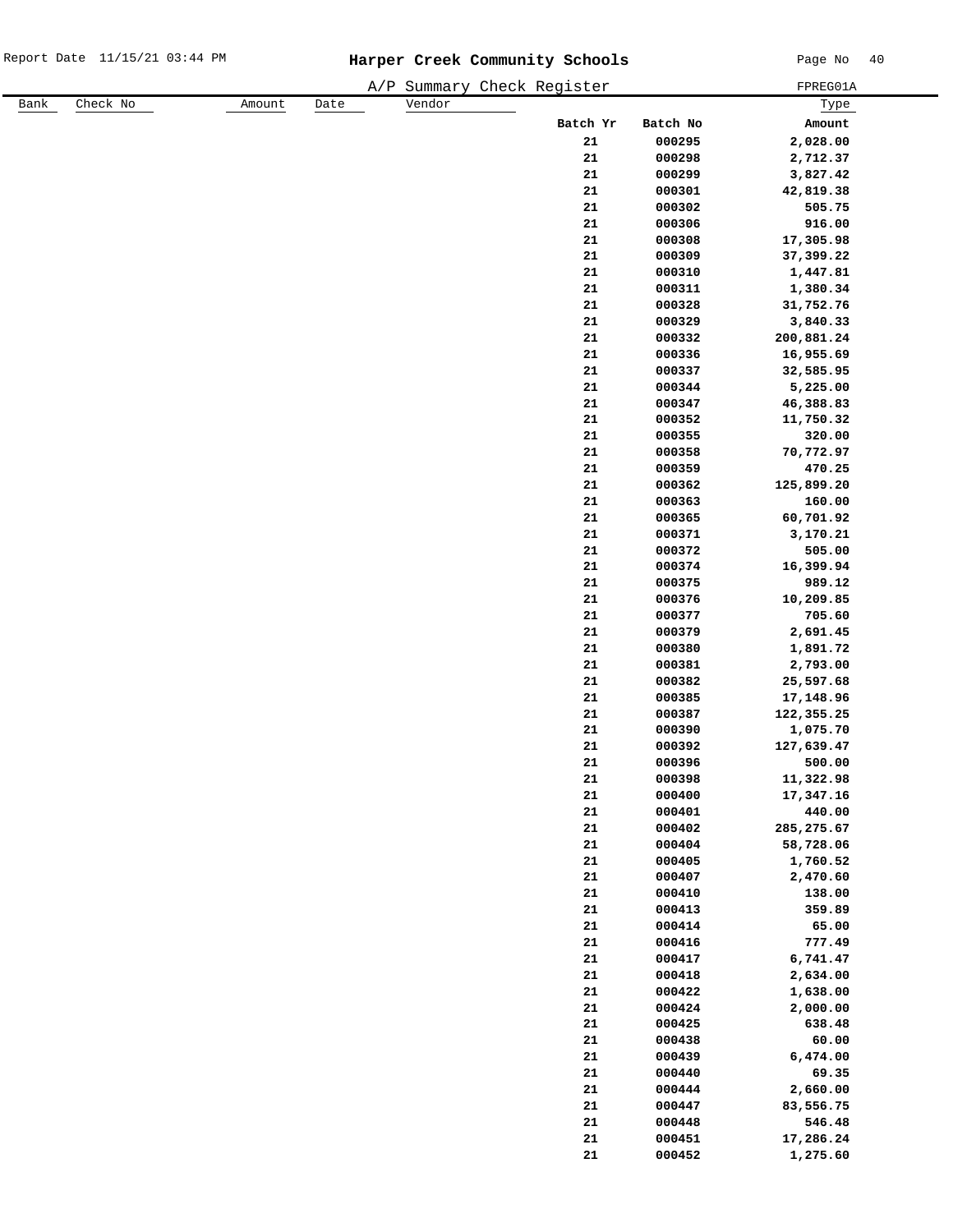|      |          |        |      |        | A/P Summary Check Register |          | FPREG01A     |
|------|----------|--------|------|--------|----------------------------|----------|--------------|
| Bank | Check No | Amount | Date | Vendor |                            |          | Туре         |
|      |          |        |      |        | Batch Yr                   | Batch No | Amount       |
|      |          |        |      |        | 21                         | 000453   | 1,548.92     |
|      |          |        |      |        | 21                         | 000454   | 192,294.94   |
|      |          |        |      |        | 21                         | 000466   | 592.77       |
|      |          |        |      |        | ${\bf 21}$                 | 000467   | 122,440.99   |
|      |          |        |      |        | ${\bf 21}$                 | 000474   | 2,960.00     |
|      |          |        |      |        | ${\bf 21}$                 | 000480   | 17,392.57    |
|      |          |        |      |        | ${\bf 21}$                 | 000481   | 2,838.87     |
|      |          |        |      |        | ${\bf 21}$                 | 000482   | 213,747.05   |
|      |          |        |      |        | ${\bf 21}$                 | 000483   | 78,317.57    |
|      |          |        |      |        | 21                         | 000484   | 5,371.44     |
|      |          |        |      |        | 21                         | 000485   | 290.00       |
|      |          |        |      |        | ${\bf 21}$                 | 000491   | 1,681.17     |
|      |          |        |      |        | ${\bf 21}$                 | 000496   | 1,891.08     |
|      |          |        |      |        | ${\bf 21}$                 | 000497   | 1,259.27     |
|      |          |        |      |        | ${\bf 21}$                 | 000498   | 8,953.77     |
|      |          |        |      |        | ${\bf 21}$                 | 000499   | 66,578.22    |
|      |          |        |      |        | ${\bf 21}$                 | 000500   | 7,645.00     |
|      |          |        |      |        | 21                         | 000507   | 285.30       |
|      |          |        |      |        | 21                         | 000515   | 1,141.50     |
|      |          |        |      |        | ${\bf 21}$                 | 000516   | 151,043.27   |
|      |          |        |      |        | ${\bf 21}$                 | 000530   | 17,636.91    |
|      |          |        |      |        | ${\bf 21}$                 | 000533   | 561.66       |
|      |          |        |      |        | ${\bf 21}$                 | 000544   | 21, 173.95   |
|      |          |        |      |        | ${\bf 21}$                 | 000545   | 84,183.20    |
|      |          |        |      |        | ${\bf 21}$                 | 000546   | 209,798.88   |
|      |          |        |      |        | ${\bf 21}$                 | 000552   | 500.00       |
|      |          |        |      |        | 21                         | 000559   | 15,043.14    |
|      |          |        |      |        | 21                         | 000564   | 4,348.68     |
|      |          |        |      |        | ${\bf 21}$                 | 000566   | 17,463.25    |
|      |          |        |      |        | 21                         |          | 78,462.26    |
|      |          |        |      |        |                            | 000572   |              |
|      |          |        |      |        | ${\bf 21}$                 | 000573   | 2,442.75     |
|      |          |        |      |        | ${\bf 21}$                 | 000574   | 2,225.00     |
|      |          |        |      |        | ${\bf 21}$                 | 000578   | 1,997.27     |
|      |          |        |      |        | ${\bf 21}$                 | 000580   | 90,727.01    |
|      |          |        |      |        | 21                         | 000583   | 16,896.00    |
|      |          |        |      |        | 21                         | 000584   | 630.28       |
|      |          |        |      |        | 21                         | 000585   | 5,545.87     |
|      |          |        |      |        | 21                         | 000588   | 83,118.11    |
|      |          |        |      |        | 21                         | 000591   | 20.86        |
|      |          |        |      |        | ${\bf 21}$                 | 000595   | 7,978,275.89 |
|      |          |        |      |        | ${\bf 21}$                 | 000597   | 80.00        |
|      |          |        |      |        | ${\bf 21}$                 | 000599   | 17,404.20    |
|      |          |        |      |        | ${\bf 21}$                 | 000601   | 146,799.33   |
|      |          |        |      |        | ${\bf 21}$                 | 000615   | 561.66       |
|      |          |        |      |        | ${\bf 21}$                 | 000629   | 60.00        |
|      |          |        |      |        | ${\bf 21}$                 | 000631   | 17,399.15    |
|      |          |        |      |        | ${\bf 21}$                 | 000632   | 497.77       |
|      |          |        |      |        | ${\bf 21}$                 | 000633   | 208,533.77   |
|      |          |        |      |        | ${\bf 21}$                 | 000634   | 75,688.39    |
|      |          |        |      |        | ${\bf 21}$                 | 000635   | 99,504.76    |
|      |          |        |      |        | ${\bf 21}$                 | 000637   | 6,037.14     |
|      |          |        |      |        | ${\bf 21}$                 | 000641   | 2,177.29     |
|      |          |        |      |        | ${\bf 21}$                 | 000642   | 3,631.75     |
|      |          |        |      |        | ${\bf 21}$                 | 000643   | 70,670.51    |
|      |          |        |      |        | ${\bf 21}$                 | 000646   | 114,904.80   |
|      |          |        |      |        | ${\bf 21}$                 | 000647   | 700.00       |
|      |          |        |      |        | ${\bf 21}$                 | 000652   | 54,017.75    |
|      |          |        |      |        | ${\bf 21}$                 | 000661   | 17,347.24    |
|      |          |        |      |        | ${\bf 21}$                 | 000665   | 40,549.28    |
|      |          |        |      |        | ${\bf 21}$                 | 000678   | 6,818.53     |
|      |          |        |      |        | ${\bf 21}$                 | 000694   | 541.00       |
|      |          |        |      |        | ${\bf 21}$                 | 000696   | 2,241.17     |
|      |          |        |      |        | ${\bf 21}$                 | 000697   | 146,713.42   |
|      |          |        |      |        |                            |          |              |